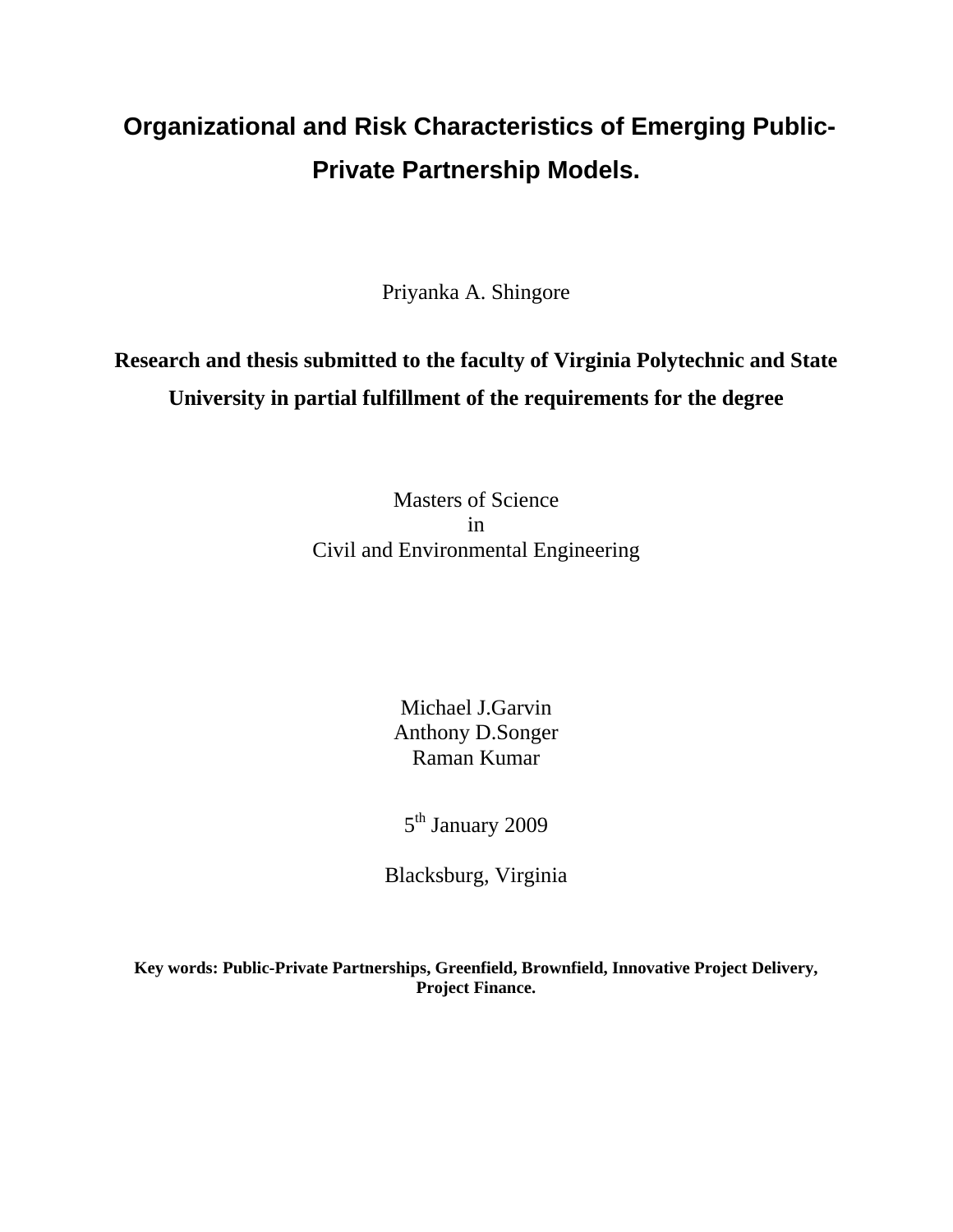# **Abstract**

State transportation authorities' reliance on traditional financing mechanisms such as gas taxes and federal support has waned of late as these mechanisms have proved insufficient to keep pace with the escalating demand for transportation infrastructure in the United States. As a result, public-private partnerships (P3) are increasingly viewed as a part of the solution to this problem. A partnership between the public and private sector allows both entities to 'mutually benefit' from the private sector's equity/debt financing structure and ability to bring innovation and efficiency to the table. Companies have formed consortiums either to lease the existing toll roads through what is termed as a Brownfield project model or deliver design-build-finance-operate projects categorized as a Greenfield model.

A case-study based approach helps to identify the organizational structure, nature of the key participants and risk characteristics of these Greenfield-Brownfield P3 models. The four cases identified for study include, the Pocahontas Parkway in Virginia, SR-125 in California representing the Greenfield model and the Chicago Skyway and Indiana Toll road under the Brownfield model.

An analytical template comprised of a project finance structure, risk matrix for each of the four cases and Porter's segmentation matrix for the selected private sector project participants is used to characterize the structure of the P3 arrangement in the cases. The project finance structure illustrates the formation of a special purpose vehicle (SPV) to delineate the role played by different participants. Risk matrices developed for all the four cases helps to identify the allocation of risks among the state and the SPV or the concessionaire. Porter's segmentation matrix helps to identify the activities of the key players or sponsor companies in various sectors including infrastructure, across the world.

The SR-125- Greenfield- model seems to have evolved from Pocahontas Parkway as the private sector solely finances the project and assumes the high revenue risk and responsibility to operate and maintain the facility. The Brownfield model faces a political backlash in the U.S., and this risk has become fundamental to the model.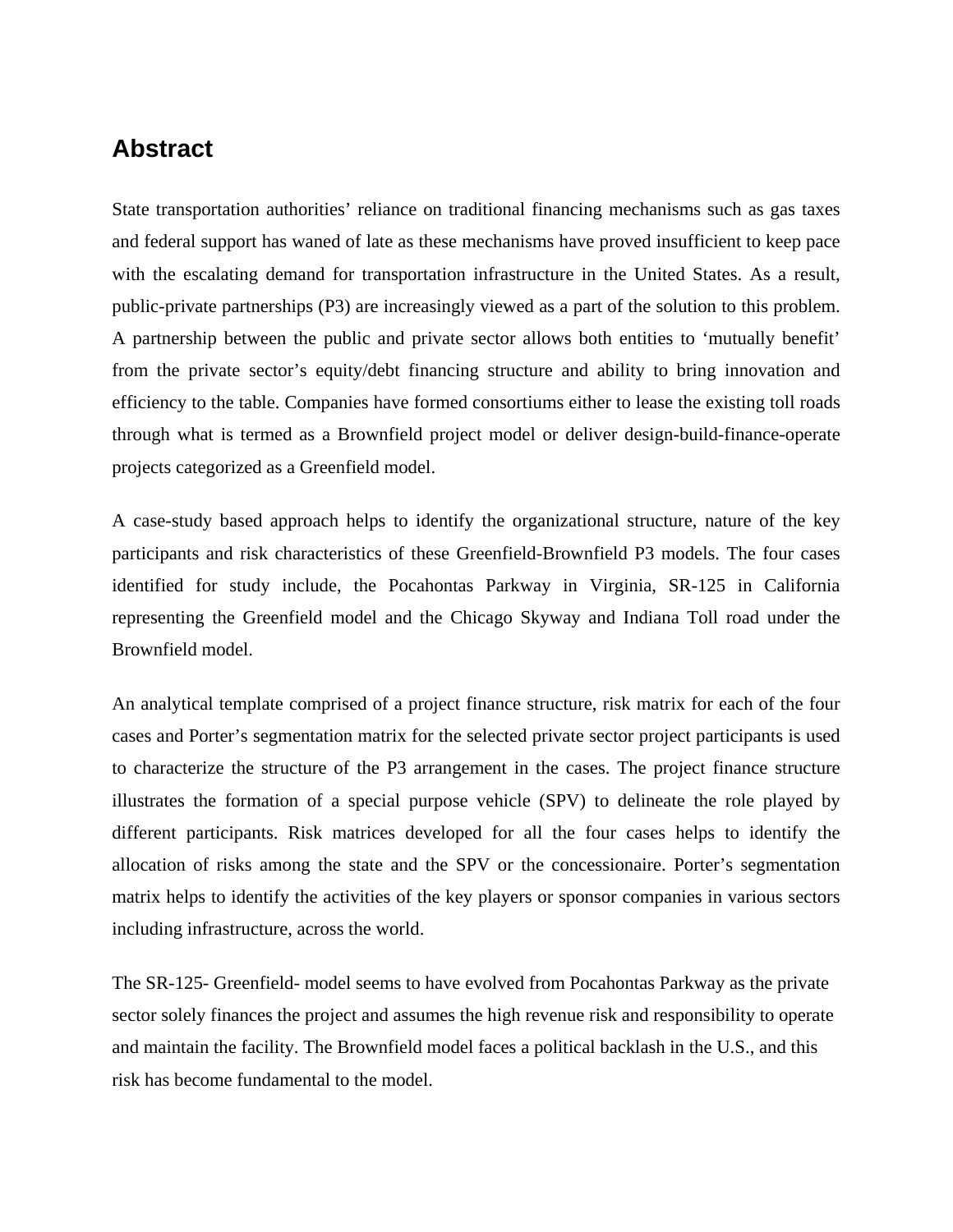Based on their core competencies, companies decide in which of the two models they are suited to participate. Their individual expertise adds value when they collaborate to deliver a publicprivate partnership. Finally, further evolution of the Greenfield and Brownfield models depends upon the developments in the U.S. P3 market.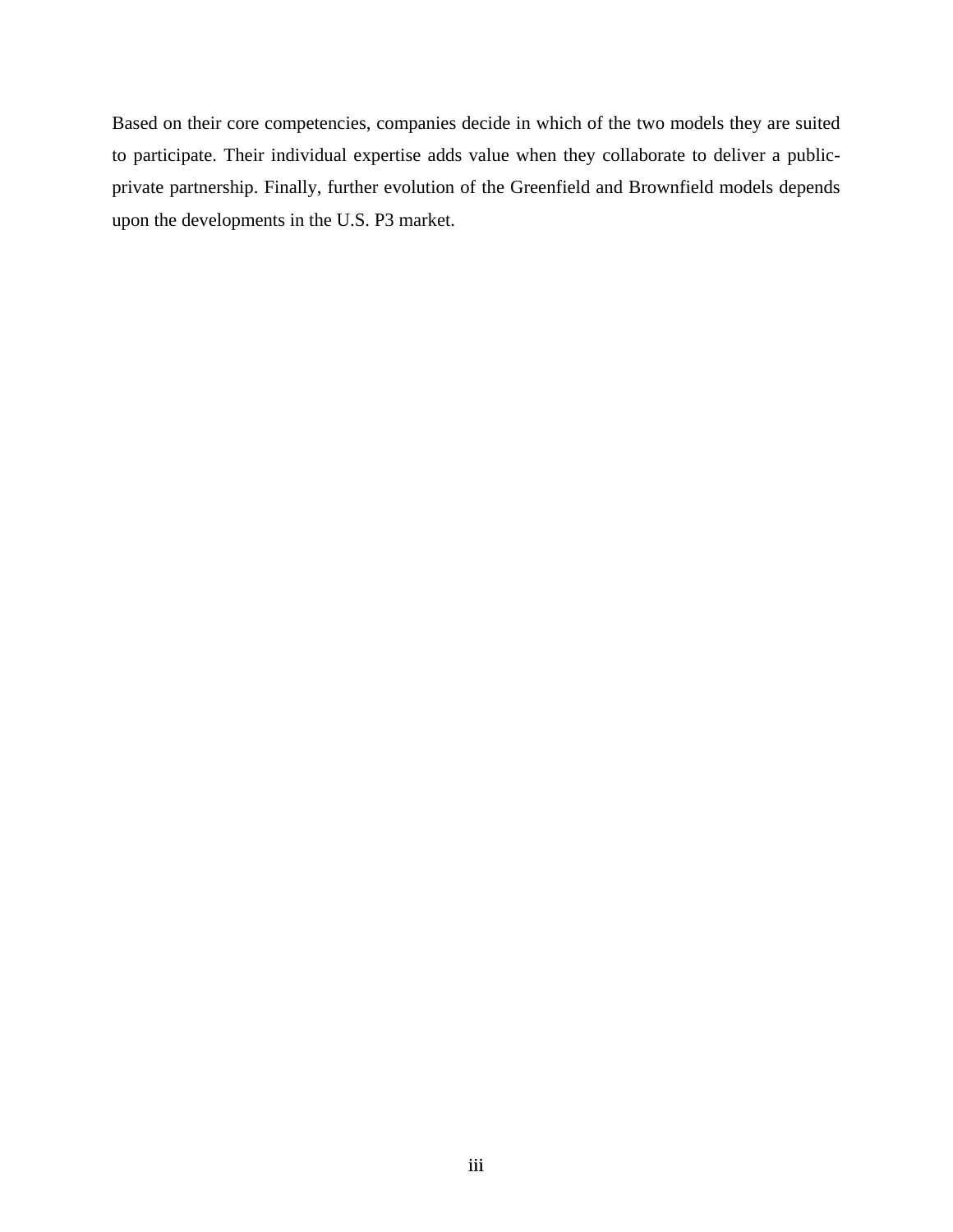# **Acknowledgements**

I thank my advisor Dr. Garvin for introducing me to the field of infrastructure management strategies and providing guidance from the inception to the completion of this thesis. Special thanks to Dr. Songer and Dr. Kumar for serving on my committee and helping me grow professionally during my master's studies at Virginia Tech. I am also thankful to the faculty and staff of the VCEMP program and the Myers and Lawson School of Construction for providing me an exceptional learning environment.

 I appreciate the support from the members of Garvin Research Group especially Martha- her camaraderie has been precious. I am also grateful to have met all my friends at Virginia Tech whose company made my stay here enjoyable.

I am thankful to my family, friends back home and all my well wishers. Last but not the least, thank you *Aai* for your love, care and support that made this possible.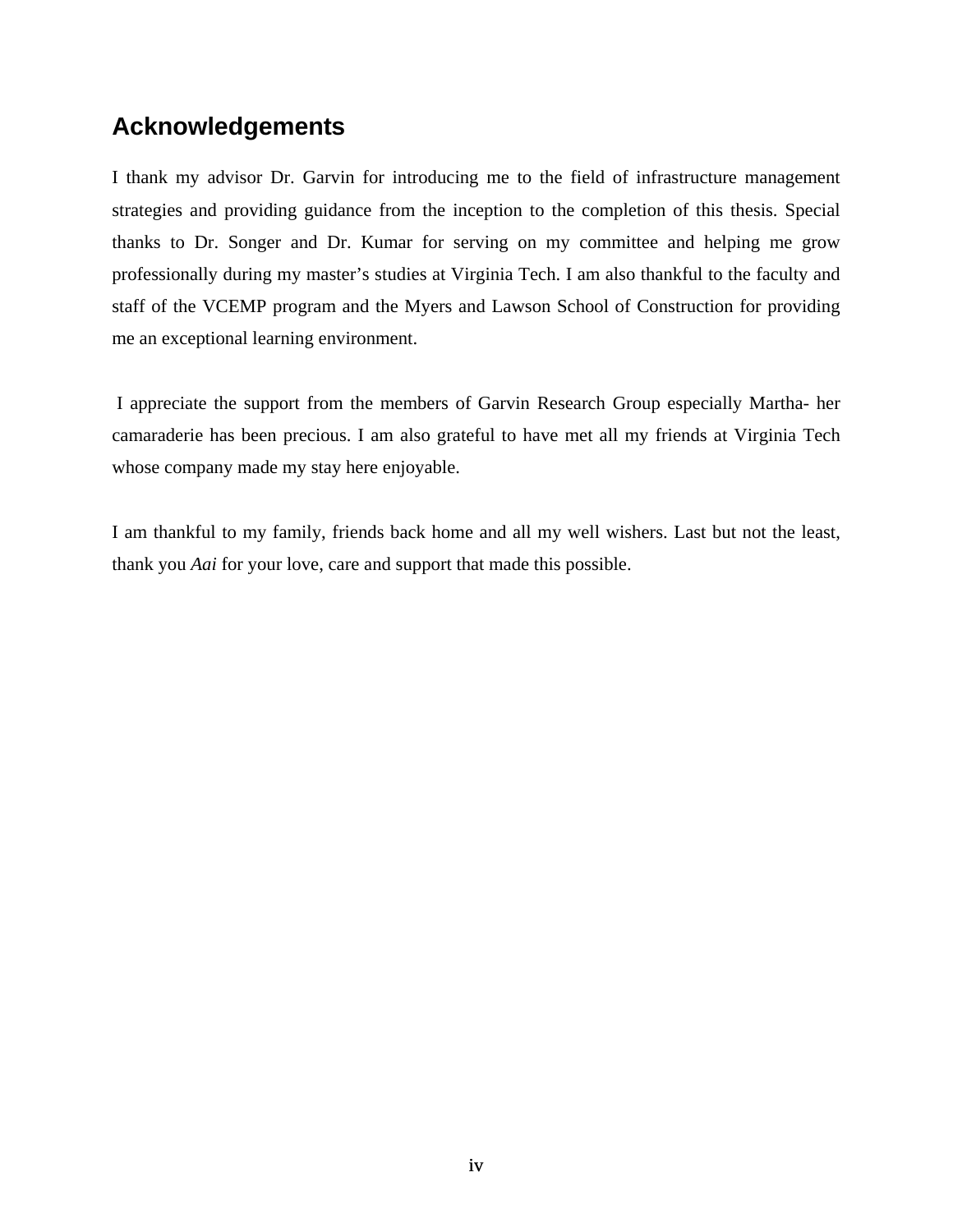# Table of Contents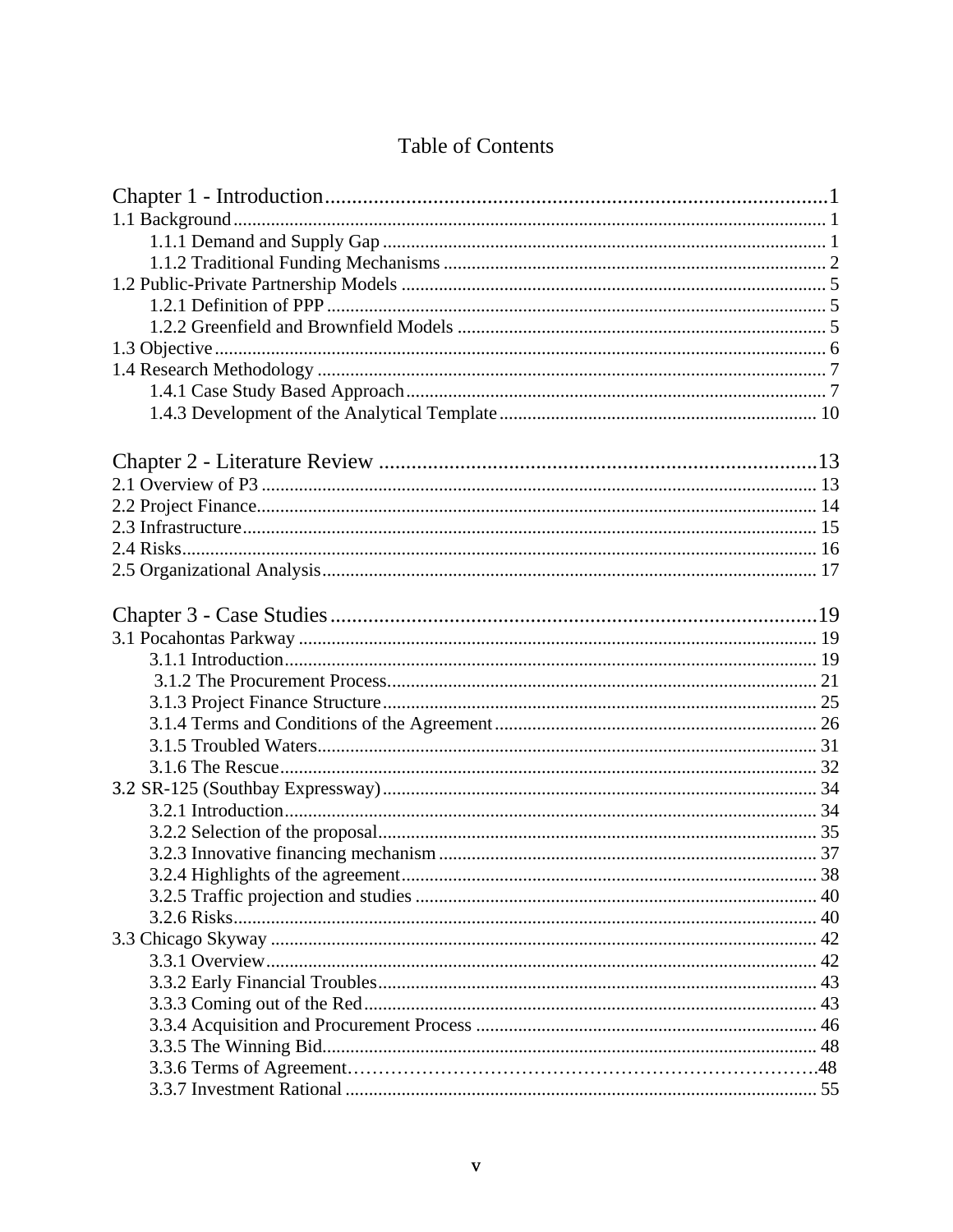| 4.2.1 Chicago Skyway |  |
|----------------------|--|
|                      |  |
|                      |  |
|                      |  |
|                      |  |
|                      |  |
|                      |  |
|                      |  |
|                      |  |
|                      |  |
|                      |  |
|                      |  |
|                      |  |
|                      |  |
|                      |  |
|                      |  |
|                      |  |
|                      |  |
|                      |  |
|                      |  |
|                      |  |
|                      |  |
|                      |  |
|                      |  |
|                      |  |
|                      |  |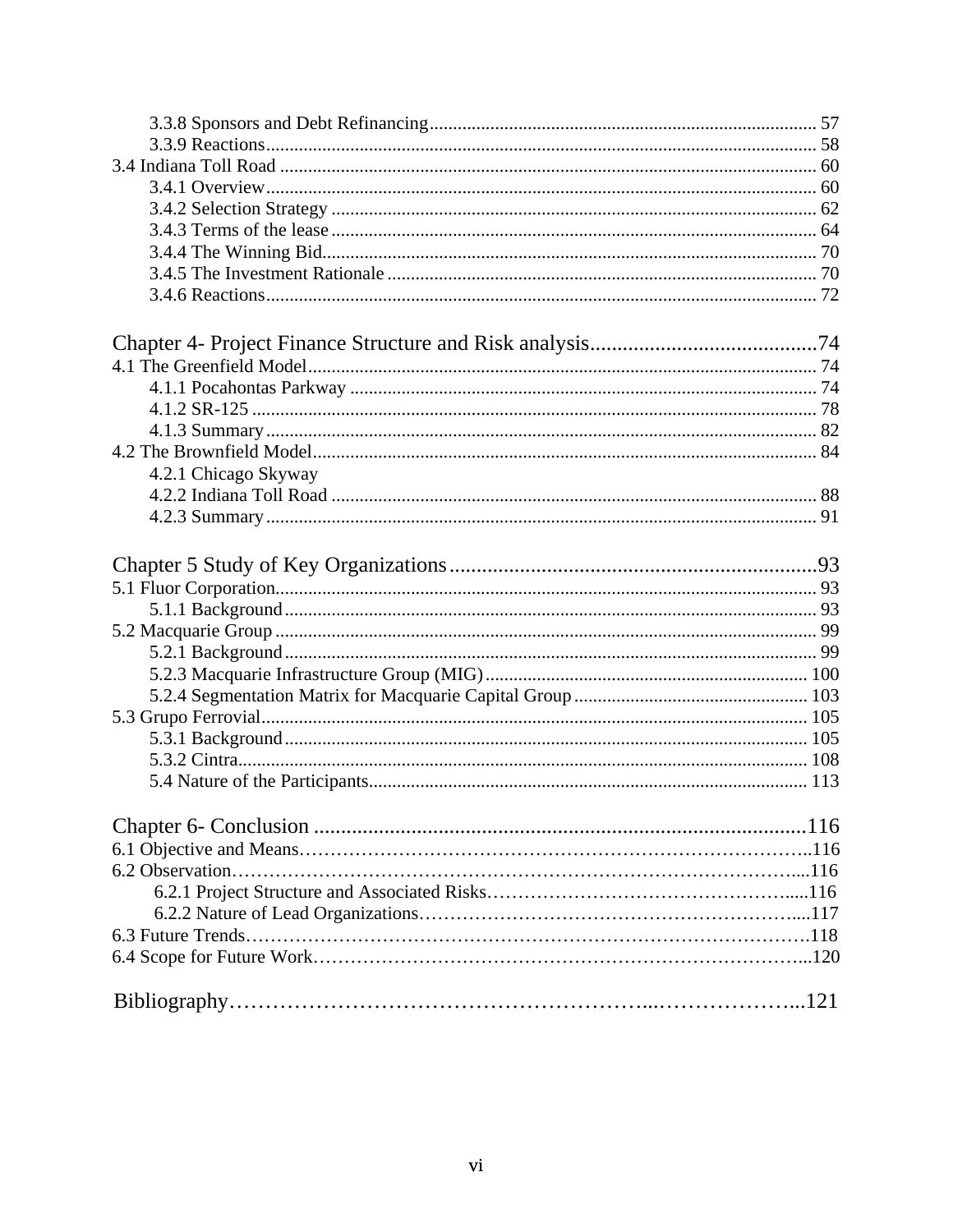# List of Figures

| Figure 5.1 Porter's Segmentation Matrix for Fluor's Operations in the North America          |
|----------------------------------------------------------------------------------------------|
|                                                                                              |
| Figure 5.2 Porter's Segmentation Matrix for Fluor's operations in the Africa/Middle East and |
|                                                                                              |
| Figure 5.3 Porter's Segmentation Matrix for Macquarie's Operations in North America,         |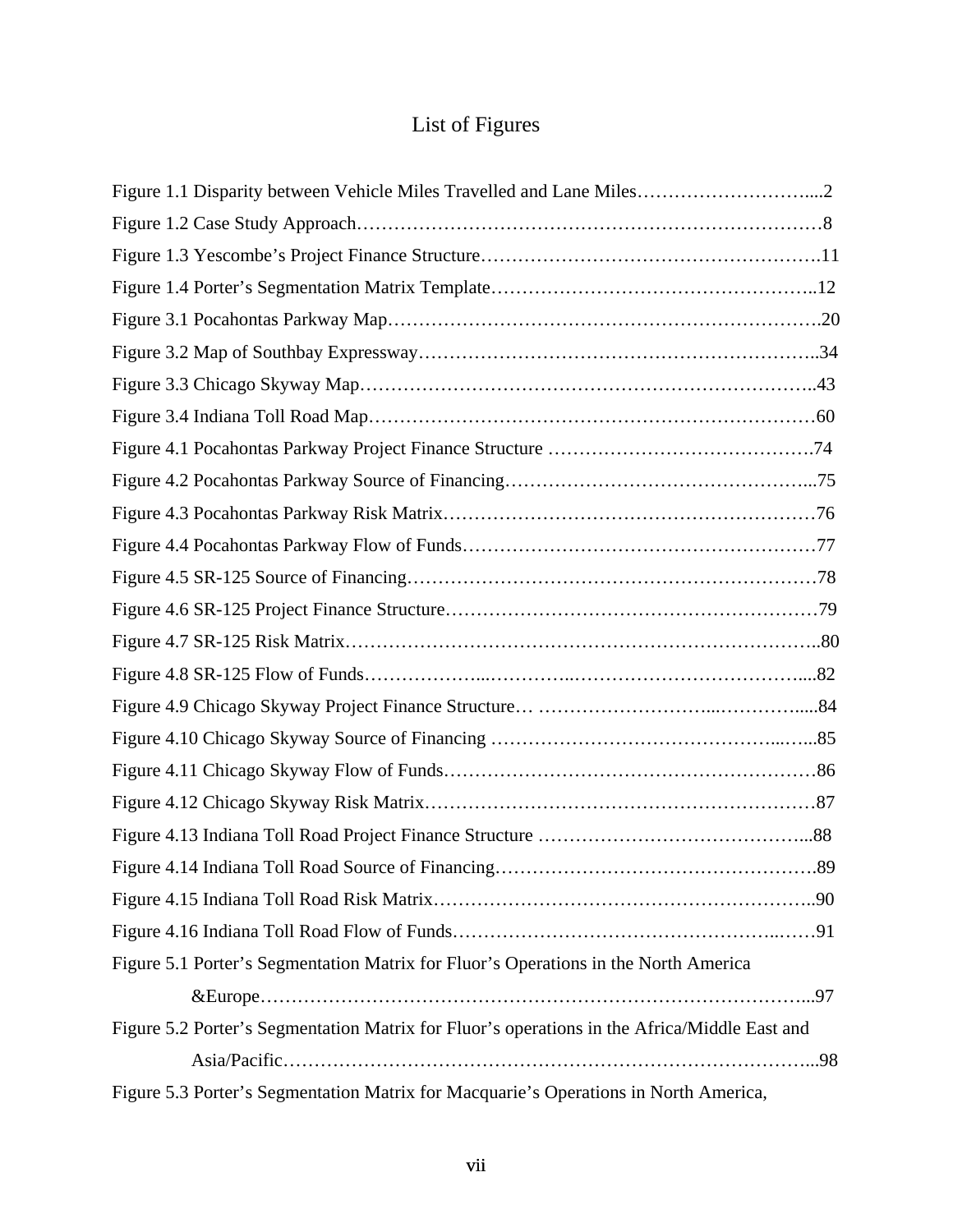|--|--|

Figure 5.4 Porter's Segmentation Matrix for Porter's Segmentation Matrix for Grupo Ferrovial's Operations in North America , Europe and Latin America…......112

# List of Tables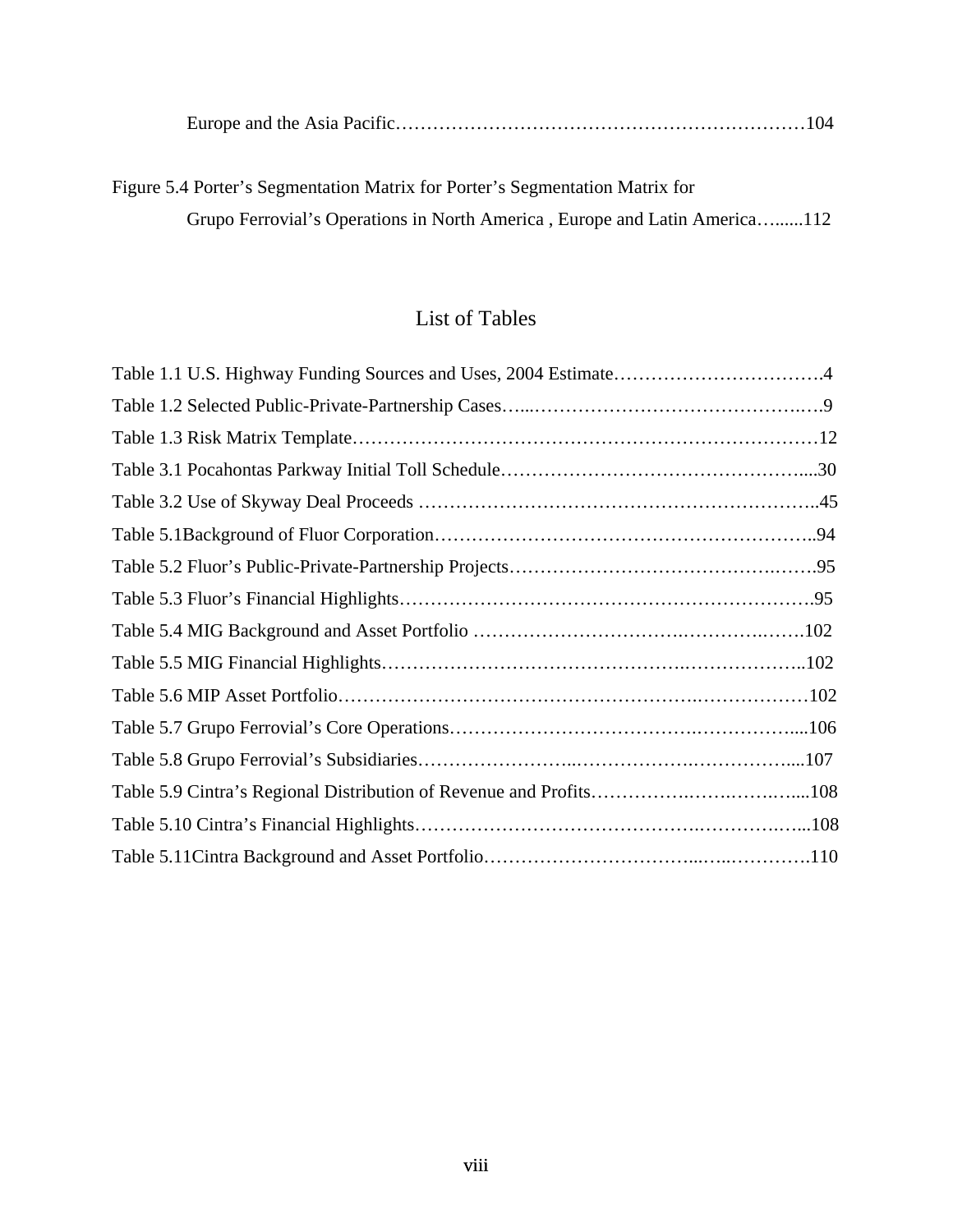# **Chapter 1 - Introduction**

# *1.1 Background*

Global demand for infrastructure in the areas of transportation, power, telecommunication, water-supply and other social infrastructure such as schools and hospitals etc. have been rising exponentially. According an article on project finance loans, Public Works Financing has reported that internationally, about \$300 billion worth of "market-oriented" infrastructure projects have been funded or are under development since the 1980's. Nevertheless, significant deficit in funding has been illustrated by organizations and agencies through reports and studies on infrastructure investment requirements, citing the failures of infrastructure assets in the recent past (e.g. the I-35 bridge collapse in Minneapolis) and the shortfall in government expenditure over the past two decades.

 In North America, much has been talked about the inadequacies in surface transportation focusing on highway infrastructure in particular.

### **1.1.1 Demand and Supply Gap**

Traffic levels have been rising over the past few decades and the insufficient expansion in road capacity has resulted into congestion on highways. Moreover, non-highway transportation investments have failed to reduce traffic congestion (Poole and Samuel 2006).

In the year 2000, the federal, state, and local capital investment in highway was \$64.6 billion. The required investment in construction and expansion per year to keep up with the projected increase in automobile and trucks vehicle miles traveled (VMT) was estimated at \$ 75.9 billion. Figure 1, indicates growing disparity between the VMT and the land miles of roadway in the U.S since 1980 (Poole and Samuel 2006).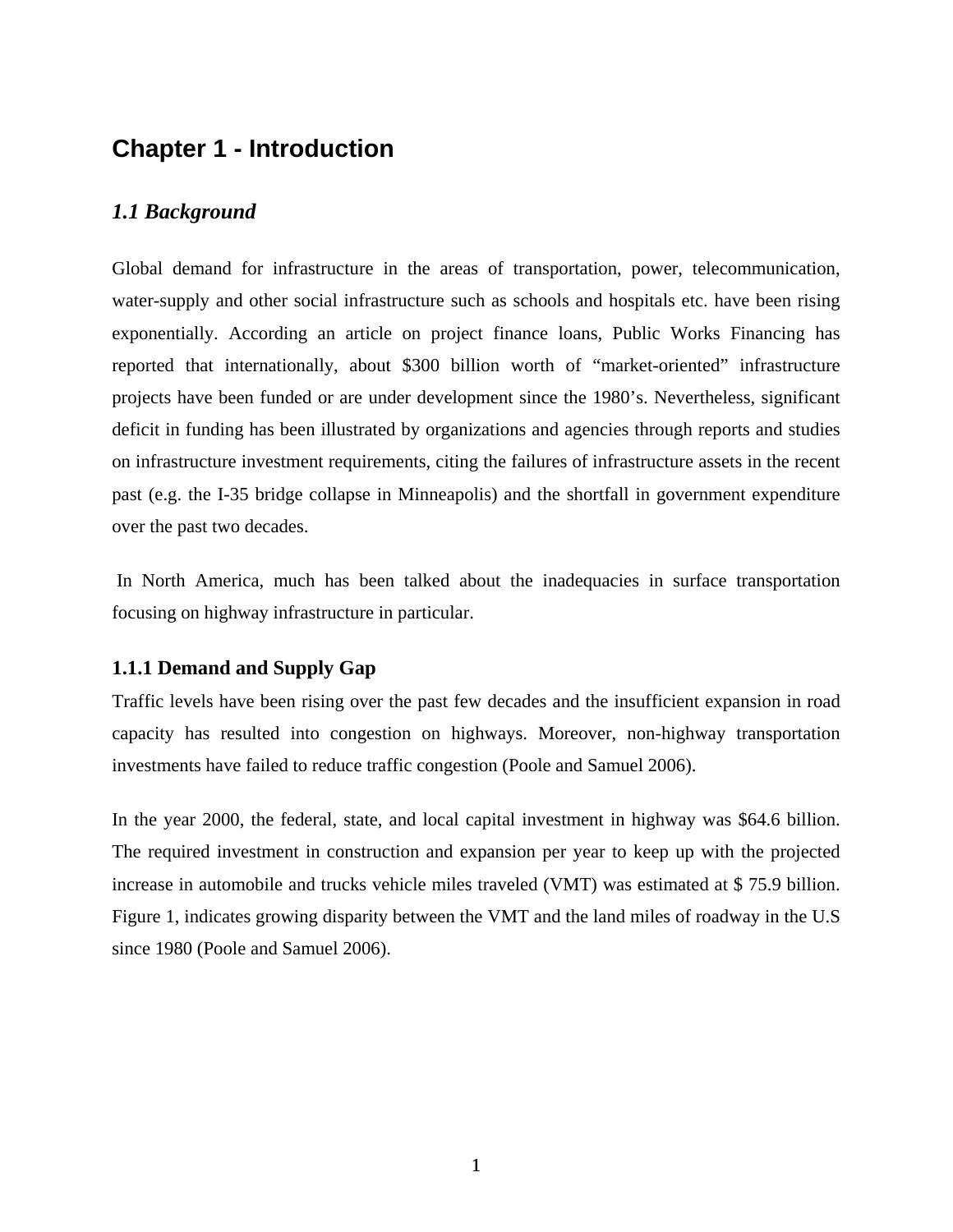

**Figure 1.1-Disparity between Vehicle Miles Travelled and Lane Miles, Source: FHWA, (Poole and Samuel 2006)** 

### **1.1.2 Traditional Financing Mechanisms and Innovative Project Delivery**

President Eisenhower signed the Federal Highway Act in 1956 which authorized the Eisenhower System of Interstate and Defense Highway that has added approximately 162,158 miles in length of highway infrastructure(Cox and Love 1996). Ninety percent of the construction cost of this Federal Interstate System was supported by the federal government through a one cent tax per gallon of gasoline sold (Cox and Love 1996). Remaining cost was covered by state funding.

Conventionally, until the early 21st century, highway infrastructure in the U.S has been owned by the state and operated and maintained by the public transportation agencies. States have depended on a combination of motor fuel sales tax; sales tax on motor vehicles; use tax on motor vehicles; licensing fees; toll revenue; debt financing and federal grants to finance transportation projects. Sources of funds at the county level include fee for granting the right-of-way, regional mobility authority and special tax districts.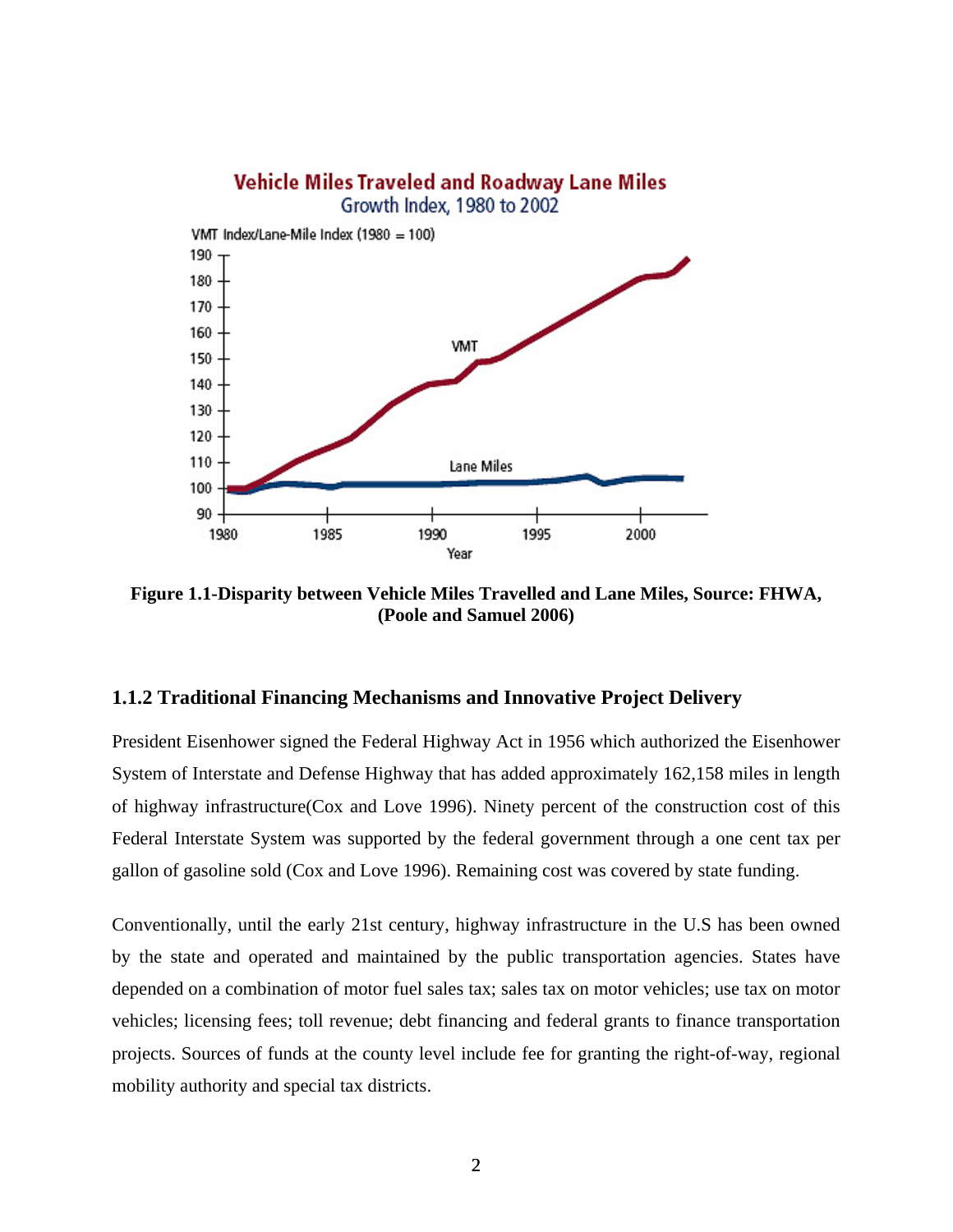Highway Trust Funds (HTF) have also been widely used. These are financing mechanisms established by the federal government to allocate the tax receipts to a specialized fund "earmarked" for expenditure on transit needs(Northeast Midwest Institute 2004). In addition to drawing upon the Highway Trust Funds, federal government has been providing assistance through innovative financial instruments such as, Grant Anticipation Revenue Vehicles (GARVEEs), State Infrastructure Bank (SIB) and grants such as Transportation Infrastructure Finance and Innovation Act (TIFIA) loans to encourage investment in highway infrastructure.

- 1. Grant Anticipation Revenue Vehicles (GARVEE): GARVEE are debt- financing instruments (Bond, Note, Certificate, Mortgage or Lease) used by the states to fund their transportation projects, such that the financing costs related to them are eligible for federal- aid highway reimbursements(FHWA 2006).
- 2. State Infrastructure Bank (SIB): SIBs provide loans and assistance to public and private entities for carrying out transportation projects(Clary 2003).
- 3. Transportation Infrastructure Finance and Innovation Act ( TIFIA) : TIFIA of 1998 is a federal program under which the U.S. Department of Transportation (USDOT) provides credit assistance for surface transportation projects of national or regional significance including highway, transit and rail (AASHTO 2007).
- 4. Under the 2005, SFETEA-LU (Safe, Accountable, Flexible, and Efficient Transportation Equity Act- A Legacy of Users), privately developed highway facilities have been considered eligible for tax-exempt bond financing (up to a maximum of \$15 billion in bonds), encouraging private sector participation in providing highway infrastructure. It has also enhanced the TIFIA program by relaxing the eligibility criteria to avail credit assistance (FHWA 2006).

Following is a table from Standard and Poor's P3 credit survey in 2006; it provides an estimate of the sources of revenue for U.S highway construction and expenditures in the year 2004.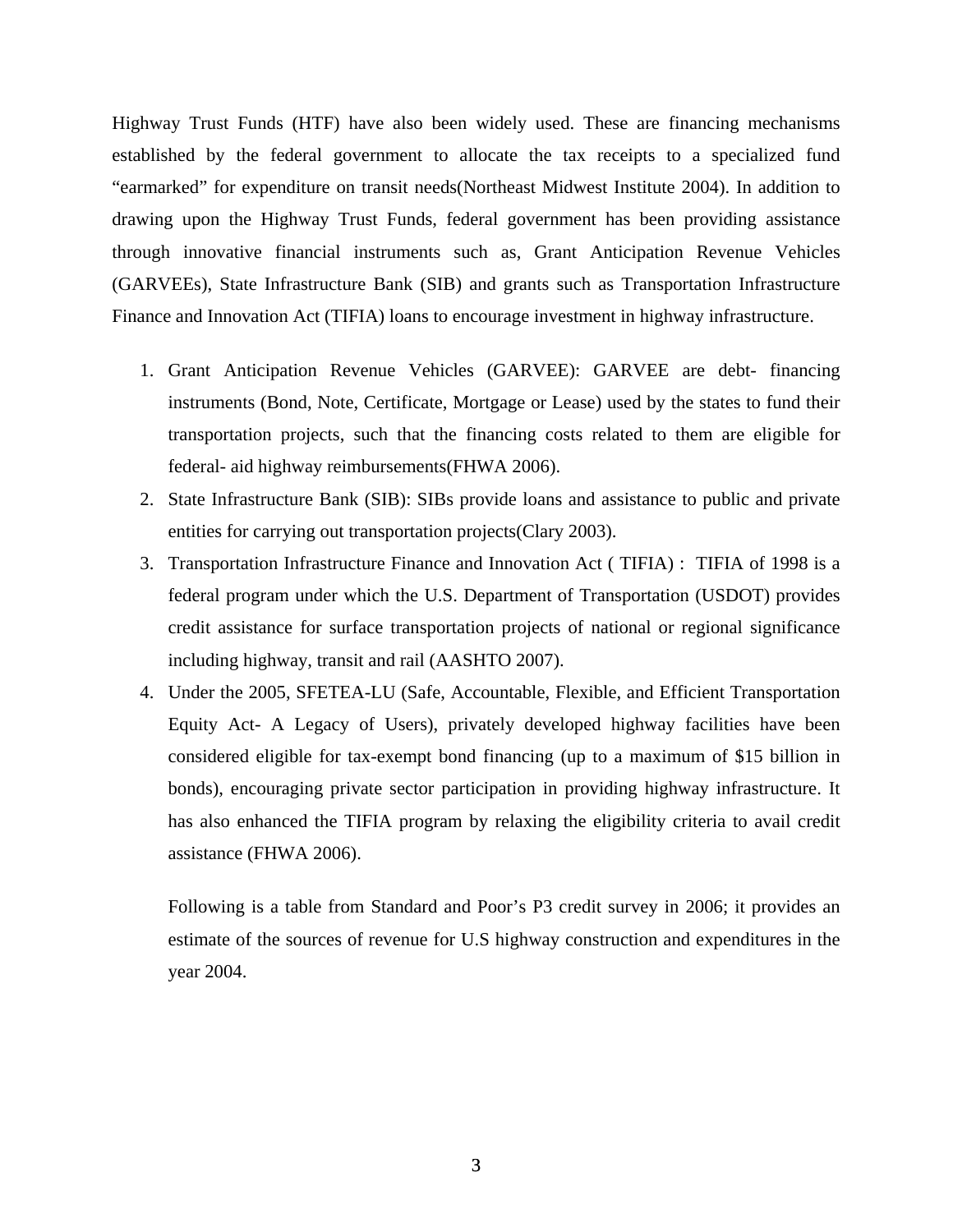| <b>U.S. Highway Funding Sources And Uses 2004 estimates</b> |          |       |                                                                       |          |           |
|-------------------------------------------------------------|----------|-------|-----------------------------------------------------------------------|----------|-----------|
|                                                             |          | %of   |                                                                       |          |           |
|                                                             | $(Mil \$ | total |                                                                       | $(Mil \$ | %of total |
| <b>Funding Sources</b>                                      |          |       | <b>U.S.Highway Expenditures</b>                                       |          |           |
| Motor Fuel and Vehicle                                      | 47,874   | 32.5  | Capital outlay                                                        | 70,274   | 47.6      |
| taxes(state and local)                                      |          |       |                                                                       |          |           |
|                                                             |          |       | traffic<br>Maintenance<br>and                                         |          |           |
| Motor fuel and vehicle                                      | 28,560   | 19.4  | services                                                              | 36,327   | 24.6      |
| Taxes(federal)                                              |          |       |                                                                       |          |           |
| General Fund appropriations                                 | 23,562   | 16    | Administration and research                                           | 12,737   | 8.6       |
| Bond proceeds                                               | 15,794   | 10.7  | Highway law enforcement and                                           | 14,322   | 9.7       |
| (Including Garvees)                                         |          |       | safety                                                                |          |           |
| Other taxes                                                 | 7,940    | 5.4   | interest on debt                                                      | 5,819    | 3.9       |
| Property taxes                                              | 7,453    | 5.1   | <b>Bond retirements</b>                                               | 8,011    | 5.4       |
| Investment income                                           | 7,560    | 5.1   |                                                                       |          |           |
| Tolls                                                       | 6,572    | 4.5   |                                                                       |          |           |
| Funds drawn from reserves                                   | 2,174    | 1.5   |                                                                       |          |           |
|                                                             | 147,48   |       |                                                                       | 147,48   |           |
| <b>Total Funds Available</b>                                | 9        | 100   | Total expenditures                                                    | 9        | 100       |
|                                                             |          |       | Source: FHWA Highway Statistics 2004, Table HF-10 (January 2006 data) |          |           |

### **Table 1.1- U.S. Highway Funding Sources and Uses 2004 Estimates, Source: (Standard and Poor's 2006)**

Over the past few years, the traditional financing tools have strained their capacity and additional funds are required for sustenance. Increase in fuel tax in order to keep up with the demand has received weak public and political support, nonetheless, cash strapped states are continuously pressed to fund the gap. In this situation, some state transportation authorities' are looking towards private participation to fund development either in combination with other available sources or by themselves. Public- Private Partnerships (P3) are used as strategy to solve these problems where both private and public sector benefit from their mutual competencies through appropriate risk allocation. Design-build-finance-operate (DBFO) project delivery method and toll road lease agreements are avenues through which private sector has contributed towards the development of transportation infrastructure.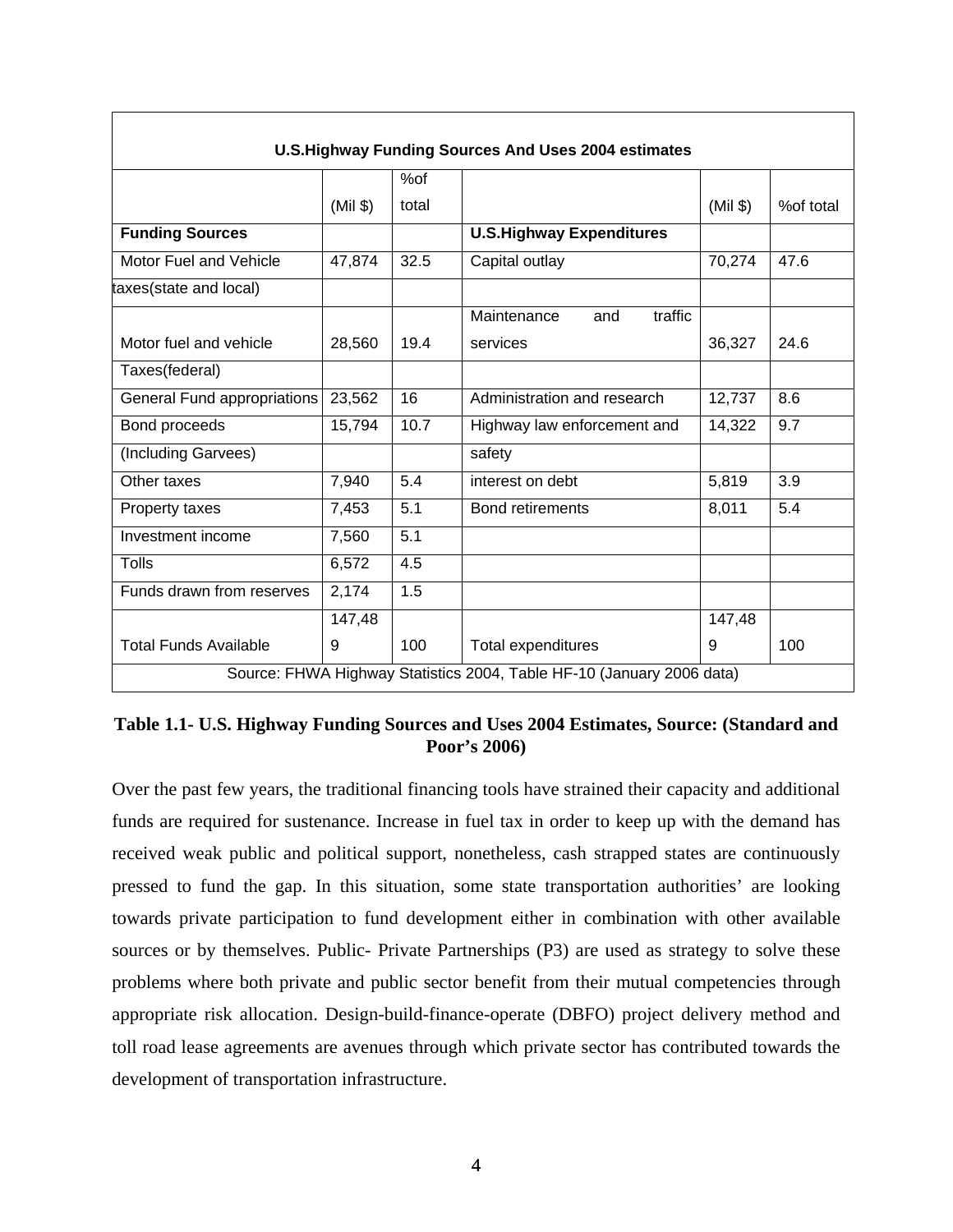#### *1.2 Public-Private Partnership Models*

### **1.2.1 Definition for PPP**

The role played by a private entity in the development/operation of an infrastructure asset may vary greatly. Thus Public-Private Partnerships (P3) can be defined in a number of ways based on the context they have been applied to. It has widely been used to describe contribution of a private entity to a project. The nature of this participation is not limited to an equity stake and may involve greater private participation in the delivery of transportation projects using designbuild (D-B), Design-build-finance-operate (DBFO) or long term concessions (Buxbaum and Ortiz 2007). In general, *Public-Private-Partnerships are long-term contractual agreements between the public and private sector where mutual benefits are derived* (Garvin 2007b).

After World War II, design-bid-build became a default mode for public infrastructure delivery in the U.S. (Miller et al 2000). Separate contracts for construction, design, operation/maintenance of projects fragmented the project delivery and the private sector's responsibilities became limited to their individual contracts. Present day Public- Private Partnerships stress upon the relationship between the involved parties, who can be assumed to operate on shared understandings of mutual benefit, rather than relying primarily on written contracts (Quiggin 2005).Various phases and aspects of the project are bundled into one contract with a single partner (a consortium or a project company or a special purpose vehicle (SPV)) over longer terms, typically 20-30 years (Quiggin 2005).

### **1.2.2 Definition for Greenfield and Brownfield Models**

A consortium formed for the development of a new infrastructure facility usually without an operating history or providing substantial improvements/modifications to an existing facility constitutes a Greenfield model. This consortium operates and maintains the facility over a period of 30-99 years under a long-term agreement with the public agency or the owner, during which the project company or the Special Purpose Vehicles (SPV) collects tolls from the passing vehicles (assuming market risk) or gets paid periodically by the owner for providing the services (availability payments).The facility is handed back at the end of its operating term, usually at no cost to the public agency.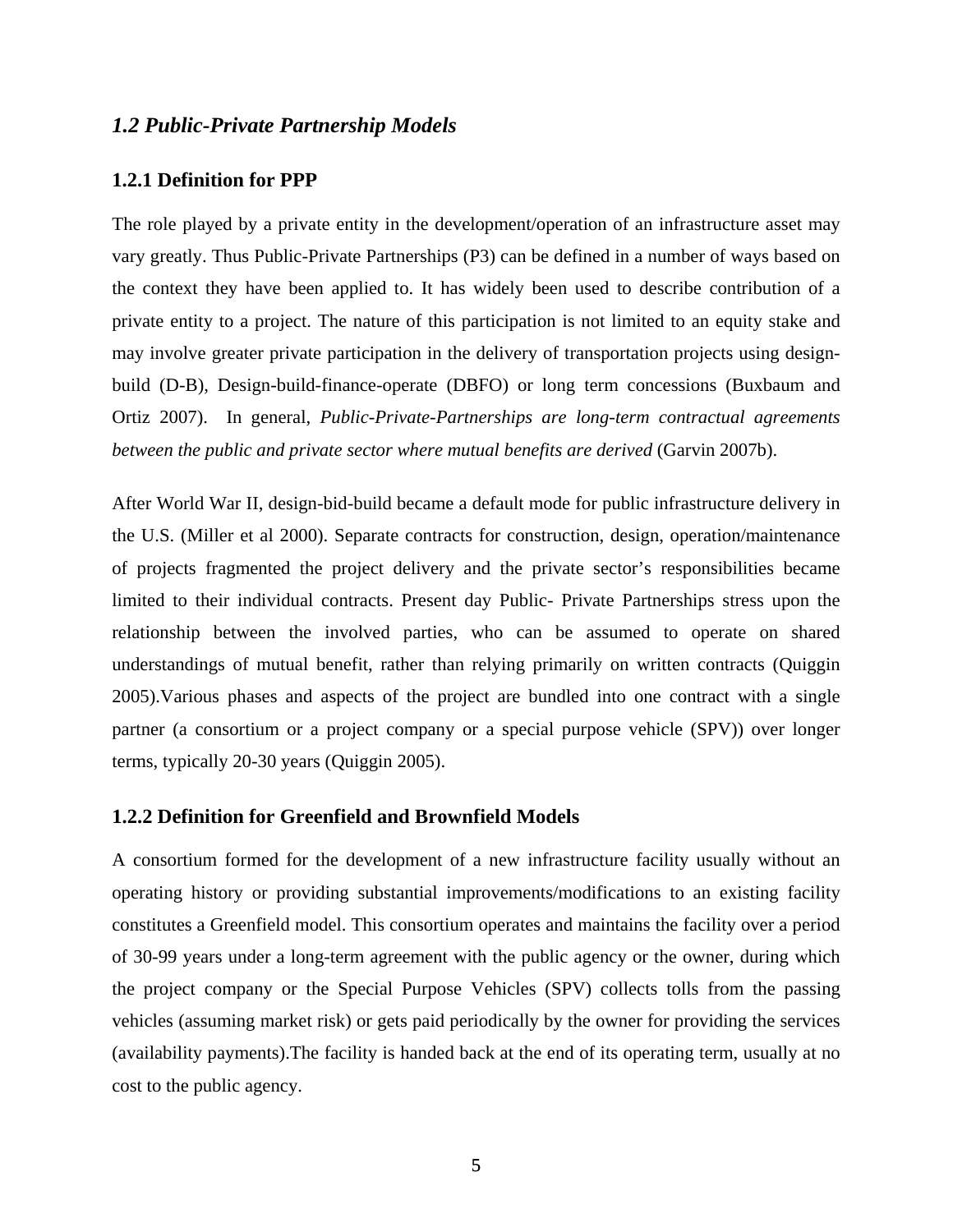The type of P3 arrangements in which the private sector takes on the responsibility of operating and maintaining an existing facility, providing public services including, enhancing or constructing additional necessary infrastructure- also termed as capital improvements- is a Brownfield model. The recent toll road lease agreements observed in the United States can be categorized under this concession model and the special purpose vehicle formed to achieve this may be termed as a 'Brownfield Consortium'.

A long-term Brownfield concession of an existing infrastructure asset involves an upfront payment made by the private sector or investment in the construction of a new facility in return for the cash-flows generated by the asset over the term of the lease. The consortium may have the right (as per the clauses in the agreement) to increase the toll as per a predetermined schedule, up to a certain period after which it normally is tied with increase in gross development product (GDP) or inflation.

The long term concession agreement usually transfers operating risk and unless it is availability type of contract, also the revenue risk to the private sector. Capital expenditures like expansion, modernization of the highway and maintenance of the highway usually fall in the books of private sector. The private sector is considered capable of contributing innovative ideas thereby achieving operating efficiency.

# *1.3 Research Objective*

Innovative methods of financing infrastructure projects have been studied and the applicability of Public-Private Partnerships as means to deliver infrastructure in North America has been investigated by researchers. The nature of the two emerging Greenfield and Brownfield P3 models has been recognized and fairly defined, but most of the work in this area has fallen short of an analysis of these models from a structural and organizational stand-point.

This research studies the emerging Greenfield and Brownfield P3 models in the North America with respect to their finance structures, the risk characteristics associated with them and the nature of the key players in the P3 projects. Thus, the result of this study will help us understand characteristics of the two models based on the following: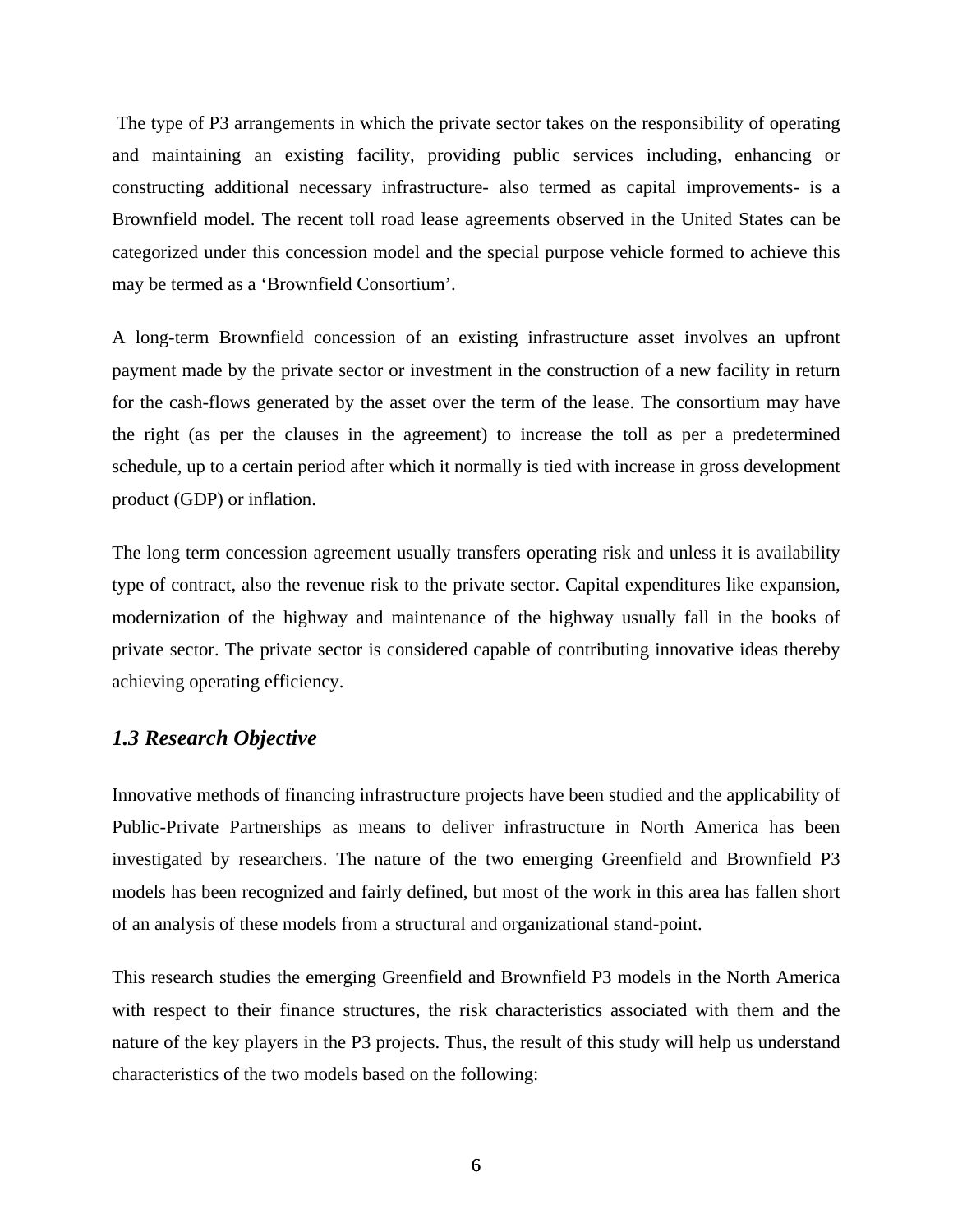- 1. Financial Structure
- 2. Risks associated with the two P3 models
- 3. Nature of lead organizations

# *1.4 Research Methodology*

This research uses a two pronged approach for investigation. One is case based and the other is based on an organizational study of the key participants. An analytical template of Yescombe's project finance structure and a risk matrix are used as tools to analyze the information collected from the case studies prepared on two Greenfield and two Brownfield projects. Further, studying the organizations participating in these projects coupled with Porter's segmentation matrix for each firm provides an understanding of the nature of the key players in the two P3 models. The outcome is an appreciation of the characteristics of the emerging Greenfield and Brownfield P3 models.

### **1.4.1 Case Study Based Approach**

The case studies of selected toll road P3 arrangements in the U.S. provide a background for this research. This serves as a data pool from where the elements to populate the analytical templates are derived.

 Katsanis (2007) quotes Robert K. Yin's description of a case study as an *empirical inquiry that investigates a contemporary phenomenon within its real life context; when the boundaries between phenomenon and context are not clearly evident; and in which multiple sources of evidence are used* (Katsanis 2007). The phases of research must satisfy the tests of Construct Validity- which suggests use of multiple sources of evidence- and Reliability –demonstrating that the procedures can be repeated- during the phase of data collection (Yin 1994).

Four real life cases (shown in Table 1.2) representative of both the P3 models under examination, are prepared using multiple sources of evidence, in this case, various source documents and third-party reactions. Information is gathered from the documents which directly form a part of the project such as government reports, third party reviews, request for proposals, lease/contract agreements, operation and maintenance manuals released by the state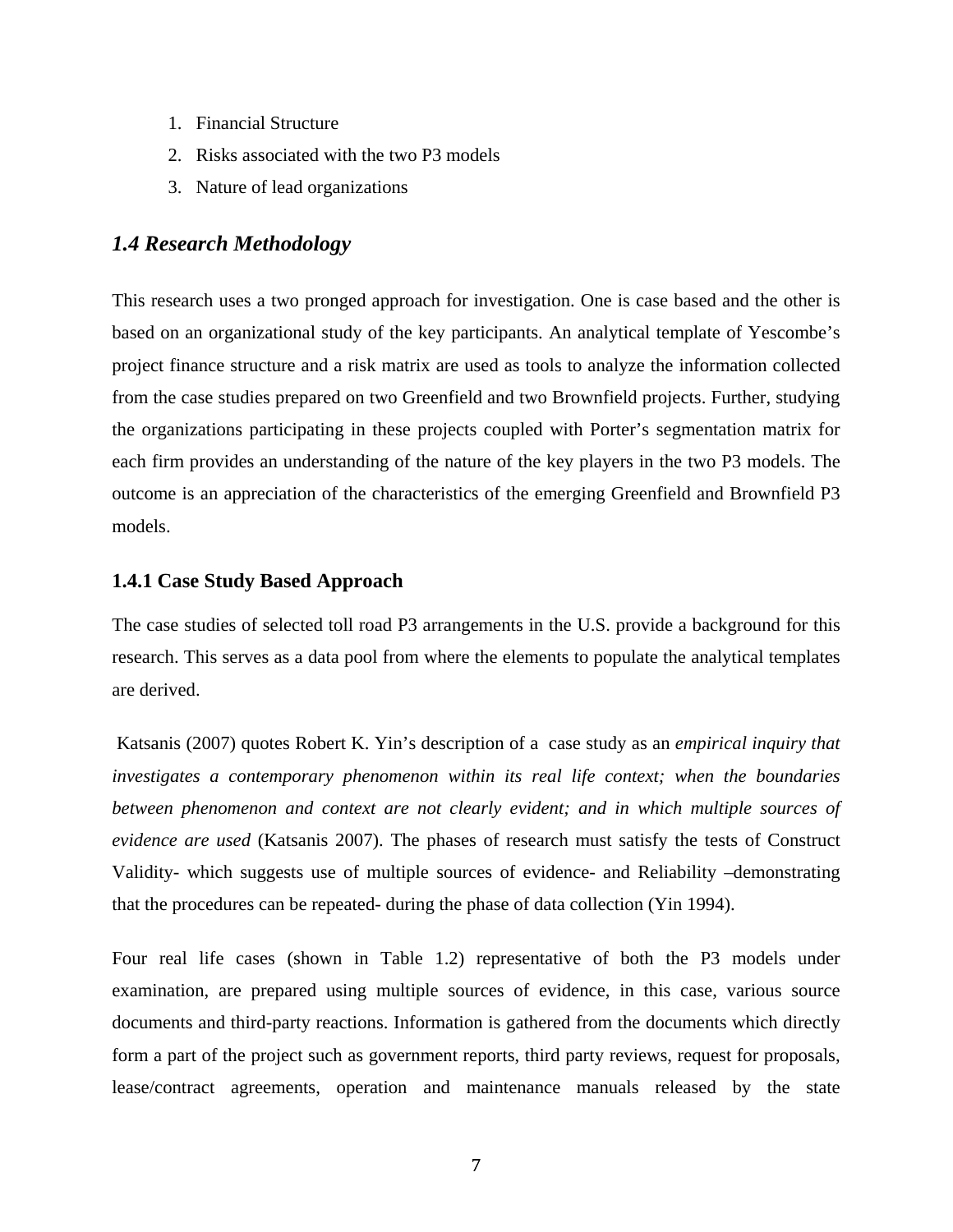transportation authorities, etc. These are reinforced with the media reactions through articles and journal papers written about these projects or deals.



**Figure1.2- Case Study Approach** 

After scanning the P3 market in North America the following early P3 deals were identified as sample projects for the case study.

| <b>P3 Brownfield Model</b> | <b>P3 Greenfield Model</b> |
|----------------------------|----------------------------|
| Chicago Skyway             | Pocahontas Parkway         |
| Indiana Toll Road          | SR125                      |

## **Table 1.2- Selected Public-Private Partnership Cases**

Chicago Skyway and Indiana Toll Road are unique as they were the first and so far the only two projects in the U.S. that have been procured as pure leases representing the Brownfield model.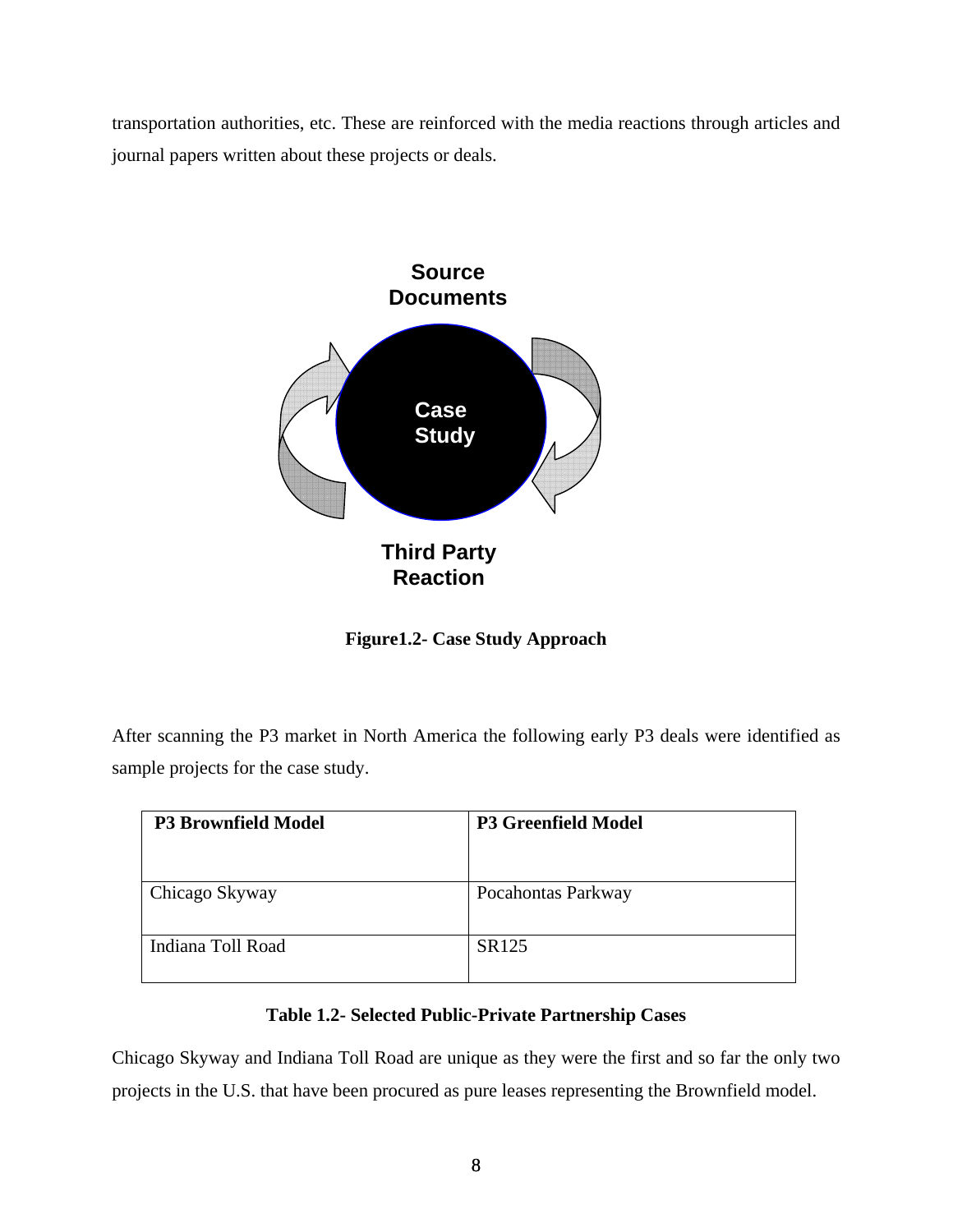Pocahontas Parkway is unique in its own respects as the need for the project was identified in the 1980s but the development of the project faced financial constraint. The Public-Private Transportation Act (PPTA) of 1995 – a legislation allowing private participation in infrastructure projects in Virginia- allowed the project to proceed as a P3. Pocahontas Parkway is also the second transportation project in the U.S. to be sponsored by a 63-20, tax-exempt, not-for-profit organization in the U.S. It was later acquired by Transurban, a private company under a concession; this gives it a flavor of both- a Greenfield and Brownfield model. However, the scope of this study is restricted to its Greenfield aspect.

SR – 125 is known as the first highway to be privately financed in the U.S., also ranking among the first five projects selected by the U.S. Department of Transportation to receive TIFIA credit assistance in 1999. The project company to sponsor the project was initiated by a group of private engineering and construction firms which was later acquired by Macquarie Infrastructure Group.

A project finance structure and risk matrix created for each of the four cases as further discussed in the analytical template, facilitates an understanding of the structure of these models and their risk allocation.

### **1.4.2 Organizational Study**

As a sample of the players in the North American P3 market, firms that were a part of the consortium responsible for the development/operation & maintenance of the selected P3 cases are picked. Information on each of these companies is collected from the company web-sites, press news, annual reports and other analyst reports such as Hoover's, Reuter's Finance, reports from credit rating companies and magazine and journal articles.

A two dimensional grid, based on Porter's Segmentation Matrix, for each firm (with the companies product/services drawn against the range of sectors they participate in various geographic locations) is prepared as described in the analytical template bellow.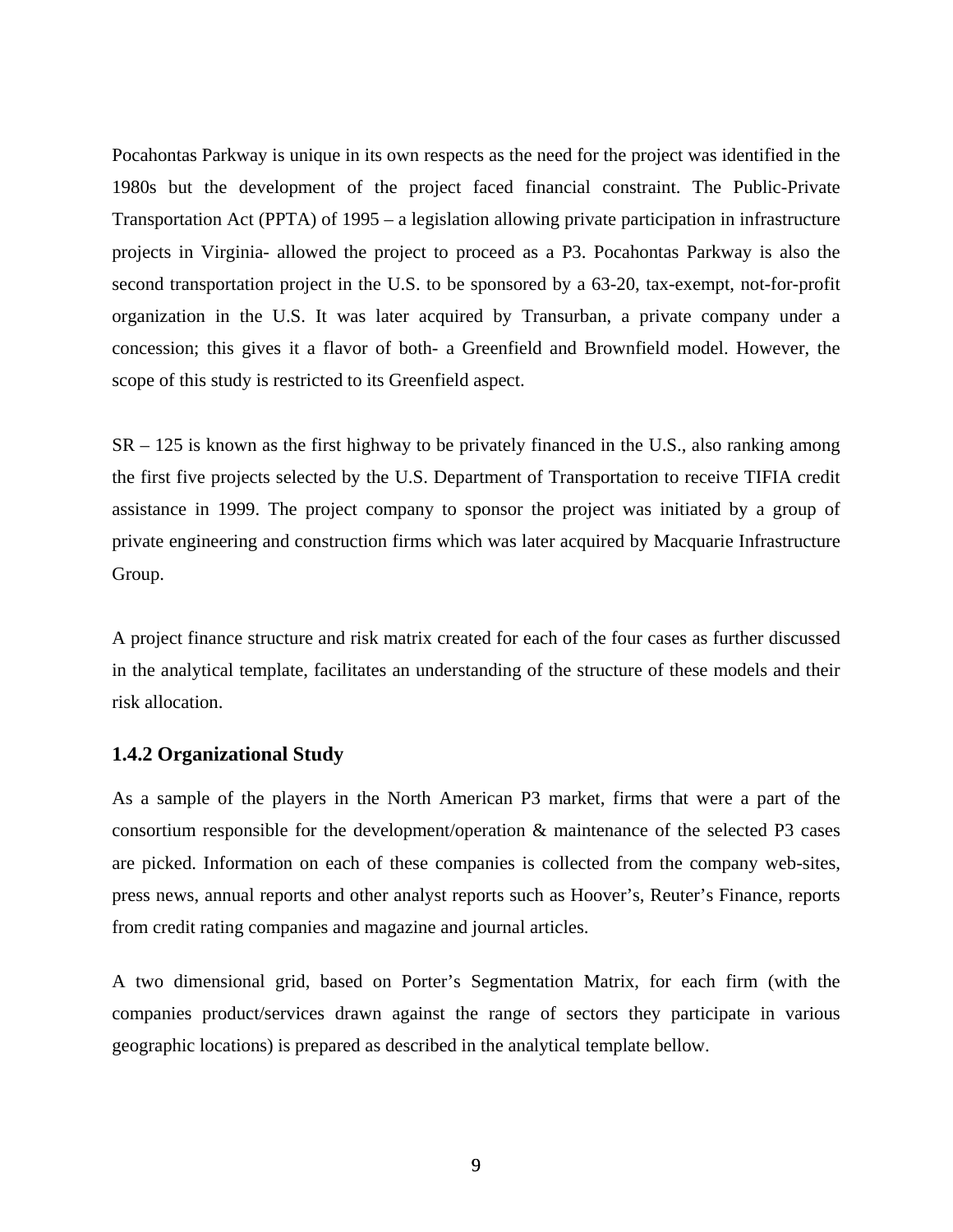### **1.4.3 Development of the Analytical Template**

The analytical template is used as a tool to analyze the information that is assembled by preparing the case studies. It consists of a Yescombe's project finance structure, risk matrix and Porter's segmentation matrix

1. A project financing structure for each of the case study examples is created using E.R Yescombe's project finance structure, as shown in Figure 1.3. Yescombe's Project Finance Structure demonstrates a formation of a special purpose vehicle (SPV) or a project company and lines up the role played by various participants to finance, construct, and operate a toll road usually through separate contracts with the SPV and under a single concession agreement between the SPV and the public agency. The risk- reward distribution is done in a manner in which "risk is assumed by parties best capable to handle them". This structure uses a combination of equity and debt, to finance the project, backed by its future cash-flows. Debt issued is non-recourse, off the sponsor companies' balance sheet but may be supported by third party creditworthiness. Thus the project is able to achieve higher financial leverage as contractual arrangements between the parties impart greater accountability. Following is Yescombe's project finance structure.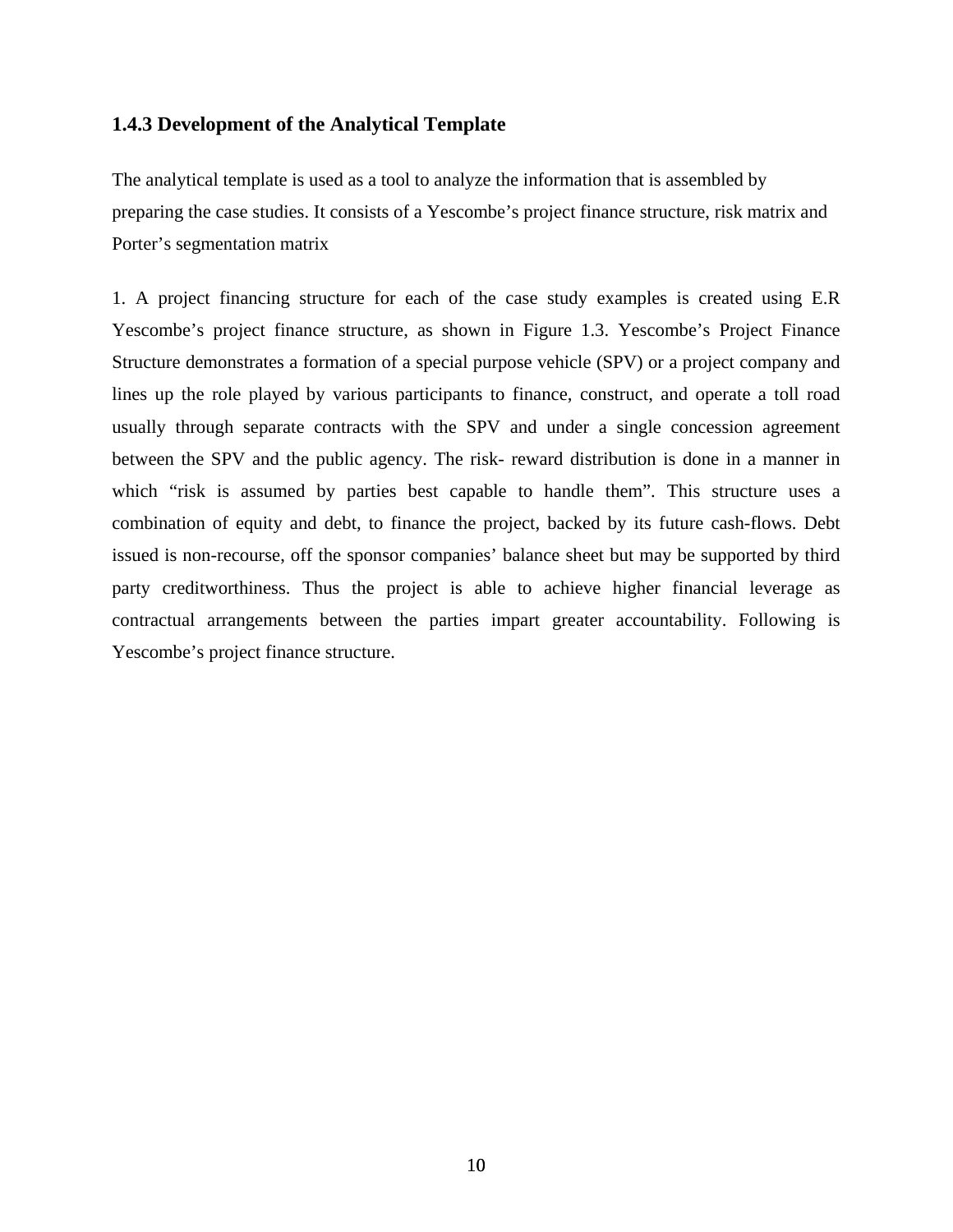

**Figure 1.3 - Yescombe's Project Finance Structure. Source: (Yescombe 2002).**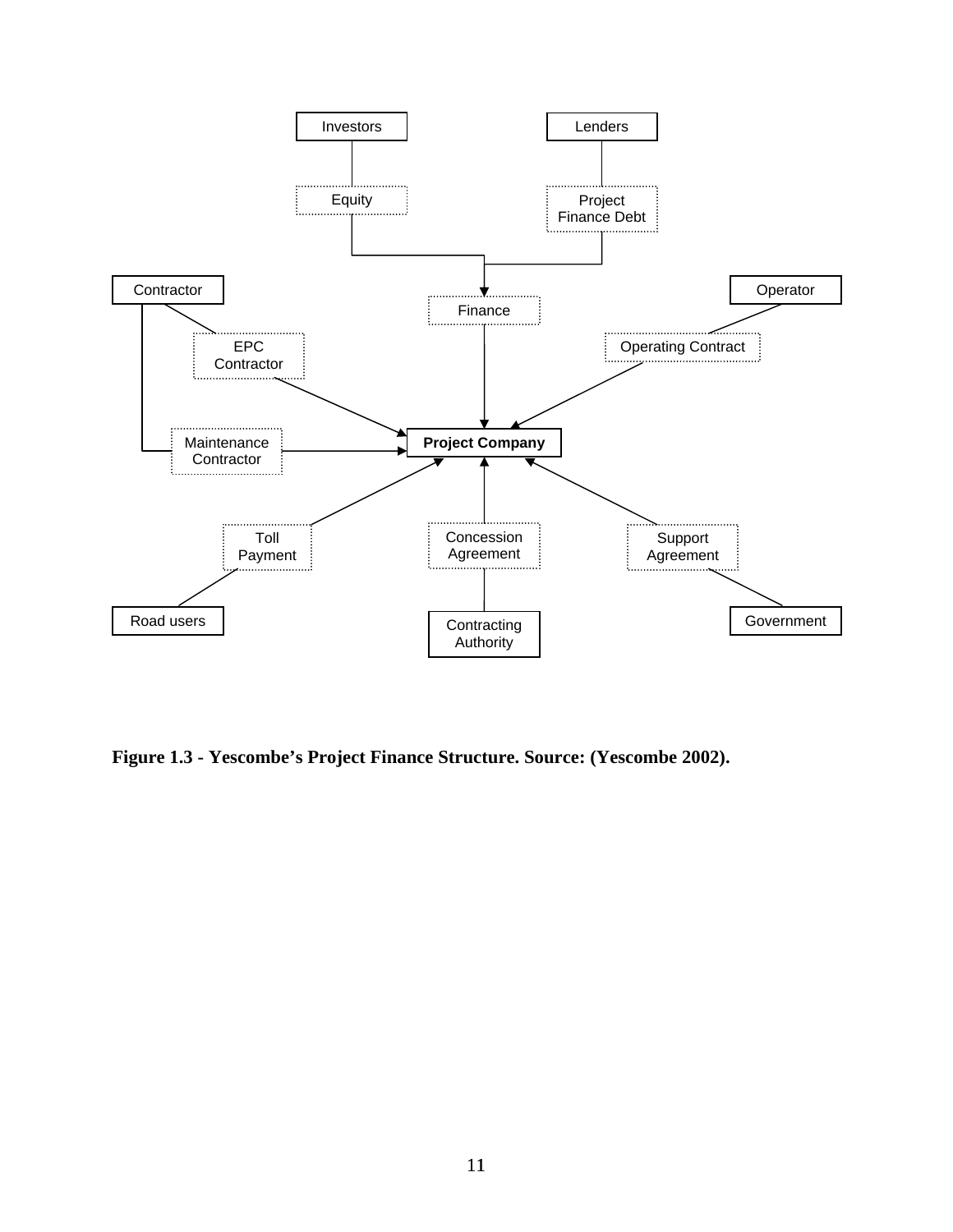2. A matrix for allocation of the risks between the members of the concession agreement that assume it is created for all four cases in the following structure:

| <b>Risk</b>                 | <b>State Authority</b> | <b>Concessionaire</b> |
|-----------------------------|------------------------|-----------------------|
| Right-of-way acquisition    |                        |                       |
| Revenue                     |                        |                       |
| <b>O&amp;M</b>              |                        |                       |
| Completion                  |                        |                       |
| <b>Competitive Facility</b> |                        |                       |
| Environmental               |                        |                       |
| Political                   |                        |                       |
| Force Majeure               |                        |                       |
| Capital Improvement         |                        |                       |

## **Table1.3- Risk Matrix Template**

3. A Segmentation Matrix, which adopts Porter's methodology, is developed to determine the range of services provided, sector participation or clientele and the geographic distribution of the principal companies in the consortia based on Porter's research on competitive advantage. This provides an understanding of various activities of a firm and the markets in which it operates, leading us to identify the core competency of the firm. This is achieved by listing down of the various services provided by the company against the sectors it is involved in forming a matrix. The following diagram represents one segment of the matrix.



**Figure 1.4 – Porter's Segmentation Template. Source: (Porter 1985).**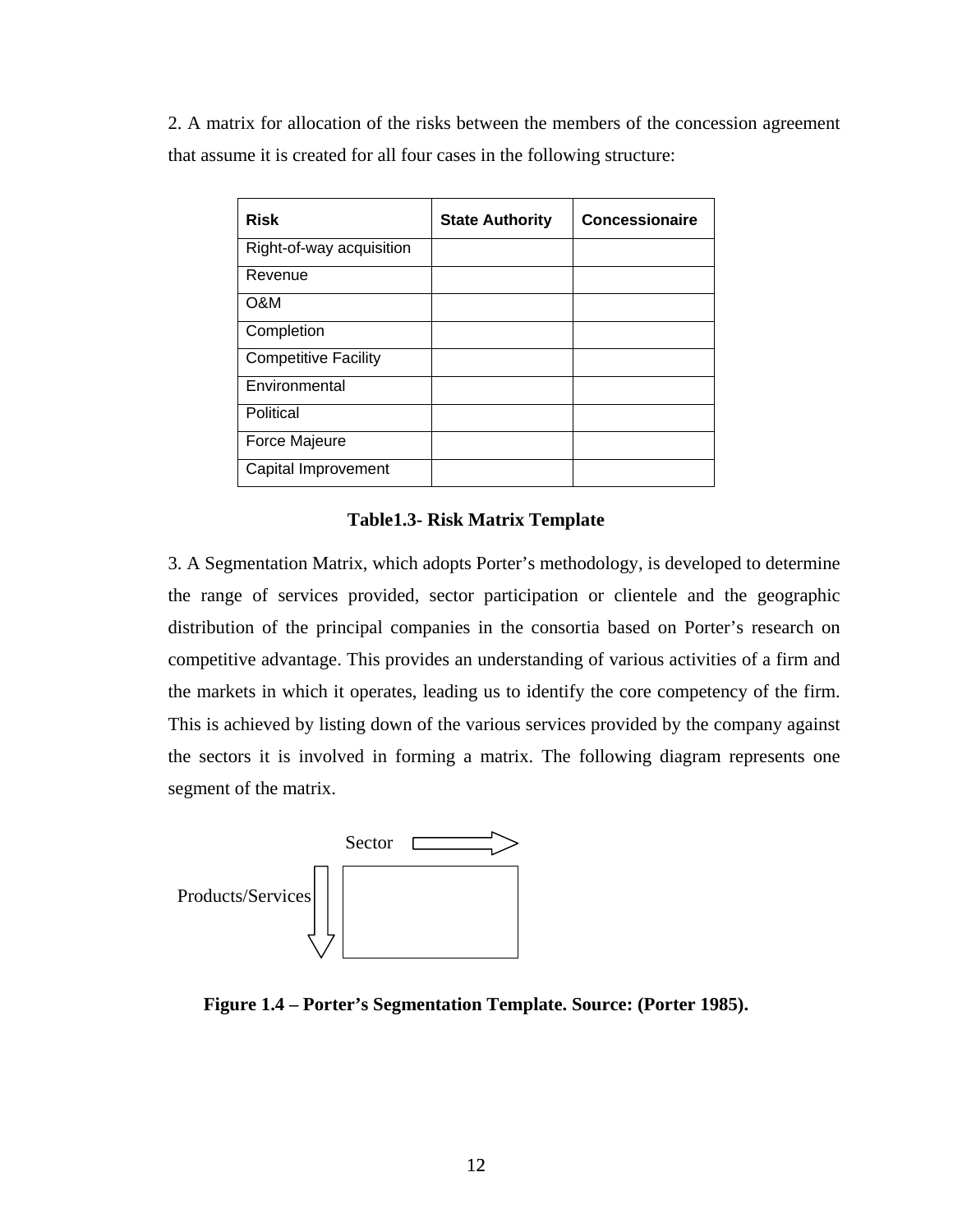# **Chapter 2 - Literature Review**

Chapter 2 provides a summary of the material examined for developing the objective and the analytical template for this research. This thesis is based on the review of material available on infrastructure project delivery methods, transportation finance and public-private partnerships and competitive strategy. The required information is collected from books, journal publications, peer-reviewed papers, articles in new-papers and magazines, websites maintained by companies and the state and federal government, guidelines provided by international organizations, documents released by government agencies, reports published by private companies and other non-government organizations.

### *2.1 Overview of P3*

The International Monetary Fund's (IMF) report on the issues raised by P3s and their fiscal consequences provides a glimpse of the various P3 programs initiated by countries around the word. United Kingdom's Private Finance Initiative (PFI) began in 1992 and has been responsible for 14% of its key public infrastructure. Similarly, Partnerships Victoria in Australia is a policy framework on P3s for infrastructure development. Other EU nations such as Finland, Germany, Greece, Netherlands, Portugal, Spain have P3 projects with a moderate share in public investments. Central European countries like Poland, Czech Republic, Hungary have started using P3 and Canada and Japan have recently adopted the trend. Chile and Mexico have made significant progress with some developments in Latin America and Brazil is known to have its own program. U.S has been noted to have a considerable experience in 'leasing' (FAD 2004).

This report further mention, European Commission has described P3 as "arrangements for services earlier provided by the public sector now provided by the private sector". The author argues there is no common definition for what comprises a P3, however, the transfer of risk from the public to private sector is key to successful implementation of these P3 programs. There is emphasis on the co-operation between the government and private sector in delivering infrastructure services(FAD 2004).

Several definitions for P3 have been coined by international organizations based on their individual perceptions and there is no universal agreement on what constitutes a P3. Based on the similarities of these definitions Garvin (2007) provides a working definition for the infrastructure community:" *Public-Private Partnership (P3) is a long-term contractual arrangement between*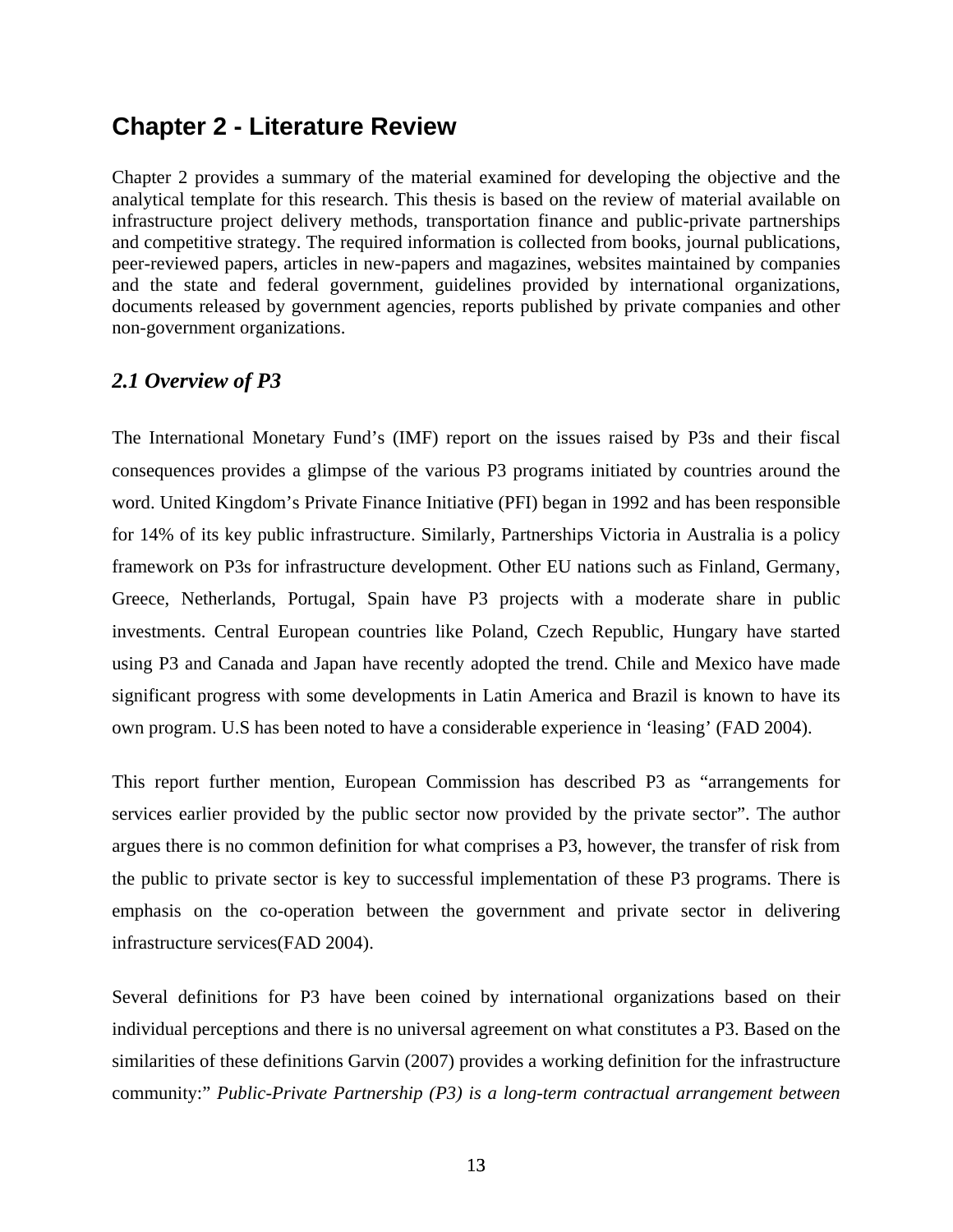*the public and private sector where mutual benefits are sought and where the private sector provides operating services and/or puts private finance at risk"*. This definition distinguishes "privatization", marked by transfer of asset, from P3 arrangements that are governed by contracts and accompanying body of contract law (Garvin 2007b). Further, Garvin (2007) discusses the competencies such an organization must possess to institute P3 for infrastructure.

Various state documents such as the *Value for Money Assessment Guidance* document prepared by the government of United Kingdom, Australia's *Partnership Victoria,* Canada's *Public Sector Comparator,* provide guidelines for procurement of P3 projects and all maintain that P3 arrangements are to be pursued if they deliver value for money (Garvin 2007b). Akintoye et al (2003,2005) discuss the participation of the private sector to resolve financial constraints in the provision of public facilities and add value though their management skills, increasing efficiency, effectiveness, quality of facilities and services delivery(Akintoye. et al 2003; Li. et. al. 2005).

Quiggin (2005) describes the emergence of the Public Private Partnership models to facilitate reduction in the public sector debt and to yield value for money by achieving an optimal allocation of risk. He points out that, revenue risk can be best managed by the private sector through efficient operations. Russell and Nelms (2006) has formulated a procurement decision making process based on a risk adjusted Public Sector Comparator (PSC)(Russell and Nelms 2006).

#### *2.2 Project Finance*

Yescombe (2002) has defined Project Finance as a method of raising long-term debt based on the projected cash-flow from the project which is yet to be established. He has laid out a structure of a project finance company, formed by the owner, investors, lenders, contractors and operators of the project. The project company or a special purpose vehicle enters into a contract with other project participants such that projects risks are distributed. Some advantages of Project Finance have been noted as follows: the project does not appear on the balance sheet of the parent company; the ability to attain higher leverage than a regular debt financing, provides greater return on equity; it provides tax benefits in the early initial years as interest payments are tax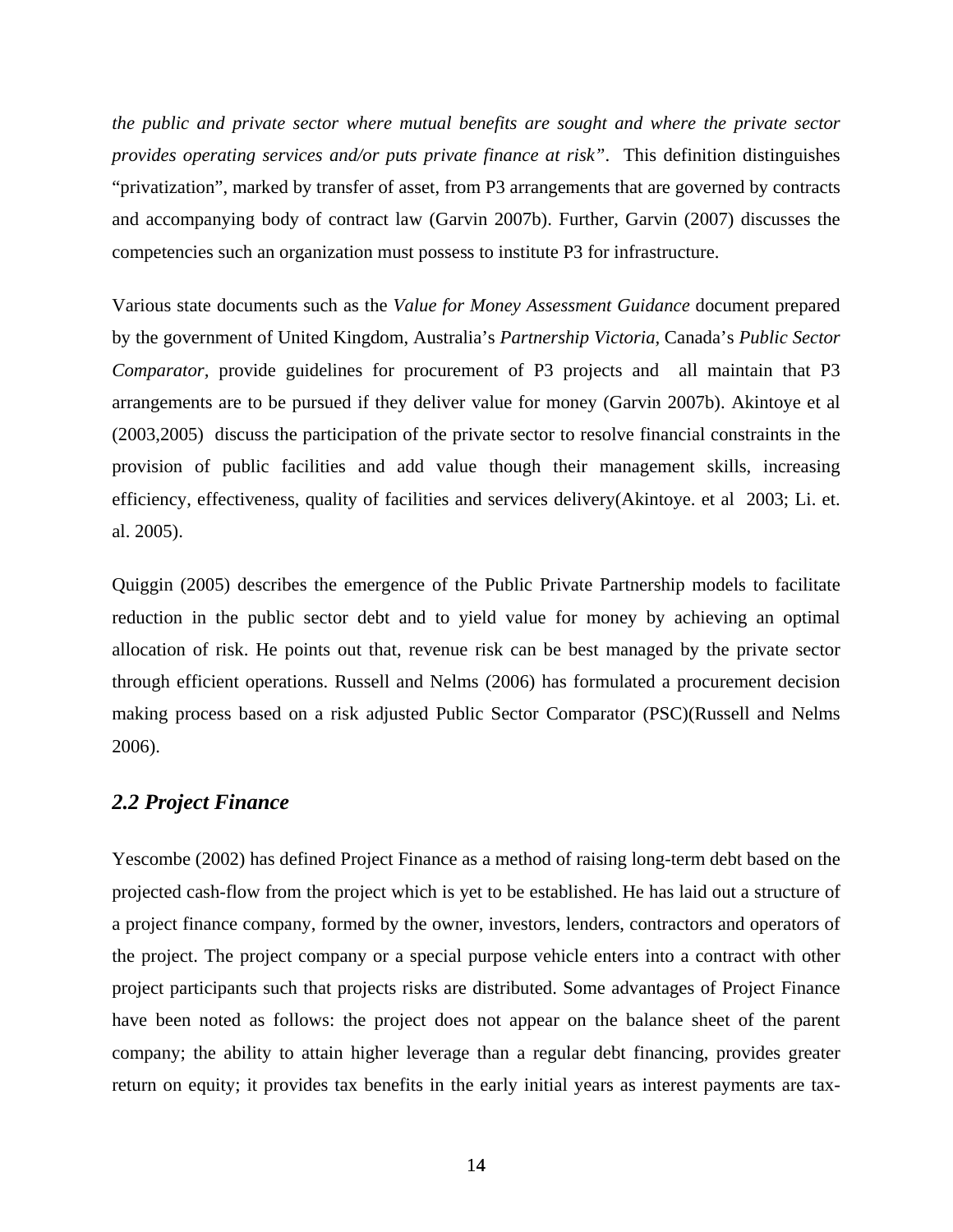deductible. Project Finance is an effective way to finance individual project however it may not be used as recourse to finance unviable projects (Yescombe 2002).

 The area of Project Finance has been well explored by John.D.Finnerty in his book, Asset Back Financing. His work explains the theory and methods of asset-back financing and identifies the associated risks (Finnerty 1996). Further it differentiates contractual agreements into Off-Take Contracts and Concession Agreements. Accordingly, Off-Take Contracts are those in which the purchaser is provided with a secure supply of product/service as agreed upon and Concession Agreements involve payments based either on the usage or the availability of the service.

Esty (2004) provides a bunch of case studies on infrastructure such as highways, pipelines, power plants, that have been developed using Modern Project Finance.

D.J. Gribbin the Director of Macquarie Holdings (USA) Inc, in his testimonial before the House Transportation and Infrastructure Committee Subcommittee on Highways, Transit and Pipelines mentioned the benefits of the debt-equity financing model which allowed the concession company to pay more than twice the value the state placed on the Indiana Toll Road while considering the lease of the Toll Road (Florian 2006; Gribbin 2006).

#### *2.3 Infrastructure*

Over the past few years a number of organizations have estimated a wide gap between the government spending and the actual need for capital investment in infrastructure. Gramlich (1994) has attempted to rationalize whether there really is a shortfall in government spending on infrastructure and has addressed the need for a change in the policy for infrastructure investments. He hints at the possibility of funding infrastructure using user fees (Gramlich 1994). Mansour Nadji (2006) have discussed the policy issues for "privatization" of infrastructure in the U.S. They contend that the state/local government is not only pressed to fund the deficits but at the same time have other competing commitments towards health care and retirement. In this situation they believe, Public-Private Partnerships are an alternative to traditional financing of infrastructure. These partnerships they say are also driven by the interest of the investor class such as pension funds looking for long term investments(Mansour and Nadji 2007).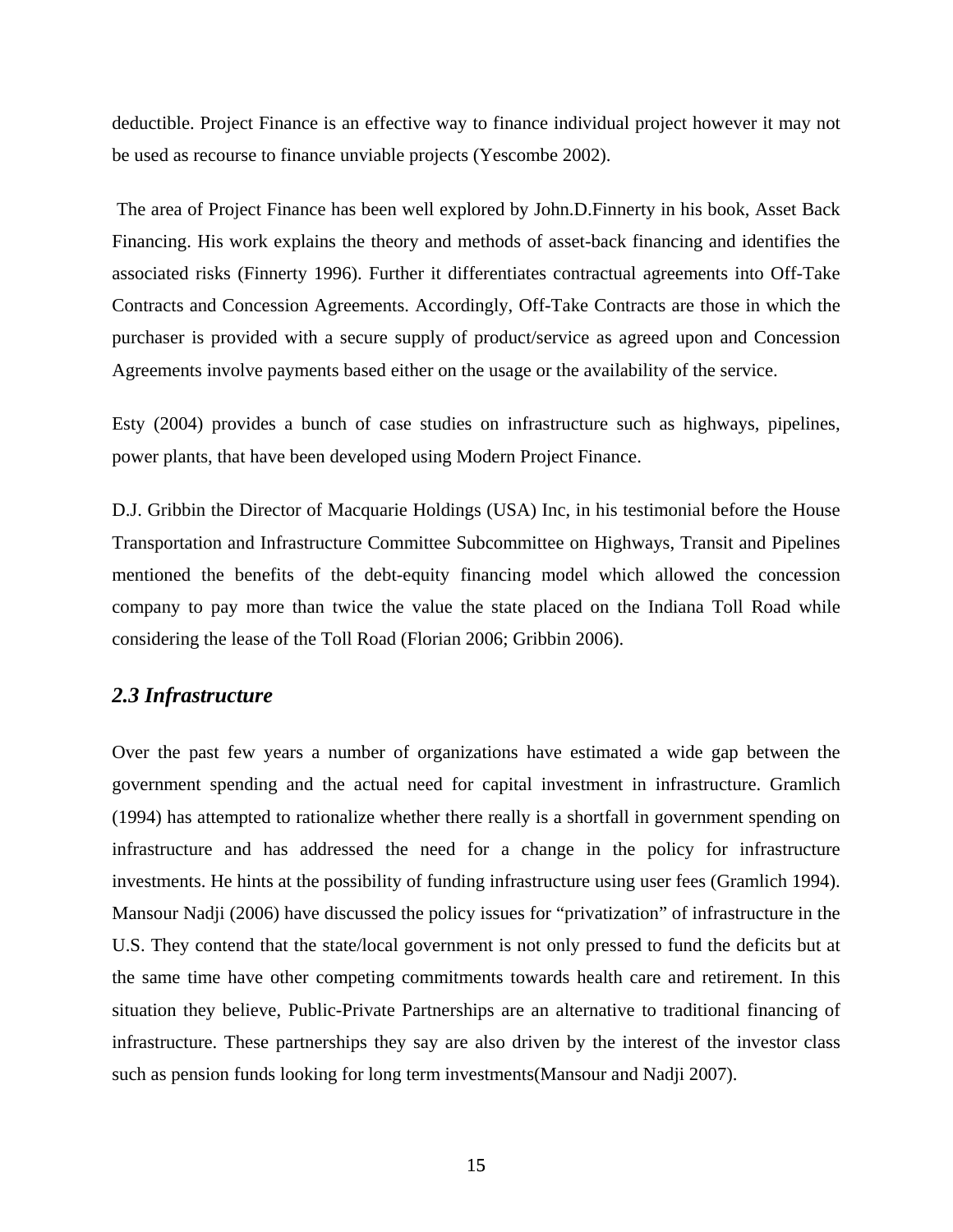Orr (2005) has illustrated examples of projects where a mature form of Project Finance has been implemented that involves mobilizing debt and equity for major infrastructure initiatives. He terms this new trend as the 'infrastructure privatization paradigm' where project sponsors, institutional investors, government, multi lateral agencies, and bankers are involved for selfinterest, which has also lead to the emergence of infrastructure as an asset class(Orr 2005). Representatives of intermediaries like Goldman Sachs & Co, Citibank etc who may be viewed as the major underwriting firms and facilitators of the toll road lease agreements have confirmed P3 as an effective financing tool for toll roads, supported by the investor class looking for a steady and a moderate risk/return type of instruments.

## *2.4 Risks*

Typically risk has been defined as outcomes that can be described in statistical terms, where as, uncertainty characterizes situations in which potential outcomes are not fully understood (Lessard and Miller 2000). Research has been conducted to identify these risks and develop management tools to mitigate them. Lessard and Miller (2000) have classified project risks into three distinct categories i.e., Completion Risk, Market-Related Risks and Institutional Risks. They studied the dynamic evolution of these risks over the life-cycle of the project. Further they have developed a template showing managerial approach to risk and a 'Layering Model' as a strategy to face risk.

Songer (1997) demonstrates a Monte Carlo risk analysis method to evaluate which of the uncertain quantities most significantly contribute to the project risk in the construction industry.(Songer, Diekmann et al. 1997)

Beidleman et al (1990) have identified the risks associated with different phases of a mega project and suggest allocation of the appropriate risks to parties best capable of handling them as means of mitigating these risks(Beidleman et al.).

Zhang (2005) has identified social, political and legal risk as barriers to successful P3s on the basis of a survey(Zhang 2005). The document *International Monetary Fund* identifies the various project risks as construction risk, financial risk, performance risk, residual value risk that are assumed by those party to the P3 agreement. It is also indicated that private sector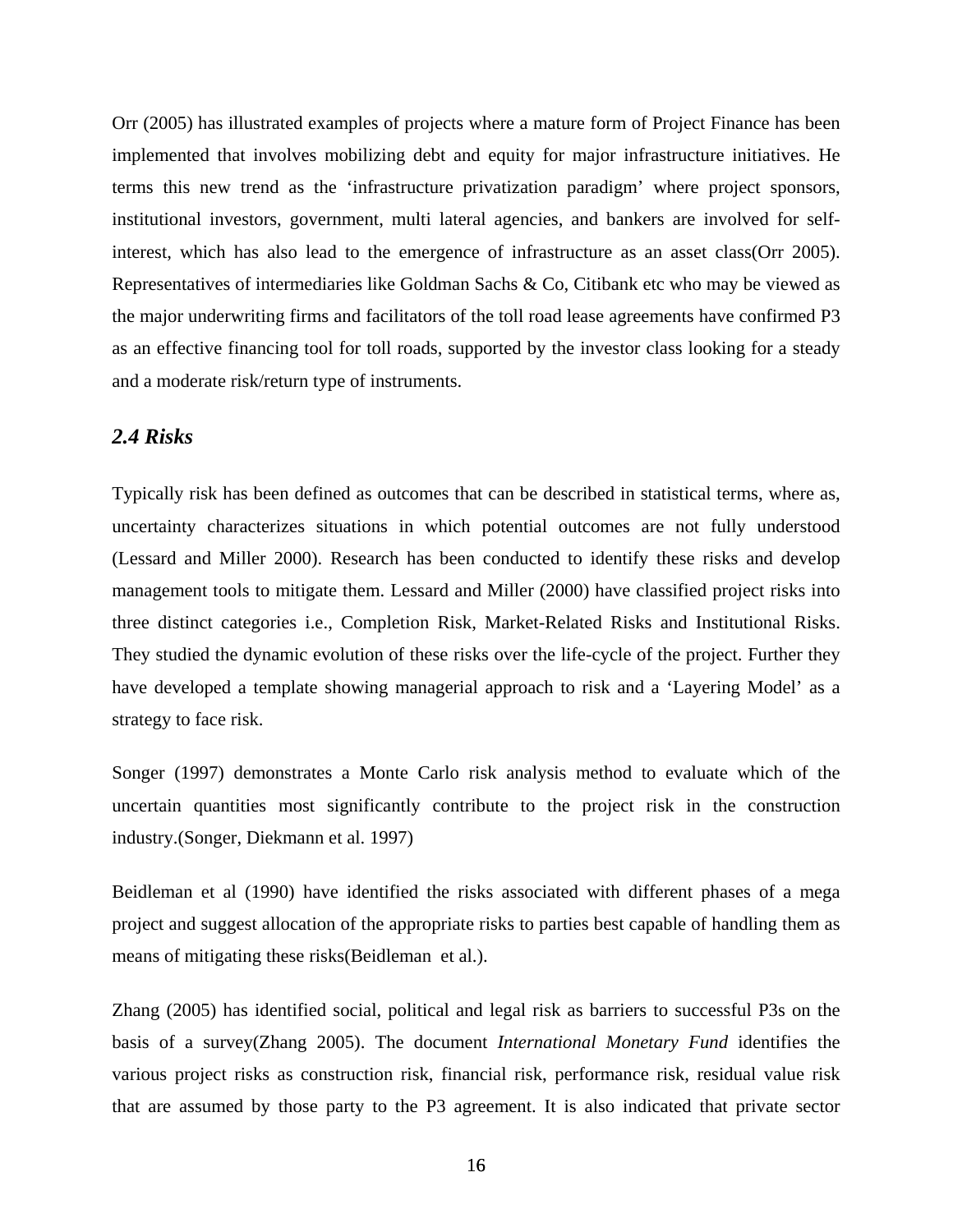participation results in lowering of the overall project risks, however, the private sector should be suitably rewarded for assuming these risks(FAD 2004).Project specific risks eventually get diversified over various parties, however, the demand risk must be priced as these may depend on government policies.

 Nissar (2007) has concluded that emphasis needs to be placed on the strategies for the transfer of risk for successful completion of P3 contracts. Li et al (2004) discuss the type of risks that should be assumed by the private sector and the type of risks that should be held back by the public sector(Li et al 2004).

Esty (2004) provides case studies that give examples of different project contract structures concentrating on the management of risk and the allocation of control. He concludes that all researchers have identified revenue risk as the most significant of all the project risks. Irving (2002) discusses how Macquarie Infrastructure Group has diversified their risks through a global portfolio of toll roads(Esty 2004).

A special report by analysts at Fitch Ratings, George et al (2006) discusses the toll road lease arrangements with a credit risk angle and identifies the strengths and risks of some specific leases (George et al 2006).

 Most of the literature on project risks seems to have a common theme that suggests "appropriate risk allocation to parties best suited to manage them" is key to risk mitigation.

### *2.5 Organizational Analysis*

Porter's series of books and papers in the area of strategic management have provided a ground work for determining a firm's strategic theme by mapping its activity system. His work suggests a firm's indifference to competitive advantage is responsible for its strategic mediocrity and under average performance. The three core strategies of a company described by him are *cost leadership, differentiation and Focus.* To help firms understand which market segment to focus, Porter proposed two-dimensional industry segmentation, each segment representing a *product or service* against *a buyer type.* Porter has defined a process for developing a segmentation matrix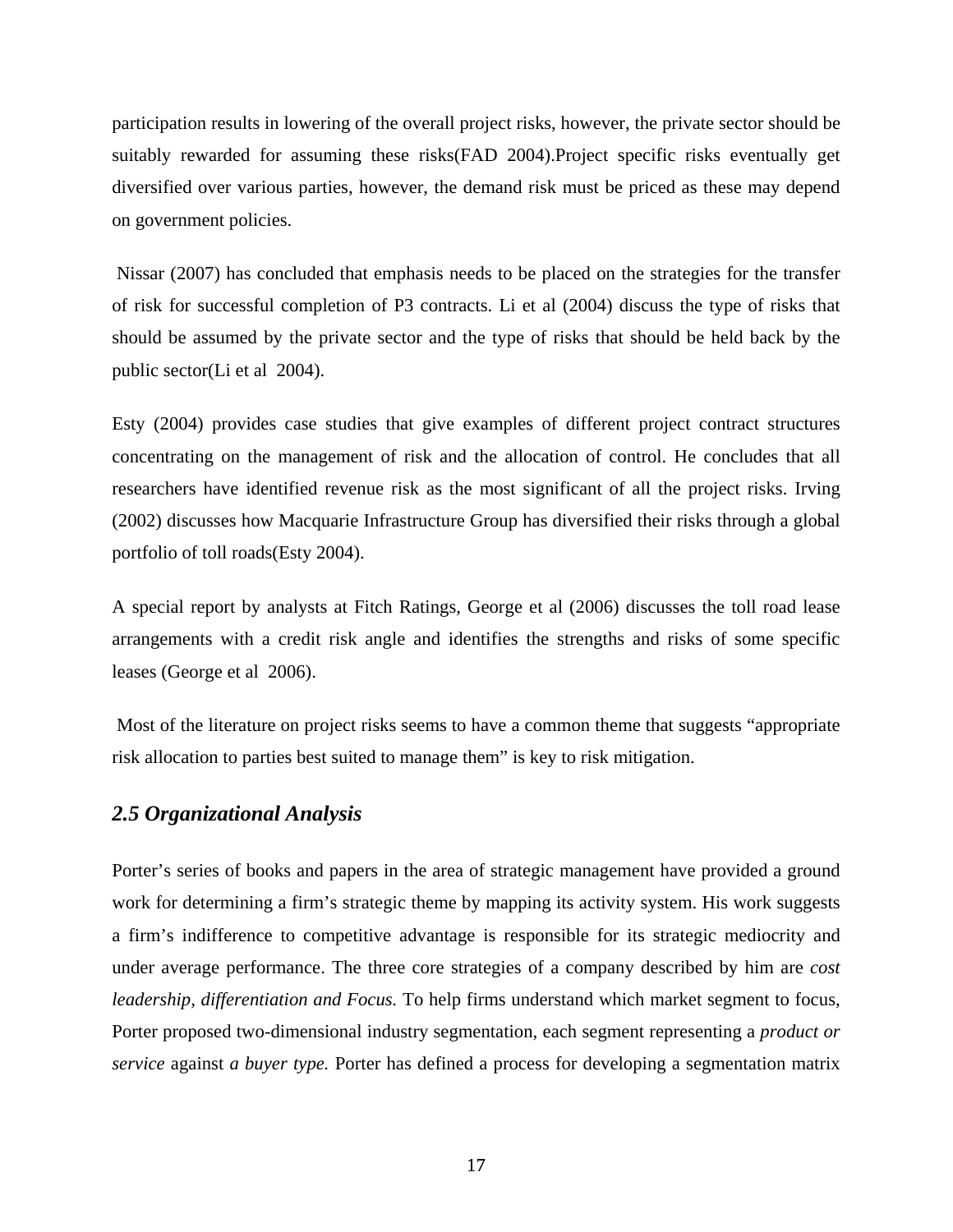which is an analytical tool that reflects the strategic differences of companies (Porter 1980, 1985, 1996).

The activities of a firm are the sign posts of its strategic initiatives Cheah and Garvin (2004). Performance of a firm can be determined from its financial and accounting data. The income statements and balance sheets of a firm are indicators of its performance and activities Cheah and Garvin (2004) have demonstrated how financial ratios which were traditionally applied for security pricing can be used as an indicator of the firm's performance and general practices. This research has created a link between financial data and strategic management. Their work illustrates the use of financial and operating performance data to calculate financial ratios that can be used to judge a firms operational performance(Cheah and Garvin 2004a).

Cheah et al (2002) used financial data to study the performance of 24 construction firms originating out of the U.S, Europe and Japan. Their analysis helped identify different corporate strategies among these sample firms (Cheah. et al 2002). Based on these findings, Cheah and Garvin (2004) proposed a new conceptual model for corporate strategy in the construction industry(Cheah and Garvin 2004b).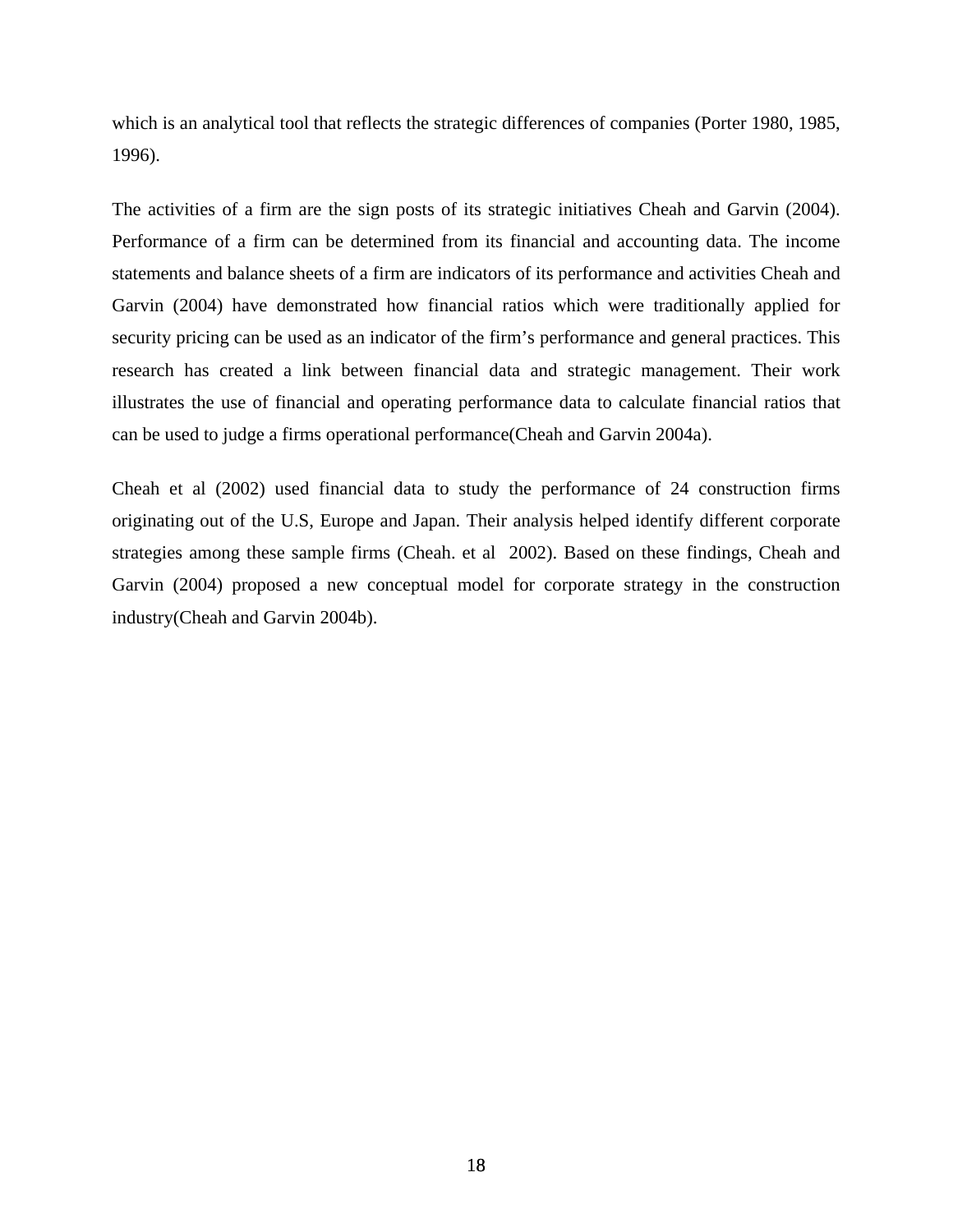# **Chapter 3 - Case Studies**

#### *3.1 Pocahontas Parkway*

### **3.1.1 Introduction**

Pocahontas Parkway in Richmond, Virginia is the first successful implementation of the Public Private Transportation Act of 1995. It has known to become a front-runner for other projects developed under the PPTA in Virginia. Pocahontas-Parkway-Association, a 63-20 not-for-profit organization was formed by VDOT and FD/MK to finance and construct this project. In 2006, Transurban an Australian group acquired the Pocahontas Parkway from the Association and at present is the authority responsible for its operation and maintenance. The Pocahontas Parkway has both Greenfield and Brownfield aspects to it. For the purpose of this study we shall explore its Greenfield side.

#### *Geographic Location*

The nine-mile, four lane Route 895 also known as the Pocahontas Parkway is a direct connection between the Chippenham Parkway (State Route- 150), I-95 at Bensley and I-295 south-east of Richmond International Airport in Virginia state. The James River has a historical significance as a major shipping route for distribution of goods along the eastern coast of U.S. Over the years with the development of highways, trucks have become a major mode for freight movement. Interstate -95 falls among a major truck route in the Richmond area(Richmond Regional Organization 2008). As for the residents of the Henrico and Chesterfield counties in Richmond, the Pocahontas Parkway is an alternative route for crossing the James River. Earlier, it was inevitable to circumvent the valley before reaching across the river and the nearest crossing was about 10 miles apart. Route 895 also provided the commuters a direct connection to the Richmond International Airport (before the approval of the Airport Connector) (ENR 2002).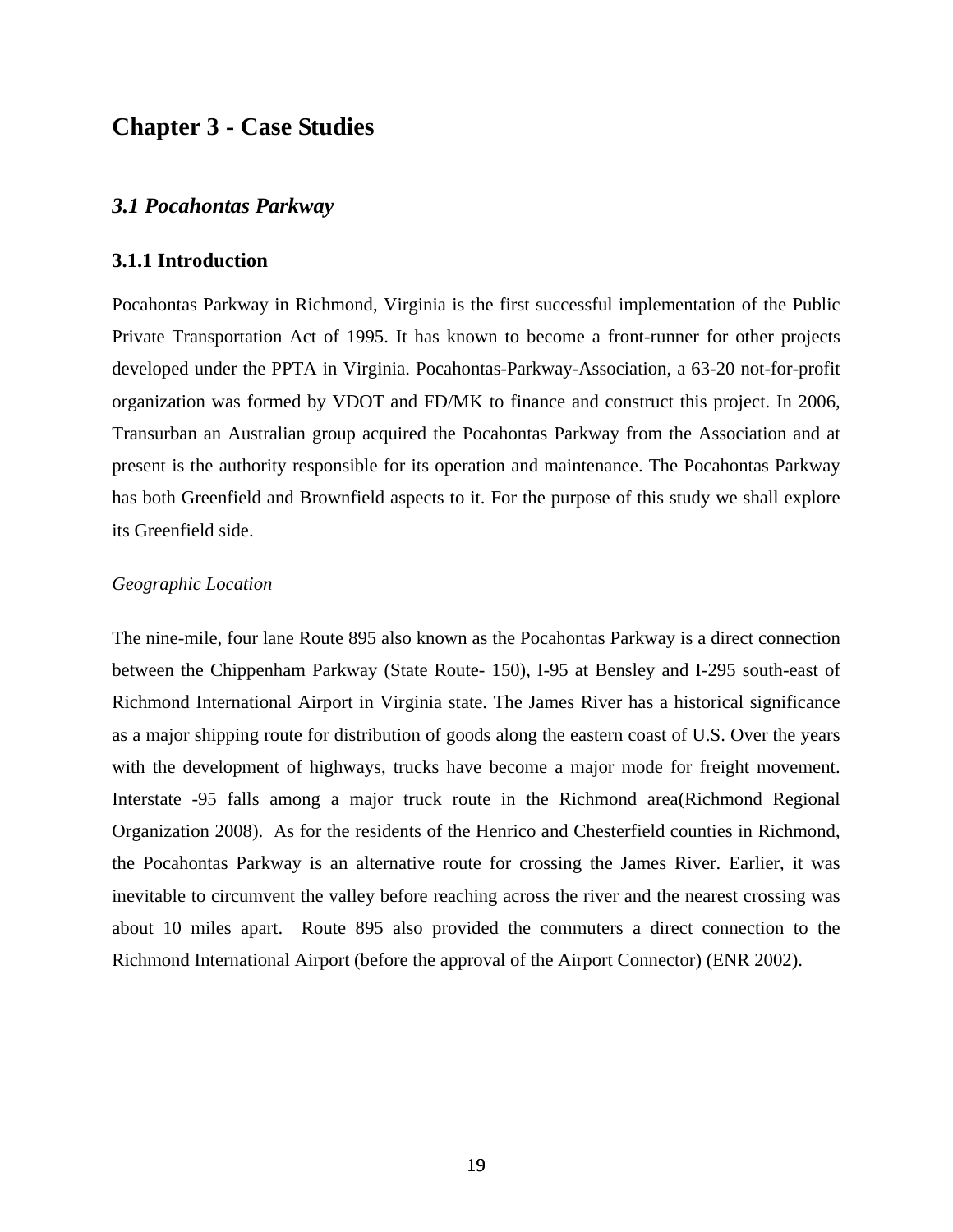

**Figure 3.1- Pocahontas Parkway Map. Source: Pocahontas Parkway website,(Transurban 2007).** 

#### *The Project Inception*

During 1980-1983, VDOT identified the need, and studies were conducted to examine the feasibility of an east-west corridor connecter. Following Commonwealth Transportation Board's (CTB) approval, the Federal Highway Administration (FHWA) granted the state a tentative permit to utilize the interstate 4R -discretionary funds allocated to states for Reconstruction, Restoration, Rehabilitation, Resurfacing of transportation projects- for the studies and preliminary engineering (Kozel 2006).However, insufficient funds to construct the connector project, suspended its execution. A senior official with Fluor Corporation confirmed that Fluor Daniel and Morrison Knudsen's (FD/MK) unsolicited proposal after the passage of the Virginia Public-Private Transportation Act (PPTA) caused the materialization of the project fifteen years after its conception.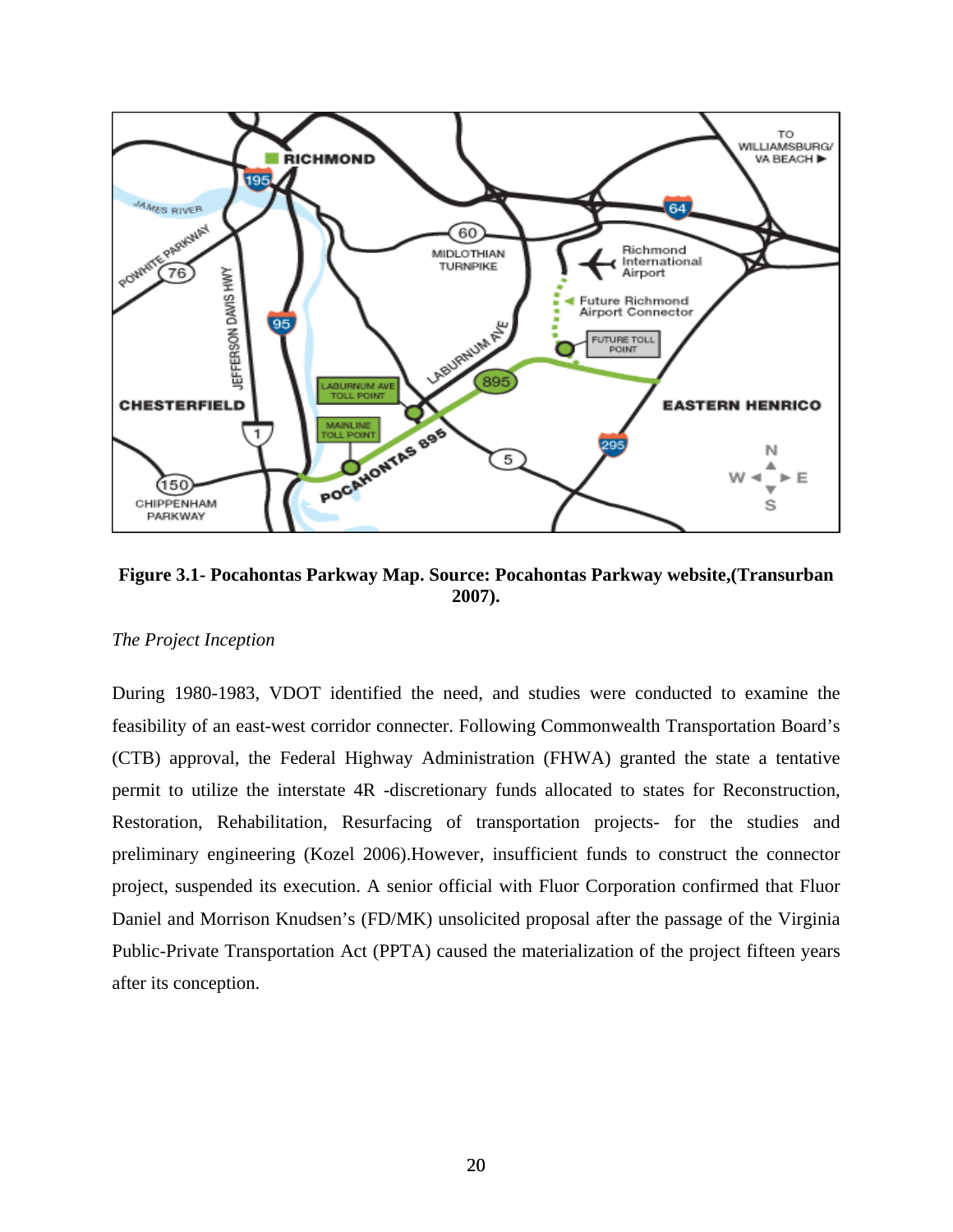#### **3.1.2 The Procurement Process**

#### *Public Private Transportation Act*

The Virginia Public-Private Transportation Act (PPTA) passed in 1995, allows private entity to collaborate with the public agency in order to design, build, operate and finance transportation projects. The construction of the Pocahontas Parkway is known as the first PPTA project which has been a pioneer to other projects in Virginia such as the Jamestown Project, conceptualization of I-81 improvements and I-495 HOT lanes (NCPPP 2003) .

#### *FD/MK's Unsolicited Proposal*

In 1996, FD/MK a group formed by Fluor Daniel, Inc and Morrison Knudsen Corporation (MKC), Ohio - a wholly owned subsidiary of MKC Delaware, who were already working jointly on the E-470 project in Colorado, submitted an unsolicited proposal to the department for the design, construction, operation, and maintenance of certain transportation facilities. The implementation guidelines set forward by the PPTA required VDOT to post a notice of competing proposal to allow fair and transparent procurement process while encouraging competition. Accordingly, a notice was posted and published while the FD/MK proposal was submitted for preliminary review to the Independent Review Panel (IRP). However, no competing proposals were received in response.

IRP referred the conceptual proposal for further review on March 21, 1996 to the Commonwealth Transportation Board (CTB). After approving the further evaluation of the proposal, CTB invited detailed proposal for consideration by the Public-Private-Transportation Advisory Panel. In July 1996, the detailed proposal was submitted to the Advisory Panel. The proposal evaluation and selection criteria were used as per the implementation guidelines set forth by the PPTA.

In May 1997, the project was recommended to the commissioner for development provided there were successful negotiations between both Virginia Department of Transportation (VDOT) and FD/MK. Further, a Comprehensive Agreement was executed and delivered, following which the negotiations between VDOT and FD/MK were commenced on May, 21, 1997.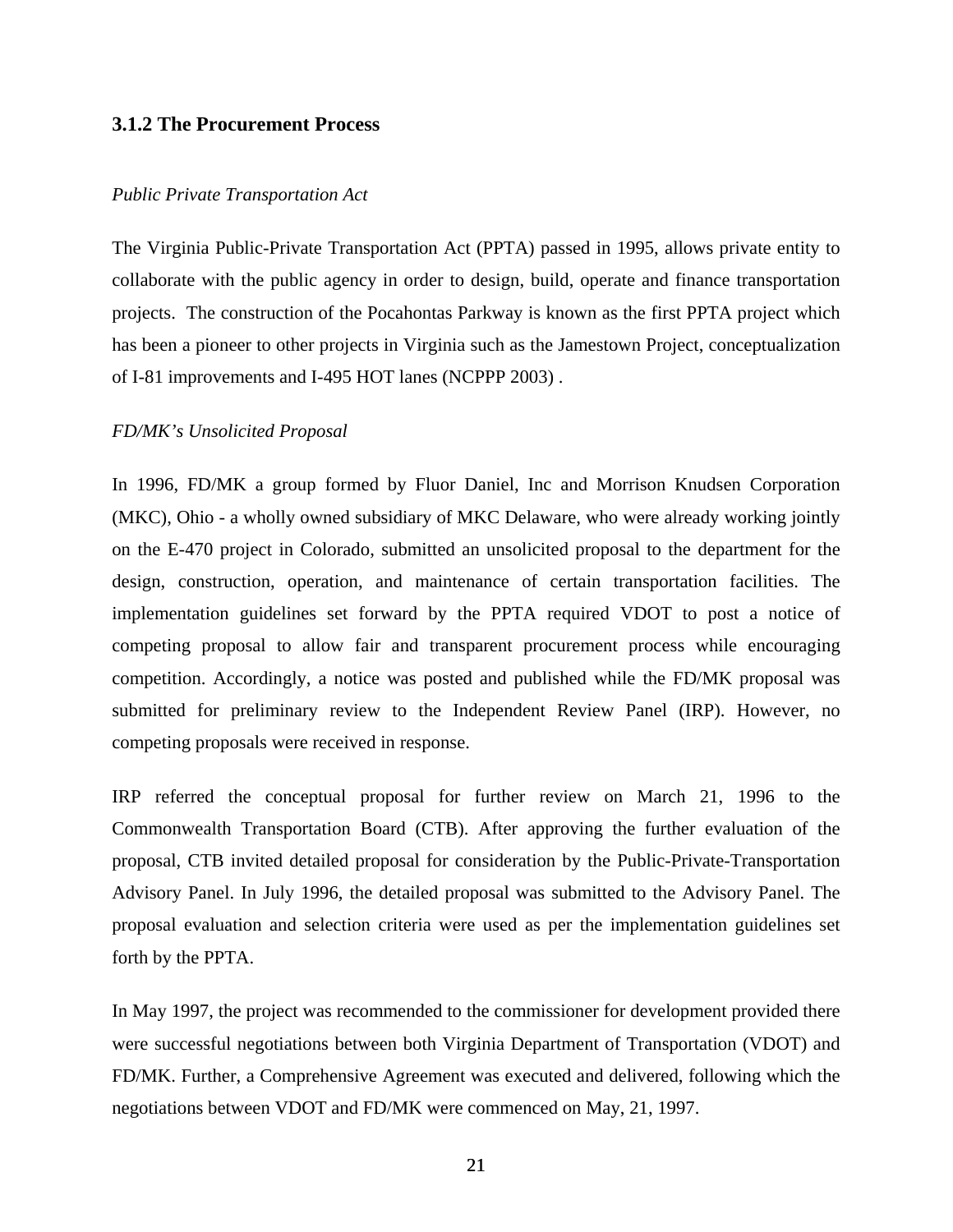According to a senior official with Fluor Corporation, incidentally in 1998, Fluor Daniel was finishing up the E-470 project in Colorado in partnership with Morrison Knudsen. Their joint venture, FD/MK found it easy to transfer the leadership and experience from the E-470 project to this one in Virginia ( Personal Communication with Herb Morgan, February 2008).

Under a Comprehensive Development Agreement between Virginia Department of Transportation and FD/MK the Pocahontas Parkway was Design-Built by a joint venture of Fluor Daniel (FD), a subsidiary of Fluor Corporation and Morrison Knudsen Corporation (MKC-Ohio) a subsidiary of MKC Delaware to form an entity called, FD/MK.

#### *Formation of the Association*

In order to assist FD/MK finance the project (explained in detail later), VDOT and FD/MK together formed a Virginia, 63-20 non-stock, not-for-profit corporation called the Pocahontas Parkway Association (PPA). Creation of a 63-20 corporation enables the issuance of tax-exempt debt for private development and keeps interest costs lower than financing through commercial debt (VDOT and FD/MK 1998).

 According to an official with Fluor Corporation, a 63-20 corporation has been a "preferred mode" of financing projects in the late 1990s, before the full-fledged advent of the concession model for Public-Private-Partnerships. Since the Henrico County was reluctant in issuing revenue bonds, they used the 63-20 corporation instead (Personal Communication with Herb Morgan, February 2008).

The members of the PPA comprised of five voting directors and two non-voting directors. Three out of the five directors were appointed by the incorporators and elected by a majority vote of quorum of the voting directors. VDOT was responsible for appointing two voting directors and one non-voting director, while the balance non-voting director was appointed by FD/MK(VDOT and FD/MK 1998).

Pocahontas Parkway is known to be the second transportation project financed nationwide using a 63-20 corporation (FHWA 2002).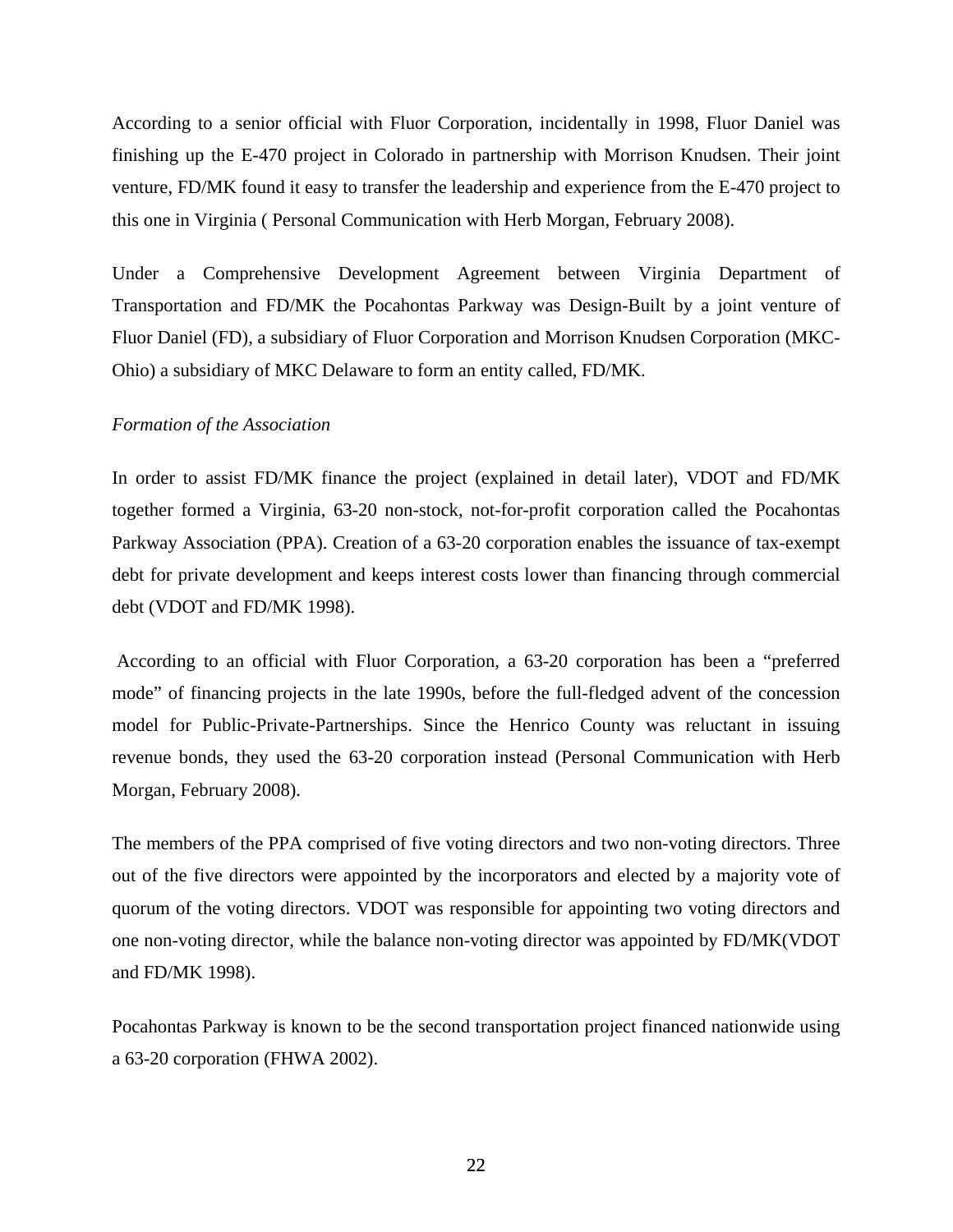A series of agreements, viz, a Comprehensive Development Agreement, Design-Build Contract, Project Financing Agreement, Contractor Loan Agreement, Guarantee of Contractor Loan Agreement, Master and Supplemental Indenture, SBI Loan Agreement and a Memorandum and Assignment were signed between these agencies, which defined the roles and responsibilities of each participant. Virginia Department of Transportation (VDOT), the Commonwealth Transportation Board (CTB) , FD/MK, the Pocahontas Parkway Association (PPA), the Trustee, Fluor Corporation, Morrison Knudsen Corporation (Delaware) and Morrison Knudsen Corporation (Ohio) were the members, party to one or more of the above mentioned agreements.

#### *Pocahontas Parkway Association (PPA)*

The association's prime responsibility/obligation was to raise pubic debt through issue of taxexempt bonds before the date of financial closure. After the construction of the project the ongoing duties of an operator were performed by VDOT. The PPA held a "limited recourse obligation to pay for the costs of managing, operating, insuring, promoting, maintaining, policing, and providing incident response for the project". The source for making these payments were the funds or revenues obtained from the project's operation. Supplemental to these the association bore responsibility towards "marketing, promoting, advertising, financial accounting, and reporting responsibilities, budgeting responsibilities, and responsibilities that the department may direct the PPA to perform relating to the project enhancement, complacence orders and improvements respecting reserved rights" (VDOT and FD/MK 1998)

#### *Fluor Daniel/ Morrison Knudsen (FD/MK)*

As the principal designer and contractor of the project, FD/MK was responsible to perform the design, project right-of-way acquisition, obtain regulatory approvals and utility relocation for the construction and performance of the project. They were required to insure the project and issue payment and performance bonds for the work in accordance with the Design-Build contract signed between VDOT and FD/MK. Technically, until the completion date FD/MK were to assume the role of an operator after which these rights were transferred to the PPA.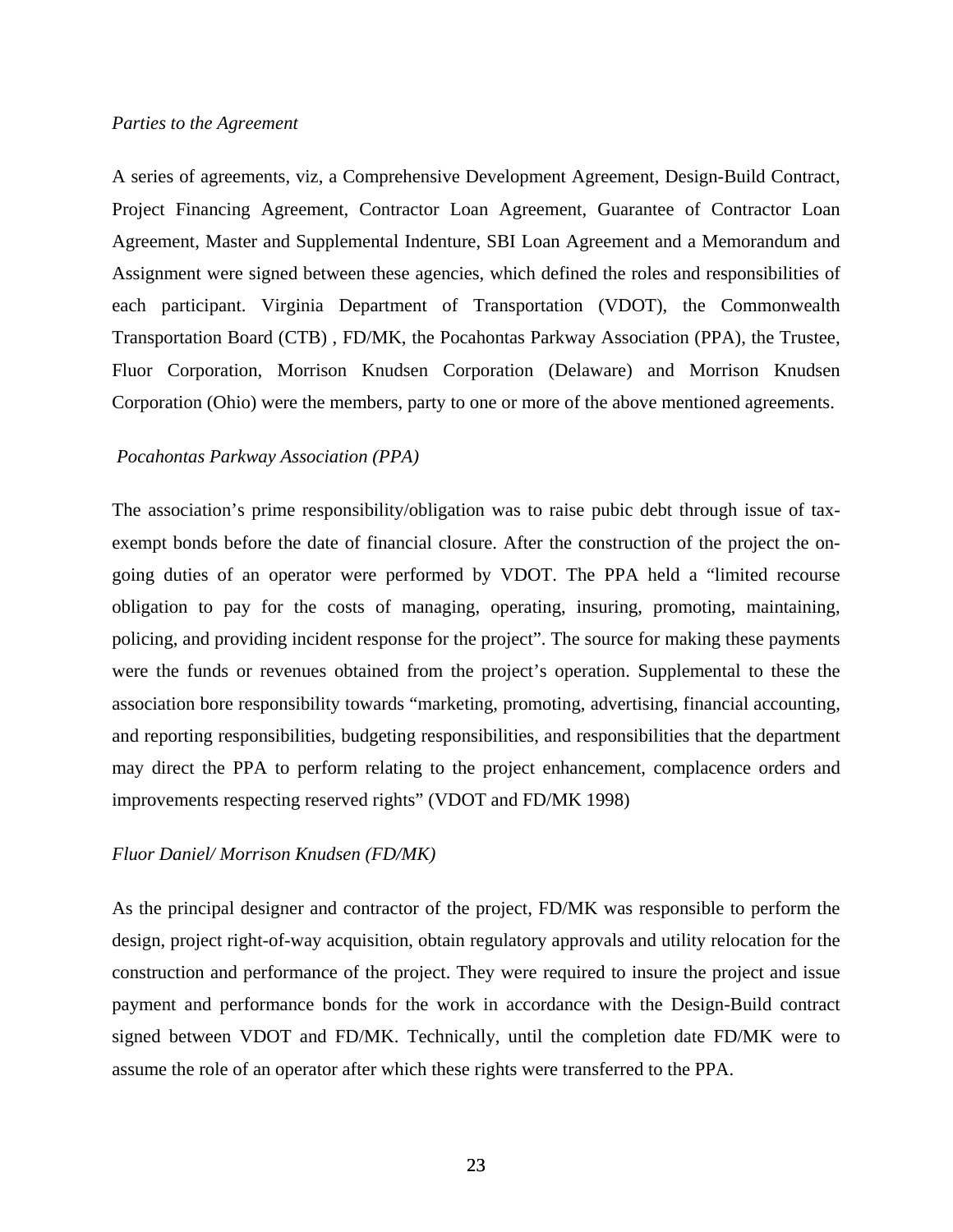FC and MKC (Delaware and Ohio), parent corporations of FD/MK, jointly or severally, had to provide a guarantee towards the performance and completion of all of FD/MK's obligations as agreed upon. In addition, they were required to provide a revolving line of credit worth \$ 5 million, in the form of a Contractor's Loan, which would be utilized to pay the interest on bonds issued by the PPA in the event this obligation could not be met due to unavailability of funds. The interest applied to this loan would be equal to the interest paid on the State Infrastructure Bank loan. The availability of this credit was also required to be guaranteed by the parent corporations Virginia Department of Transportation (VDOT). As the owner of the project, VDOT established the terms and conditions under which the project was to be implemented. Accordingly they were responsible for:

- 1. Authorizing PPA to issue bonds and requesting CBT to approve State Infrastructure Bank (SIB) Loan.
- 2. Granting FD/MK the permission to develop as per the terms and conditions of the agreement, and accept their work upon successful completion.
- 3. If required, condemning right- of- way for the project.
- 4. Performing operation and maintenance services including O&M of electronic tolling systems and facilities, and carrying out manual collection of toll, providing incident response such as snow and ice removal, carrying out temporary/partial/full closures of the project and making available emergency and police services.
- 5. Providing traffic management activities.
- 6. Maintaining and renewing regulatory approvals necessary for the toll road operation.
- 7. Allocating funds and paying if required for the current expenses and extraordinary maintenance or repair that exceed funds available for this purpose and also provide oversight services.

Most importantly they held the responsibility to "protect the operator from economic impacts of competitive transportation facilities" (VDOT and FD/MK 1998).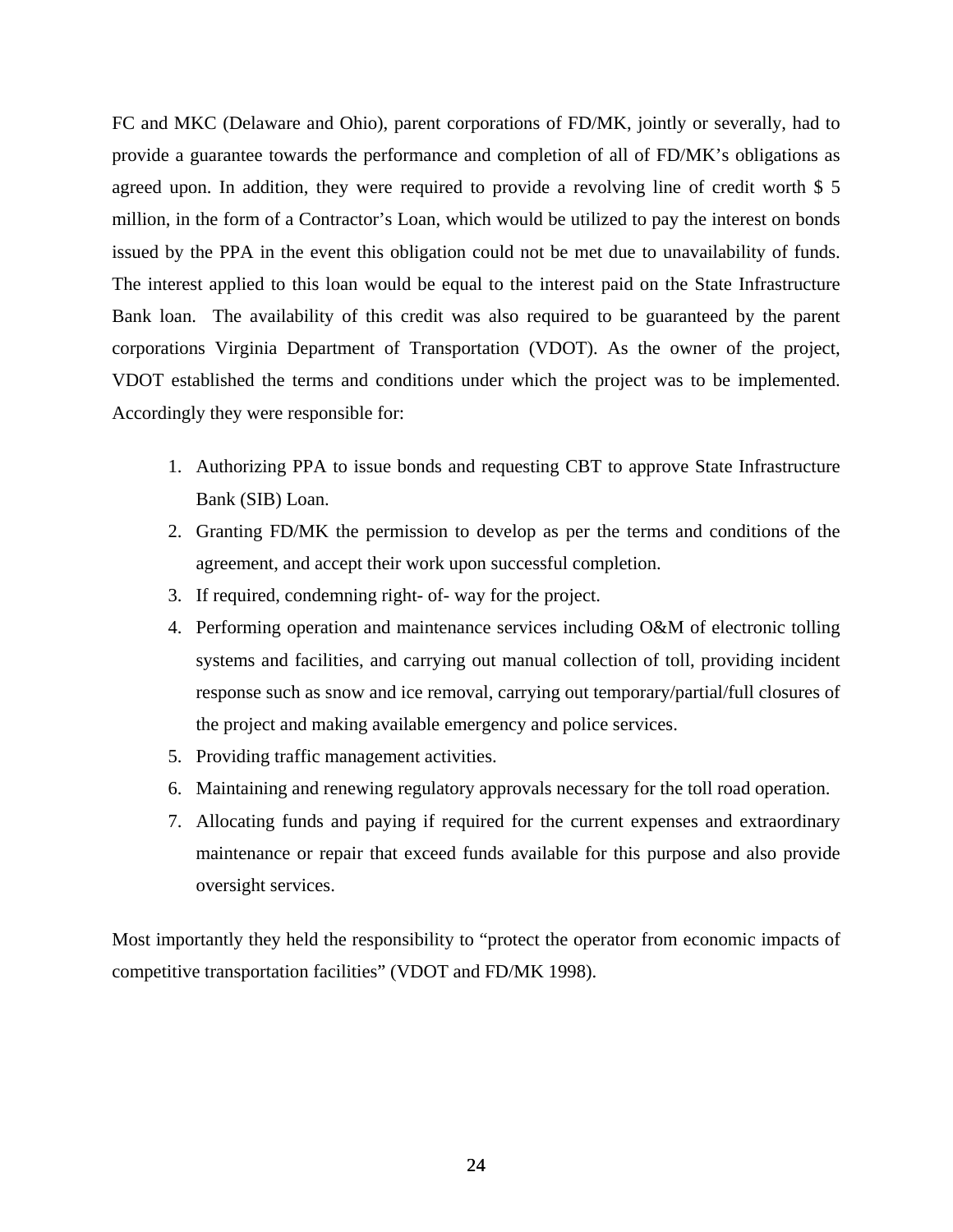#### **3.1.3 Project Finance Structure**

At the time the agreement was made, FD/MK agreed to complete the project for a lump-sum \$ 324 million. The tax-exempt revenue bonds issue helped raise \$ 354 million. Bear Stearns and Co Inc was the lead underwriter in selling the bonds. According to the Managing Director of Bear Stearns, the PPA bonds were the first ever privately issued tax-exempt bonds for a new Toll Road to receive Investment-Grade rating from the three leading bond services rating agencies, viz, Moody's, Fitch's and Standard & Poor's(Business Wire Editors 2003) .

State Infrastructure Bank Loan (SIB)-acts as complementary grant programs that provide the state financial assistance for essential surface transportation projects- authorized by the CBT from the Federal Subaccount of Toll Facilities (a revolving account) amounted to \$ 18 million in principal. In addition, \$ 9 million were made available through federal/state funds for design work (Kozel 2006). According to the FHWA, this total sum of \$27 million is the only part that came directly from public funds, rest were financed by the tax-exempt bonds, thereby minimizing risks to tax-payers and localities.

A Trust Estate was formed and, Cester Bank- a financial institution with a license to operate in Virginia- was appointed as its trustee. VDOT as the owner, FD/MK as the Design-Build contractor, the CTB as the facilitator, the PPA and the Trustee, were bound by one or more of the following agreements to finance: the Master Indenture, the First Supplemental Indenture, the SIB loan agreement and the Contractor loan agreement(VDOT and FD/MK 1998).

The SIB loan agreement was executed and delivered by the CTB, PPA and the Trustee. In addition, \$5 million revolving line of credit assistance was made available by FD/MK in favor of the PPA as a precondition to the authorization of the SIB by CTB and the tax-exempt debt by the underwriters, Bear Stearns.

There was also an allowance for extraordinary completion bonds to be issued by the association to VDOT or the CBT in case there were insufficient funds from bond series and SIB to finance the completion of the project(VDOT and FD/MK 1998).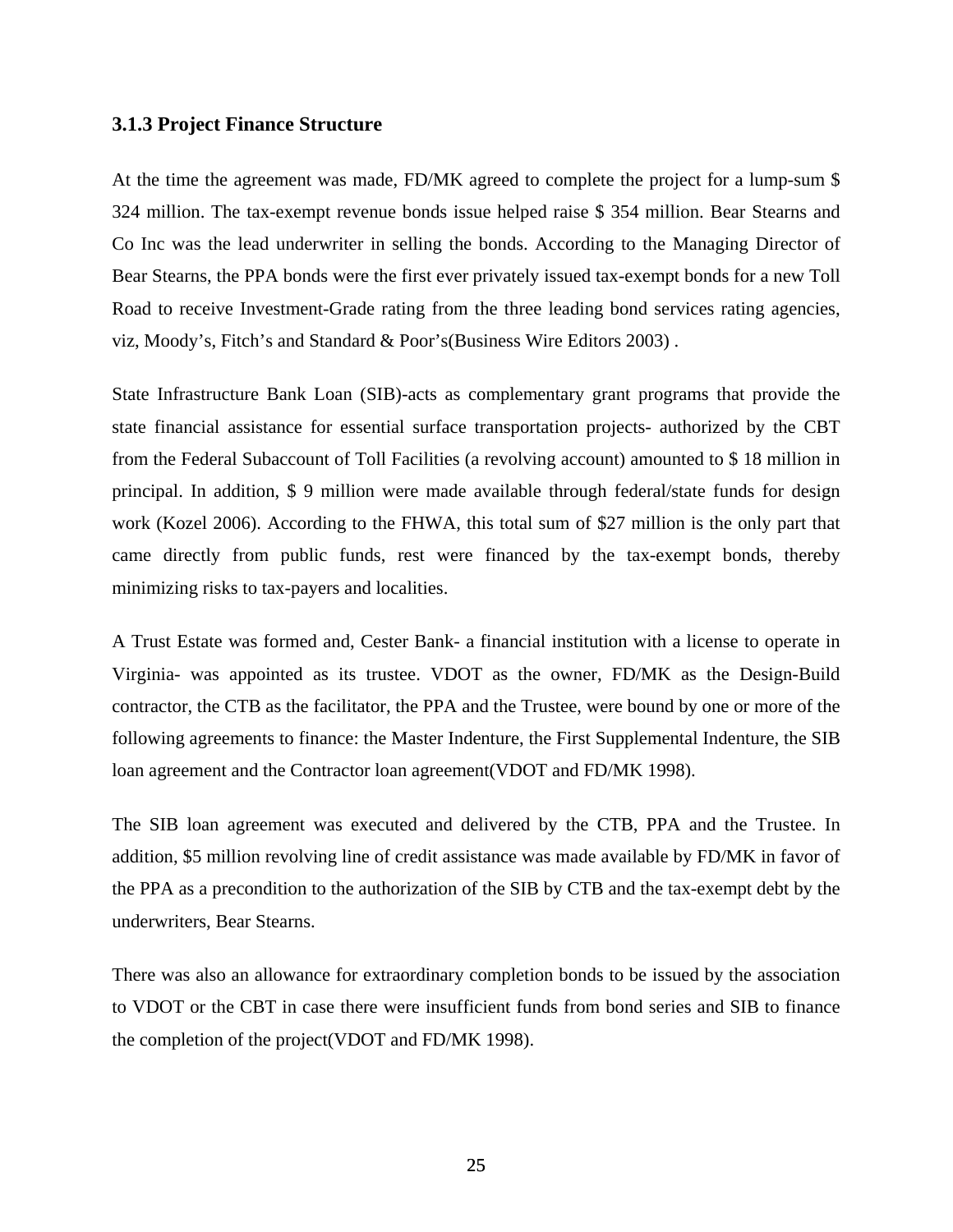#### **3.1.4 Terms and Conditions of the Agreement**

#### *Design- Build Contract*

In June 1998, VDOT and FD/MK signed the Design-Build contract. The contracts that VDOT held with any previous design contractors, while studying the feasibility of the east-west connector project in the 1980s (VDOT claims it amounts to 60% of the preliminary design workboth percentage completion and quality of this work is controversial )(Kozel 2006) had expired by January, 1998.

After the procurement process was completed, FD/MK assumed the role of the prime Design-Build contractor under a contract agreement with VDOT. FD/MK retained the design contractors appointed by VDOT and signed separate contracts with them. As required by the agreement, FD/MK was responsible to acquire right-of-way (RoW), regulatory approvals, utility clearances and proceed with the construction after the department would issue the notice to proceed(VDOT and FD/MK 1998).

FD/MK were entitled to receive a development fee of \$ 6 million as a reward for the risk assumed during the pre-development stage. This amount was paid out of the bond money raised. The payments were made on the 15th of every month after a submittal of draw of request to VDOT. Pre-closure payments to FD/MK were capped at \$ 1.5 million which were mainly attributed to the design costs. All payments except the \$1.5 million, discretionary directed charges were to be received through the Trustee and not directly through VDOT(VDOT and FD/MK 1998).

According to the deal, FD/MK was not to self-perform the construction and hence they competitively bid the construction of the road and the small bridge among local contractors (NCPPP 2003). W.C English won this part of the job. The more crucial portion of the project was constructing the interchange at I-95 and the bridge crossing over James River. Since the port of Richmond is upstream of the project, it was necessary to have a 145 feet vertical clearance during normal high tide for the ships to reach the port. A cast-in place segment was considered most feasible and hence, the work was sub-contracted to Recchi/Mclean who had completed a similar structure in Florida (NCPPP 2003).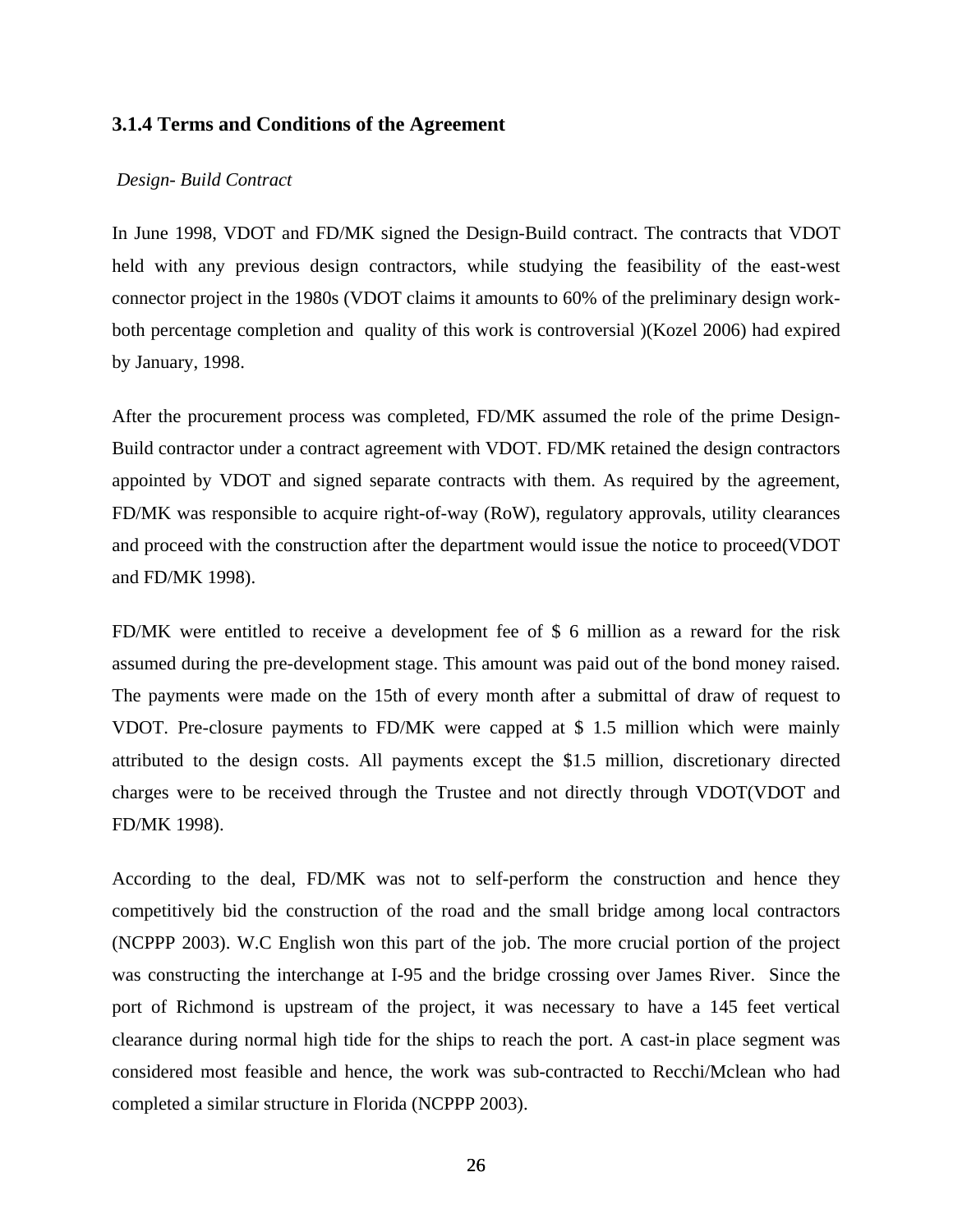#### *Time-Line*

 Substantial completion was required to be attained by 45 months post financial closing date. However, the final acceptance was required to come in effect, 90 days post substantial completion. FD/MK were obliged to pay liquidated damages in the amount of \$ 25,500 a day for each day after the final acceptance date. These payments were capped at \$ 25,000,000. The contract gave VDOT, the right to authorize a change in work within the scope of the Design-Build contract by issuing a change order modifying the completion date. FD/MK was required to cause its parent companies to provide a completion guarantee to the department. Apart from this, the contractor was required to maintain a professional liability insurance and property insurance. The contractor was required to provide VDOT, performance and payment bonds(VDOT and FD/MK 1998).

#### *Flow of funds*

Proceeds from the SIB loans and the bond issue were deposited with the Trustee in a common Revenue Fund. The revenues generated from the project operation were also deposited into this common fund. As for the order of distribution, toll revenues would first pay back the bond holders and then pay VDOT for its operations and maintenance expenses. An approved requisition from VDOT was required for the Trustee to withdraw funds(VDOT and FD/MK 1998).

The Revenue Fund was divided based on its application into

- 1. A Rebate fund, used to create a rebate fund so as to obtain a tax exempt certificate.
- 2. Debt service reserve fund, to pay interests due on senior bonds, principal installments that become due, amount payable to the banks, security dealers, and financial institution.
- 3. Construction fund, to cover capital costs during construction phase, costs of developing the project (covered by the proceeds of the bond), amount required to be paid as per the master indenture to the contractor, any moneys received by issuer from any source, casualty insurance proceeds.
- 4. Department oversight fund, for VDOT to draw from to pay for its oversight services.
- 5. Contingency Fund, for both the department and FD/MK to draw from.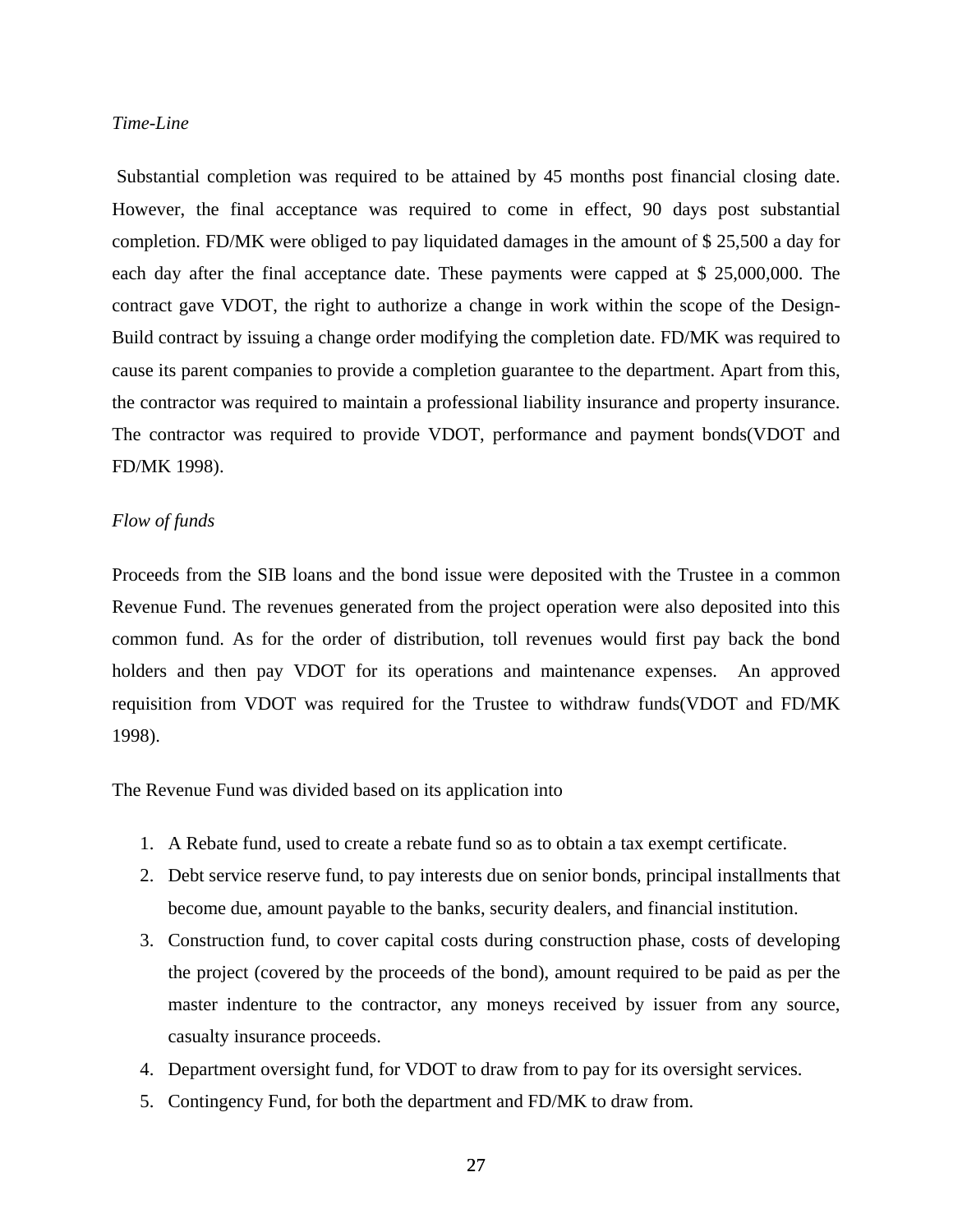The Revenue Fund was expected to

- 1. Cover the cost of engineering, right of way acquisition , utility relocation, nonconstruction costs approved by the department ( all funded by the SIB loans)
- 2. Reimburse VDOT for extraordinary maintenance that have not been reimbursed by other funds.
- 3. Provide for preliminary design work and discretionary directed changes.

The remainder of the revenue fund was to be transferred to the surplus fund. After defeasement of bonds any funds remaining in reserve funds were supposed to be returned to the department(VDOT and FD/MK 1998).

### *Contract Termination and Dispute Resolution***.**

Automatic termination of all agreements was to occur once the association had paid off all the principal and interest on all bonds, SIB Loan and Contractor Loan or on the date of defeasance of all bonds. The project could have been terminated for public convenience after the first to occur of the Financial Closing Date and December 31, 1998 or after the issuance of bonds, provided they arrange for funds to defease the outstanding bonds and repay the SIB loan and the Contractor Loan and also arrange for funds to complete the remainder of work as per the Design-Build contract (VDOT and FD/MK 1998).

VDOT reserved the right to terminate the Design-Build contract in the event of default by FD/MK. They were required to be notified about such a termination in advance however, the contractor loan agreement and its guarantee would not be reimbursed. As a remedy to the default, there was a provision for the contractor to rectify the fault within 15 days (with additional 180 days if required to effect the cure) of notice of such a default.

If the bonds were not issued and sold by December 31, 1998, FD/MK had the unilateral right to terminate the contract. Similarly VDOT had the right to terminate all project agreements if the bonds were not issued and sold by the above mentioned date. The Association however, was bound to all project agreements at all times irrespective of any defaults by VDOT, FD/MK or any other party(VDOT and FD/MK 1998).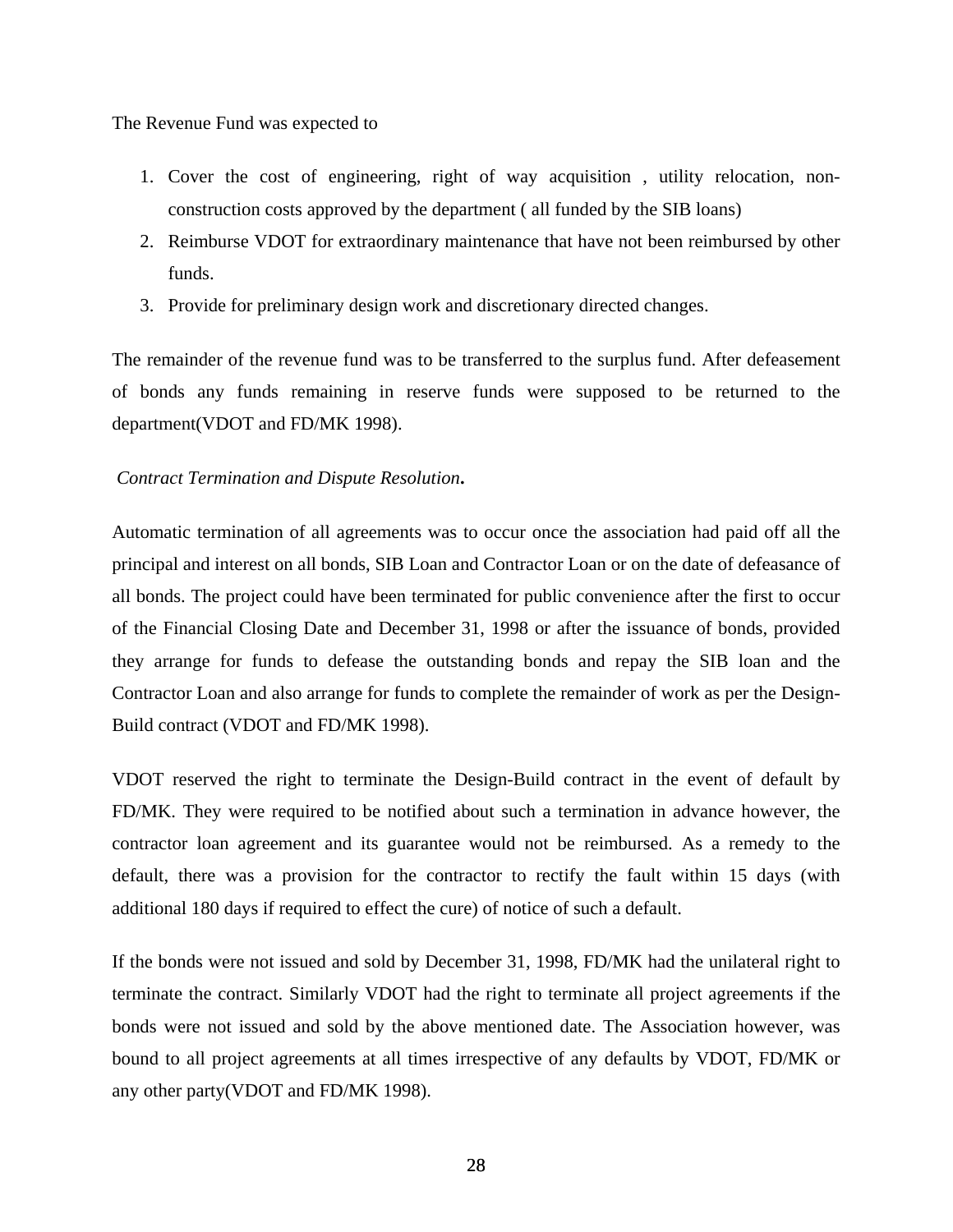### *Oversight Services*

VDOT held the right to oversee the project with respect to its design, permitting, financing, acquisition, construction, installation, equipping, maintenance, repair, preservation, modification, operation, management and administration. All services including services relating to the project right-of-way acquisition and utility relocation and oversight of operator's non-delegated responsibilities for management, administration and promotion of the project, except for the oversight of design or permitting for the project were compensable to VDOT (VDOT and FD/MK 1998).

#### *Competitive facilities*

Since a competing transportation facility could impact, toll revenue and thereby affect bond repayment, the agreement restricted the department from initiating, authorizing, owning, operating and financing private parallel transportation facilities during the term of the agreement. VDOT was required to exercise all discretionary authority available to them in order to prevent any private development of any such competition. However, they were permitted to distribute federal funds and advise or make recommendations, if mandated by the federal laws. Any such competing facility was required to comply with the regulations set for competing transportation facilities. However, the PPA was not eligible for any compensation under such an event.

### *User Fee*

The construction of Route 895 began in October, 1998 and the project was aimed to be completed by April, 2002. However, the Toll Road was opened to traffic in stages beginning May, 2002, attaining final completion in September, 2002 (Kozel 2006).The Parkway traffic is a mixture of automobiles, trucks and buses. The projected average daily traffic at the time of opening over the James River Bridge was 15,000 and as of November, 2005 it was 16,700 (Kozel 2006). The initial traffic projections and projection of current expenses were based on studies performed by independent consultants.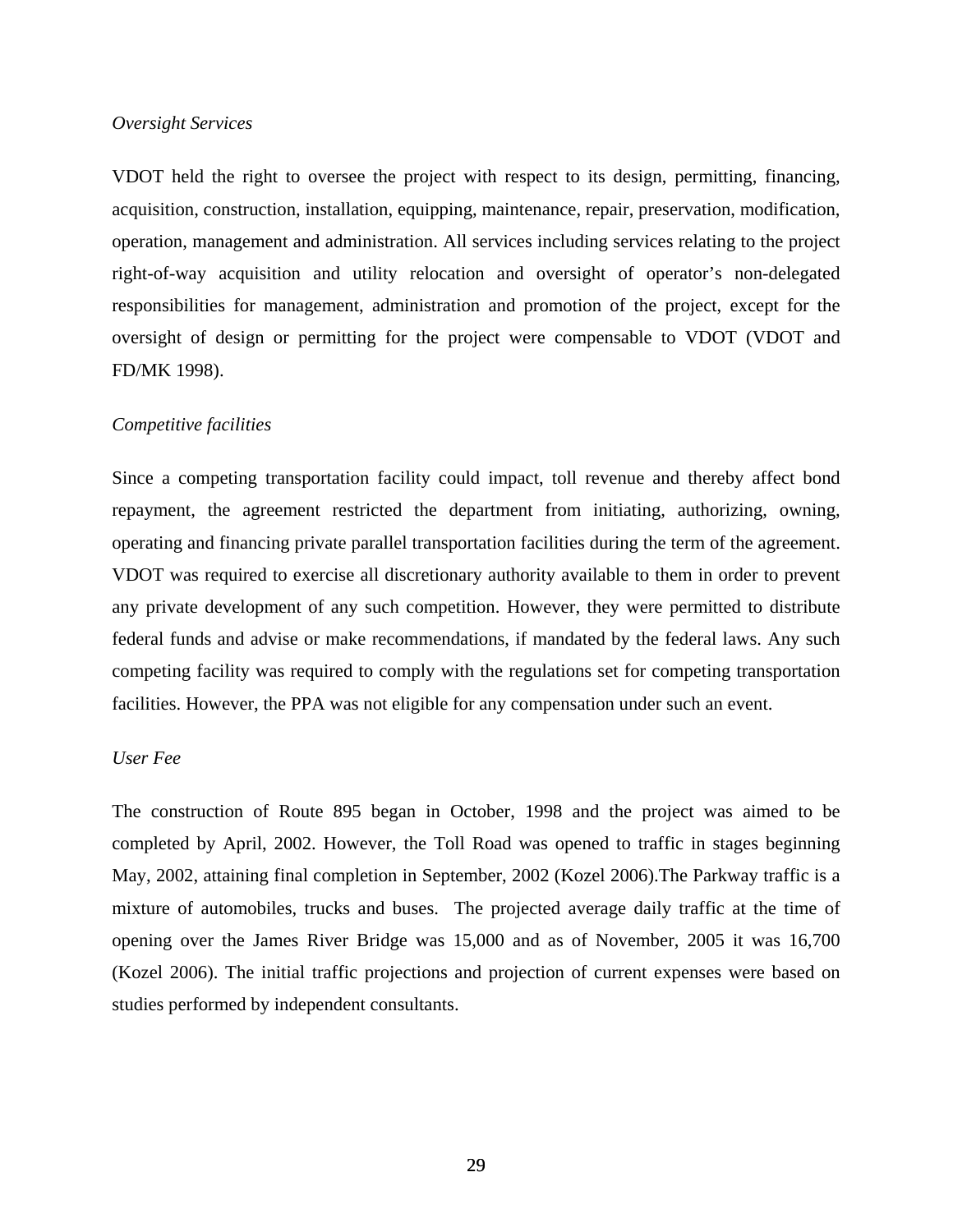The operator had the right to charge toll for the use of the Parkway during the term of the lease. Tolls were imposed only at the tolling plazas viz, Mainline Plaza and Laburnum Ramp Plaza. The Mainline Plaza is located on the east-side of the bridge (with open road toll lanes at the center and cash lanes off to the right on both sides) and Ramp Plaza at the interchange about mid-way at VA-5(Reason Foundation). The passengers have the option of installing transponders under the Smart-Tag facility or purchase E-Z passes to avail the electronic tolling system.

VDOT operated the project without charging the vehicles using it for the first 60 days in order to attract ridership. James Carroll from VDOT, stated that due to favorable (low) interest rates on the bonds issued, they were in a position to reduce the opening toll from the proposed 2.00\$ to \$1.50 for vehicles with two axels. Thereafter, it was a dollar increase in toll for every additional axel (Business Wire Editors 2003).Beginning the second year of the operation of the project, toll rates were fixed based on the revenue generated by the project in the previous year. The projected revenues were required to meet two conditions:

- 1. be equal to at least 1.25 times the aggregate debt service on public debt.
- 2. be equal to the aggregate debt service on all outstanding Bonds for each fiscal year plus the projected current expenses for that year.

| Main Line Plaza                          | Toll   |
|------------------------------------------|--------|
| 1) Passenger Car and 2 Axel Truck or Bus | \$1.50 |
| $ 2)$ 3 Axle Truck or Bus                | \$3.00 |
| $(3)$ 4 Axle Truck                       | \$4.00 |
| $(4)$ 5 Axle Truck                       | \$5.00 |
| 5) Vehicle with six or more axles        | \$6.00 |
| Laburnum Ramp Plaza-all Vehicles         | \$0.50 |

# **Table 3.1- Pocahontas Parkway Initial Toll Schedule. Source: Comprehensive Agreement (VDOT and FD/MK 1998).**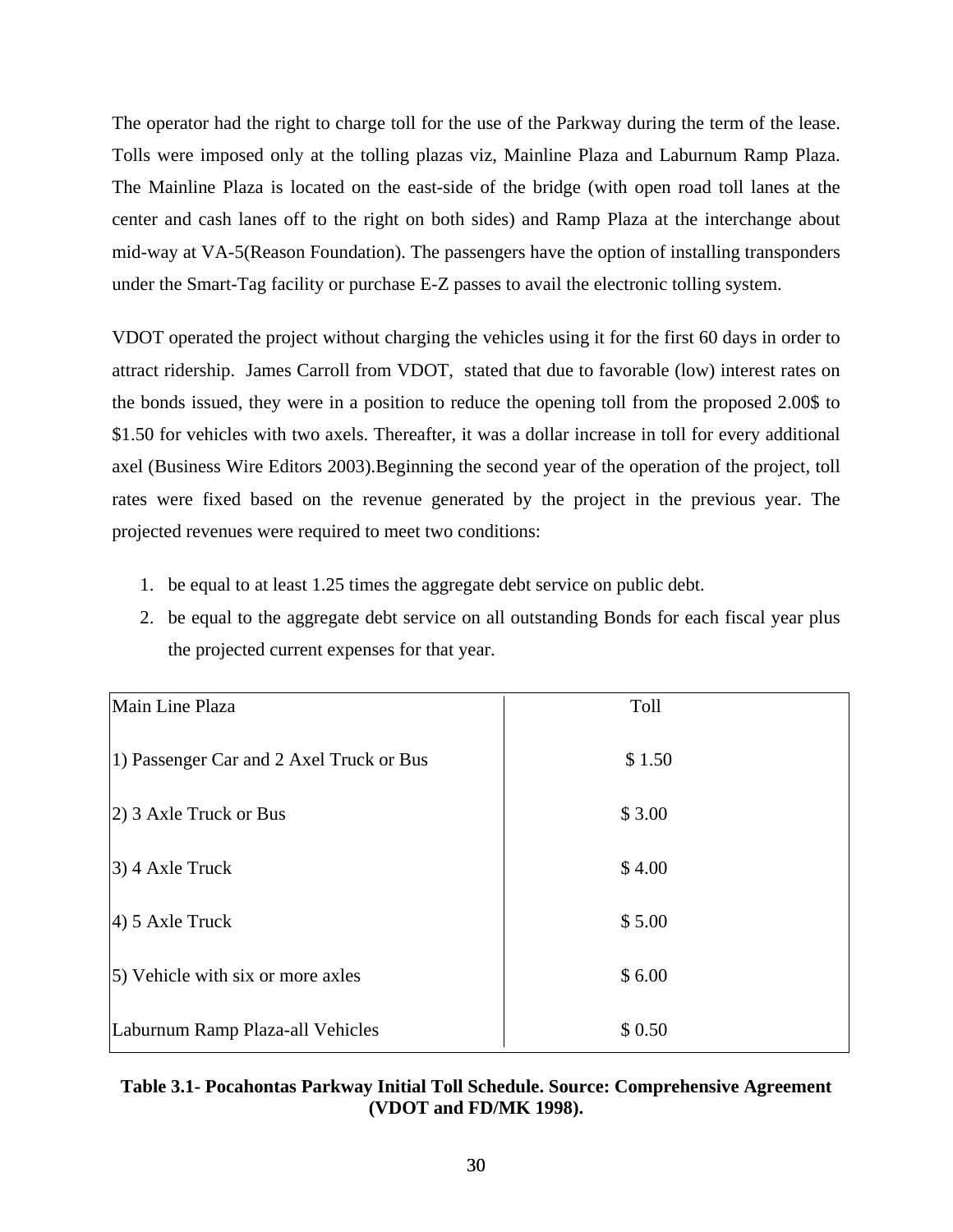# **3.1.5 Troubled Waters**

# *Foreseeable Risks*

The agreements required all three rating agencies, Fitch's, Moody's and Standard and Poor's, to rate the issued bonds. Accordingly, Fitch Rating initially presented a stable outlook, rating the Bonds at BBB-(Business Wire Editors 2003). Significant completion risk surfaced when FD/MK announced in April 2002 that they would be unable to meet the Guaranteed Completion Date. (liquidated damages would applied to a delay beyond the Guaranteed Completion Date). The sub-contractor, Recchi America had faced labor shortages while performing the critical bridge work. Also there was quality of work issue at the James River Bridge. These challenges might have slowed down construction (George and Streeter 2001).

 On the retrospect, an official with Fluor Daniel feels, since the Pocahontas Parkway project was VDOT's first venture in implementing the 1995 PPTA, the lengthy negotiations were time consuming. Part of the delay could be attributed to the learning curve involved (Personal Communication with Herb Morgan, February, 2008). (VDOT now has an Innovative Delivery Group to facilitated PPTA projects, formed towards the completion phase of the Pocahontas Parkway).

The rating agencies considered the following as important risk mitigating factors: The capitalized interest through Aug 2002, the fixed-price nature of the Design-Build contract, Completion Guaranty provided by the parent companies, Subordinated Contractor Loan Agreement(George and Streeter 2001). The sub-contractor default risk was mitigated by the contractor's responsibility in the event of such a default.

The initial delay was considered "withstandable", not necessitating a review of the toll roads senior bond rating. However, they stated that any further delay (beyond September 2002) would call for such a review. There was a feeling among the bond rating agencies that the delay would increase ramp-up risk which is usually mitigated by the otherwise available time interval in which the revenue is expected to ramp up (George and Streeter 2001).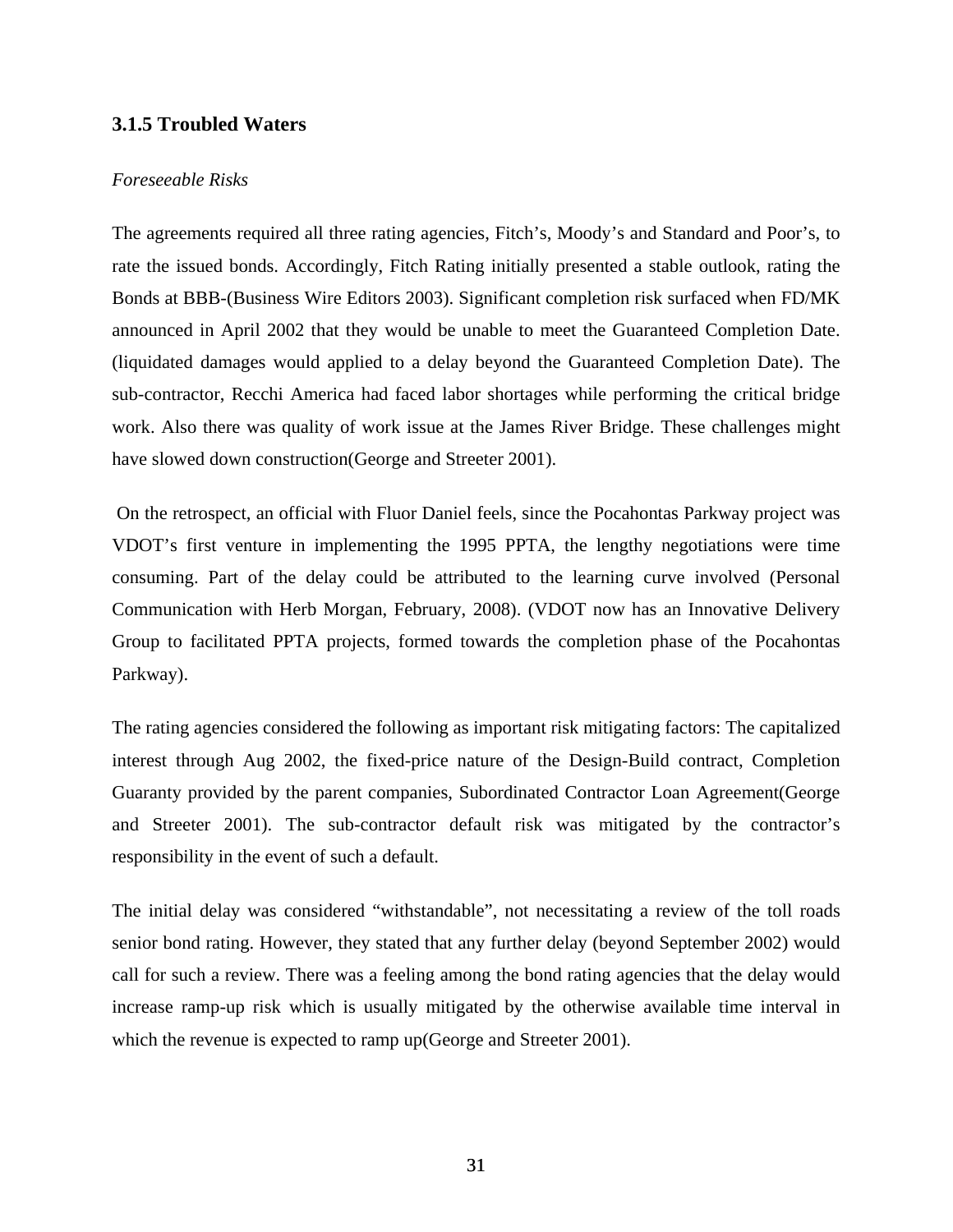Another potential risk projected was, Washington Group International's (the group which acquired MK at that time) short term liquidity problems on account of its acquisitions. This made it difficult for MK to secure performance bonds for other projects. Nonetheless, the nature of the contracts negated such a risk, as Fluor Daniel was obliged to perform even if MK was to default(George and Streeter 2001).

### *Traffic and Revenue*

Initial traffic and revenue forecasts were made with an expectation of significant development in the eastern part of Henrico County. The demand at the time of opening was pegged at 15,000 vehicles per day with trucks accounting towards 10% of this volume. Unfortunately, this prediction did not materialize as this market suffered a downturn instead (Personal Communication with Herb Morgan, February, 2008).

In August'04, as ridership on the Pocahontas Parkway fell short of projection. The toll revenues were only \$ 7 million a year, only half of the forecast for that time (Samuels 2005). To make up for the loss in revenue, the PPA raised tolls on motor cars by one-third. This negatively hit the bond rating, and it was downgraded to BB-. The failure to meet forecasted traffic and revenue levels made it susceptible to payment default on subordinate lien bonds (Waltz 2004)

## **3.1.6 The Rescue**

In 2006 after months of negotiation with the PPA, Transurban an Australian, Toll Road operator, made a modest offer of \$603 million to manage, operate, collect tolls and maintain the Parkway. The Pocahontas Parkway is known as Transurban's first acquired project in the U.S. This upfront payment was expected to repay all of the PPA's outstanding debt along with interest and reimburse VDOT for the costs incurred while operating and maintaining the road (Euromoney 2007). Transurban acquired PPA's interest under the existing comprehensive agreement with VDOT in 2006, only amending the lease term to 99 years (Gibbons and McGuigan 2006). The highlight of the terms was a revenue sharing agreement between Transurban and VDOT apart from the \$ 603 million upfront payment. As a part of the entire lease package, Transurban is required to finance and build a \$ 150 million, 1.6 mile road connector to the Richmond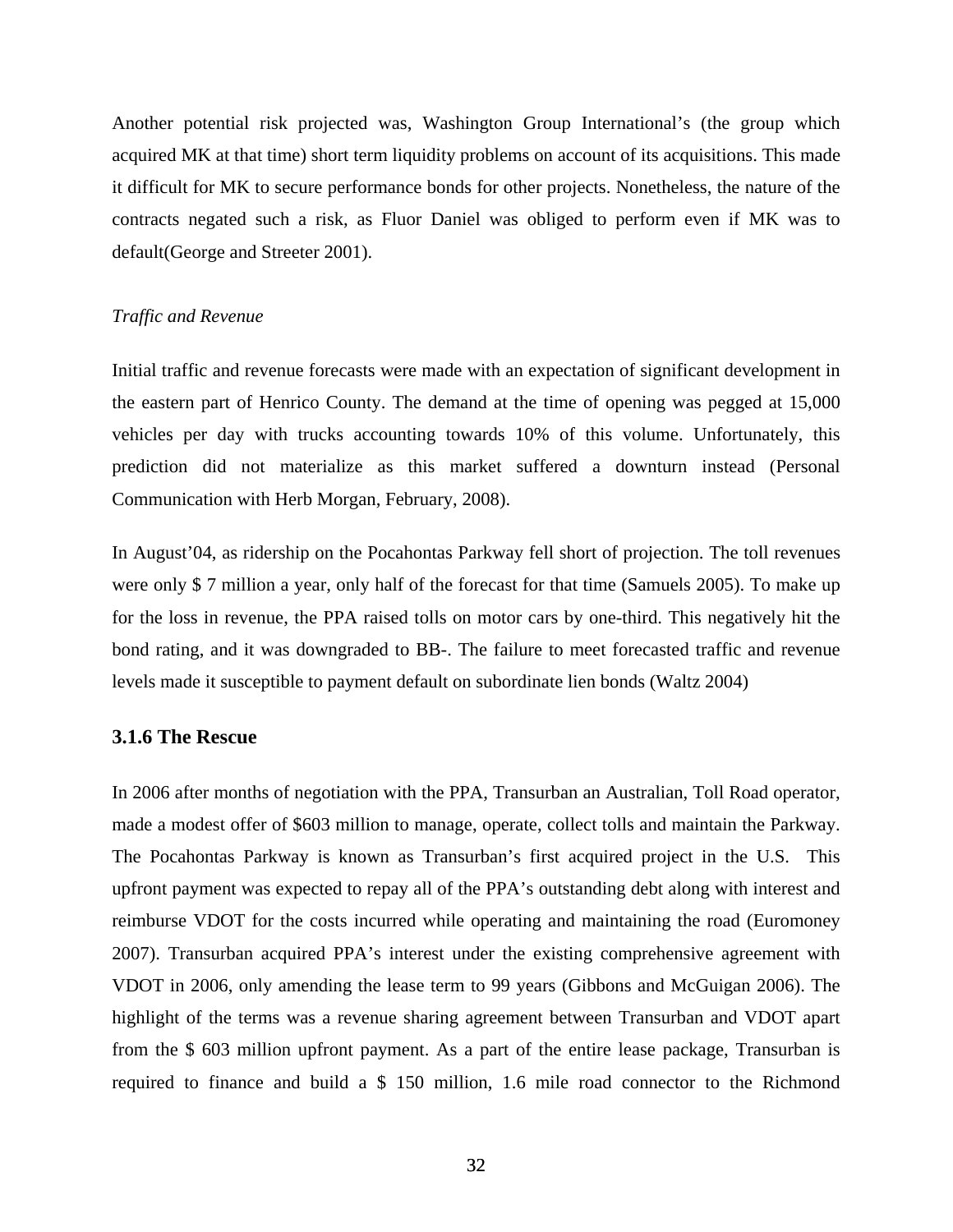International Airport, subject to the availability of a TIFIA loan (TIFIA loan is form of federal government loan for financing transportation projects).

Currently, Transurban operates the Pocahontas Parkway as per the toll schedule defined until 2016 after which they have the authority to increase the annual toll rates by the greater of the rise in GDP, CIP, or 2.8%(VDOT and FD/MK 1998). With the recent approval of the TIFIA loan Transurban are working with VDOT on the development of the Airport Connector (a spur from the Pocahontas Parkway to one of the terminals) - by far the best connectivity to the International Airport in Richmond's history.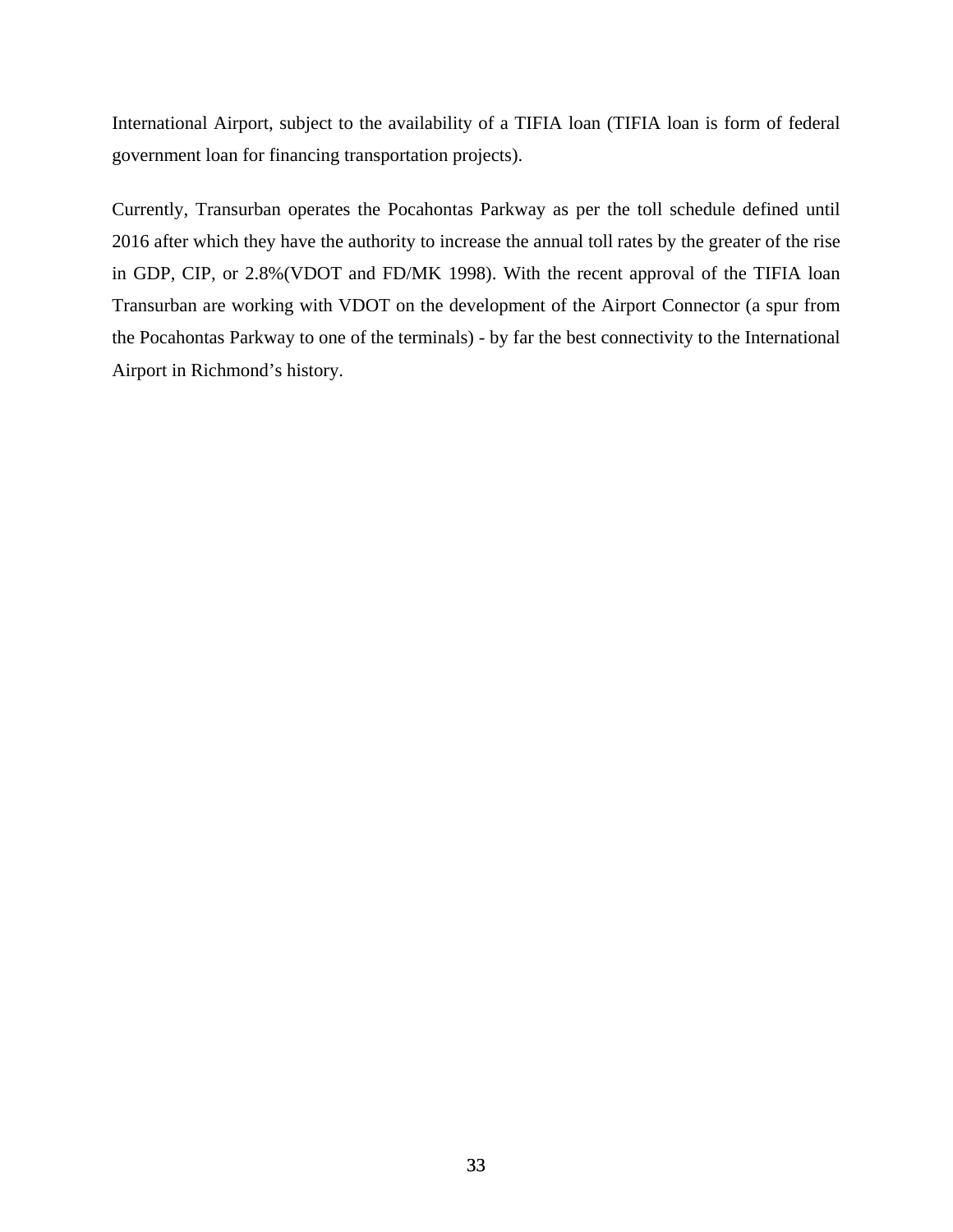# *3.2 SR-125 (Southbay Expressway)*

# **3.2.1 Introduction**

SR 125 or the South Bay Expressway is an 11.5 mile highway that connects SR 905 in Otay Mesa near the U.S –Mexico international border and SR 54 near the Sweet Water reservoir. It is considered as the "missing-link" in California's highway network and runs through the communities of Lomas Verdes, Otay Ranch, Rolling Hills, Rancho San Miguel, Sunbow and East Lake. Opened to traffic in November, 2007, the expressway is expected to reduce the congestion between Otay Mesa and Eastern Chula Vista. It also provides access to Downtown, Sorrento Valley, Santee, I-8, I-15, and Mexico (SBX 2008).SR125 is San Diego's first toll road project, and a part of the pilot program initiated by Caltrans that followed the AB680 – which

gave Caltrans the authority to involve private sector to develop, finance and operate transportation projects. The northern 2 mile section of SR 125 from SR 54 south to San Miguel

Road is an eight-lane freeway costing \$138 million sponsored by a mixture of voter approved local tax measures, state and federal funds. The remainder southern 9.5 miles is a four-lane tolled road, financed by a consortium of private firms (FHWA 2008b)



**Figure 3.2- Map of South Bay Expressway. Source: Southbay Expressway website, (SBX 2008)**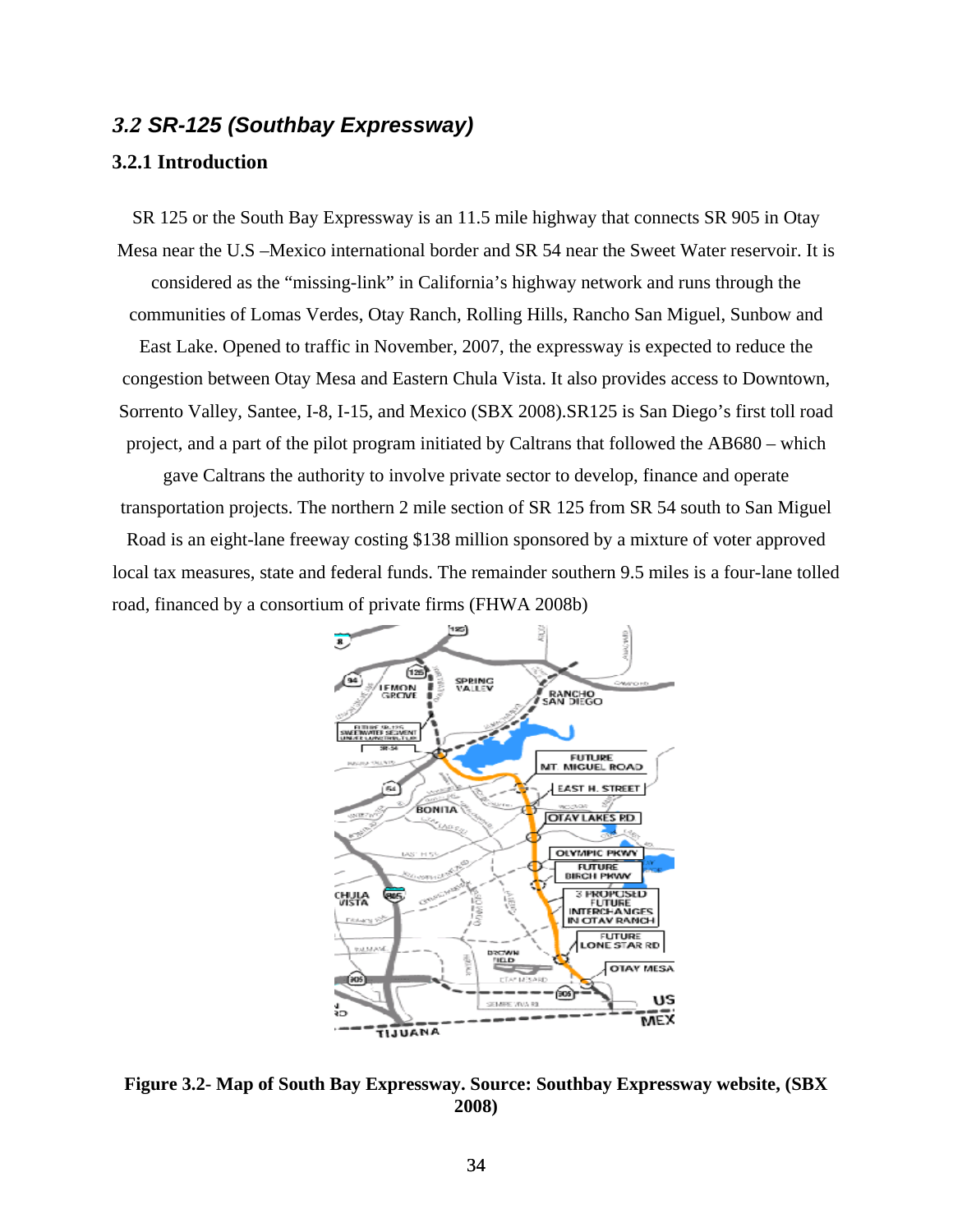#### *Need for the project*

125-South has been a part of the California's Local Transportation Plan called the "Transnet" since 1959. However, the state was short of the capital required to sponsor the project. The North American Free Trade Agreement augmented the cross border traffic between U.S. and Mexico and the subsequent economic growth in southern San Diego region increased demands on the existing highway network of I-5, I-15, I-805 which serve the San Diego county. As the state's federal funding declined, a supplemental funding plan was floated by San Diego Association of Governments (SANDAG) through which one-half –cent sales tax was collected to fund essential transportation facilities. The state employed these funds to develop the 3 mile segment of SR-125 but the funds to construct the remainder of the 9.5 mile segment were to be available not before 2020. This uncertainly of the availability of funds and increased project cost due to inflation if the project was delayed, urged Caltrans to seek alternative methods such as toll, private equity, credit enhancement options (TIFIA) for financing the project (FHWA 2008a)

In the back-drop of these events, California had passed AB680 in 1989, a bill which allowed the private financing of toll road projects in the state of California. SR-125 became one of the four pilot projects (SR125, SR-91, SR-57 and Mid State Toll Road) as part of California State's efforts of testing the use of private finance for surface transportation. It remains the only one of the four projects undertaken that is operated by a private agency despite its share of hurdles.

 In 1991, Caltrans signed an agreement with a consortium called the California Transportation Ventures (CTV) lead by Parsons Brinkerhoff (PB) to design, build, finance, operate and maintain 9.5 mile portion of SR-125 for 35 years, after which the control was to be transferred back to Caltrans. The \$130 million, three mile portion as mentioned earlier, was funded by a mix of federal funds and local funds through TransNet and is operated and maintained by Caltrans. Initially, the 9.5 mile section was estimated at \$ 390 million excluding the financing cost during construction which was proposed to begin in 2002 and complete in 2005 (CTV 2003).

### **3.2.2 Selection of the proposal**

Based on the evaluation criteria set by the AB 680, a 'Privatization Advisory Committee' was formed that prequalified ten proposers for the pilot project. Eight of them submitted a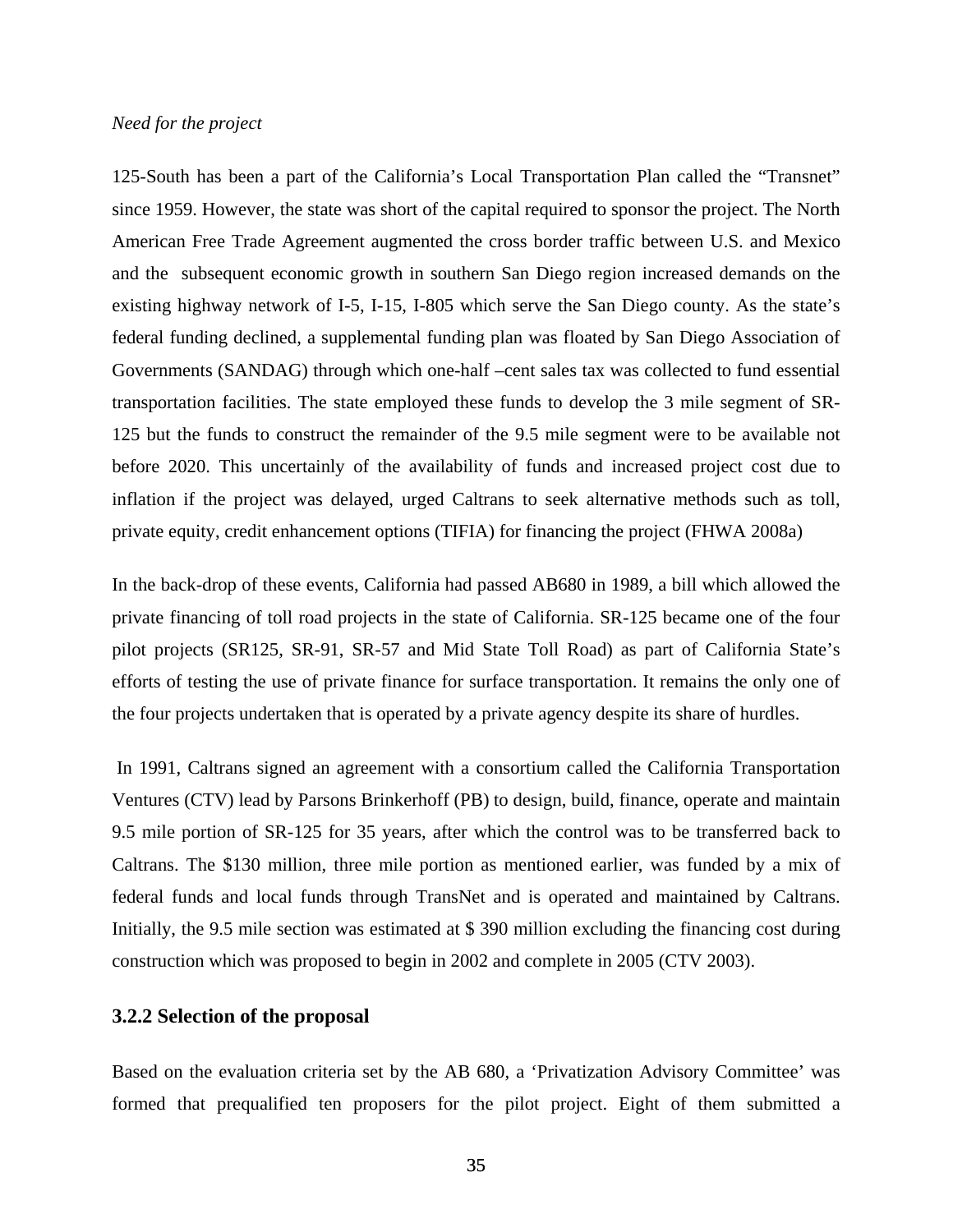'Conceptual Proposal' to develop and operate/maintain a transportation facility and finally four of these proposals that satisfied the following criteria were selected for implementation (Miller 2002 )

 At least one of the four selected projects had to be constructed in the Northern and one in the Southern portion of California.

- 1. There had to be another alternative route to each of the proposed routes.
- 2. The state would remain the owner of the facility at any given point of time and the public entity would only hold a franchise for 35 years and the control would be transferred back to the Caltrans after the completion of this period.
- 3. The private entity was expected to recover its capital costs, life-cycle costs and earn a reasonable return during the lease period of 35 years through toll revenue, sufficient to repay the expenditure.
- 4. All projects were required to be fully financed by the vendor with no state or federal investment.
- 5. The developer would repay costs incurred on account of additional services provided by the state, such as highway patrol or maintenance services.

Outcome of the selection process were, the four demonstration projects, SR-91, SR-57, SR-125 and the Mid State Toll Road. SR-125 was also identified by Caltrans as a part of its long term transportation planning.

 The California Transportation Ventures (CTV), a special purpose vehicle formed to design, build, finance, operate and maintain the 9.5 mile segment of the SR-125 was initially owned by Parsons Brinkerhoff and Egis Projects. Parsons Brinkerhoff was also the design contractor in association with Quade and Douglas Inc. and J.Muller International. The project, both the northern publically funded segment and the privately funded toll road operated by CTV, was constructed by (as mandated by the agreement) a partnership of Fluor Daniel and Washington Group, called the Otay River Constructors as a fixed price and time contract. Nossaman, Gunther, Kox & Elliott, LLP Salomon Smith Barney, PB Consult, Orrick Herringon & Sutcliffe, Wilbur Smith Associates acted as project advisors (FHWA 2008b) .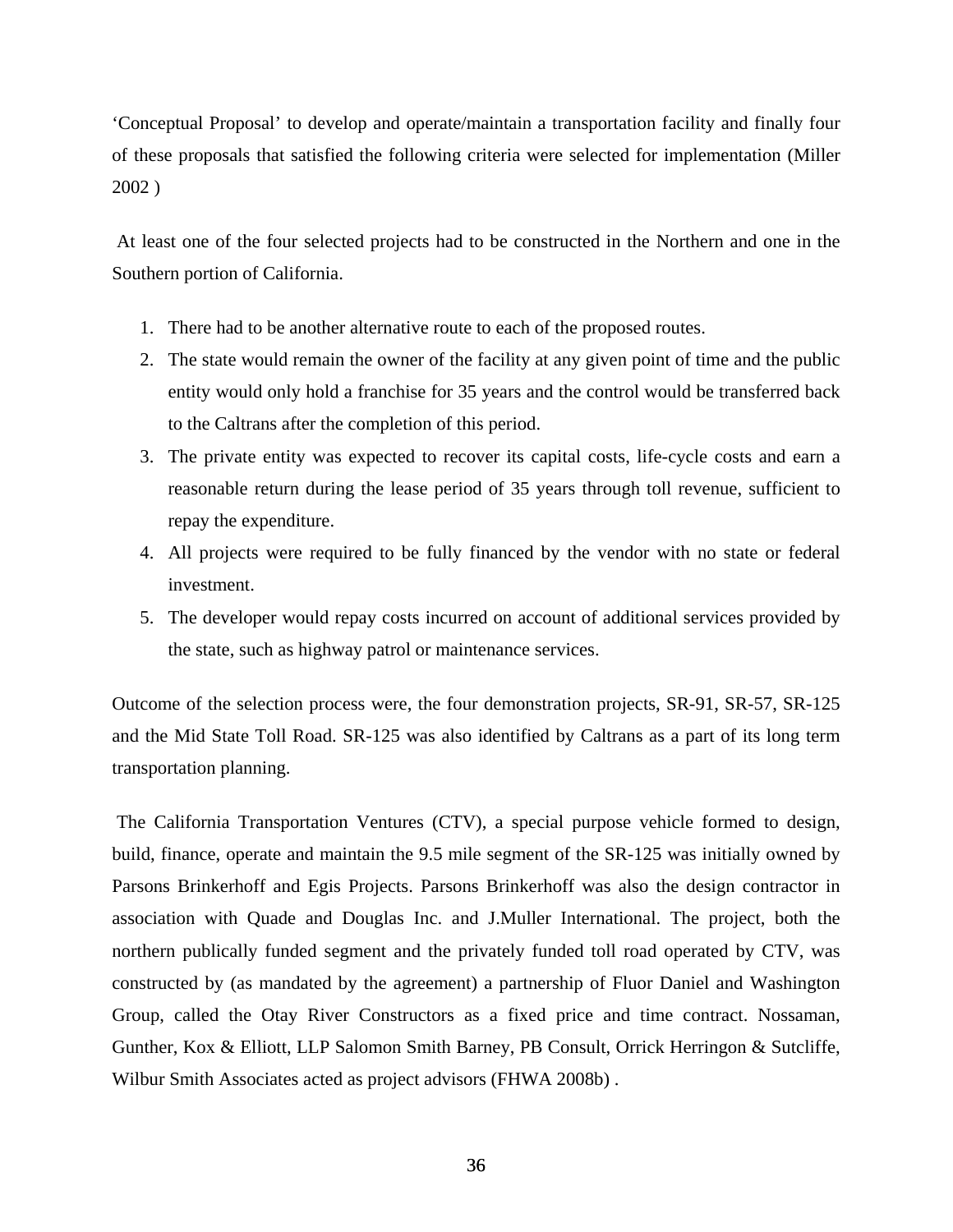After a year of owning the special purpose vehicle, Parsons Brinkerhoff seemed disinterested in continuing as an equity member and CTV was bought from them by Macquarie Group, which at present is responsible for the operation and maintenance of the toll road(Samuel 2005). This buyout of the CTV marked Macquarie's entrance in the U.S. market.

## **3.2.3 Innovative financing mechanism**

The project utilized, at that time, a unique combination of private capital markets, sponsor's equity and credit enhancement facilities such as the Transportation Infrastructure Finance Innovation Act (TIFIA) assistance. TIFIA was enacted as a part of the Safe Accountable Flexible Efficient Transportation Equity Act (SAFETEA). It is an instrument through which the federal government provides assistance in the form of direct loans and/or credit lines (rather than grants) to public and private sponsors of critical surface transportation projects. The U.S. DOT provides assistance in the form of secured (direct loans), loan guarantees, and stand by lines of credit. The stand-by line of credits can be drawn upon to supplement the project revenues during the first 10 years of operation (Dutton 2009).

The aim of the program is to fill the market gaps for financing transportation projects with a potential for generating its own revenue stream through user charges and other funding source, enhance the creditworthiness of the project and improve access to capital markets, facilitating financial close, and to serve as traffic guarantee during the ramp-up stage of the project (FHWA 2008a).

 The Southbay Expressway (SR-125) project is considered as one of the first privately financed toll roads in the 20th Century U.S. and also one of the first five projects selected by U.S. DOT in September 1999 for providing credit assistance of about \$140 million through TIFIA (FHWA 2008a).

In addition to that Macquarie Infrastructure Group- a Macquarie Group fund- contributed about \$160-\$180 million in equity, which included the cost of acquisition of the project from the initial owner of the special purpose vehicle. The group was expecting an IRR between 15%-20% based on the traffic volumes calculated using different tolling strategies(MIG 2003). The rest was covered by a senior bank debt of above \$300 million, provided by Spanish bank Banco Bilbao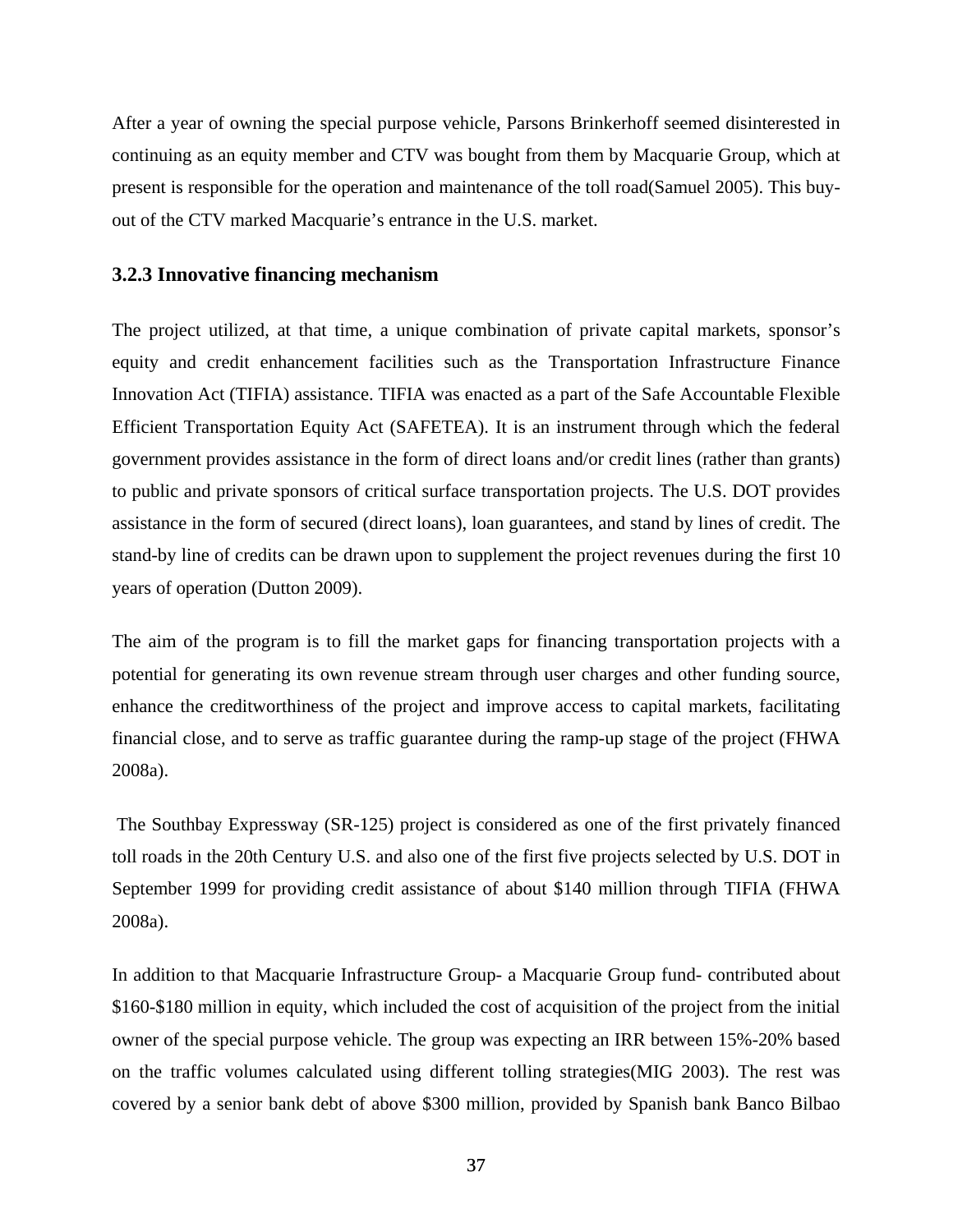Vizcaya Argentaria, S.A. and Irish bank DEPFA Bank plc, through a secured construction loan and a term loan which was later syndicated after financial close (USDOT 2003). The needed right-of-way was donated by private land owners who hoped for increased property values due to the development.

The funding sources for this project anticipated by the FHWA are as follows (dollars in millions)(TIFIA 2008):

- Senior bank loans: \$340.0
- TIFIA loan: 140.0
- Equity contribution: 132.2
- Donated right of way: 47.8
- Total: \$660.0

The \$140 million TIFIA loan was secured by interest payments (debt service), secondary to the senior bank debt. As of January, 2008, the entire proceeds of the TIFIA were fully disbursed. The TIFIA loan allows deferral of the interest payments until year 2010 with the first mandatory payment due in the year 2011. The first principal payment is due in 2018 and the entire loan has to be repaid by year 2014 (TIFIA 2008).

# **3.2.4 Highlights of the agreement**

As per the agreement between the Caltrans and CTV, CTV as the developer was responsible for obtaining the finance for the development, construction, maintenance, and operation of the project and would arrange for the service and retirement of the debt. Caltrans was responsible for obtaining certain environmental approvals. In exchange for their service, CTV held the rights to collect toll on the privately funded section of the expressway, up to a maximum of 18.5% of the total investment. In the event that income exceeds the 18.5% cap, the excess cash flow is paid to Caltrans as an Excess Franchise Fee (in addition to the \$10 monthly fee paid as annual payments). CTV was not limited by the agreement in selecting toll rates, and could modify rates at its discretion based on classes of vehicles, vehicle occupancy levels, time of use, or portion of project available for service(FHWA 2005a).The agreement allows for an extension in the term of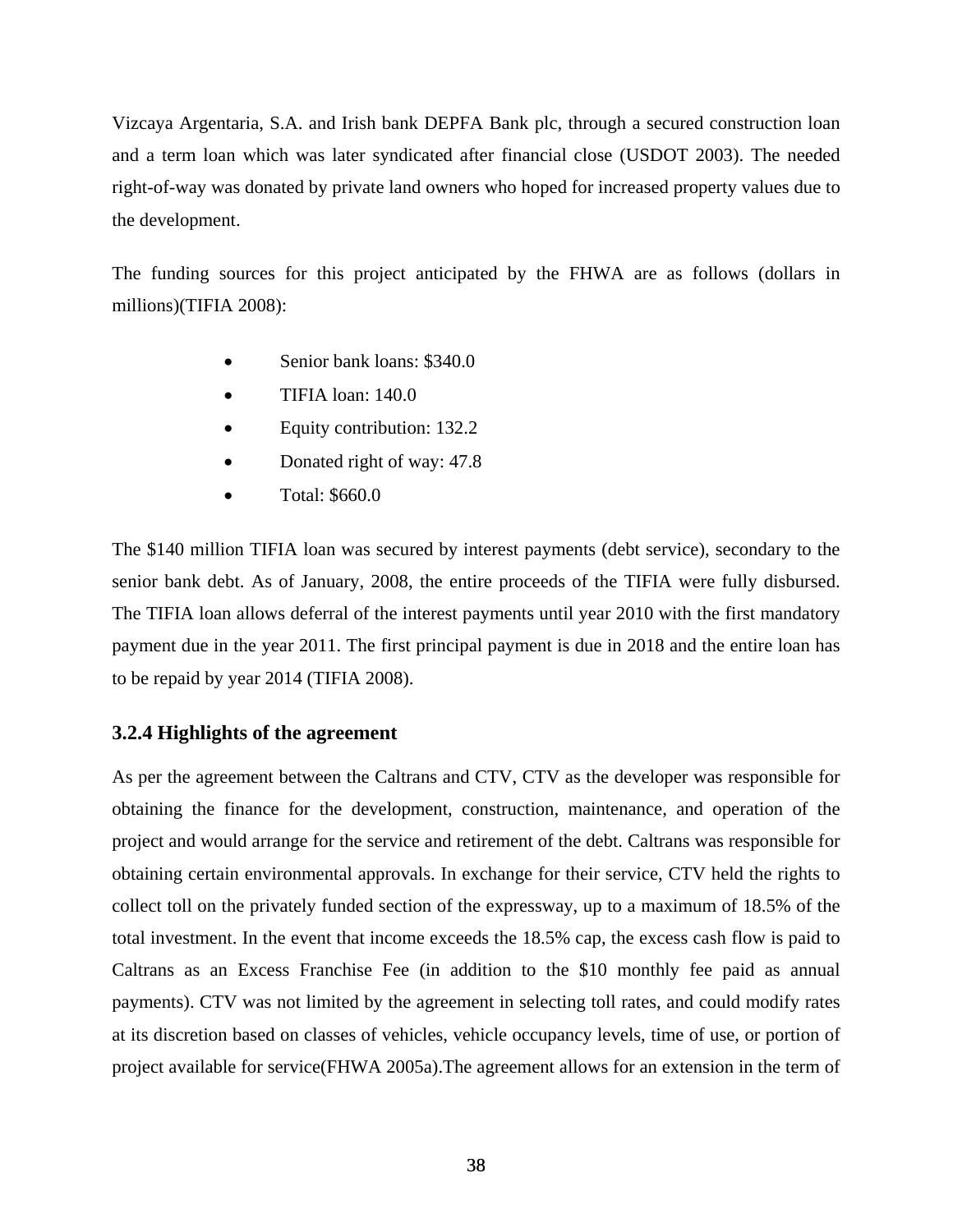the lease (beyond 35 years) if the developer is unable to make a reasonable return on investment as stipulated by the agreement.

The lease concession agreement comprised of the lease agreement, maintenance and service agreement and an airspace lease agreement which specify the expected standards of construction, operation and maintenance and comply with the Caltrans standards. The operations and maintenance services were required to be carried out by the developer using their own forces and/or on contract basis, acceptable to Caltrans. The developer was required to maintain the records of the project costs, operations and maintenance to be inspected by Caltrans.

 The developer was expected to begin construction no later than 90 days after the Notice to Proceed (NTP) which would be after the environmental approval. The project was required to be completed by six months from the later of  $31<sup>st</sup>$  December 2001 or four years after the Record of Decision (ROD) and definitely within one year after the opening of the connector. The developer indemnifies Caltrans against any errors in construction and design(FHWA 2005a).

The agreement did not have any mandatory capital improvements program but the developer was allowed to expand the capacity of the toll-road (one lane in each direction along the median) when the road was operating at a certain level of traffic, the developer has repaid all its debt from project revenues and has followed the steps suggested by the agreement with respect to such capacity expansion(FHWA 2005a).

The agreement contained a "non-compete" clause by which development of a new competing facility was restricted in the 6-mile wide corridor running north–south along SR-125. The existing competing 8-lane Route 805, which runs parallel to the expressway, can only be expanded by one lane ( for High-Occupancy-Vehicles) in each direction(Samuel 2005). The SANDAG officials are reported to have later insisted the modification of the agreement to allow for expansion of Route 805 by constructing four additional (toll) lanes beginning year 2013 and had demanded that the buses be allowed to pass toll-free (Samuel 2005). In 2006, CTV was negotiating with Caltrans for an extension in the lease period from 35 to 45 years as they claimed that with the cost overruns the project was not in a position to provide a "reasonable return on investment" as was suggested by the agreement(Samuel 2005).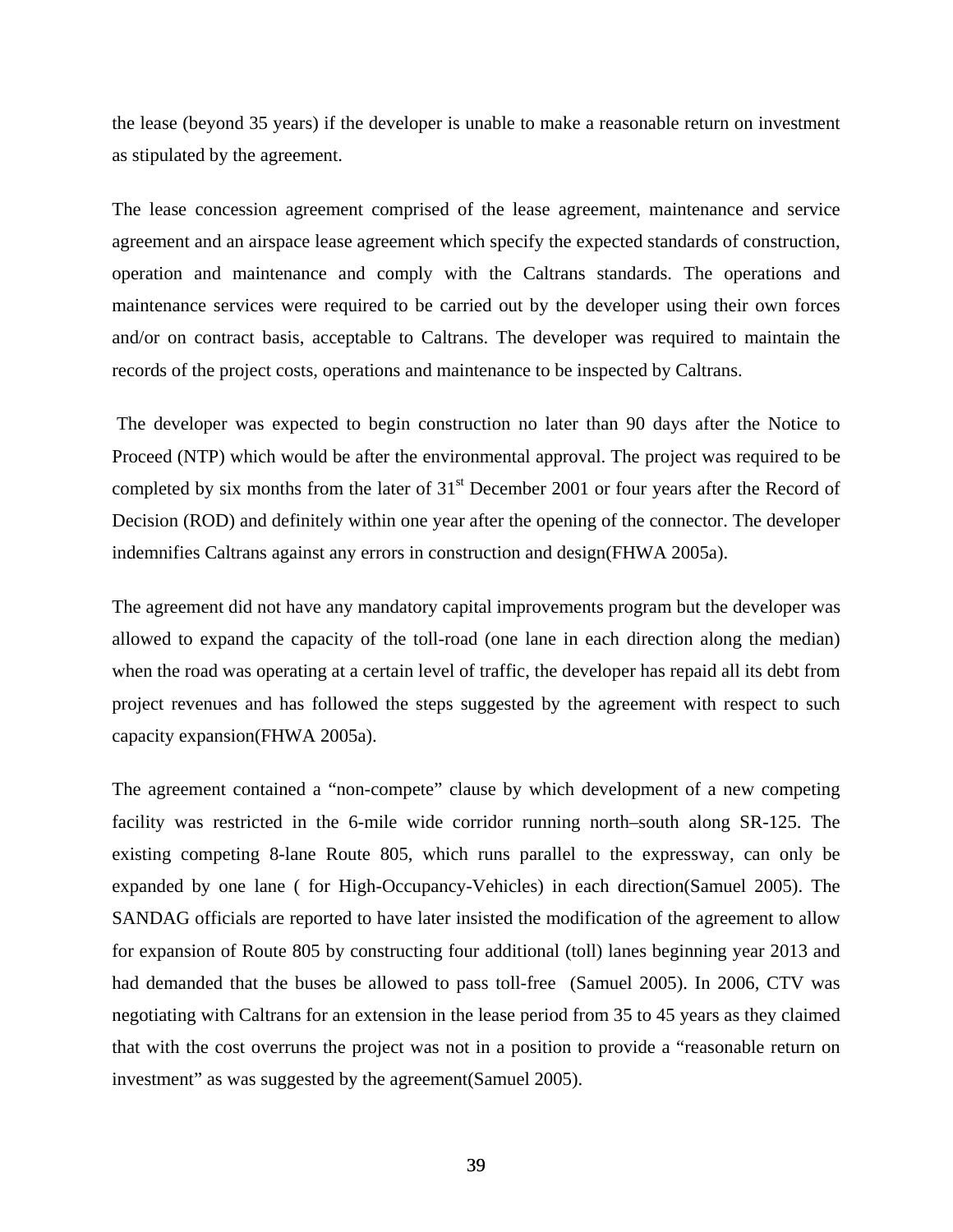In the event of termination of the agreement due to change in legislation the developer is entitled to an award, the amount of which would be determined upon state authorization. Caltrans holds the rights to terminate the contract if there is any material default in fulfilling the developer's obligation as per the agreement, and remains uncorrected. Arbitration is one of the dispute resolution mechanisms, provided, the disputed amount or the aggregated disputed amount till date is not in the excess of \$500,000,000 and the dispute is not related to franchise rights and non-compete provisions(FHWA 2005a).

# **3.2.5 Traffic projection and studies**

MIG based their financial model on the traffic projections conducted by Wilbursmith Associates and another such study conducted by Dennis Johnston of Australia. 'FasTrak' electronic toll collection system was employed to collect tolls along with manual tolling. Tolls were based on the length of travel. Patrons using FasTrak are billed for the exact mileage driven and the ones not using the FasTrak will be billed based on 'short', 'medium', or 'long' trips. As per the southbay expressway website a medium length trip for a vehicle with 2 axels (approximately three miles) costs between \$2.00 to \$3.00, while a long trip (riding the entire length of the project) cost between \$3.50 and \$4.00 .For vehicles with 3-4 axels the toll is double d and vehicles with 5 axels pay 3 times the 2-axel toll rate(SBX 2008).

The project opened to traffic in November 19th 2007 and manual tolls were collected from early December 2007. Electronic tolling was fully implemented in January 2008.

# **3.2.6 Risks**

SR-125 being a Greenfield project, presents a considerable amount of traffic and revenue risk. The investors (MIG) are expecting a return of 15%-20% over the 35 years of the concession. The traffic and revenue risk is somewhat mitigated by the TIFIA credit assistance. Still, there remain speculations as to whether the project will be able to meet its traffic projections, as it has been noted that 50% of the project traffic is dependent on the development in the Chula Vista area(Samuel 2007). In the event of the projections not meeting reality it has been predicted that the market will not bear higher toll rates than proposed due to competing facilities (Samuel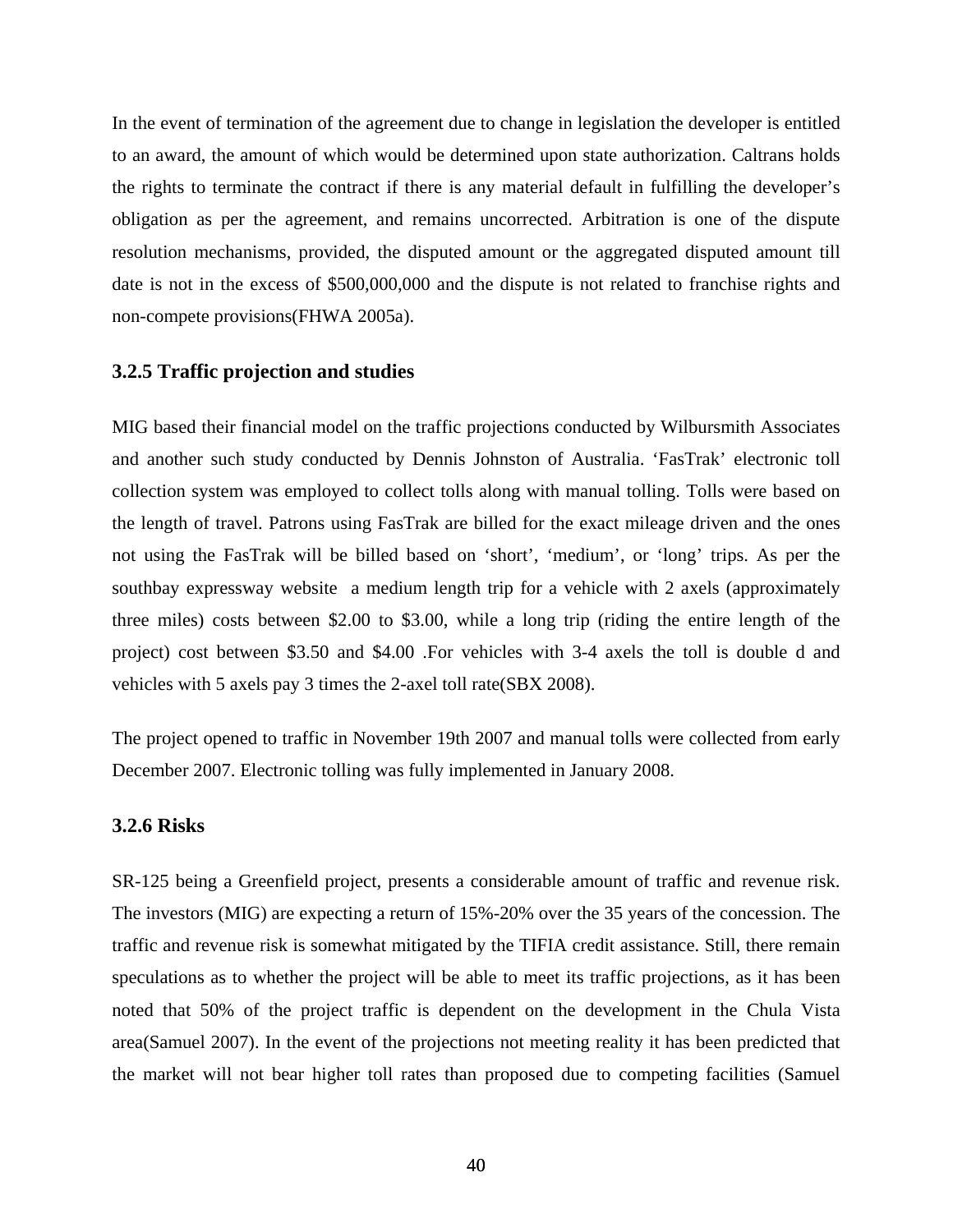2005). In addition to this, there may be a diversion in traffic due to the expansion in capacity of Route 805 (a competitive facility).

The project has suffered a number of delays during the construction phase causing the project completion and opening of the toll road to drag until November 2007. As per the agreement the project was required to be completed within six months of either December 31, 2001 or four years after the Record of Decision (May 2007)( whichever is the latest) but no later than one year from the completion of the northern 'gap' connector. The project start delays have been attributed to environmental and permitting issues running a decade long since the franchise was formed and the project attained financial close only in May 2003(MIG 2003). Federal agencies (USEPA and USDOI) demanded extended research into habitat for endangered butterfly and some owls causing extra mitigation costs of \$50m(Samuel 2007).

The project seems to have gained a strong community support since onset. The legislation in support of this project was passed with a single negative vote. The project was expected to reduce travel time by 34% from Otey Mesa to San Diego and by 75% from San Diego to Otey Mesa(Samuel 2005).An interactive website has been set up by the developer (www.southbayexpressway.com) which provides an overview of the project, updates about events organized for the local community and the toll rates for different vehicle class based on the length of travel. The project website also has for sale its South Bay Expressway merchandise for patrons as part of their program to attract the community.

Currently, in October 2008, the expressway is reported of having 26.1K transactions/day collecting toll revenue at the rate of \$ 21m/year (approximately) since it opened in November 2007. However, Macquarie has confirmed that the traffic has been affected by the slow-down in the housing in the Chula-Vista area and cross border trade with Mexico(Samuel 2008).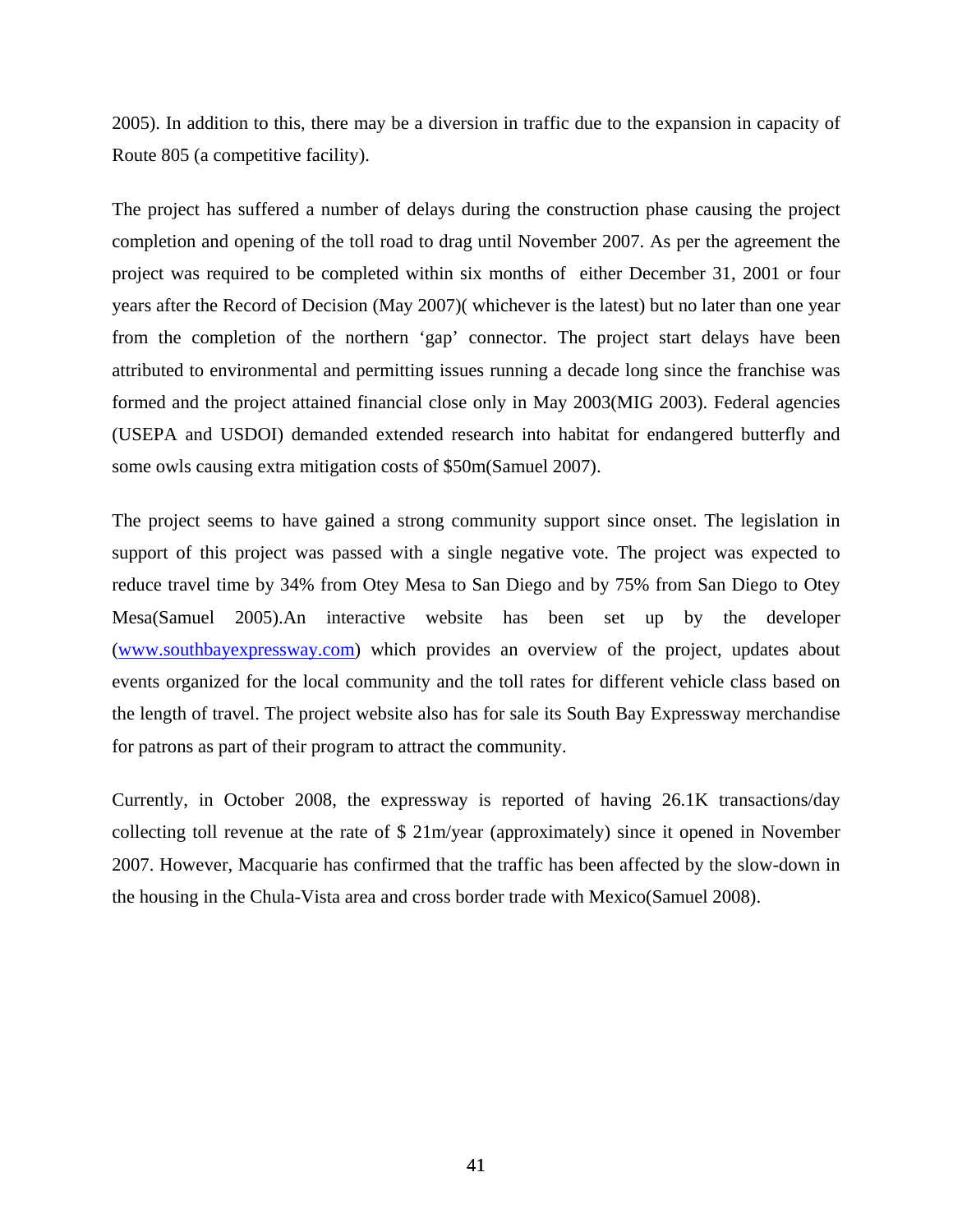# *3.3 Chicago Skyway*

# **3.3.1 Overview**

The 7.8 mile elevated toll bridge known as the Chicago Skyway is a connecting link between the Dan Ryan Expressway in Illinois and the East West Indiana Toll Road, I-91 near the Illinois-Indiana border. A unique feature of the Skyway is the half a mile long steel truss bridge that runs over the Calumet river known as the "High Bridge". According to Chicago Regional Transportation Authority, congestion was anticipated due to the development of an expressway system in the absence of a vital link down south. Hence, the Skyway was constructed to meet demand. Soon, the city discovered that it lacked the authority to build a toll road, this led to the conception of a Skyway Toll Bridge with a portion about 120 feet above the Calumet river (Chicago Area Transportation Study 2007).The Calumet Skyway as it was originally called, took about 34 months to build and was opened to traffic in April 1958. The total construction cost of \$101 million was covered by bonds issued by the city. Thereafter the facility was operated and maintained by the City of Chicago Department of Streets and Sanitation (FHWA 2005b).

The toll bridge is a three lane highway in both directions with a single toll plaza for both east and west bound vehicles. This is the only toll facility that was operated by the city and was independent of the Illinois Toll Way Authority. Most citizen commuters historically have preferred the neighboring free Dan Ryan Expressway (I-94), Calumet Expressway, Kingery Expressway and Borman Expressway for traveling eastwards. Recently, due to construction activities on Borman and Kingerly and major gaming attractions in the East Chicago, Hammond and Indiana the traffic on the skyway has increased. Thus the skyway has, but a limited competition from free routes. Although the Skyway is not a part of the federal Interstate network, it still is a vital link for out-state passenger and commercial vehicles (Johnson. et. al. 2006).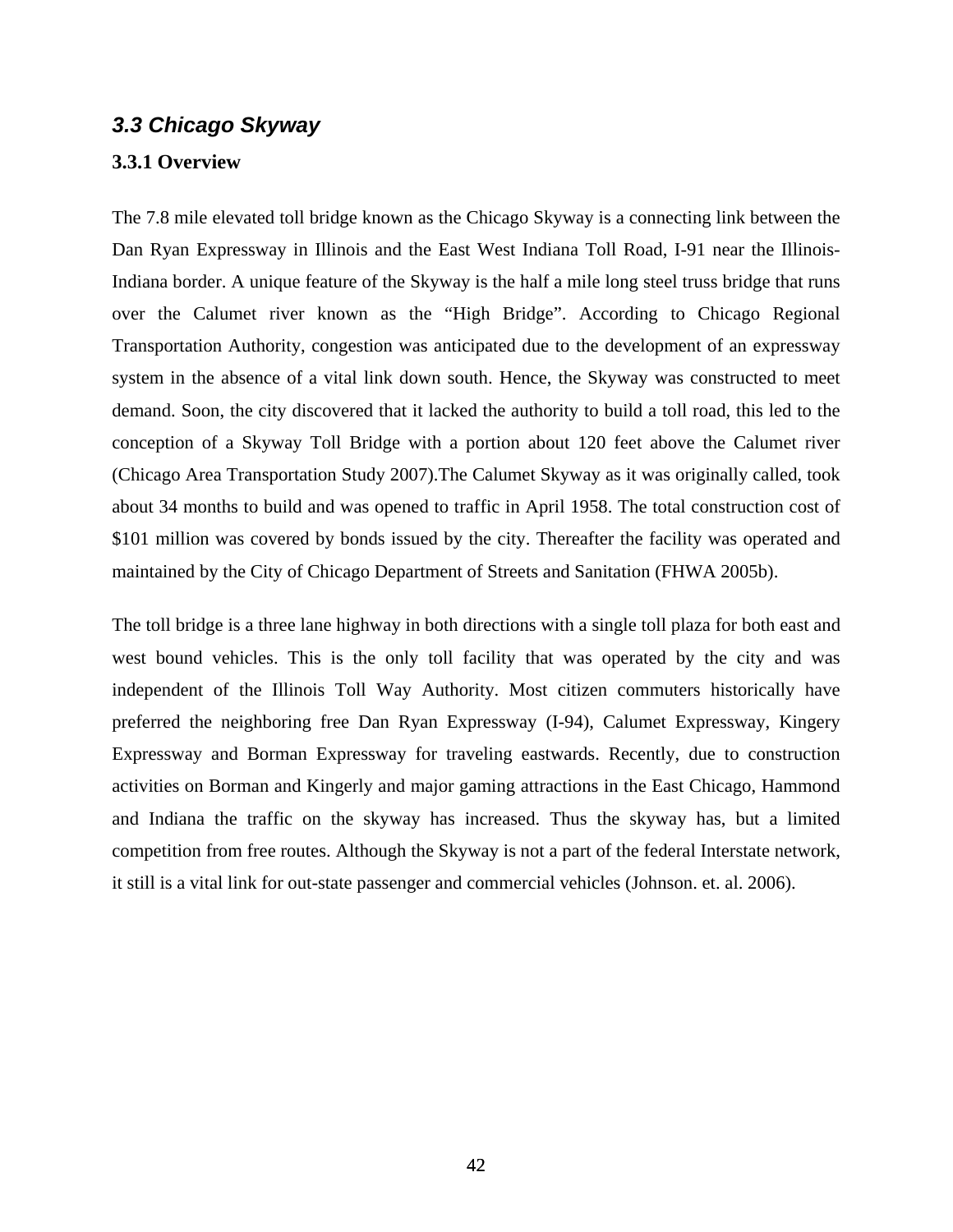

**Figure 3.3 - Chicago Skyway Map. Source, Chicago Skyway website, (Chicago Skyway Company 2005)** 

# **3.3.2 Early Financial Troubles**

When it was first opened to traffic, the Skyway could not compete with the I-94, a free expressway. The city had self-financed its construction by issuing revenue bonds worth \$101 million (Chicago Area Transportation Study 2007). Until 1976, the revenue generated remained insufficient to even make interest payments on the bonds issued. The holders of these bonds sued the city in 1972 for its failure to provide them a return on their investment. The city's credit rating plummeted as the bonds became delinquent (Johnson.et al. 2006).

# **3.3.3 Coming out of the Red**

 The bond holder litigations forced a mandatory toll increase for paying off the interest on the bonds. As traffic grew on the Dan Rayn expressway (I-94), the skyway served as faster route that saved substantial time (Samuel 2004a). Due to the combined effect of the traffic diverted by the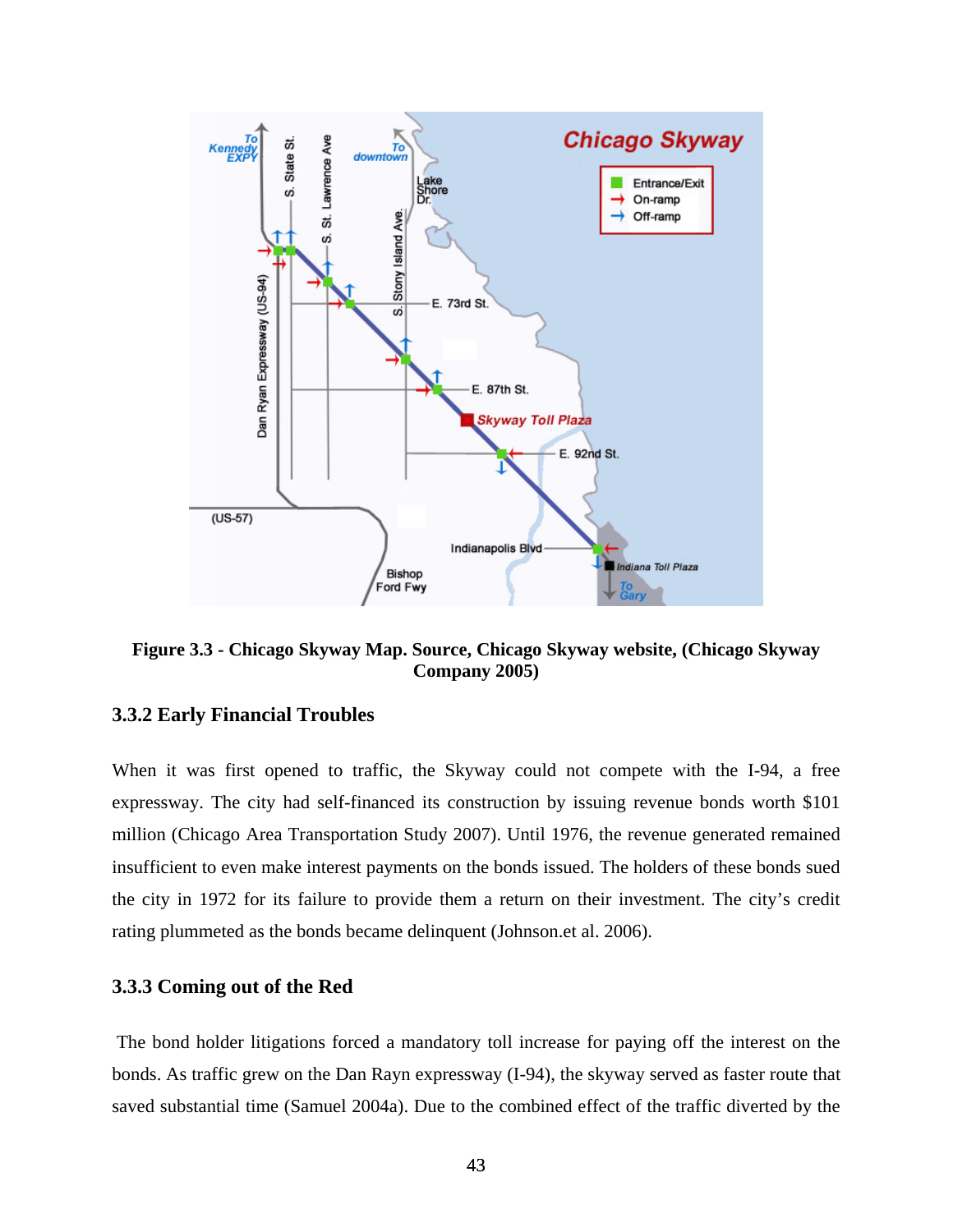I-94 free expressway, and the increase in the toll, the skyway revenues escalated (Johnson. et al 2006). A steady growth in toll revenues began by late 1980's and continued through 1990's. In 1994, original bonds were redeemed with proceeds from a new issue. The tainted bonds were out of default and the bond holder litigations were buried for once.

The growth in revenue provided funds to issue additional \$50 million revenue bonds in 1996 for citywide transportation projects. The city also invested \$134.4 million from the issue of additional bonds for skyway reconstruction projects and city wide transportation improvements in 2001. In the year 2002 the Skyway's operating revenue was \$ 43.2 million(Chicago 2004a). As the city's financial condition improved the excess revenue generated was turned in, to fund the city's other non–transportation needs. However, a large capital improvement program flattened the growth in revenue during the period 2001-2002. Due to the lane closures during construction the revenue dropped to a \$ 38.7 million in 2003(Samuel 2004b; Brown 2005a). Additionally, a nationwide economic recession and city's depleting finances along with ever increasing expenses particularly over health care and home land security dominated in 2001 through 2003.

Further, in 2003-2004 the city added another one billion dollars worth of general obligation bonds to their account thereby increasing the outstanding general obligation debt to \$5.635 billion. The city continued to use the proceeds of these bonds to fund a huge city wide capital improvement plan including projects like construction of police stations, Infrastructure for libraries and sponsor other local neighborhood initiatives. On the other hand city's budgetary deficit went on increasing. In the year 2004, when the projected budgetary gap was around \$200 million and the economy was sluggish Mayor Richard Daley was convinced that this deficit was here to stay (Johnson. et al. 2006).

#### *Decision to lease the Skyway*

 The city had contemplated leasing the toll road since 1996 after the redemption of original bonds and recognized an "intrinsic value" in the asset that could be tapped by leasing the toll road to a private entity. This recognition propelled internal discussions about whether operating the Skyway could be included in the city's core functions. The officials spoke to consultants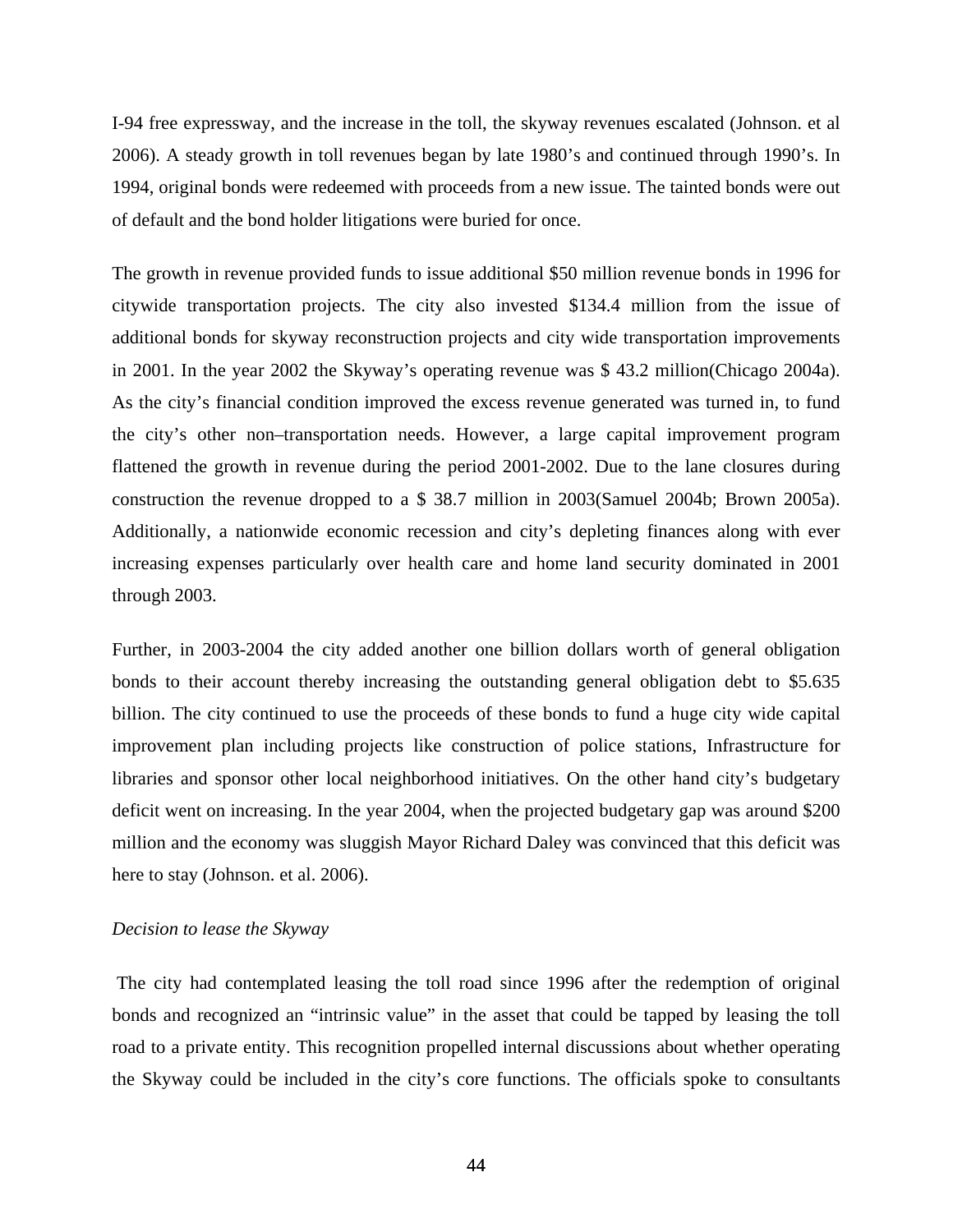familiar with toll road leases in Canada and Europe, which triggered the thought process further. Anticipation that the deal could fetch a \$400 million after the outstanding bonds were dissolved was quite an incentive for the city to capitalize on their profit making 'cash cow' (Johnson. et al. 2006). In 2000, the mayor engaged his chief of staff, John Schmidt who had an excellent track record, to manage the entire leasing process.

# *The Skyway deal*

The outcome of the procurement process was an outstanding offer of \$1.83 billion from the Cintra-Macquarie consortium in return for acquiring the rights to lease the Skyway for a period of 99 years. The \$1.83 billion upfront payment made by the consortium was to retire the city's obligations, fund new projects and provide for reserve funds. The city redeemed the principle and interest on the \$ 453 million outstanding Skyway bond debt, \$392 million general obligation debt and other commercial paper (Johnson. et. al. 2006). \$ 500 million were dedicated towards a 'rainy day' fund i.e. reserve funds to strengthen city's finances (Brown 2005a) Another \$475 million were expected to be spent over the next eight years for " stabilizing " the city's revenue flow, fighting the homeless and upgrading the libraries computer systems(Hinz 2004a). Moody's Investors Service, a credit rating agency that had earlier expressed a negative outlook on the Skyway debt (Hinz 2004a) upgraded Chicago's general obligation credit from A to Aa3 in 2006,the city's highest bond rating in 25 year (Johnson. et. al. 2006).

| <b>Chicago Skyway Privatization</b>                           |               |  |
|---------------------------------------------------------------|---------------|--|
| <b>Use of Proceeds</b>                                        | Amount        |  |
| Refund outstanding Skyway bond principal and interest         | \$453 million |  |
| Retire portion of outstanding Government Obligation debt      | \$392 million |  |
| Permanent operating budget rainy day fund                     | \$500 million |  |
| 8-year capital budget and operating budget stabilization fund | \$475 million |  |
|                                                               | \$1.82        |  |
| <b>Total</b>                                                  | billion       |  |

*Based on Crains Chicago Business, November 2004* 

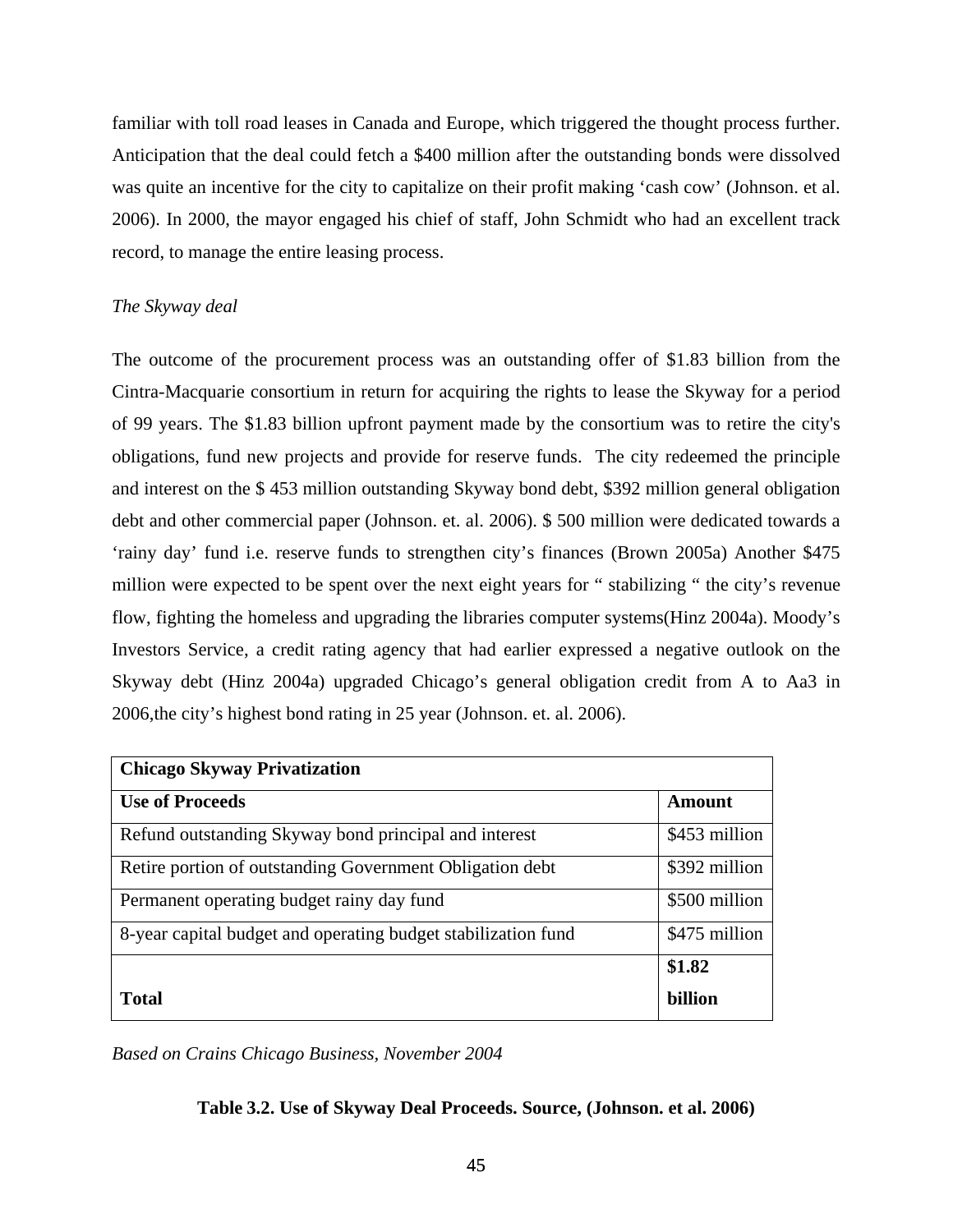# **3.3.4 Acquisition and Procurement Process**

#### *Qualification based Selection*

Goldman Sachs and Loop Capital Markets were appointed as financial co- advisors and Mayer, Brown, Rowe & Maw as legal advisors for the leasing process. Mayor, Richard Daley, had once stated that operating the skyway was not the city government's core function and with impending financial challenges the transaction was an effort to improve the management of the city's assets (Samuel 2004a). However, some obstacles had to be sorted before the commencement of the process. The state laws subjected the Skyway to high real estate taxes; these laws were amended by the legislature, such that the potential operator was exempt from property taxes thereby making the deal attractive. The Federal Highway Administration also changed their rules that placed restrictions on the city's use of the proceeds from the lease (Lerer 2005).

The deal being politically sensitive, the bidding process had to be fair and transparent such that it would maximize value to the city (city's credit score had to improve) and eliminate any claims of political favoritism (Lerer 2005). FHWA has described it as a "competitive" bid process similar to that of a corporate auction.

The procurement process was set in accordance with the following guidelines (Johnson. et al 2006):

- 1. The potential bidder had to demonstrate its capacity to provide safe and efficient transportation service in the city.
- 2. Was needed to have a reasonable toll rate structure.
- 3. Proceeds were to be used to stabilize the city's operating budget and fund capital improvement programs spread across city wards over a period of time.

The City through their advisors contacted over 40 potential bidders internationally. They made a request for qualification in spring 2004.Ten potential bidders responded to the preliminary nonbinding bid. Out of which 5 teams were qualified including 1) Abertis Infraestructuras SA (Barcelona, Spain), 2)Chicago Skyway Group consisting of VINCI Concessions/ASF/COFIROUTE, Borealis Infrastructure Management, Canadian Highway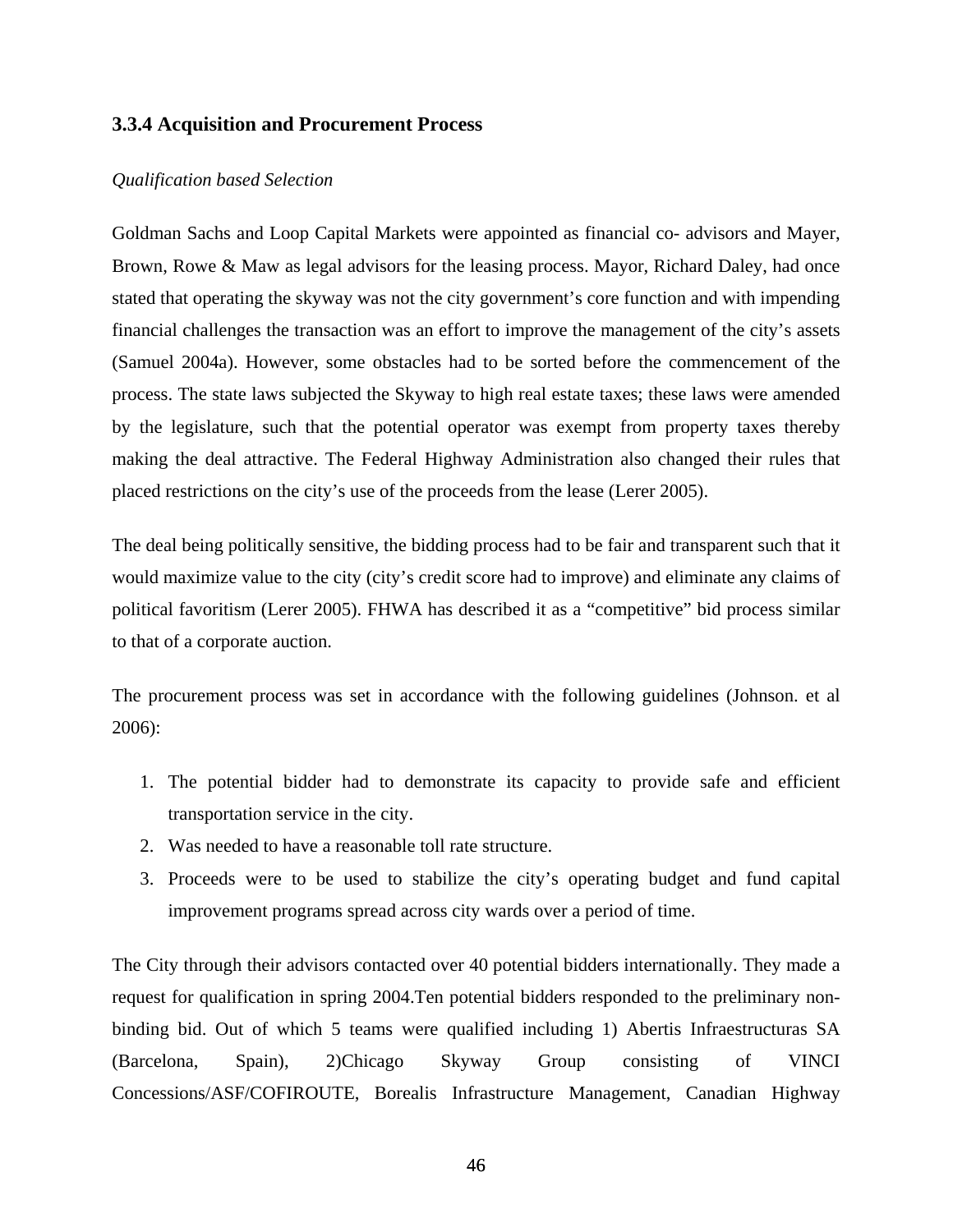Infrastructure Corp, ABN AMRO, Parsons (LA), American Bridge (New York), and Kenny Construction ( France / Irvine, CA) 3)the Cintra-Macquarie consortium consisting of Cintra Concesiones de Infraestructuras de Transporte SA (Madrid) and Macquarie Investment Holdings (Sydney Australia), 4)the Skyway Infrastructure Group, consisting of Bilfinger Berger BOT (Germany) and Cheung Kong Infrastructure Holdings (Hong Kong) and 5)Transurban Infrastructure Developments Limited (Melbourne Australia), in association with VMS Inc (Richmond VA), Ontario Teachers Pension Plan, Gary/Chicago Int Airport Authority, Bear Stearns & Co (New York), and Vollmer Assoc (New York) (Samuel 2004b).

The proposals eliminated in the selection process were those from TransCore ( Hummelstown, PA), J. P. Morgan-Chase (New York), CPS Chicago Parking and Gomez Transp (Chicago, IL), Carlyle Group (Washington DC) and Caja Madrid since they could not meet the desired financial capacity and experience (Samuel 2004b).

The five bidders deemed qualified by the city were invited for further due diligence and competitive bidding. Each of these respondents were given a draft of the concession and lease agreement that stipulated the standards of safety, operations and maintenance, insurance and policing that the lease had to uphold (Lerer 2005). A virtual data room (a website) was also set up that provided access to financial information, traffic statistics, and engineering data. The potential bidders signed a confidentiality agreement and received a Confidential Information Memorandum that provided additional information on the skyway and the bidding process. Instead of a Request for Proposal (RFP) a Request for Qualification was issued and therefore the selection was purely based only on qualification followed by a due diligence process (Chicago 2004a).

The due diligence process included toll way tours, management presentations by the potential concessionaires and review and discussion of key business terms of the lease agreement. Based on the information provided by the city, final bids were submitted in October 2004.

In Goldman Sachs's opinion the process incorporated the essentials to make a success story. In their presentation to National Association of State Treasurers they have illustrated the ingredients of their recipe. Flexible business terms, solid underlying assets, good public policy, highly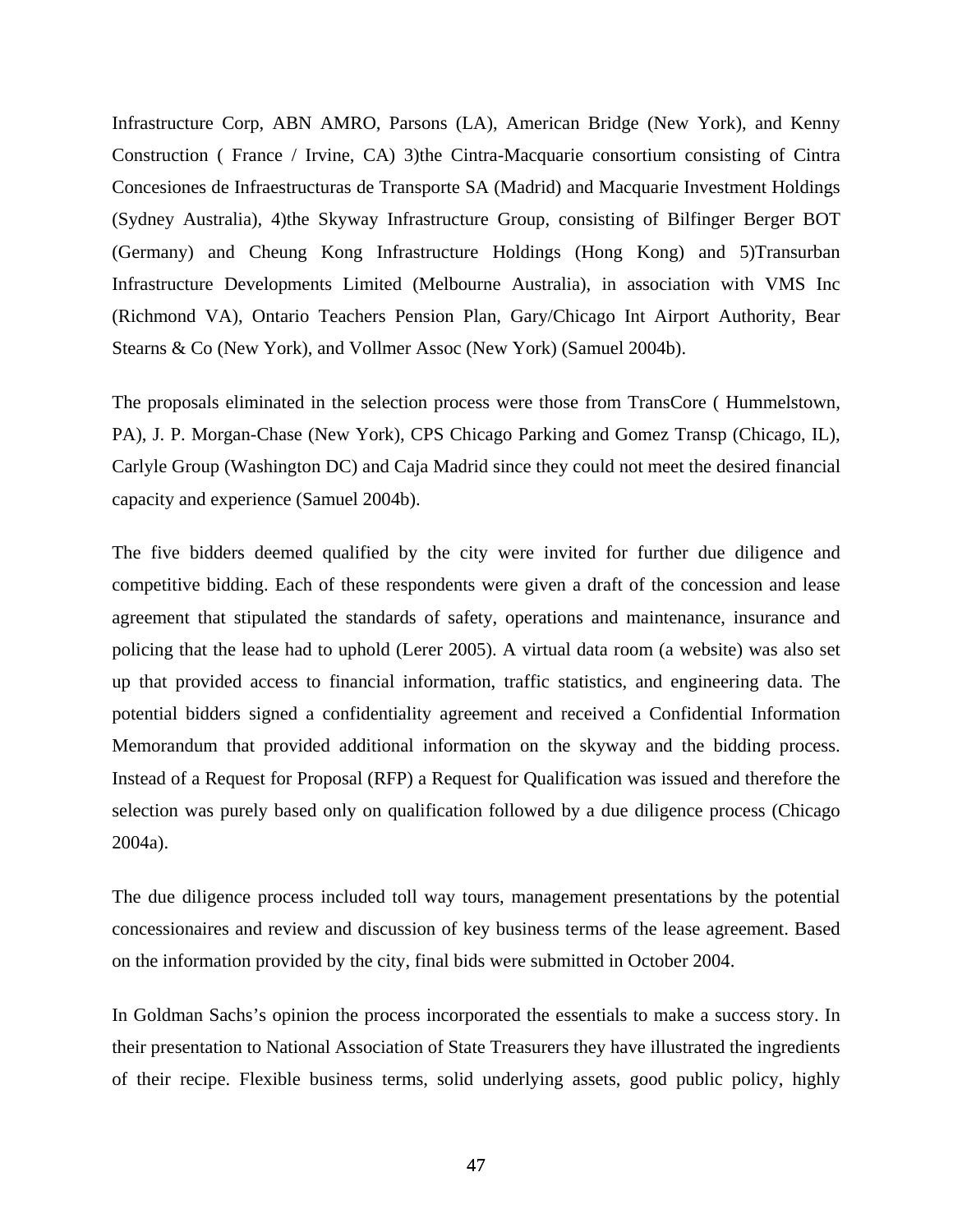structured bidding process, intensive marketing were the underpinnings of the procurement process (Brown 2005b).

#### **3.3.5 The Winning Bid**

On October  $15<sup>th</sup>$  2004, the bids were scheduled to be opened at Chicago's city hall. The city officials were initially disappointed when they began to open the bids. Two of the bids were \$ 505 million and \$ 705 million quoted by Albertis Infrastructuras SA and the Chicago Skyway Group respectively, much lower than what the City desired. But the \$ 1.83 billion offer that came from the Skyway Concession Company (SCC) formed by the Cintra-Macquarie consortium captured everyone's attention.

The SCC's offer was about 2.6 times greater than their next contender, the Chicago Skyway Group and about twice the city's expectations(Johnson. et. al. 2006).John Harris, a spokesperson of the city of Chicago once mentioned that the other bidders probably undervalued the asset or were not "serious" with their bids (Samuel 2005b). The then Chief Financial Officer of the City, Dana Levenson, is quoted in a magazine article that reads, "if those (lower bids) were the only two bids, we would have declined them. We would have continued to operate the Skyway ourselves (Samuel 2005b)."

The city officials seemed pleased with a smooth and satisfactory take over process. Once the winner was announced the city expected to complete the financial closure and the SCC assumed operations on January 26, 2005 (FHWA 2005b).

# **3.3.6 Terms of Agreement**

The lease agreement grants the concessionaire the right to "use, possess, operate, manage, maintain, rehabilitate" and collect toll revenues from the commuters for a period of 99 years as opposed to a minimum of 50 years prescribed by the RFQ. The RFQ that was issued insists that the term of the lease may not be less than 50 years, this allows the concessionaire to assume tax ownership of the Skyway - whereby the concessionaire profits from the depreciation of the asset and manages to collect a decent return (as per scheduled hike) over the term of the lease(Brown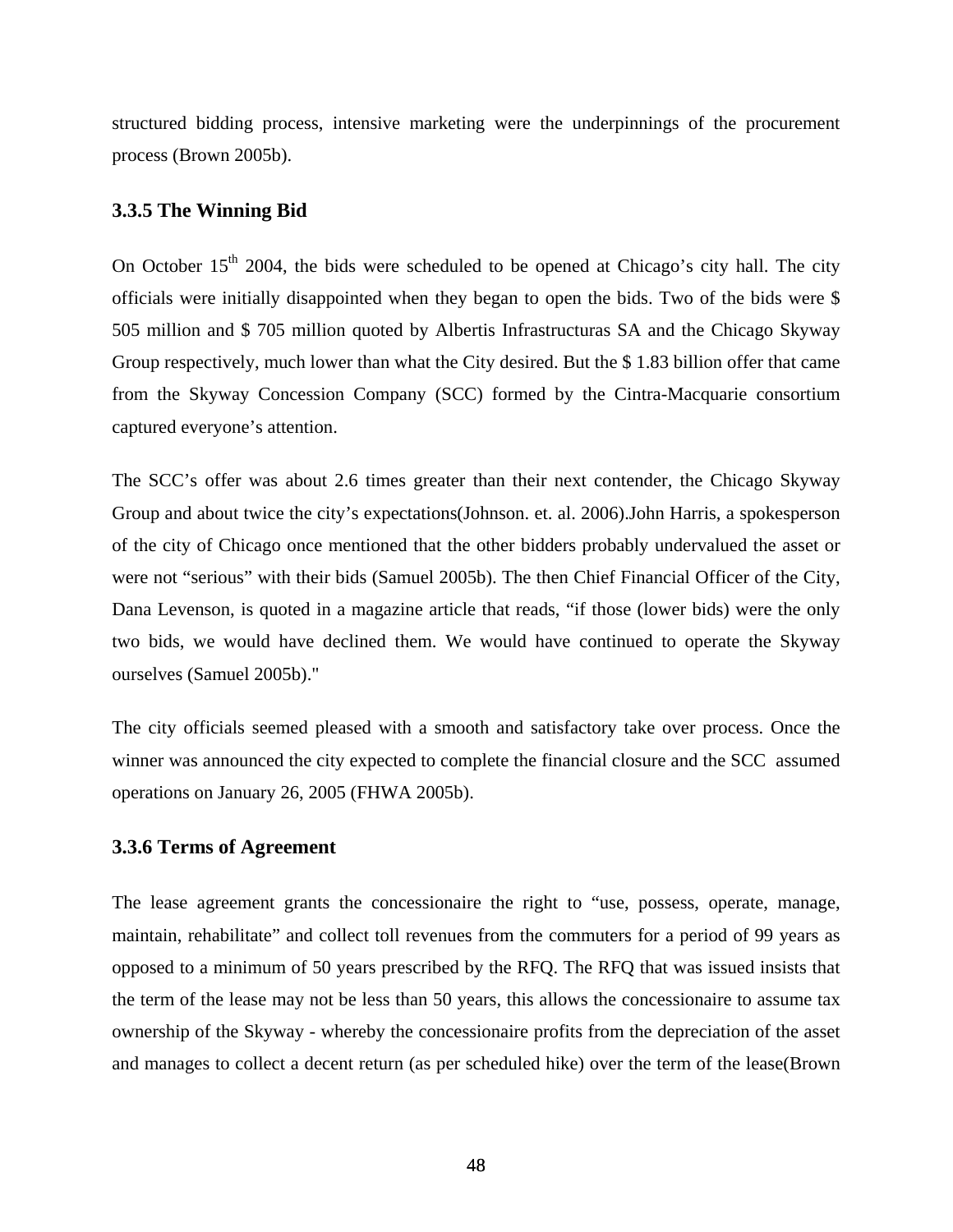2005a).There is no provision for the renewal of the term but allows extension to provide compensation in the event of Force Majeure.

#### *Toll Revenue and User Fees*

At all times the concessionaire retains the right to collect toll revenue subject to a predetermined maximum rate applied to different vehicle classes until 2017 as specified in the agreement. After this, toll could be increased at the concessionaire's discretion, annually, by the greater of an annual rate of 2 %, increase in Inflation or increase in per capita Gross Domestic Product (G.D.P). Currently (June 2007), the toll charged is \$2.5 for two-axle vehicle and \$1.2 per axle for vehicles with three or more axles through December 31, 2007(Chicago 2004b). Based on the historic traffic study that shows a modest increase in passenger car revenues over the period 1993-2003 by 7.3%, despite a toll hike in 1993 and recent road construction, the City of Chicago did not expect the price hike to significantly impact the traffic on the Skyway(Chicago 2004a).

Nonetheless, the agreement provides the concessionaire with the flexibility to set a tolling schedule lower than the applicable maximum toll levels, offer discount programs, and encourages them to implement Electronic Tolling System during the lease term. In addition, the Skyway lease agreement also give the concessionaire the freedom to apply time-of-day variable rate tolling, congestion related tolling including High-Occupancy-Toll lanes or any other method of charging the toll subject to the maximum toll regulation. However, an exception to the maximum toll levels, allows for an increase in toll that can be charged to vehicles with three or more axles between 4:00 am to 8:00 pm by forty percent of the ongoing scheduled toll rate, provided the toll charged for the same vehicle class is discounted by an amount equivalent to the increment during 8:00 pm to 4:00 am (Chicago 2004b).

The agreement restricts the concessionaire from establishing toll from vehicles used in fire fighting and law enforcement, vehicles bearing diplomatic license plates, ambulances, vehicles owned or operated by the city or any department or agency thereof. Apart from the tolls collected from the commuters the concessionaire has the authority to collect rent from the restaurants approved by the city on the portion of the Skyway. Other sources of revenue including the mass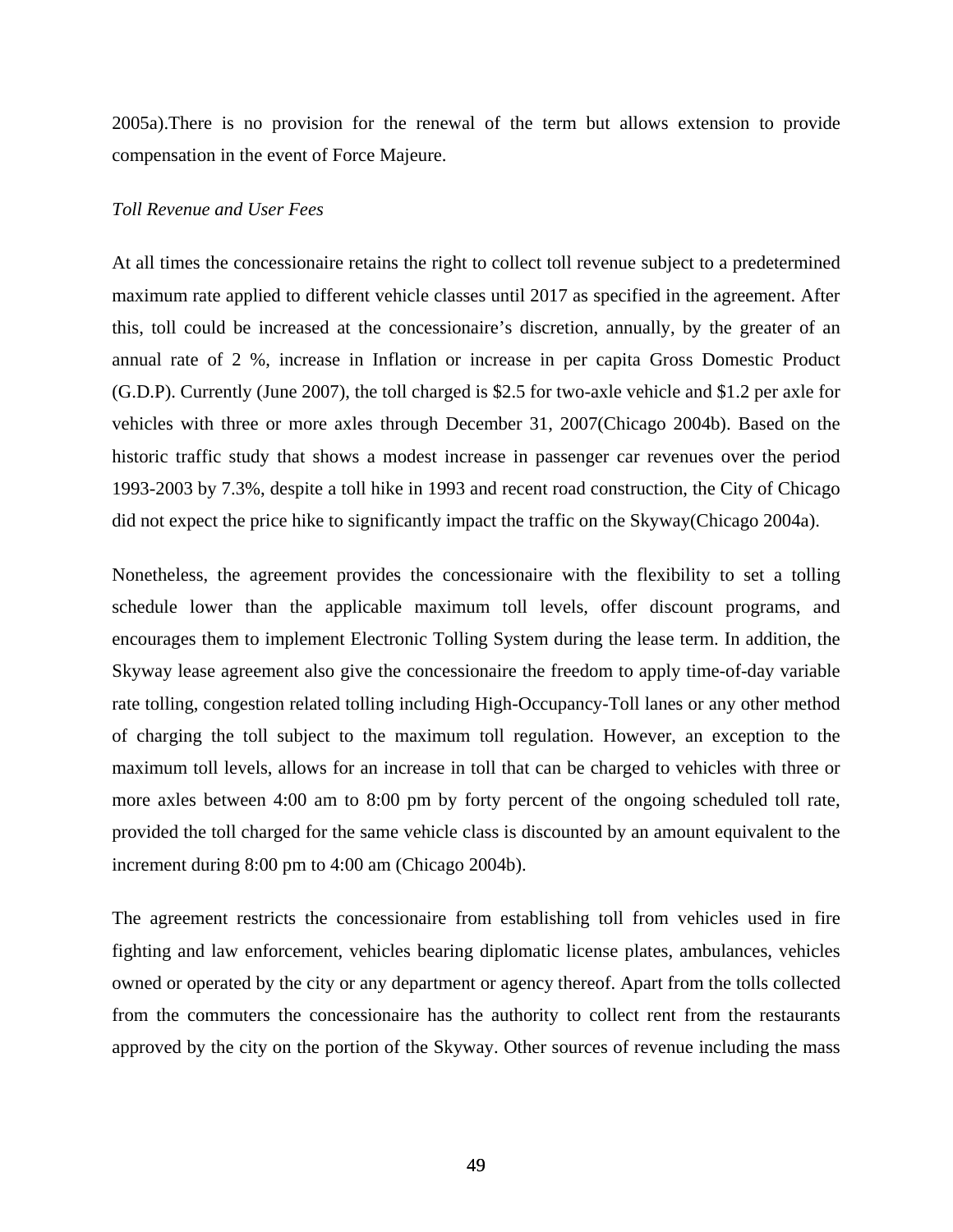transit facilities, sale of goods and services, installation of utilities and erection of billboards and related services remain under the control of the city (Chicago 2004c).

#### *Rights and Responsibilities*

The concessionaire's responsibilities include

- 1. Operating and maintaining the toll road as per the provisions of the agreement
- 2. Providing 24x7 public access to the toll road except during construction activities and unavoidable conditions.
- 3. Maintaining the required level of police service, Chicago Police Department (CPD).
- 4. Plan and execute the Capital Improvements Program to be supervised and co-coordinated by the City.
- 5. Maintain the minimum level of service (LOS) at all times as per the agreement.
- 6. Pay taxes and utility bills.
- 7. This consortium is exempt from the payment of property taxes that are incurred due to the ownership of all or any part of the toll road in accordance with the agreement (Chicago 2004b).
- 8. The City, reserves the right: To access (store materials in compliance with the environmental laws, in an orderly fashion) and inspect the toll toad with prior intimation to the concessionaire and are required to maintain minimum interference with the operations of the toll road.
- 9. Make necessary repairs in case of the concessionaire's default, compensable by the concessionaire.
- 10. Design, construct, operate, maintain, repair, and rehabilitate any existing or future streets or highways adjacent to or above or under the toll toad in accordance with the terms of the agreement.
- 11. The agreement explicitly mentions that "the development, redevelopment, construction, maintenance, modification or change in the operation of existing or new mode of transportation (including road, street or highway) that results in the reduction of toll revenues or in the number of vehicles using the skyway Toll Bridge" will not be considered for any compensation under the provision for an "Adverse Action"(explained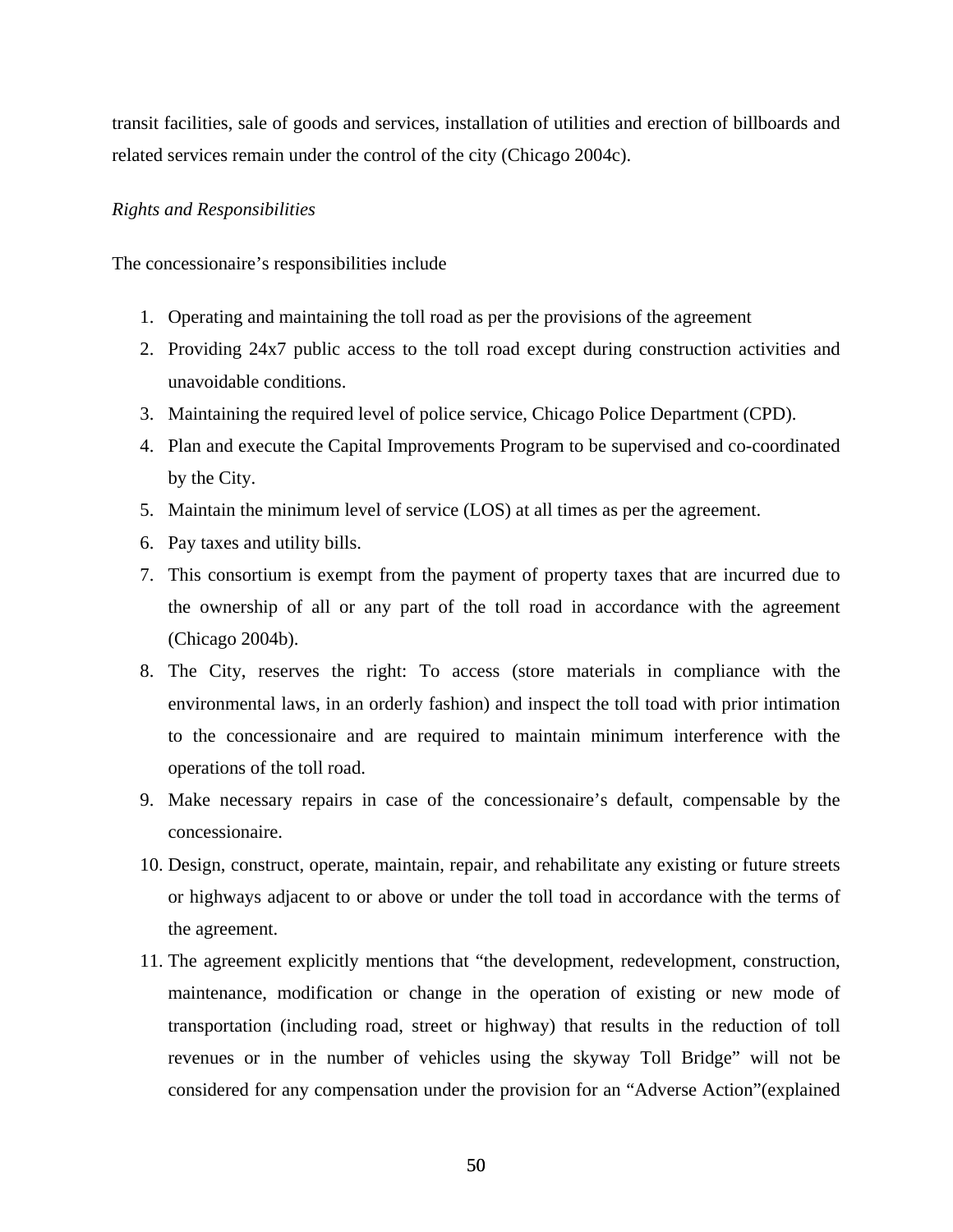further)(Chicago 2004b).Thus, the City does not protect the concessionaire from the construction of competing roads in the vicinity.

#### *Performance Measurement*

The concessionaire is required to perform maintenance and operate the Skyway in accordance with the Maintenance Manual and Operations Procedure Manual prepared along with the lease agreement. The maintenance manual depicts the City's maintenance policies and its objective to "provide a safe and pleasant passage". Repairs are to be performed in order to maximize the functional life of the structure, conduct emergency and preventive maintenance throughout the Skyway system for the Skyway users, while maintaining the Skyway as an asset"(Chicago 2004b). This manual provides the concessionaire with a timeframe for repairs, the frequency at which it must be done, and the acceptance criteria as per Illinois Department of Transportation (INDOT) standard specifications.

 The operations and procedures manual provide the concessionaire, guidelines to prepare and submit an operations plan that would include the concessionaire's intent to deal with the staffing requirements and allocations, customer service, a safety plan describing the working conditions and the training programs under Occupational Safety and Health Association (OSHA) standards, a plan for controlling the operations of equipment, a toll collection and operations plan, and a traffic and travel management plan to name a few. It also mentions a timeframe for the submittal of each of these plans and the criteria for the acceptance. Any change in procedure proposed by the operator would require the prior approval from the City accompanied by the concessionaire's rational for such alteration.

#### Audits and Inspections

The city reserves the right to access the Skyway at all times, make audits and inspections with no undue interference with the operation of the skyway in order to check the concessionaire's performance and adherence to the agreement. It also holds the right to make changes to the standards of operations such that they comply with the new laws or the norms followed by the government authorities in the U.S of comparable highways otherwise provide adequate compensation for any change not in accordance with the standard practice or the agreement.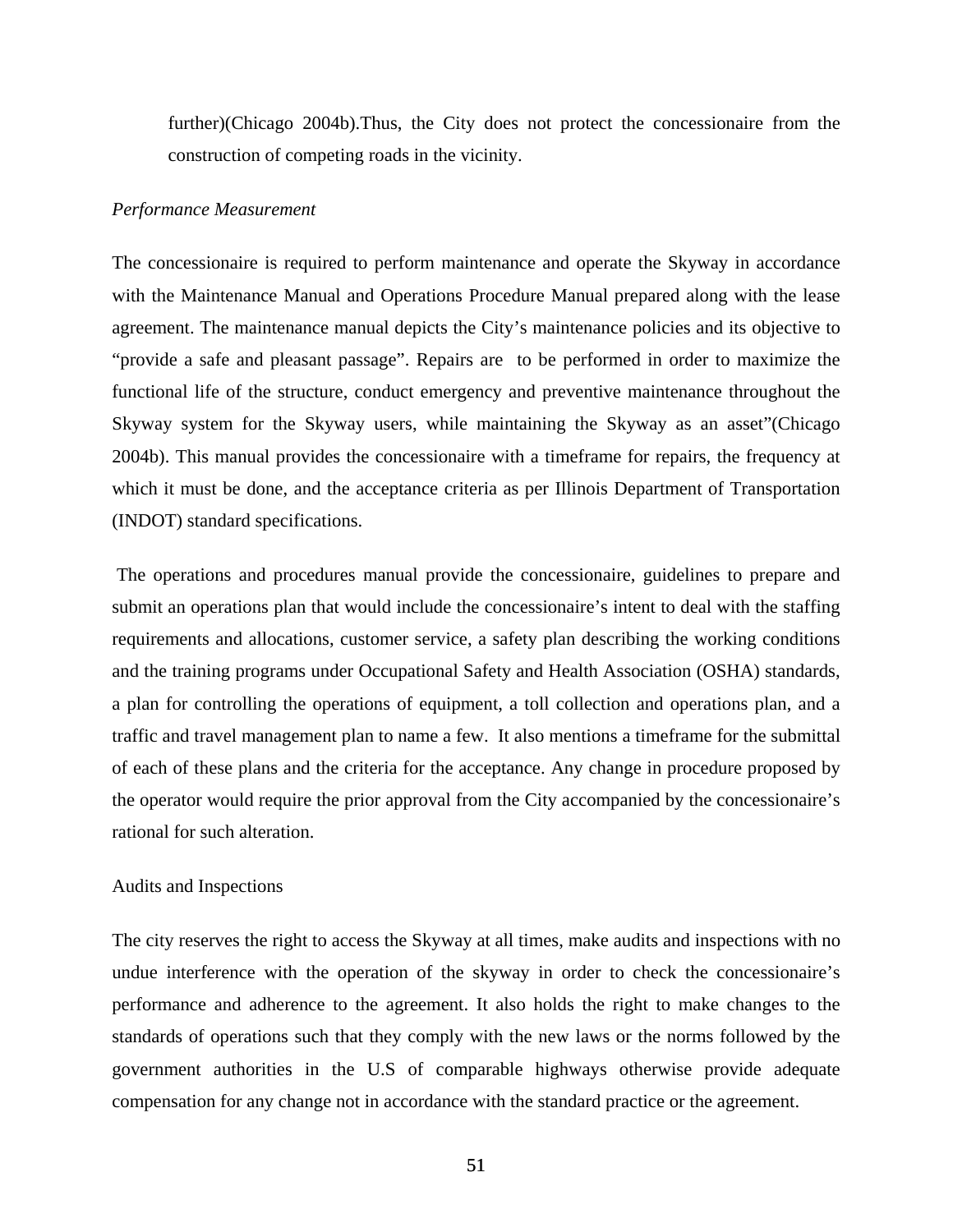Quarterly traffic volume forecasts, notification of any emergencies, environmental incident eports and semi-annual financial reports (copy of un-audited balance sheets and income statements, changes in shareholder equity and cash-flows) are to be submitted to the City as a measure of the Skyway operations. The concessionaire needs to reimburse the City for any costs or expenses incurred for monitoring the skyway operations to the extent of \$165,000 per annum.

The concessionaire is required to furnish the City with any information relating the Skyway operations under the condition of confidentiality.

#### *Capital Improvement Program*

The City of Chicago had already spent about \$ 300 million in an intensive Capital Improvement Project (CIP) that was to be completed by 2004. Although the concessionaire had a limited responsibility towards any immediate capital improvement works (Chicago 2004a) they were obliged to perform CIP as mandated by the agreement over the lease term. The City was responsible for the coordination and completion of the On-Going CIP contracts and On-Going Engineering Contracts in accordance with their respective terms (Chicago 2004b) unless the concessionaire had been authorized by the City to execute any of their contracts. The CIP over the lease term would be executed by the concessionaire in accordance with the lease and supervised and coordinated by the City. However the concessionaire's obligation to perform the CIP was subject to the issuance of any authorization required from the City and such an authorization could not be unreasonably withheld or delayed by the City.

#### *Toll Collection System*

The concessionaire is encouraged to adapt to an Electronic Toll Collecting (ETC) system from the manual system during the term of the lease in compliance with the standards and specifications laid down in the agreement. After implementing the ETC, the concessionaire has the right to enforce admission fees, charge interest on unpaid tolls, reasonable fees for distribution and security of toll devices. The concessionaire was also required to host a website and provide a contact number where details of the current tolls, temporary discounts and pending toll changes could be obtained. Any changes to the tolling schedule were to be notified to the city officials and the public in advance of such implementation (Chicago 2004b).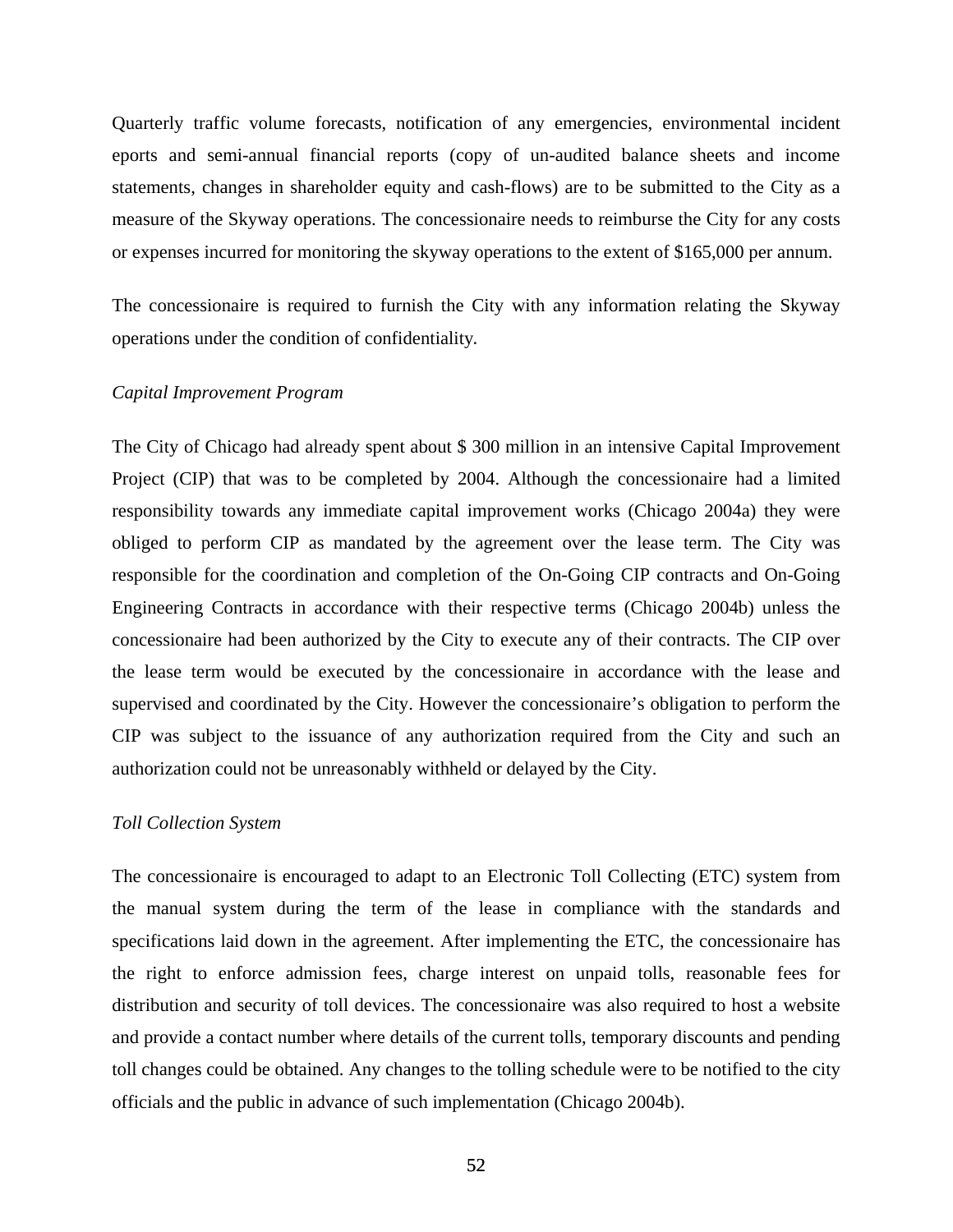The consortium began the implementation of the ETC with the toll booth plaza reconfiguration and three ETC enabled lanes in each direction were installed. I-Pass and E-Z Pass were implemented on June 16th 2005 and September 26th 2005 respectively. The transaction time per vehicle is reported to have reduced from 15.38 sec to 12.87 sec. The consortium believes to have attained a 10% reduction in operating expenses compared to the city ownership and hopes to reduce the operating expenses after full implementation of the ETC (Securities 2006).

### *Remedies*

#### **Termination**

The City does not hold the right to terminate the agreement for convenience, however the concession may stand cancelled in the event of the concessionaire's failure to perform as per the terms of the agreement and such negligence continues to be unhealed(Chicago 2004b). For any reason other than the concessionaires default, the city is bound to pay the concessionaire the value of the Skyway concession as of the date of termination and the concessionaire to surrender the control of the skyway operation and the property possession to the City without any encumbrances (Chicago 2004b).

In case of any adverse action, defined as "any action taken by the City, state or local government authority in Chicago during the term of the lease such that its effect is directly borne by the concessionaire or has material adverse effect on the fair market value of the concessionaire interest, provided any such action is, not a response to any act on the part of the concessionaire that is illegal or permitted under the agreement or mandated by the U.S government", the concessionaire has the option of exercising one of the two rights, 1) Termination of the agreement along with a refund of the toll road concession value as of the date of termination and out-of-pocket expenses incurred by the concessionaire during the term, 2) Right to compensation(Chicago 2004b).

The concessionaire is required to give the City a 30 days notice following the date on which the concessionaire first became aware of the situation before they decide to exercise one of the two rights. If the concessionaire decides to exercise the right to compensation, they must provide the City with the reason for the claim, calculations of the expected compensation, and any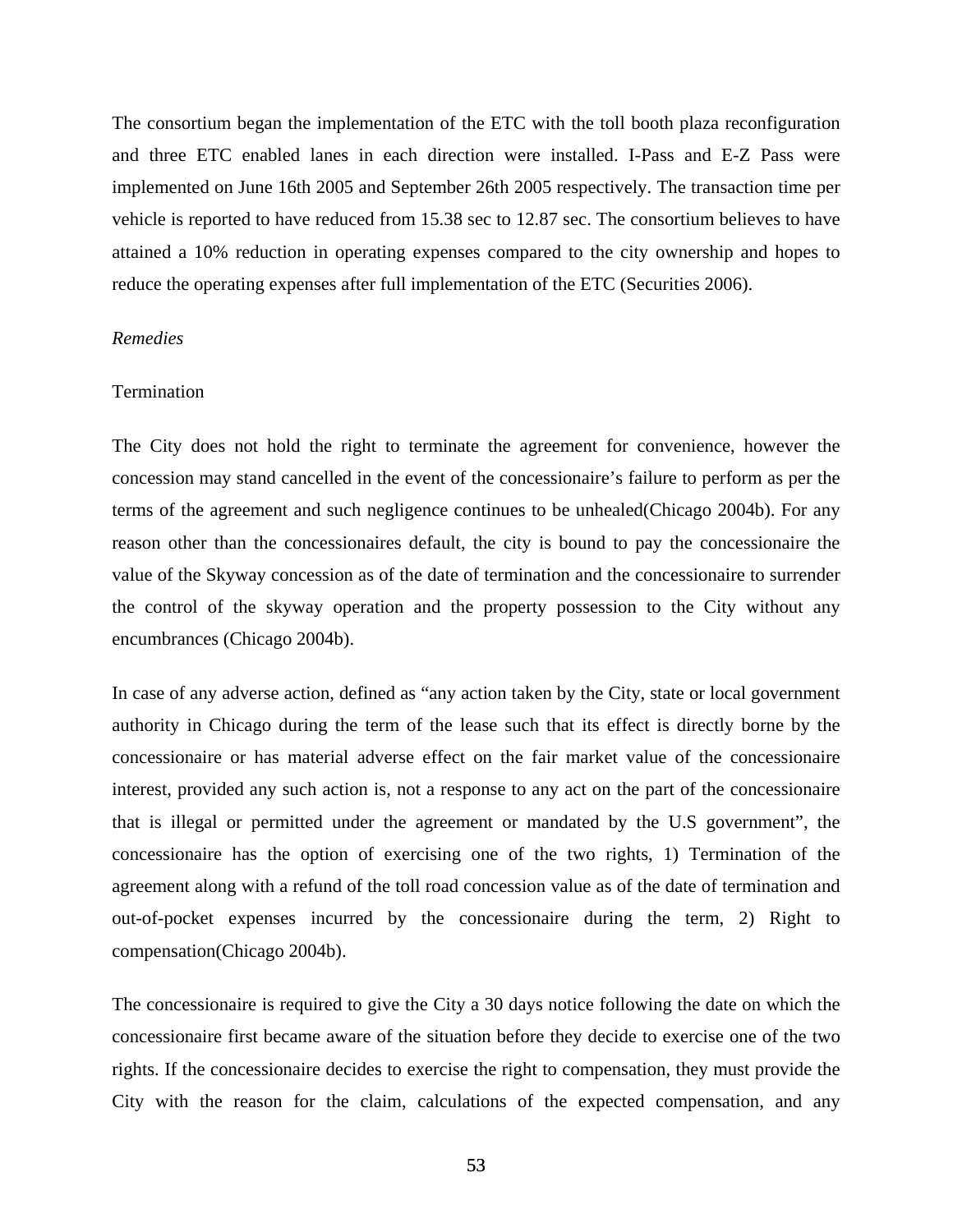supporting documents or details that the City considers necessary. The City reserves the right to dispute any such claim and if the concessionaire fails to withdraw the claim within the 30 days, they shall follow a dispute resolution process. However, if the City remedies the occurrence of Adverse Action within a specified period of time, the concessionaire's right to claim will be subject to the improvements made (Chicago 2004b).

In case, the concessionaire fails to "comply with, perform or observe any Operating Standard or if the concessionaire's default creates a material danger to the safety of the Skyway operations, a material impairment to the Skyway or to the continuing use of the Skyway for transportation purposes" then the City may give the concessionaire a notice for termination or appeal for dispute resolution or resort to any other means as specified in the agreement. On the other hand the concessionaire is entitled to cure the default by providing the City an approved work plan, within the 60 days period of notice, outlining the actions by which the concessionaire will ensure future compliance (Chicago 2004b).

#### Dispute Resolution

Both parties may attempt to resolve the dispute within 15 days of receiving a notice for such an appeal made by either of the parties. However, if both parties are not able to reach any resolution after 15 days since notification, the parties must attempt to resolve the dispute through mediation before resorting to arbitration. The arbitration is required to be held no later than 45 days after the referral to mediation, in Chicago, Illinois unless both parties mutually agree upon another location. Each party shall bare their own expenses, attorney cost and fees and the award of this arbitration would be final and binding on both (Chicago 2004b).

#### *Other Conditions*

During the lease term the concessionaire may request to undertake an expansion or major capital change of the Skyway subject to the City's approval and the City at its discretion may grant or withheld from the concessionaire, permission to acquire additional lands for expansion. The agreement grants the concessionaire permission to enter city property adjacent or below the skyway during emergencies.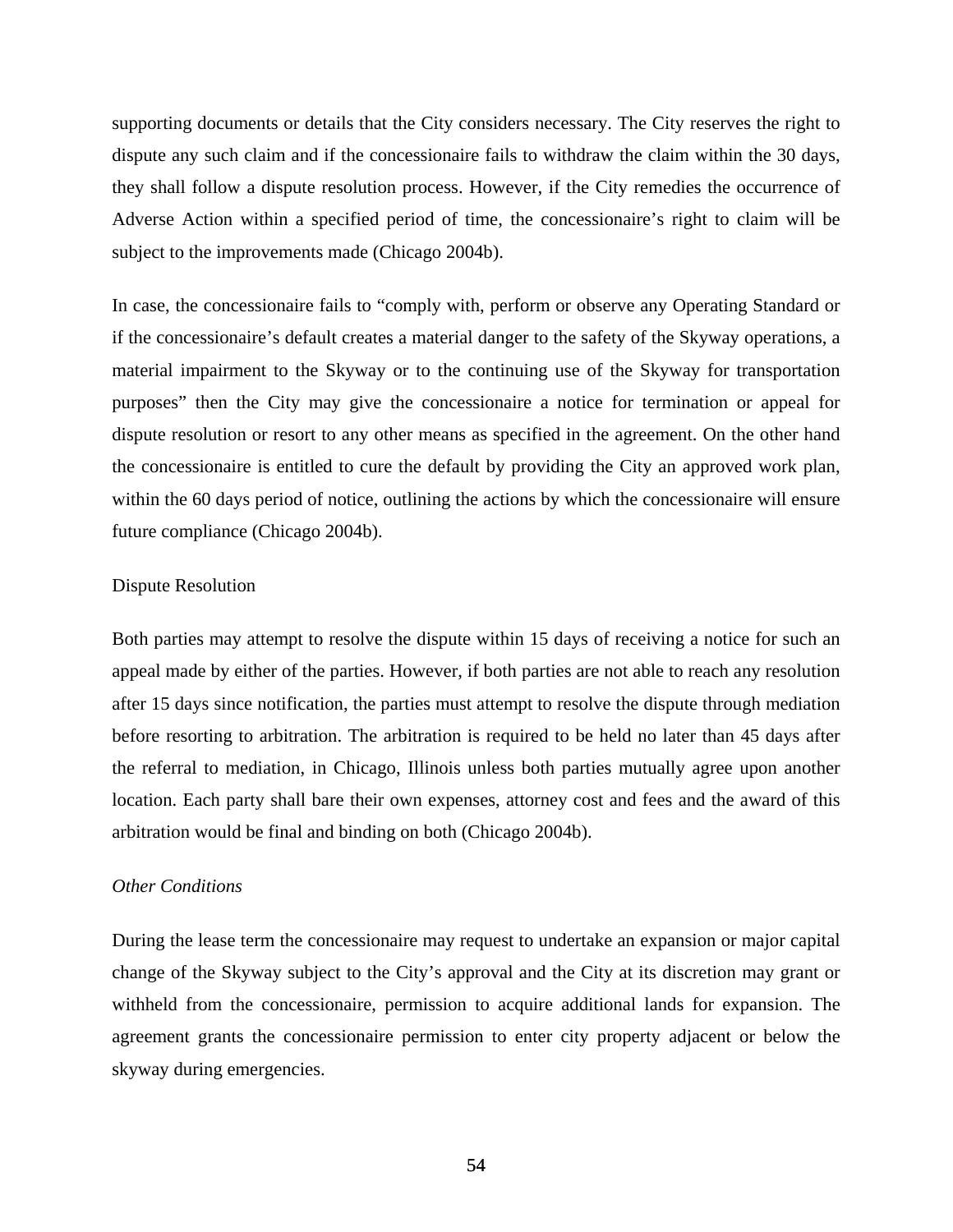The City may make necessary repairs and take measures to rectify danger or emergency in case the concessionaire defaults and may cause the concessionaire to perform construction or expansion work at the city's expense along with compensation for net present and future revenue loss due to such an action (FHWA 2005c). The agreement does not provide for any third party guarantee, however the bid was secured by a \$ 55 million letter of credit and the investors obligations to close the agreement was secured by a letter of credit in the amount of 5% of the rent payable(FHWA 2005c)

The Chicago Police Department is responsible to enforce law on the skyway with the consent of the city authority. The concession agreement also requires the private operator to abide by the city's minority and female-owned business requirements (Chicago 2004a).

The agreement does not express any limit on the concessionaire's rate of return (FHWA 2005c), however it is explicit that the city believes the agreement is designed to produce a reasonable return to the private operator and would not alter or revoke such provision. The revenues thus generated are to be used for "debt service related to the Skyway and proper operation and maintenance of the skyway prior to making any distribution of such toll revenue to any holder of an equity interest in the concessionaire (Chicago 2004b)".

The City reserves the rights to change the name of the Skyway, grant easement rights to utility and service providers. The lease could be mortgaged by the concessionaire that may serve as recourse in the event of bankruptcy or debt default. The third party that assumed the control of the operations would have to abide by the concessionaires obligations and responsibilities.

## **3.3.7 Investment Rational**

Chicago is one of three largest cities in the U.S and with the continuous economic development the population is expected to grow in the future. Proximity to the gaming facilities has made the toll road a primary route for Chicago based consumers of casino gambling (Chicago 2004a). The City predicted that the lease proposal had favorable conditions that would make it attractive to the potential bidder. The Toll Road had a 45 year operating history and was the most preferable route as it was a direct link to the interstate traffic. The toll revenue growth rates had been quite strong over the past decade ignoring a slight dip on account of the capital improvement program.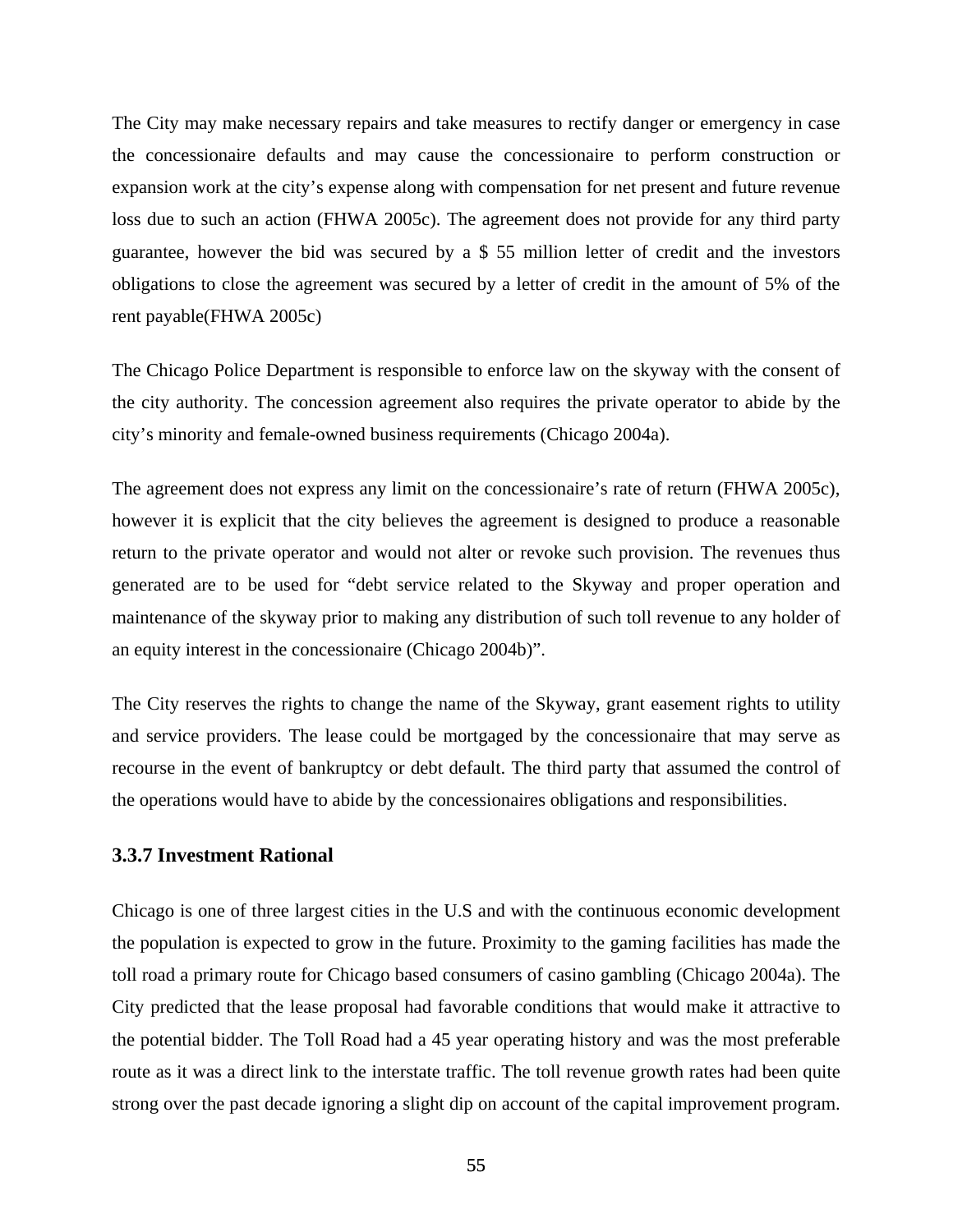With the growing popularity of the Casinos in the eastern part of Chicago, on weekends, traffic was observed to hit its peak at about 4500 vehicles per hour. In spite of this, the six-lane Skyway in 2005 ran at one third of its capacity while the alternative routes were congested (Brown 2005a).

The Cintra-Macquarie group was mainly looking at the (Group 2004; Samuel 2005a),

- 1. Long and proven operating history since 1959.
- 2. The toll road franchise for 99 years with an attractive maximum tolling schedule in line with inflation
- 3. Historic traffic growth that had out-performed the corridor and other public sector forecasts.
- 4. The skyway's significant spare capacity while alternative competing routes remain congested and inconvenient.
- 5. The Skyway's condition following the recent \$300 million CIP conducted by the City.
- 6. Risk premium at 6% that exceeded Macquarie's average risk premium

Based on these conditions, Macquarie Infrastructure Group (MIG) in their presentation have expressed their expectation of a potential increase in the value of the Skyway. Macquarie and Cintra have an international experience of implementing the electronic toll collection techniques. A major cost saving due to the change from the manual to electronic toll collecting system, operating costs were expected to be reduced by \$ 16.2 million (Bunker 2005).

Although the concession value quoted by the group was much larger than their competitors', Steve Allen, Chief Executive, Macquarie is reported to have said that their estimate was based not only on a speculation of their competitors' bid but also how much the state might expect from the deal (Myer 2005).

However, according to Peter Samuel, a senior fellow at the Reason Foundation in his article featured in the Toll Road News, the Cintra -Macquarie group might have bid in the excess of about 600-800 million dollars (Samuel 2005a). The group might have failed to foresee some of the less encouraging points about the Skyway such as: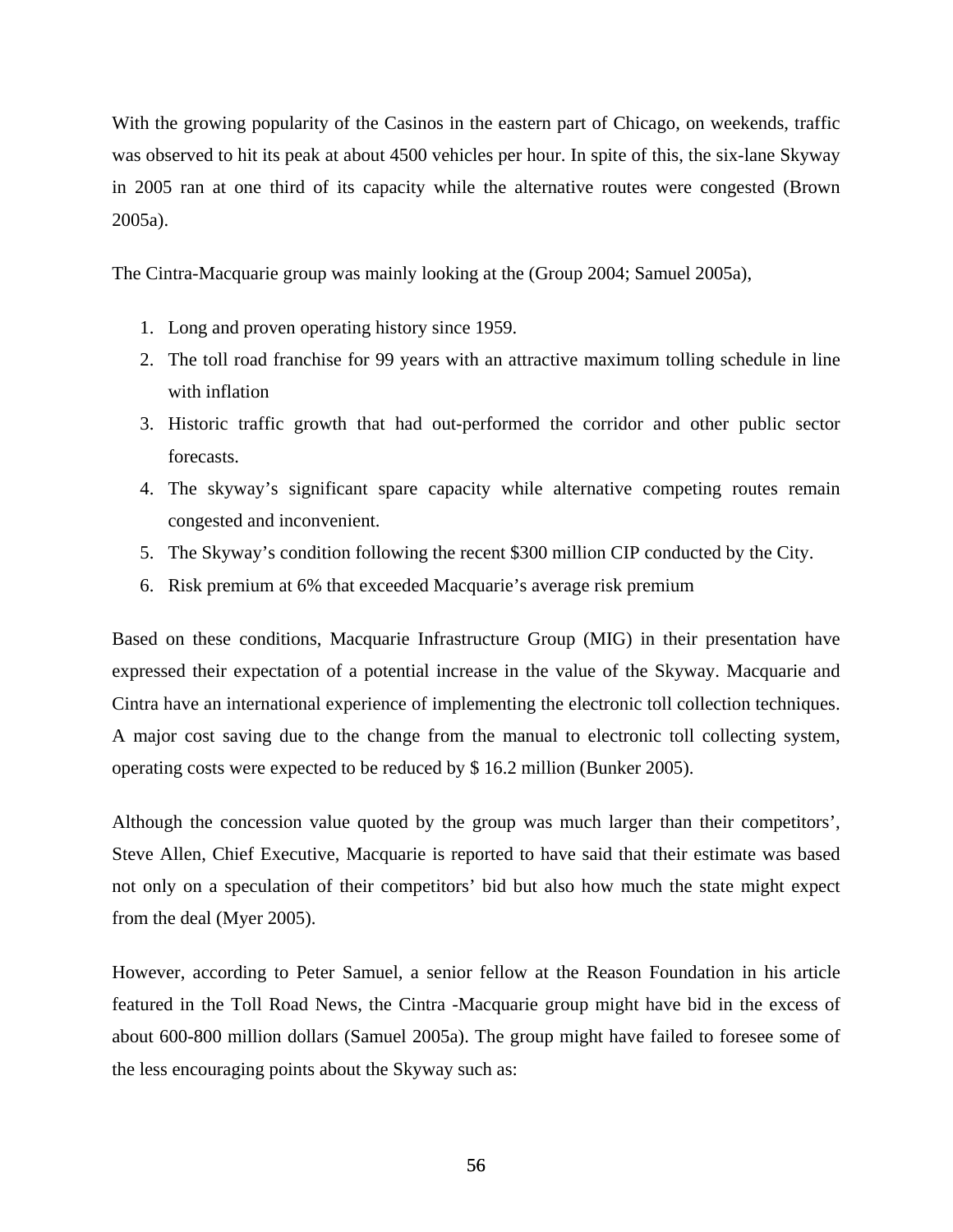- 1. The customer base in the northwest Indiana region traveling the Skyway who may have less willingness to pay the toll per unit of time saved.
- 2. Affected demand because of the fact that steel industries in this area remain closed since 1950s and 1960s.
- 3. Slow growth in the North-West Indiana than anywhere else in the region.
- 4. Growing job opportunities away from the Skyway Loop.

In Samuel's opinion the group may also have down played the free competition from Borman Expressway in Indiana (BE), the Kingery Expressway on the Illinois side (I-80/94), Dan Rayn Expressway (DRE) which are under going reconstruction, improvements and road widening with an aim to increase capacity. The work is expected to complete by 2007-2009 after which they might emerge as free alternatives with improved travel times (Samuel 2005a).

# **3.3.8 Sponsors and Debt Refinancing**

The Cintra-Macquarie consortium is led by a joint venture between Macquarie Investment Group and Cintra Infrastructuras de Tansporte. Cintra is known as one of the world's largest private sector infrastructure developer and at the time of the bid was jointly owned by group Ferrovial, 2nd largest infrastructure developer in Europe and Macquarie Infrastructure Group MIG is World's 3<sup>rd</sup> largest infrastructure developer, and a wholly owned subsidy of Macquarie Bank Limited – the largest investment bank in Australia (Samuel 2004a)

Cintra-Macquarie have a demonstrated 35 years experience as an international toll road operator. They run more than 30 toll road concessions including Highway 407 in Canada (99 year concession) and have been involved in last three toll road "privatizations" in the United States (SR125, Chicago Skyway, Indiana Toll road)(Samuel 2004a).

The lease was initially financed by a combination of equity and debt with Macquarie's equity share of \$397million and Cintra's share equal to \$485million. Debt was financed by European banks in the form of loans to the order of \$ 948 million. The transaction and debt costs accounted to another \$52 million (Macquarie 2004).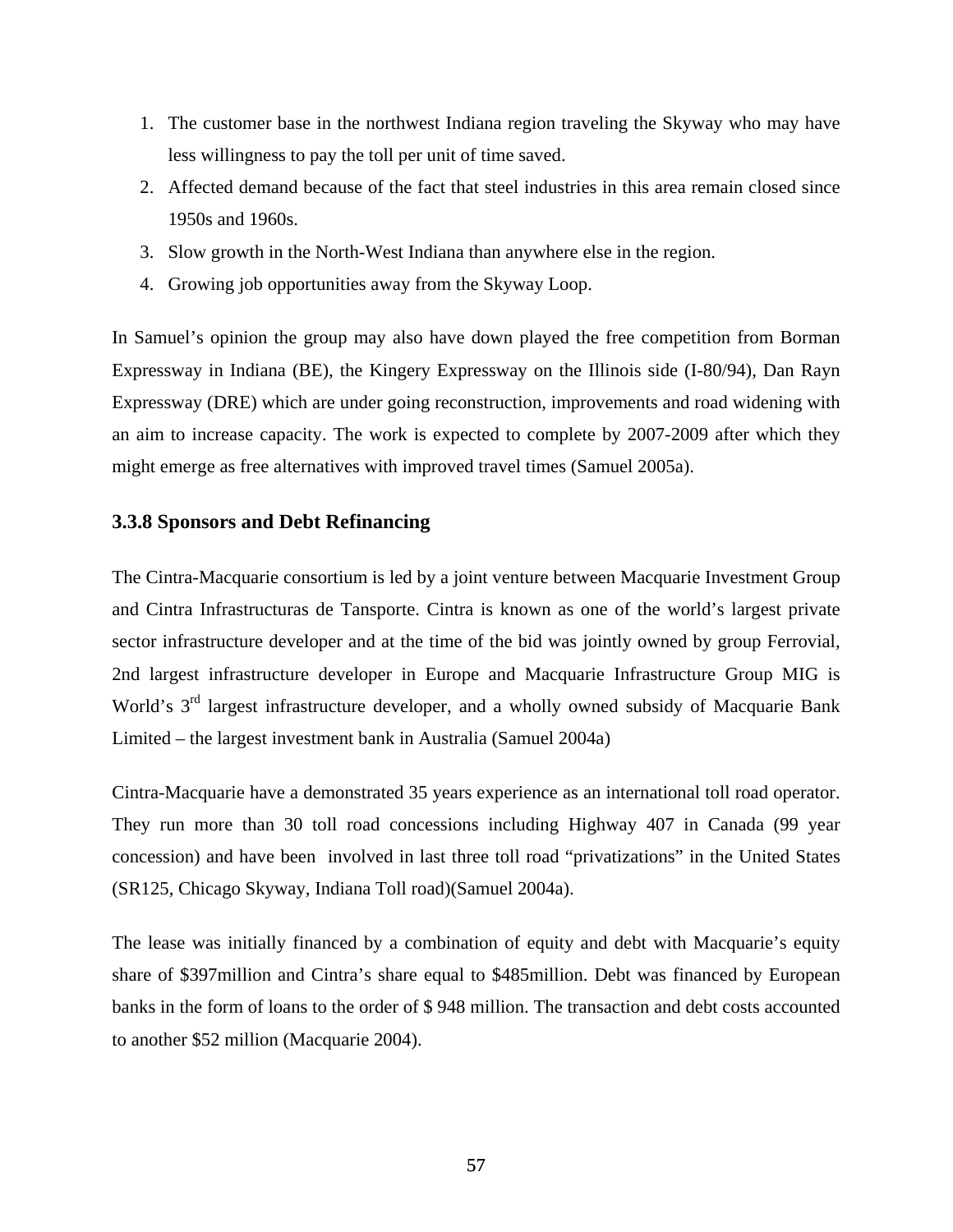According to Macquarie's website, the terms and conditions of debt were consistent with standard project finance facilities. A flexible debt structure with low yields in the early years and interest rate hedging was incorporated.

Later a restructuring of the debt through securitization reduced the equity share of Cintra-Macquarie to \$ 509 million. A new \$1.55 billion was issued by the Skyway Concession Company (SCC) and the Skyway Concession Company Holdings (SCCH) to replace the \$1.00 billion loan.

A senior debt comprising of Capital accretion bonds with a 21 year maturity with interest rate equivalent to 5.6% were used to finance \$ 961 million and additional \$ 439 million were raised by issuing 12 year Current Interest Bonds, both issued by SCC(Macquarie 2004). Citigroup and Goldman Sachs Capital Markets were the joint book runners of this bond issue and Macquarie Securities was a member of the selling group. They also provided interest rate derivatives such that the interest rate on all the bonds was swapped to a fixed rate. It has been reported that the securities were sold across investor types including the traditional buyers of asset-backed, municipal, corporate, project finance debt (Carey 2006). The senior debt (the bonds) has been rated Aaa and AAA by Moody's Investors Service and Standard and Poors respectively and also has received a guarantee from Financial Security Assurance Inc (FSA) - a triple bond insurer.

In addition, a subordinate debt of \$150 million was issued by SCCH, provided by Banco Bilbao Vizcaya Argentaria and Santander Central Hispano of Spain, together with Calyon of Chicago(Macquarie 2004; FHWA 2005c).The average interest cost on debt is 5.9%.

With the refinanced structure in line with the cash-flows of the Skyway, MIG hoped to improve the early yield to 2.7 % up from zero and reduce the payback on equity to 14 years. The Internal Rate of Return (IRR) increased by 1.5%, raising it to 12.3% and thus the discount rate of 10.5% made the deal attractive (Macquarie 2004).

#### **3.3.9 Reactions**

The deal was well received by the City Council, which is evident from the unanimous 45-0 voting in its favor and eliminated the impending need to increase the property taxes for the year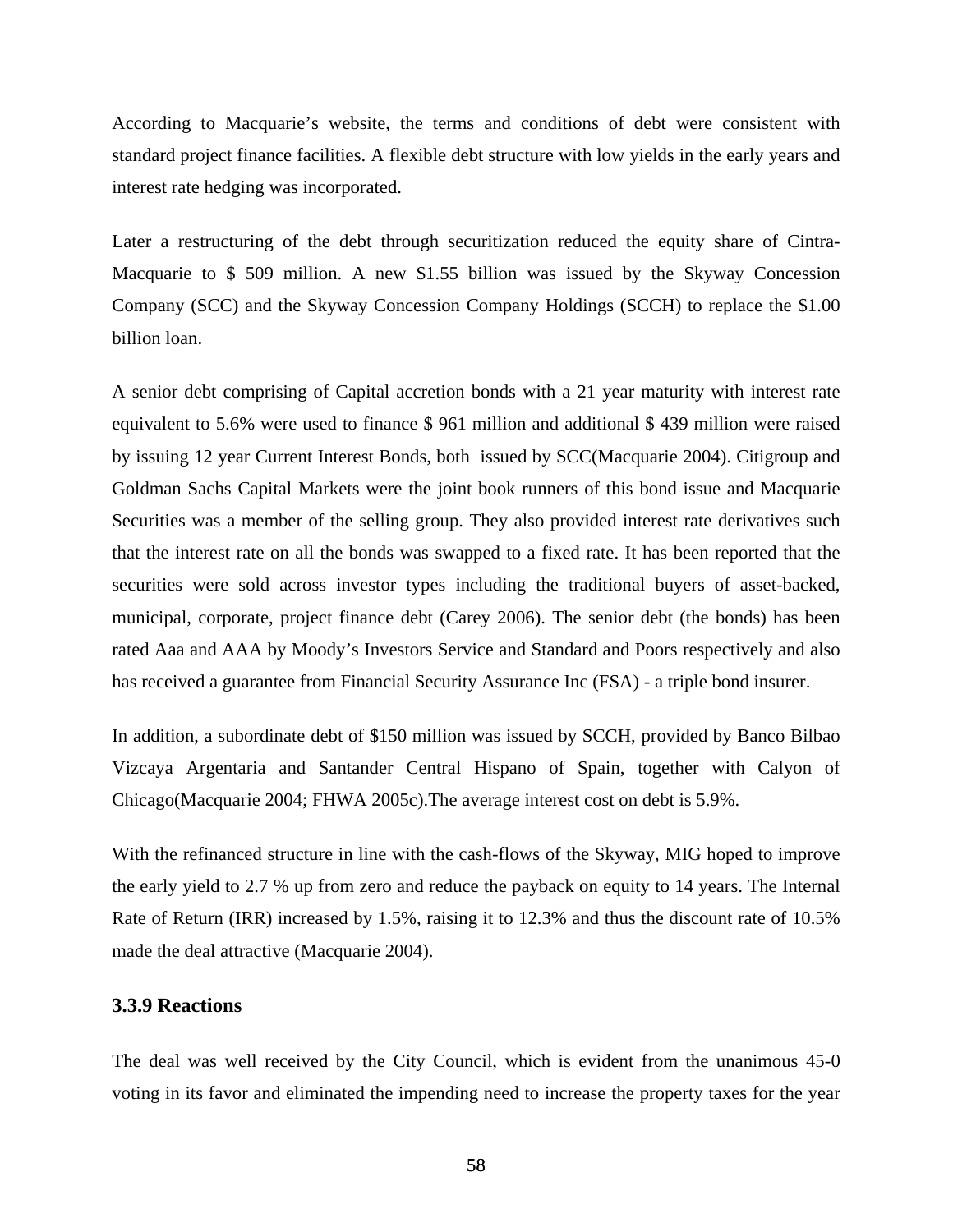2005. The City's Finance Committee Chairman, Alderman Edward Burke called it " a bold and dramatic venture- probably the best deal ever in Chicago's history" (Spielman 2004).The Mayor's decision was lauded by many as Alderman exclaimed, " the deal is Chicago's biggest windfall!" ( Hinz 2004b).

Yet, a few were concerned about the City's plan for spending the proceeds of the concession as they thought it lacked foresight as there was no consideration for a long-term investment in the transportation of the region (Hinz 2004b) and others feared that the increase in toll might compel the traffic to take the alternative toll free route and add to the congestion on those routes (Foote 2006). Others expressed concerns that the city's spending might exhaust the "windfall" in no time (Jones 2004). On contrary, the proceeds from the lease of Indiana Toll Road - that came on heals of the Chicago Skyway- are seen to benefit taxpayers with an enhanced transportation system (Foote 2006).

Without any doubts, the Chicago Skyway lease agreement came as a windfall at the time the city was facing a financial crisis but there have also been apprehensions about the city giving up claim to its future cash flows. Foote believes, if the funds are utilized for enhancing the transportation in the region, the lost claims on the revenue should be justifiable (Foote 2006).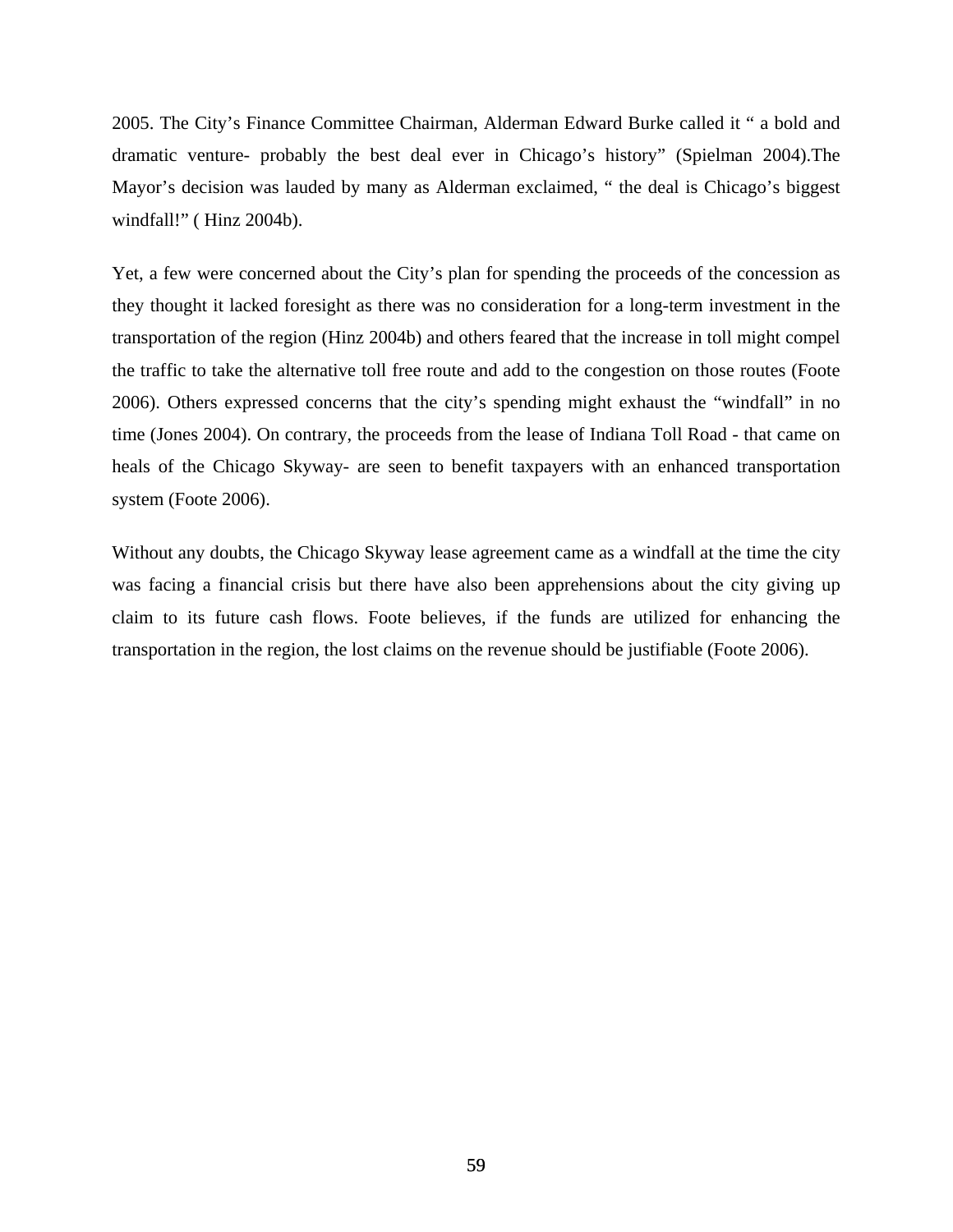# *3.4 Indiana Toll Road*

#### **3.4.1 Overview**

The Indiana Toll Road, a 157 mile stretch that runs through northwest Indiana between the Ohio turnpike near the Ohio-Indiana state border and the Chicago-Skyway near the Indiana-Illinois state line, designated as I-90 and is part of the US Interstate Highway System. It serves as an arterial link for the state's metropolitan areas including Angola, Goshen, Elkhart, Mishawaka, South Bend, La Porte, Chesterton, Valparaiso, Hobart, Portage, Gary, Hammond and East Chicago and is an important freight route link between Northwestern Indiana, the Chicago area and major commercial hubs in the South and East (Indiana Finance Authority 2005).An alternative east-west corridor, the combined route of I-94 and I-80 to Chicago, parallels the Indiana Toll Road. However it is considered to be sixty percent slower and it is twenty percent longer.



**Figure 3.4. Indiana Toll Road Map, Source: Macquarie Infrastructure Group Presentation,(MIG 2005)** 

Since 1956, when it first opened to traffic, the vehicular volume has followed an overall increasing trend with minor fluctuations that can be attributed to the detours due to construction activities on I-65 and the Chicago Skyway. In spite of a toll hike in October 1985, the transactions increased by 5.1% with a 15.7% annual increase in revenue. Contributing to about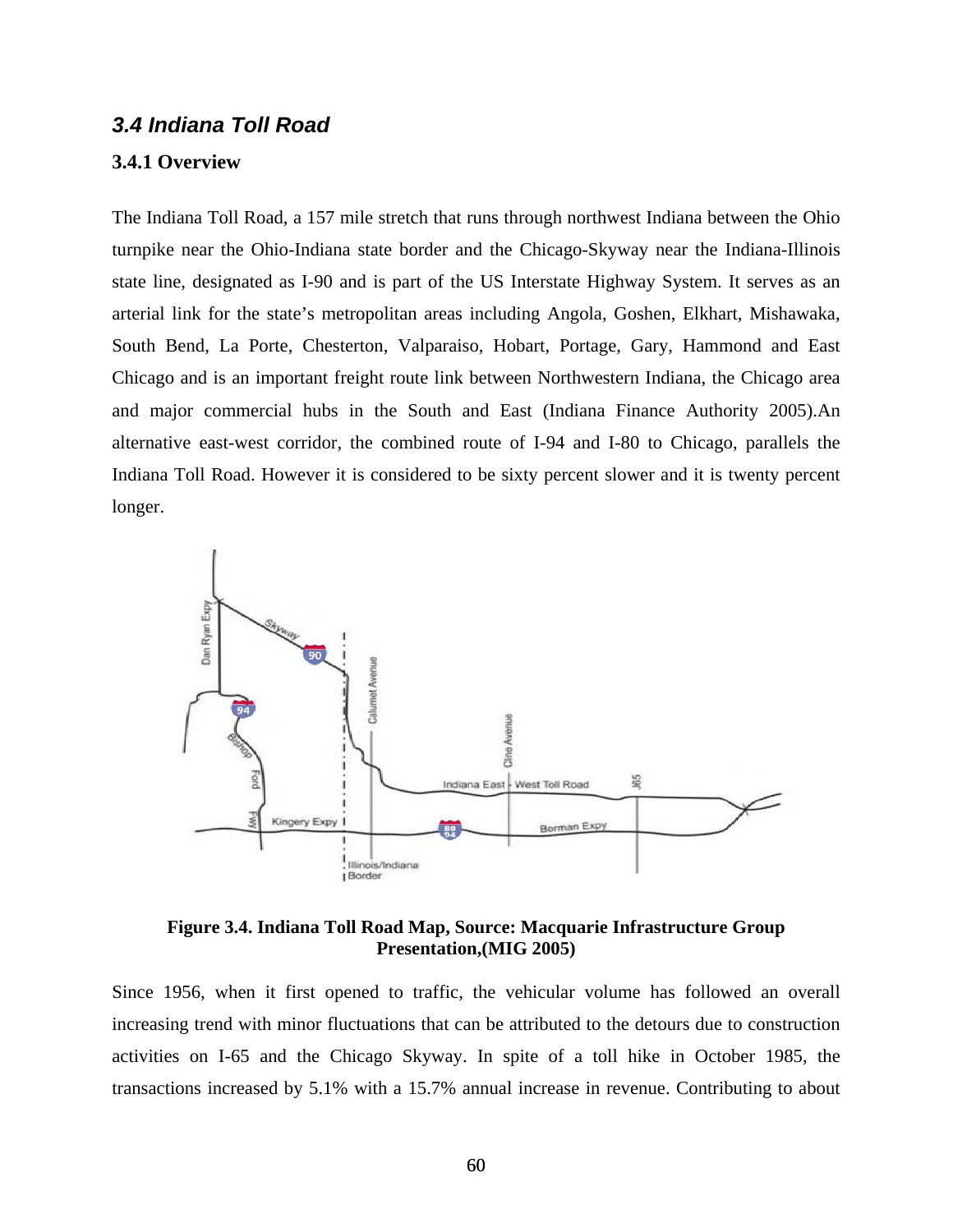sixty percent of the traffic on the toll road, commercial trucks are a substantial portion of the traffic volume Alternative non-tolled routes that come with a time and economic penalty are not preferred by this time sensitive vehicle class (Indiana Finance Authority 2005).

 The toll rate is based on the class of the vehicle and the distance traveled. The toll road has four or six lanes throughout its length with toll plazas located at ten different mileposts. What originally operated as a ticket collecting system transformed into a computerized barrier system in July 1986. Although both barrier and ticket collecting systems are employed at present, ITR is fast moving towards an electronic toll collection system. Apart from the toll revenues, lease payments made by vendors operating restaurants and gas stations along the toll road also contribute to the operating cash flows of the highway.

The Indiana Toll Road is owned by the Indiana Finance Authority (IFA) and operated by the Indiana Department of Transportation. The toll road was a significant source of cash flow to the state, yet state authorities expected that engaging a private entity would help derive greater economic value (Indiana Finance Authority 2005).

In September 2005, Governor Mitch Daniels proposed an increase in toll rates by 72 percent for cars and 113 percent for five axel commercial vehicles, a step towards raising funds for his 10 year, \$10.6 billion, 'Major Moves' initiative, which would invest infrastructure to boost the state's economy(Indiana Finance Authority 2005). A deficit of \$2.8 billion to fund the comprehensive 10 year plan prompted the state to consider alternative modes of financing (Florian 2006). After evaluating the pros and cons of entering into a Public-Private-Partnership (P3) and contemplating raising funds against the bonding capacity of the standalone toll road, the state decided to seek bids from interested private companies to lease the toll road (Florian 2006).

Indiana Finance Authority employed Goldman Sachs and Co – a global banking enterprise- to provide financial advice and to facilitate the procurement process for the Indiana Toll Road Lease.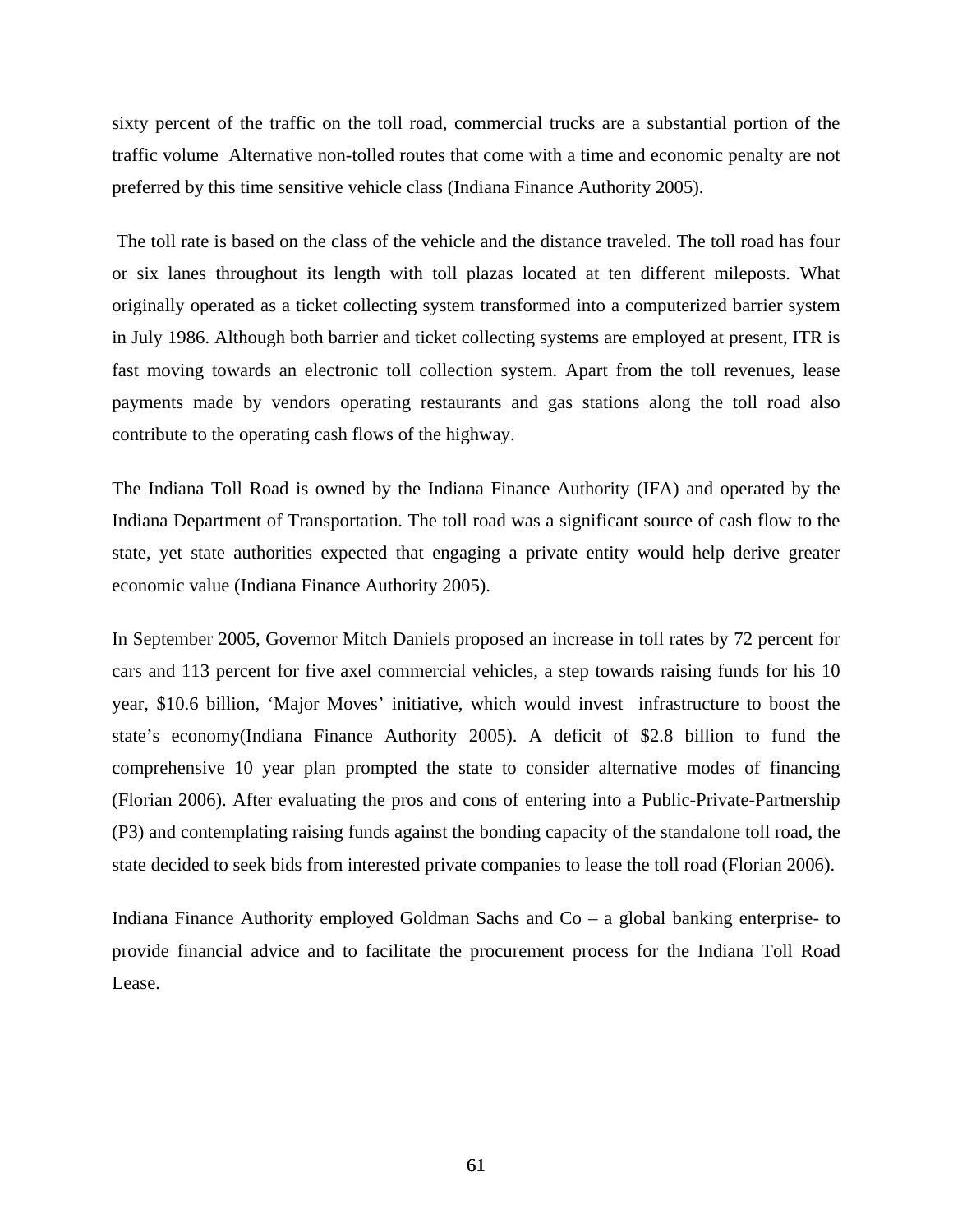### **3.4.2 Selection Strategy**

A 'fast track' procurement process was adopted in which binding offers were accepted in a record time of 117 days from solicitation. The concept was to have bids in hand to present end of the assembly session in March 2006. Goldman Sachs and Co, also involved in the Chicago Skyway lease procurement based on their experience with toll road leases (e.g. Chicago Skyway, French Toll Road System) were able to craft a well structured yet flexible procurement process (Florian 2006). In his testimony before the House Subcommittee on Transportation and Infrastructure, Mark Florian, mentioned that "given the accelerated pace, Goldman Sachs moved quickly to utilize its global network to contact over 70 potential buyers around the world", (Florian 2006).

The procurement was done in four phases Pre-Marketing, Marketing, Due Diligence and Negotiation, and Final Bids.

### Pre-Marketing

Prior to marketing the offer, objectives were prioritized and key public policy decisions were evaluated thereby developing internal support for the process. Historic data, other information was gathered and preparation of financing, marketing and legal materials was begun. A manual that described the expected operating standards was prepared and a marketing strategy was finalized, (Florian 2006). As many as 75 organizations were contacted to facilitate the formation of consortia. Ten responded to the Request for Proposal (RFP).

#### Marketing

The RFP was distributed via the Indiana Finance Authority website. A confidential information memorandum was negotiated, drafted and distributed among the potential bidders, (Florian 2006). Preliminary non-binding bids were sought. No restrictions were placed on the number of bids that could be accepted and the state reserved the right to dissolve the entire process at any stage. Nine qualified bidders were invited to participate in the final process of evaluation by early January 2006.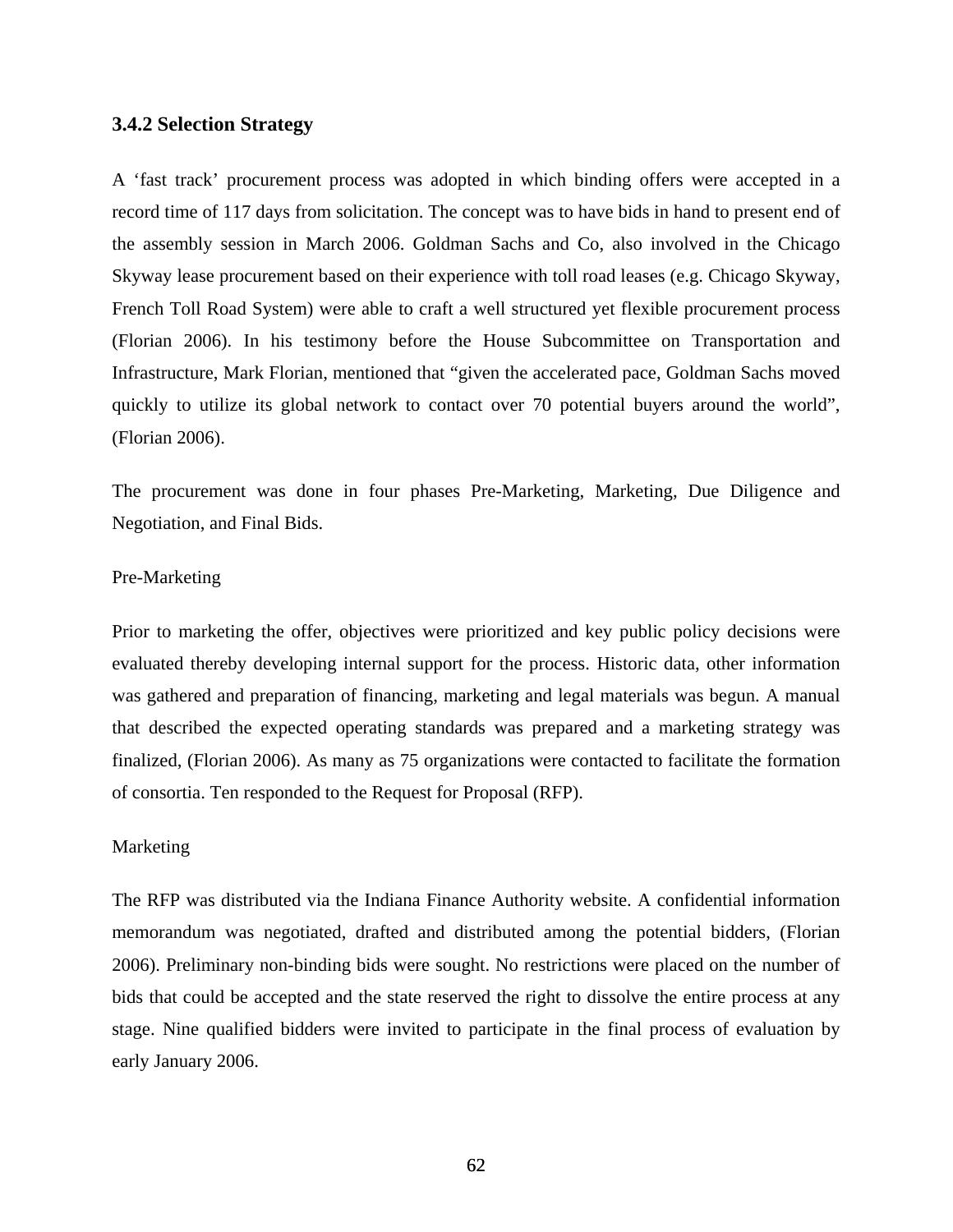#### Due Diligence process

The financial advisors arranged a two day toll road tour for each of the prospective bidders and used this opportunity to assist the State of Indiana and the qualified bidders to negotiate and finalize terms of the agreement. Information was promptly passed through electronic resources.

Additional information on the bidding process was to be provided only to the qualified bidders, (Indiana Finance Authority 2005). Access to on-line data room was provided and initial duediligence questions were addressed.

The financial advisors received valuation responses and risk pricing from qualified bidders. (Florian 2006).Negotiated confidentiality agreements were utilized to protect the privacy of all parties. Management presentations were made by the bidder's representatives and the state's proposed toll road concession and lease agreement was reviewed and discussed. All environmental, legal and operational due-diligence questions were also answered at this stage (Florian 2006).

Four Qualified bidders were short-listed on the basis of their technical capability- rated by the firm's standards of operation and maintenance, customer service and safety policy and financial capability–rated by their ability to raise financing and the capacity to pay purchase price and maintain the Toll Road.

## Final Bids

The offers of the four teams considered by the state for the final evaluation round ranged between \$1.9 and \$ 3.85 billion. Ultimately, State Wide Mobility Partners a team formed by Macquarie and Cintra, the operators of the Chicago Skyway, won the bid for a \$3.85 billion and the right to operate the toll road for a 75 year lease period. The financial close was scheduled for June 2006.Finalized agreement and operating standards were sealed and the transaction was closed.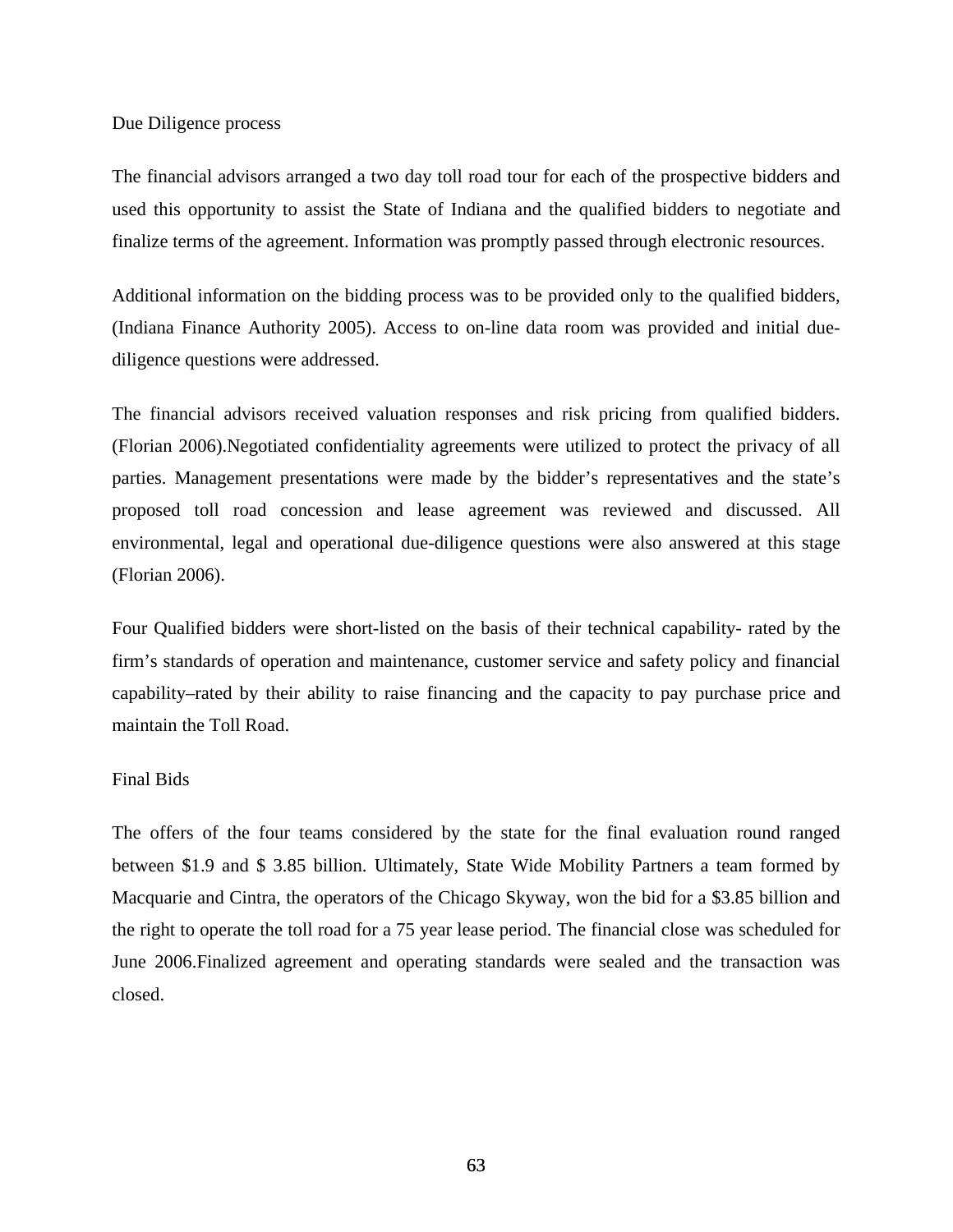# **3.4.3 Terms of the lease**

 The lease granted the winning proposal, "exclusive franchise and license" to operate, manage, maintain, rehabilitate and toll the road over seventy five years or the lease term in return for an upfront payment. The state agency also transferred the toll road assets and assigned toll road contracts to the concessionaire. The outstanding bonds issued by the authority against the toll road were to be defeased before the closing, scheduled in June 2006. The State's expected operating standards, maintenance, tolling schedules and proposed capital expenditures were outlined in the lease agreement.

 Through this concession and lease agreement the ITR Concession Company experiences "Quiet enjoyment" of the toll road. In other words, as long as the concessionaire performs all of the obligations of the agreement, they are free to enjoy all the rights and privileges of operating the toll road(Indiana Finance Authority and Company 2006).

The concessionaire's responsibilities include:

- 1. Operating and maintaining the toll road as per the provisions of the agreement
- 2. Providing 24x7 public access to the toll road except during construction activities and unavoidable conditions.
- 3. Maintaining the required level of police service, Indiana State Police (ISP) employed by the Indiana Finance Authority.
- 4. Plan and execute the pre-specified capital improvements program to be supervised and co-coordinated by the Indiana Finance Authority.
- 5. Maintain the minimum level of service (LOS) at all times as per the agreement.
- 6. Pay taxes and utility bills.

This consortium is exempt from the payment of property taxes that are incurred due to the ownership of all or any part of the toll road in accordance with the agreement.

The Indiana Finance Authority, reserves the right: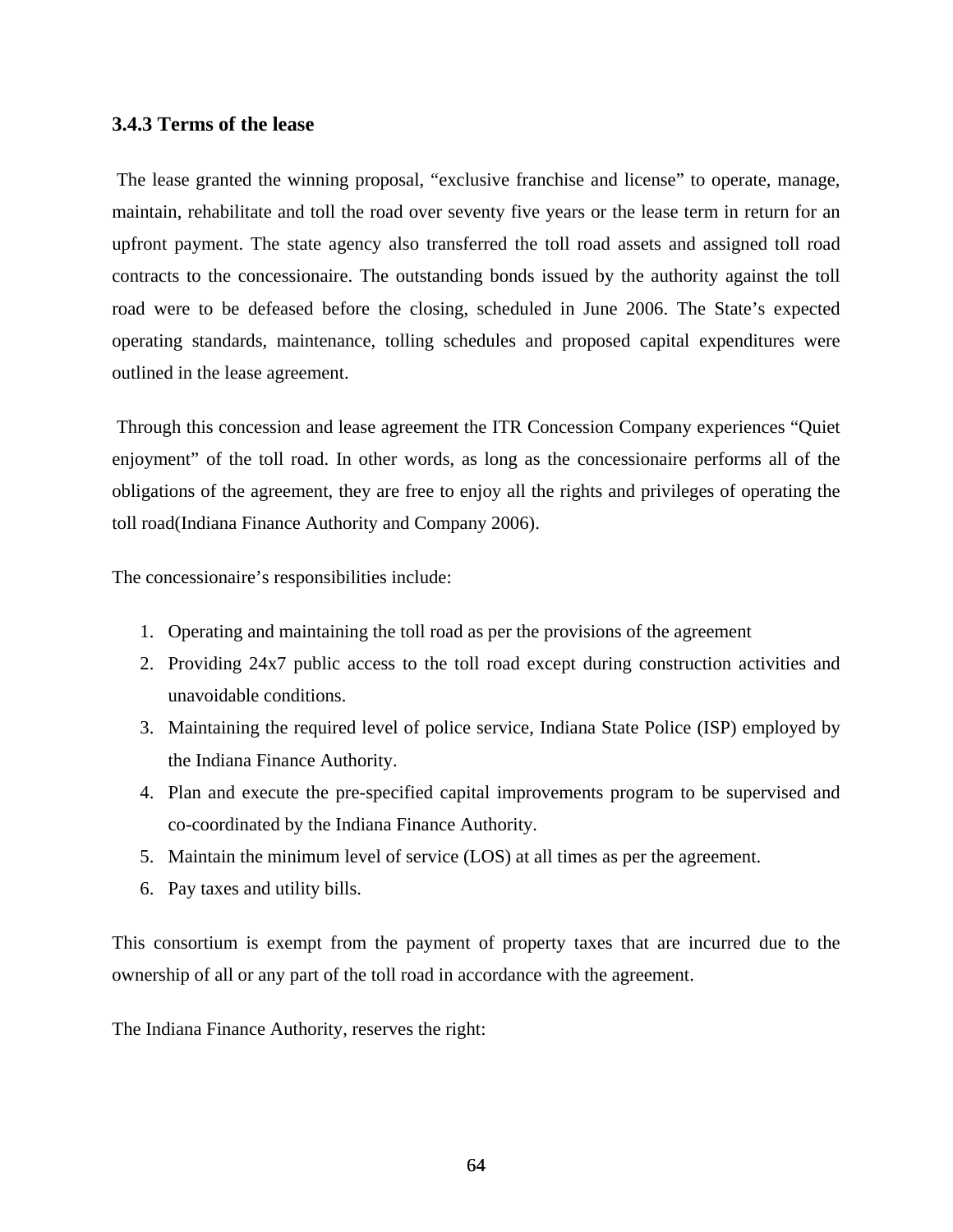- 1. To access (store materials in compliance with the environmental laws, in an orderly fashion) and inspect the toll toad with prior intimation to the concessionaire and are required to maintain minimum interference with the operations of the toll road.
- 2. Make necessary repairs in case of the concessionaire's default, compensable by the concessionaire.
- 3. Design, construct, operate, maintain, repair, and rehabilitate any existing or future streets or highways adjacent to or above or under the toll toad in accordance with the terms of the agreement.

In the event of opening a competing highway, the state has an obligation to compensate the concessionaire with an amount equivalent to the loss suffered by them in the previous year resulting from the diversion of traffic on account of the competing highway (Indiana Finance Authority and Company 2006).

#### *Termination*

The state reserves the right to terminate or modify the agreement at any stage of the procurement process. The agreement could have been terminated before closure by mutual consent or at either party's notice, as long as neither party failed to comply with the requirements of the agreement.

In case of any adverse action, defined as "any action taken by the IFA, state or local government authority in Indiana during the term of the lease such that its effect is directly borne by the concessionaire or has material adverse effect on the fair market value of the concessionaire interest, provided any such action is not a response to any act on the part of the concessionaire that is illegal or permitted under the agreement or mandated by the U.S government", the concessionaire has the option of exercising one of the two rights, 1) Termination of the agreement along with a refund of the toll road concession value as of the date of termination and out-of-pocket expenses incurred by the concessionaire during the term, 2) Right to adverse action compensation

The concessionaire is required to give the IFA a 30 days notice following the date on which the concessionaire first became aware of the situation before they decide to exercise one of the two rights. If the concessionaire decides to exercise the right to compensation, they must provide the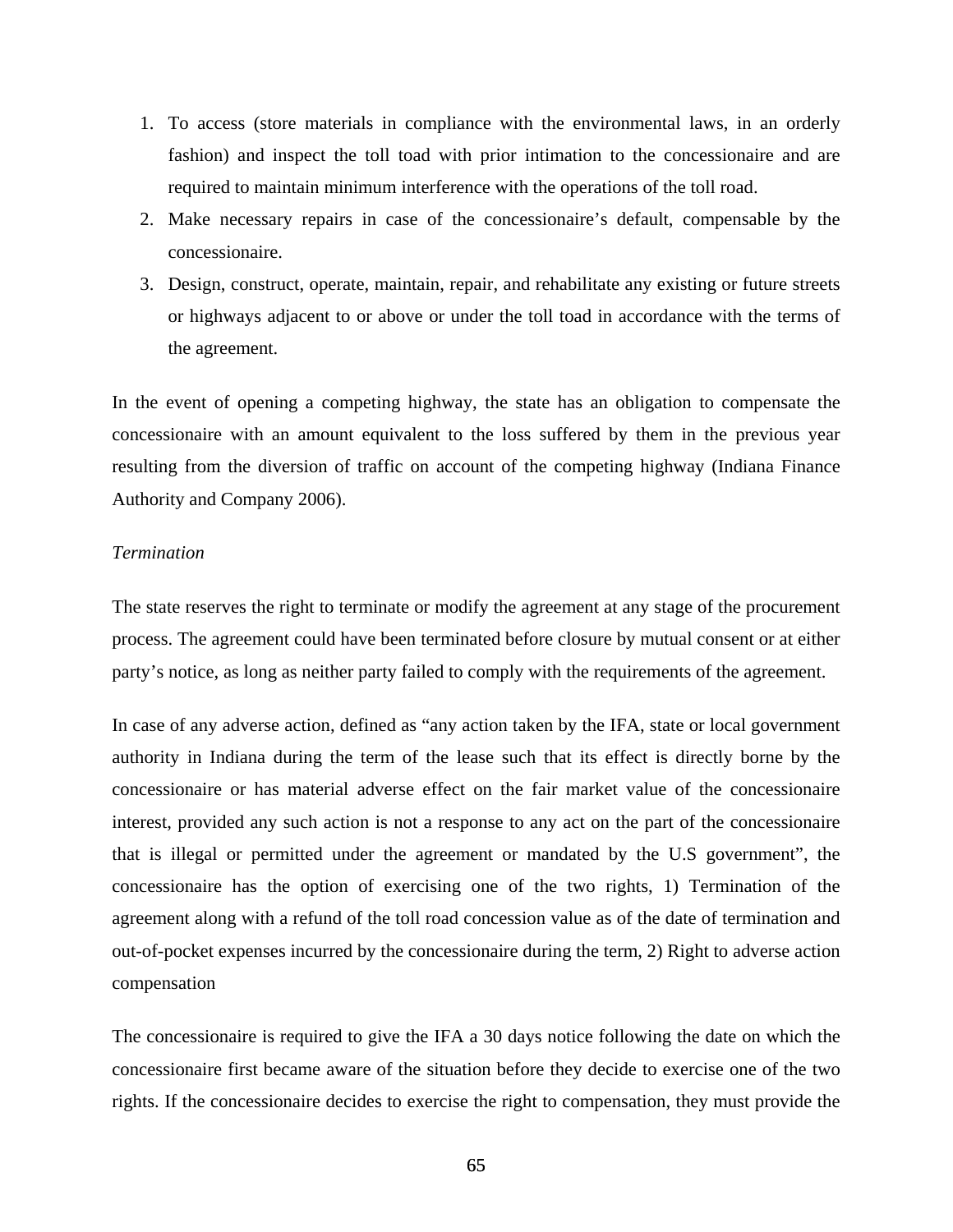IFA with the reason for the claim, calculations of the expected compensation, and any supporting documents or details that the IFA considers necessary. The IFA reserves the right to dispute any such claim and if the concessionaire fails to withdraw the claim within the 30 days, they shall follow a dispute resolution process. However, if the IFA remedies the occurrence of Adverse Action within that time, the concessionaire's right to claim will be limited to that which is incomplete.

In case, the concessionaire fails to "comply with, perform or observe any Operating Standards or if the concessionaire's default creates a material danger to the safety of the ITR operations, a material impairment to the ITR or to the continuing use of the ITR for transportation purposes" then the IFA may give the concessionaire a notice for termination or appeal for dispute resolution or resort to any other means as specified in the agreement. On the other hand the concessionaire is entitled to cure the default by providing the IFA an approved work plan, within the 60 days period of notice, outlining the actions by which the concessionaire will ensure future compliance.

In the event of termination for reasons other than the concessionaire's default the Indiana Finance Authority is liable to pay the concessionaire an amount equal to the concession value as of the date of the termination, reimbursement of the brokerage costs incurred by the concessionaire and concession compensation less insurance coverage. The concessionaire would surrender the control of the toll operation and the possession of any tangible and intangible assets, return the toll road in a good order without bearing any encumbrance(Indiana Finance Authority and Company 2006).

#### *Dispute Resolution*

Both parties may attempt to resolve the dispute within 15 days of receiving a notice for such an appeal made by either of the parties. However, if both parties are not able to reach any resolution after 15 days since notification, the parties must attempt to resolve the dispute through mediation before resorting to arbitration. The arbitration is required to be held no later than 45 days after the referral to mediation. Each party shall bare their own expenses, attorney cost and fees and the award of this arbitration would be final and binding on both.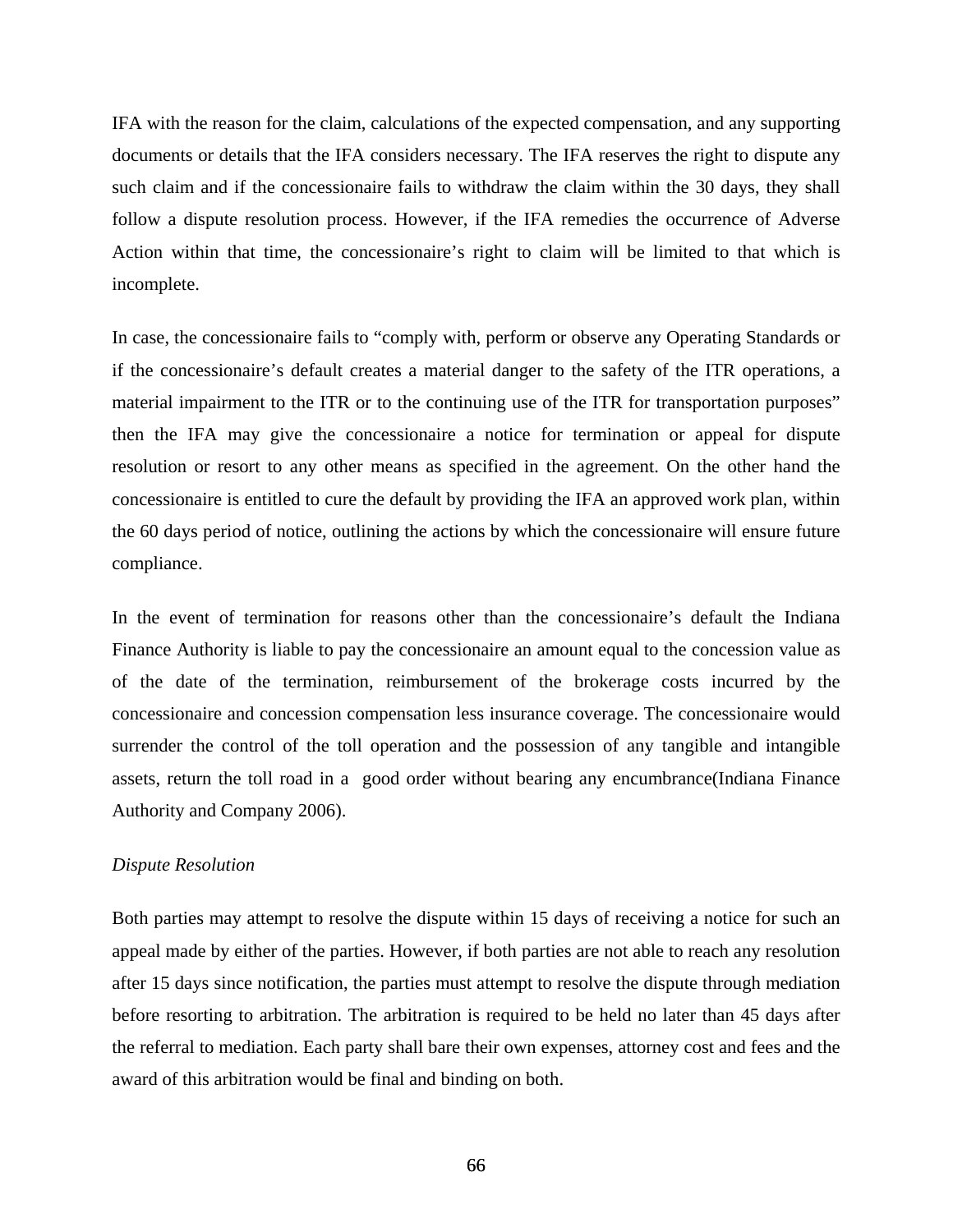#### *User Fee*

Governor Mitch Daniels announced an increase in the toll rates that were expected to be effective from April 2006. The step-up on toll was the first toll increase in tolls since 1985.The existing toll rates were among the lowest \$/mile in the US. Thus, passenger vehicles saw a 72 percent increase from 3c/mile to 5c/mile and the toll for trucks jumped up by about 113%. In spite of the huge hike, the toll rate was found comparable with other tolled roads in the region(Samuel 2006).

After the concessionaire assumes operating control, the toll rate is planed to be raised as per a set schedule for a step-up in the commercial vehicle toll by 3c/mile each year starting at 11.4c/mile and a constant rate of 5.1c/mile for passenger vehicles through 2010. A catch up increase is introduced to account for inflation over the first four years; this would be applied between mid 2010 to mid 2011. From mid 2011 the concessionaire has the ability to raise the toll to the greater of 2%, the change in the annual CPI or the nominal US GDP per capita growth rate(Samuel 2006).

#### *Performance Measures*

The concessionaire is required to perform maintenance and operate in accordance with maintenance manual and operations procedure manual, follow guidelines stipulated in the environmental management manual, prepared along with the lease agreement. The maintenance manual depicts IFA's maintenance policies and aims to "preserve the economic value of the ITR as a capital asset, and restore a riding quality reasonably satisfactory to the ITR users". Repairs are to be made in order to maximize the functional life of the structure, conduct emergency maintenance, restore safety and useful condition, and above all maintain orderly traffic. This manual provides the concessionaire with a timeframe for repairs, the frequency at which it must be done, and the acceptance criteria as per Indiana Department of Transportation (INDOT) standard specifications (Authority and Architects 2005).

The operations and procedures manual provide the concessionaire, guidelines to prepare and submit an operations plan that would include the concessionaire's intent to deal with the staffing requirements and allocations, customer service, a safety plan describing the working conditions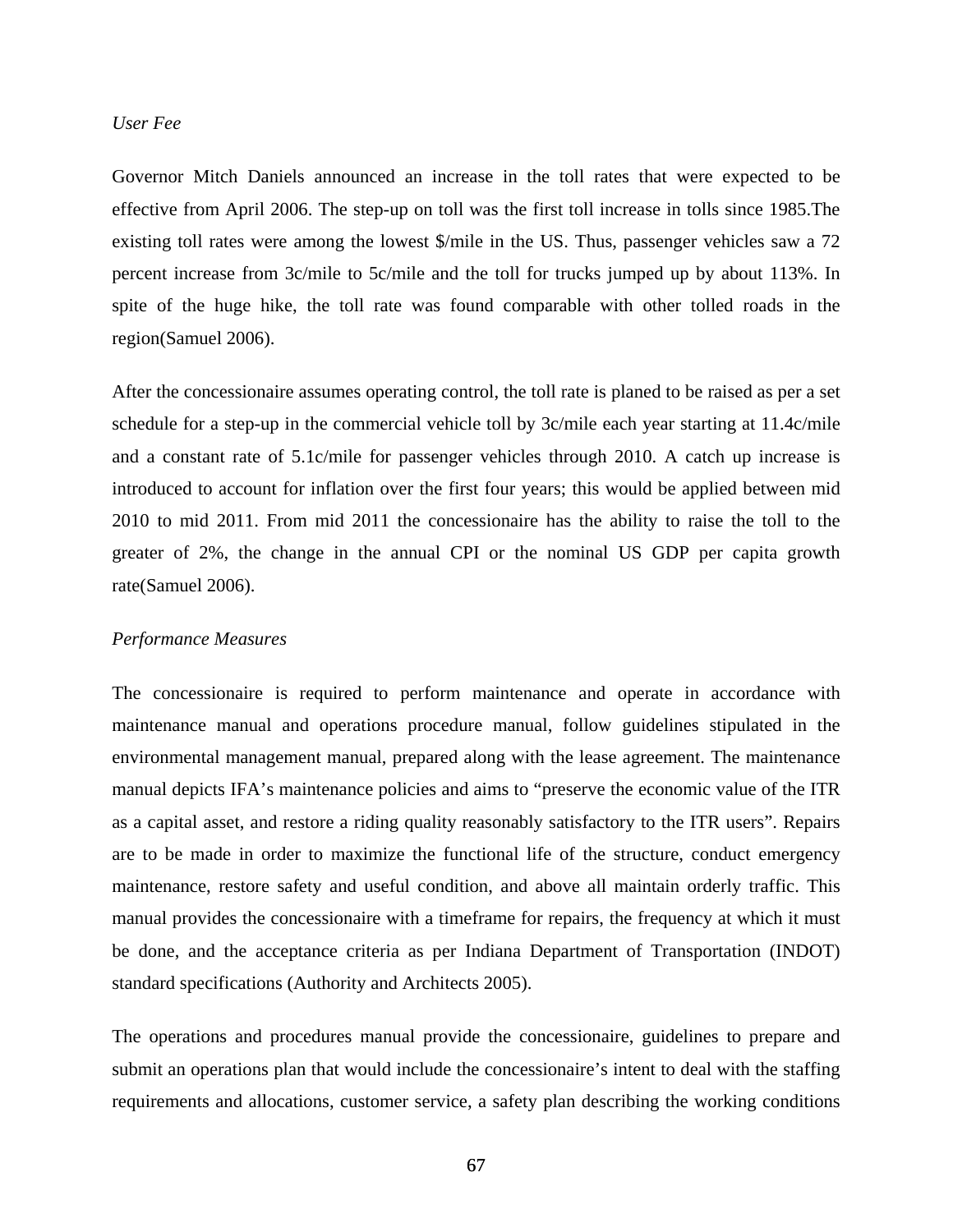and the training programs under Occupational Safety and Health Association (OSHA) standards, a plan for controlling the operations of equipment, a toll collection and operations plan, and a traffic and travel management plan to name a few. It also mentions a timeframe for the submittal of each of these plans and the criteria for the acceptance (Authority and Architects 2005). Any change in procedure proposed by the operator would require the prior approval of the IFA accompanied by the concessionaire's rational for such alteration.

Currently, the ITRCC which is responsible for the operation and maintenance of the ITR, (indirectly owned by the State Wide Mobility Partners) is working on the implementation of the an E-Z Pass compatible toll collection system called 'i-Zoom', whereby a vehicle equipped with a transponder issued by a state that belongs to an Interagency group can use it for travel in any other member state (ITR 2007).

The concessionaire is also required to submit an annual traffic study conducted by an accredited traffic consultant in order to measure the level of service before July 1 of each year and also to project the level of service (LOS) for the following seven year period. However, the IFA reserves the right to modify or change the operating standards in accordance with generally adopted procedures by the U.S highway authorities. Any modifications desired by the State those are not in accordance with the standard practice require the state to provide additional compensation(Indiana Finance Authority and Company 2006).

Financial statements are to be submitted bi-annually that include un-audited balance sheets, statements of income and changes in equity and cash flow prepared in accordance with the Generally Accepted Accounting Principles(Indiana Finance Authority and Company 2006).

#### *Capital Improvements Program*

Based on annual inspection of the toll road by an independent engineering firm and a traffic consultant, the concessionaire is required to submit an annual capital improvements program to the IFA. The purpose of this inspection is to check the roadway's structural condition and to determine potential capacity increases due to projected traffic growth, with a ten year planning horizon(Authority and Architects 2005). Apart from the routine plan, a mandatory capital improvements program has been scheduled by the IFA. The State Wide Mobility Partners have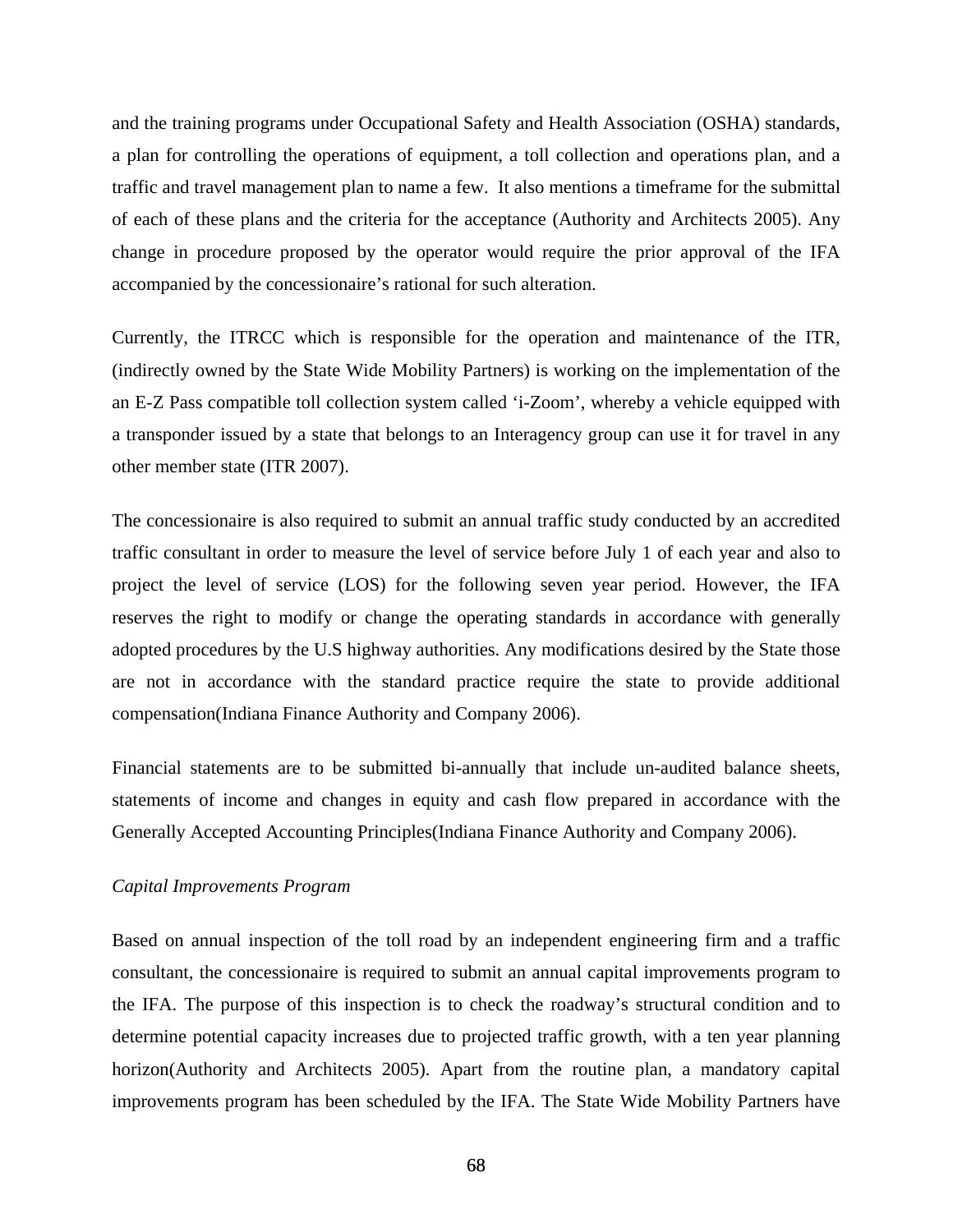anticipated up to \$ 700 million in mandatory capital expenditure and maintenance requirements over the first nine years of the concession (MIG 2005).

The agreement permits the addition of new lanes to the extent that it does not call for construction of multilevel lanes or substantial modifications in the interchanges (Authority and Indiana Finance Authority and Company 2006). Any default in capital improvements program is secured by a letter of credit equivalent to ten percent of the purchase price deposited by the concessionaire at the time of agreement.

#### *Other Conditions*

The agreement bestows upon the Indiana Finance Authority the right to modify the operating standards that adhere to the new laws applicable to the toll road operations or conform to the operating standards adopted by the state or government highway authorities in the United States.

The concessionaire can transfer the lease to another party, provided they are approved by the Indiana Finance Authority based on the following factors:

- 1. The financial strength and integrity of the proposed transferee.
- 2. The experience of the proposed transferee or the operator to be engaged by the proposed transferee.
- 3. Background and reputation of the proposed transferee.

The agreement binds the concessionaire to utilize the toll revenue to service debt and capital expenditure related to the toll road operation and maintenance before passing the income to any equity holders(Indiana Finance Authority and Company 2006)

Any revenue collected from the restaurant and gas station vendors is considered a part of the toll road operating income. However, any new vendor would have to be approved by the IFA before the ITR concession company can sign an agreement. The agreement encourages the use of Minority Business Enterprises (MBE) and Women Business Enterprises (WBE) with a goal of up to 6% of their total employment(Indiana Finance Authority and Company 2006).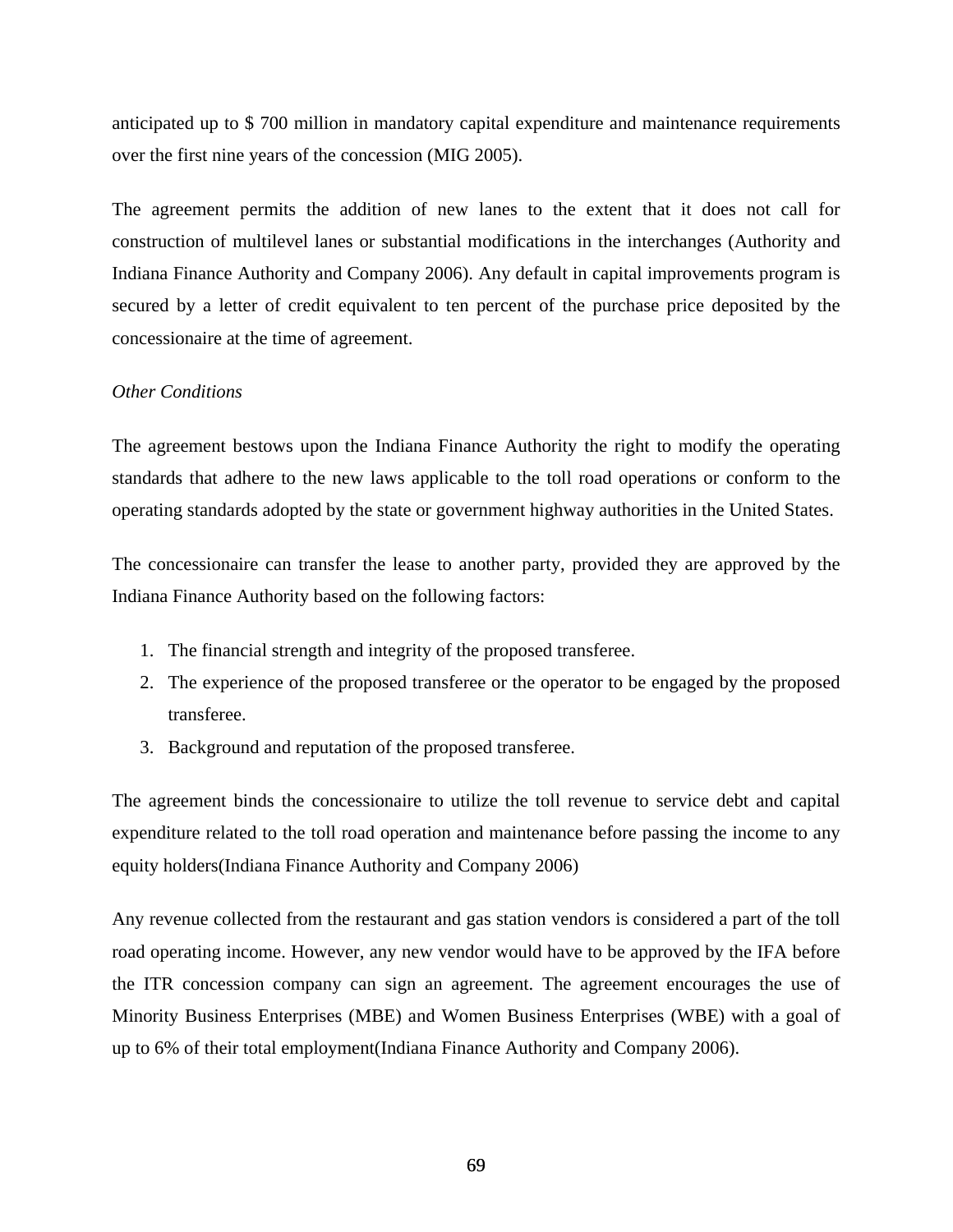#### **3.4.4 The Winning Bid**

The IFA received ten pre-qualified responses to their RFP, out of which nine were invited to bid and four submitted final bids (Carey 2006). Statewide Mobility Partners consortium (SMP) an even partnership between Macquarie Infrastructure Group (MIG), a wholly owned subsidiary of Australian Macquarie Bank, and Cintra, a Spanish toll road operator, acquired the lease for an upfront payment of \$ 3.85 billion. The other three bidders were the Indiana Toll Road Partners LLC (Kwame Parker), Itinere Infraestructuras S.A (an all Spanish group) , Indiana Road Company LLC (Babcock and Brown) who offered \$1.9 billion, \$2.52 billion and \$ 2.84 billion respectively(Samuel 2006). Babcock and Brown submitted an alternative bid offering a \$ 3.25 billion subject to a modification in the clause that determines the level of service based on the peak time traffic study(Indiana Toll Road Company 2006) Abertis of Spain a potential fifth bidder, withdrew shortly before the deadline(Statewide Mobility Partners 2005).

An independent analysis made by Crow Chizek and Co on behalf of the state was based on the traffic projections by Wilbur Smith Associates for year 2006 through 2008. Assuming an operating expense growth rate at 5.1%, capital expenditure growth rate at 2.5% and a 6% discount rate based on the market cost of capital for the state of Indiana, net present value of the cash flows was determined to be \$1.9 billion (Nickerson 2006).

General feeling among the Indiana state authorities was that all bids were strong, from seasoned and the biggest toll road operators in the world. The amount that Macquarie and Cintra offered was significantly more than the state's expectation, so the lease naturally went to the highest qualified bidder. This amount covered more than the requirement to fund the Governor's ten year Major Moves Program. Apart from the successful deal, the authorities seemed to be proud of having achieved a completion of the process in a record time of 177 days and were satisfied with the level of service promised by the concessionaire(Samuel 2006).

# **3.4.5 The Investment Rationale**

The offer made by Macquarie and Cintra was definitely an aggressive move on their part – a cut above the rest. The consortium seems confident of the value they have assigned to the asset. However, if the criterion for expansion were changed from peak traffic to those based on average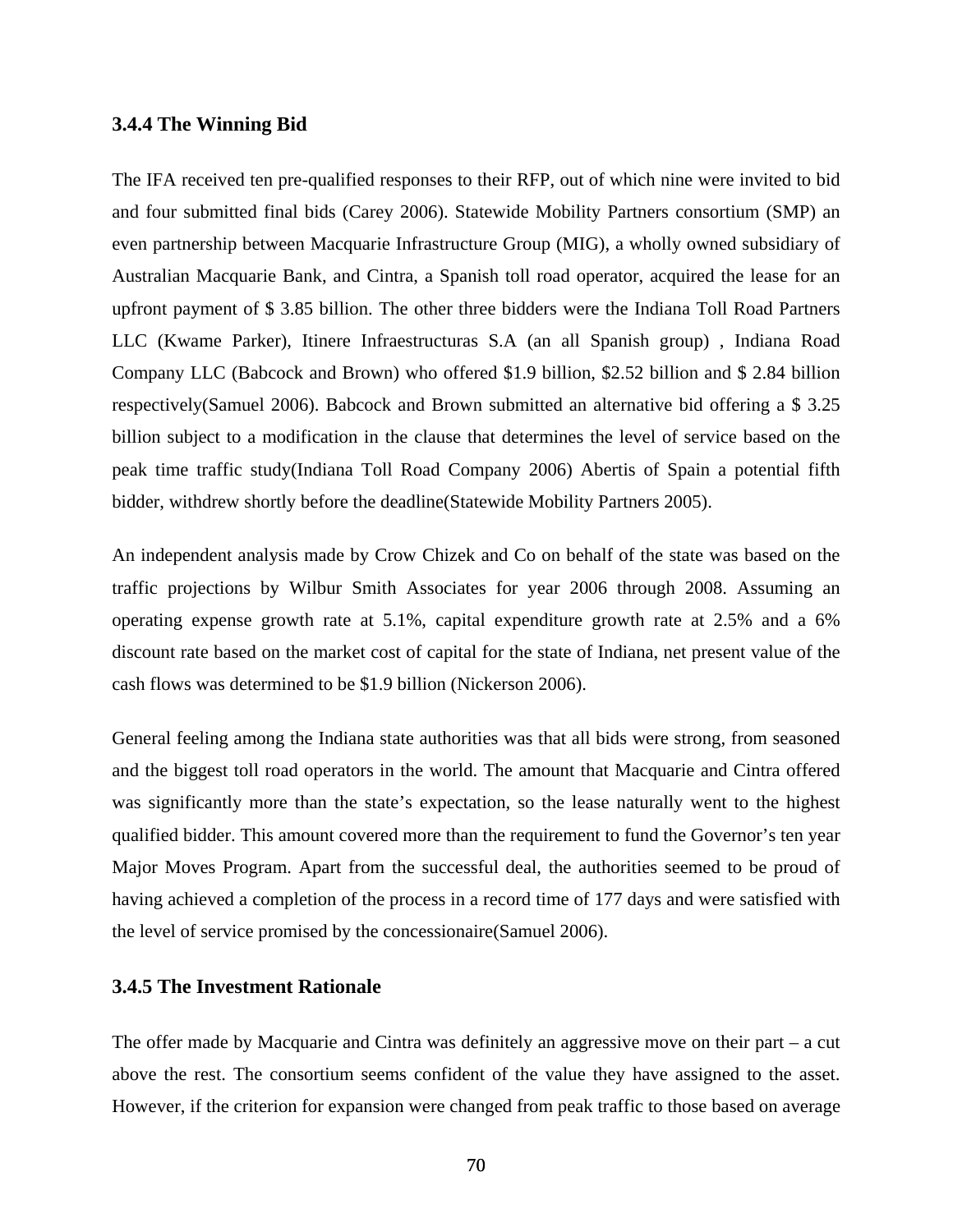traffic, they might have bid \$3.25 billion (Project Finance 2006). They projected a potential growth in toll revenue based on the 49 year operating history that shows a substantial growth as traffic has grown over 3.9% per annum since its opening (Indiana Finance Authority 2005).

The toll road, a link between major logistics hubs in the U.S., is a part of the Federal Interstate. It is mainly used by commercial traffic and enjoys a monopoly in this region with only competing routes I-94 to US-20 and I-94 to US-12. However, these routes have a time penalty attached to them (MIG 2005). Thus, increase in toll is expected to have a limited impact on the traffic demands since most of these commercial vehicles are out-state vehicles which would not take the free local routes.

Toll revenues in 2005 were \$ 88 m, apart from the \$8 m collected from the gas and restaurant owners. The state's operating costs were \$ 35 m producing earnings before interest, tax, depreciation and amortization (EBITDA) of \$ 61m, (Samuel 2006). The state laid out a scheduled increase for the initial few years of the lease which was designed to double the toll revenues to a \$170m per annum, viewed as a 'very attractive tolling plan' by chief executive of Cintra, Jose Maria (Samuel 2006). The State Wide Mobility Partners have anticipated upto \$ 700 million in mandatory capital expenditure and maintenance requirements over the first nine years of the concession (MIG 2005). The 75 year long term concession provides the operator sufficient time to recover the expenses and make a decent profit from the toll road operation. The advantage of the deduction in operating income due to asset depreciation would account for a significant tax saving over the lease period (Lerer 2005).

The consortium planned an eighty-twenty debt-equity financing to fund the deal. The equity portion was \$770 m out of which the individual contribution by Cintra and Macquarie was \$ 375m and \$ 385m respectively. The balance of \$ 3,279 million was raised through non-recourse debt from international financial institutions and banks such as DEPFA, Dexia, BBVA, BNP, Caja Madrid, RBS, SCH. The equity and debt thus raised about \$4,049 million, accounted for the total cost of deal (Samuel 2006).

The consortium expected an equity internal rate of return between 12.5% to 13.3% that provides a yield of 2.6% per annum in a the first five years with an anticipated 15 year pay back period to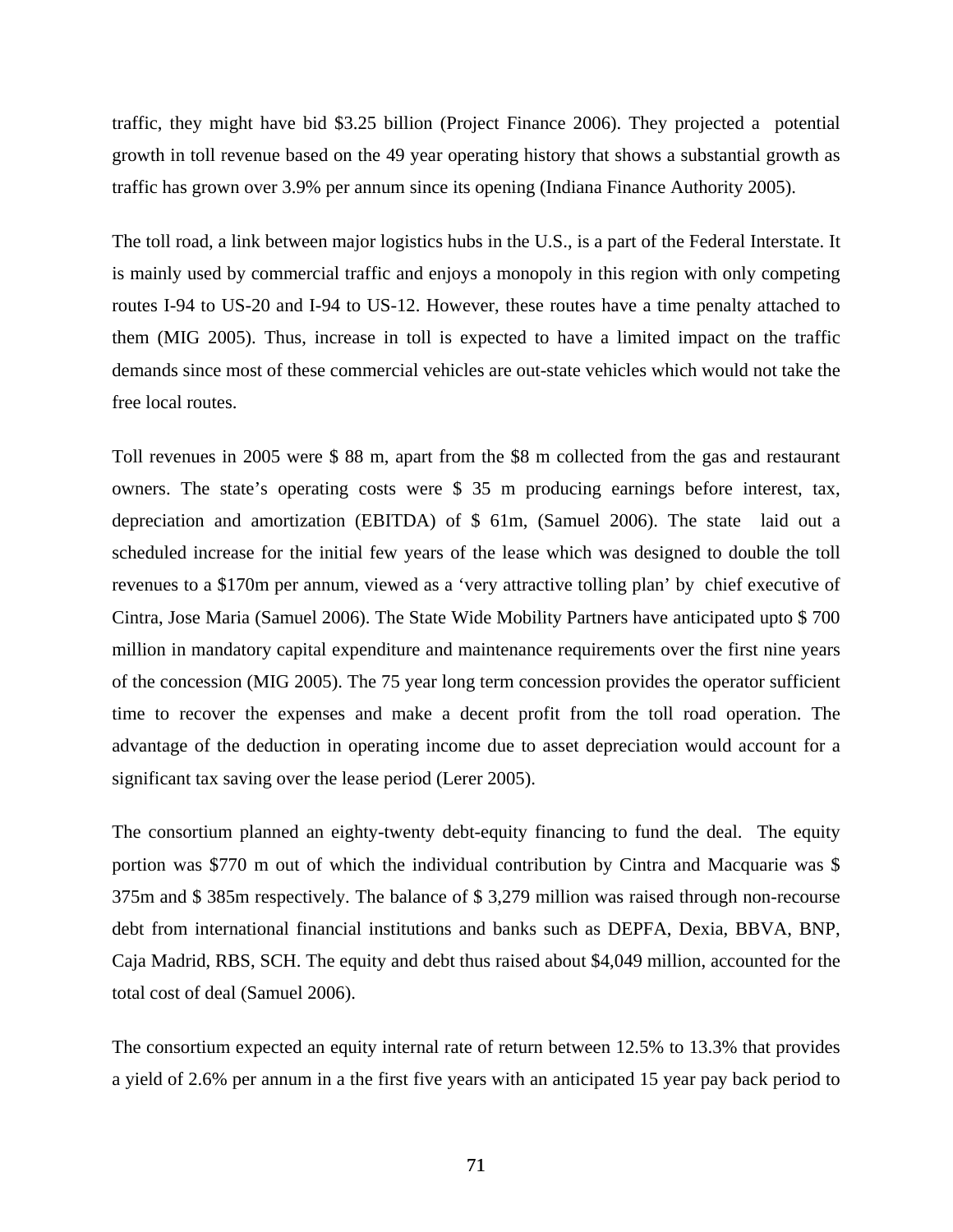equity. The equity risk premium was 8% to 9% per annum over US ten year bond yield. This acquisition is critical to the Macquarie Infrastructure Group (MIG) as it increased average concession period, internal rate of return and equity risk premium of the MIG portfolio. According to MIG reports toll way accounted for 5% of MIG's portfolio after closure. (Samuel 2006).

# **3.4.6 Reactions**

Concerns regarding the morality and legality of leasing a public property were expressed by the "public policy watch-dogs". Companies engaged in distribution of products from the area warehouses, feared the long term toll hikes (Weskits 2006).According to the results of a poll conducted, a majority did not approve of the toll road lease. Many were skeptical of the transfer of control, for an indefinite period, to a "foreign" private entity which concerned many. Others were of the opinion that the state is trading its cash-cow that will now benefit a private entity (South Bend Tribune 2006).

With an aim of discouraging law suits that hinder the progress of public projects, the Indiana Supreme Court ruled that those challenging the deed would have to put up a bond equal to half the lease's worth or equal to \$1.9 billion in proceeds (News-Sentinel 2006).

On contrary to the opposition, the state considered the deal a current value in exchange for revenue foregone. The state government was looking at this transaction as a way to capitalize on its infrastructure assets. The cash payment was utilized for reinvesting, repaying outstanding debt and the IFA will be able to save the funds earmarked for the ITR capital improvement projects. An innovative investment plan was chalked out that released interest payouts to fund the major moves program and support the future infrastructure requirements through a 'next generations' trust fund (Heim 2006). Treasurer, Tim Berry outlined how the remaining \$ 3.6 billion of the proceeds, after paying off debt, could be invested. A website was launched that provided the update of the interests earned on the investments by the minute.

 \$2.9 billion were placed in government- sponsored securities including Fannie Mae and the Federal Home Loan Bank. \$375 million were deposited at four major Indiana banks, and \$ 315 million were invested in certificates of deposit at local banks around the state (Heim 2006).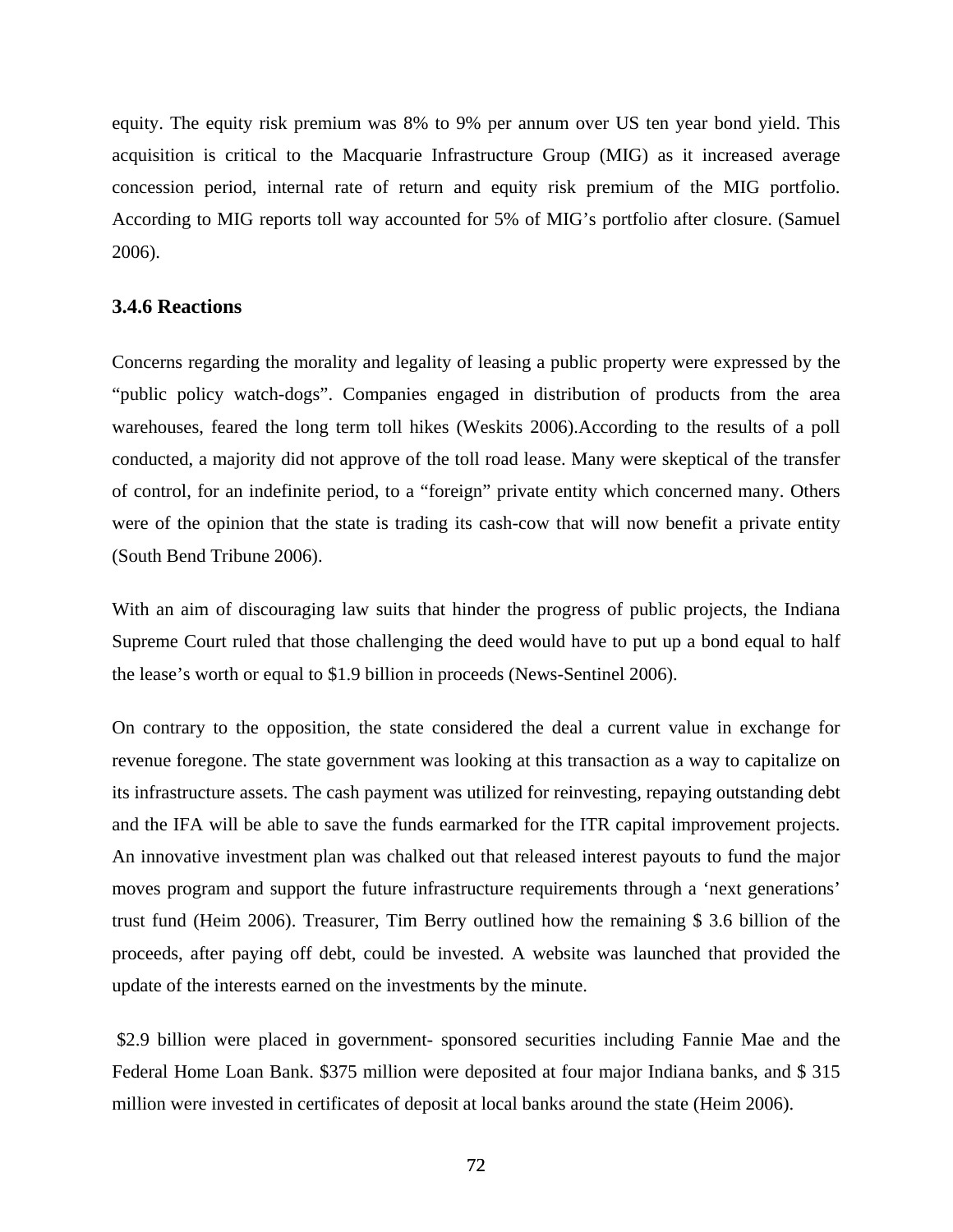In sum, the deal was expected to create a total \$11.5 billion monetary benefit to the state including the new construction and the operations and maintenance cost of the toll road over the seventy five years of the lease.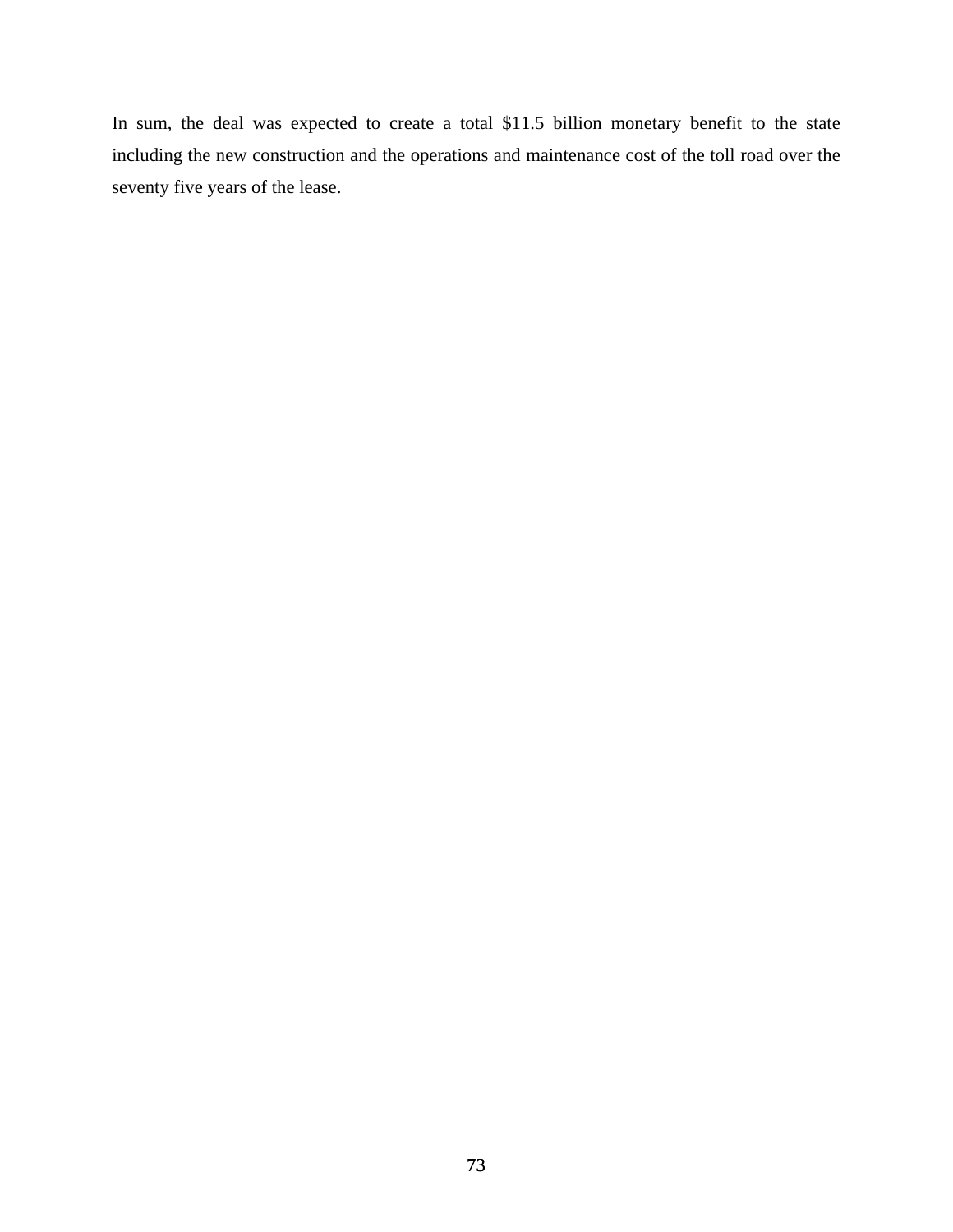# **Chapter 4- Case Based Project Finance Structure and Risk analysis**

In this chapter, as described in the research methodology, a project finance structure based on Yescombe's template is drawn and the risk matrix is created to identify the risk allocation for each case study, thereby tracing the characteristics of the Greenfield and the Brownfield model.

# *4.1 The Greenfield Model*

# **4.1.1 Pocahontas Parkway**

Both Pocahontas Parkway and SR-125 have a similar project finance structure comprising of design/build contractors, operation and maintenance providers, lenders, investors and end users. A special purpose vehicle (SPV) or a project company is created for financing, operating and maintaining the toll road. The members of project company are bound to each other via separate contracts and a single comprehensive agreement is signed between the project company and the regional transportation authority.



**Figure 4.1 Project Finance Structure for Pocahontas Parkway**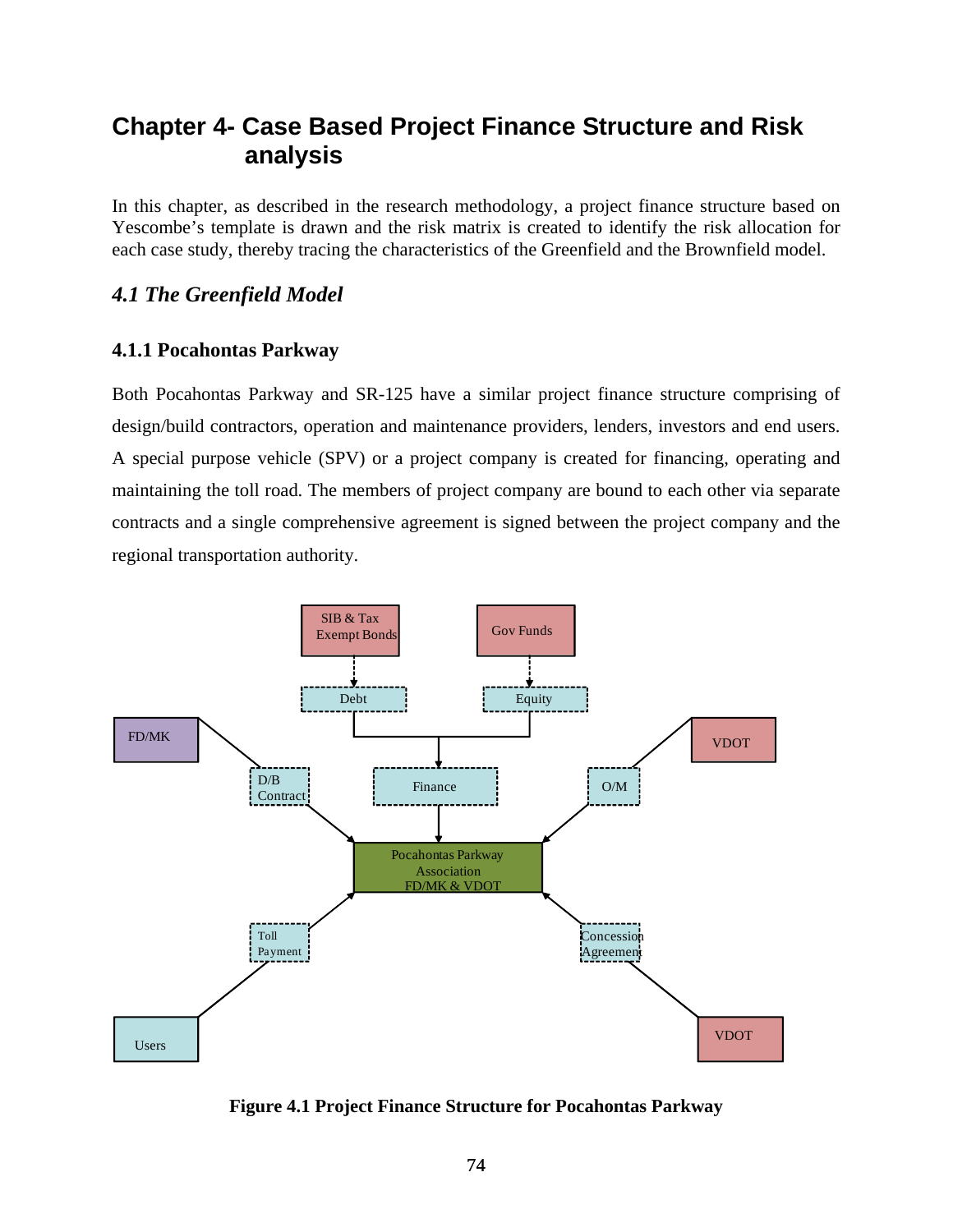The Pocahontas Parkway project was financed through a 63-20, not-for-profit organization (formed by VDOT and FD/MK- a private and a public entity) which seems to have been created for the sole purpose of issuing tax-exempt bonds. FD/MK being a private entity, under the then U.S. taxation laws, was not eligible for tax-exempt financing. State Infrastructure Bank loan provided subordinate debt. The project did not utilize any private sector equity. However, the state government provided some funds representing equity contribution to the project.



**Figure 4.2 Pocahontas Parkway Source of Financing** 

FD/MK truly acted as a design-build contractor being responsible for construction of the project under a fixed price and time contract with the 63-20 organization. The comprehensive agreement mandated that the actual construction be subcontracted out to local contractors and VDOT was responsible for the operation and maintenance of the project through its life-cycle.

Although a single comprehensive agreement was signed between VDOT and FD/MK, it was a compilation of series of other separate agreements such as a contractor loan agreement, designbuild contract, project financing agreement, SIB loan agreement, guarantee of contractor loan, etc. This seems to have caused fragmentation of the "comprehensive agreement" to some extent.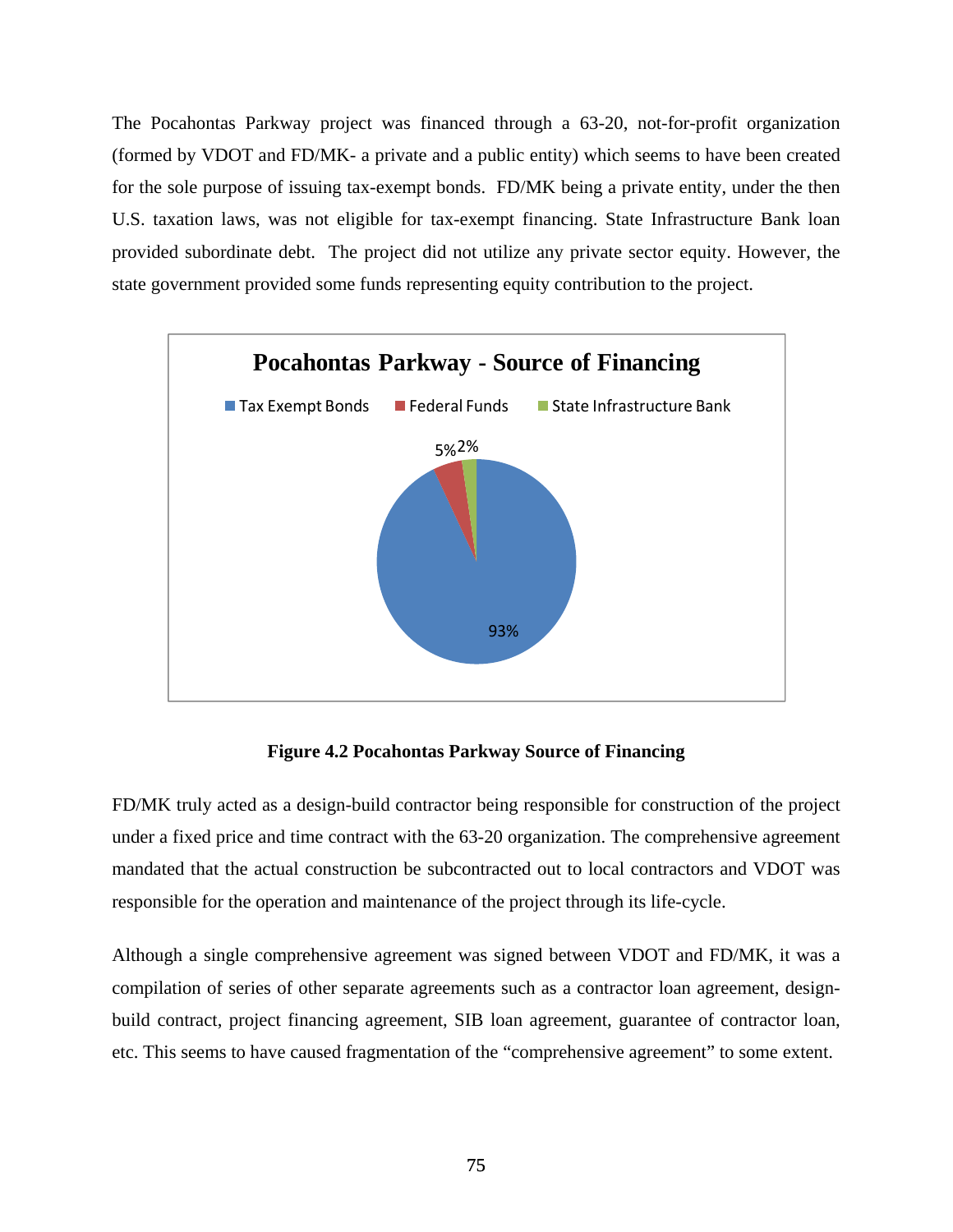### **Risk Matrix for Pocahontas Parkway :**

| <b>Risk</b>                    | <b>Public</b> | <b>Private</b> | <b>Remark</b>                               |
|--------------------------------|---------------|----------------|---------------------------------------------|
| $R-O-W$                        |               | 女              | VDOT to assist                              |
| Revenue                        | ★             |                | Line of credit<br>from FD/MK                |
| 0 & M                          | ★             |                |                                             |
| Completion                     |               | ∗              | Liquidated<br>damages                       |
| Competing<br><b>Facilities</b> |               |                | VDOT to<br>prevent but<br>not<br>compensate |
| Environmen<br>tal              |               | $\mathbf{r}$   | VDOT to assist                              |
| Political                      | ★             |                | Compensation                                |
| Force<br>Majeure               |               | ∗              | Part of<br>contingency                      |
| Capital<br>Improve             |               |                |                                             |

**Figure 4.3 Pocahontas Parkway Risk Matrix** 

As far as the risk allocation is concerned, the right of way was to be acquired by FD/MK where the private sector could utilize their ability to negotiate to their advantage. However, VDOT's oversight and support might have also helped mitigate the risk to some extent. VDOT was to prevent the development of any competing facilities in its capacity but was not obliged to provide any compensation to the project company. However, VDOT was ultimately responsible to defease the bonds hence the risk due to competing facilities was held by the public sector. They also assumed political risk due to change in legislation.

The construction completion risk was rightly allocated to the design-build contractor by requiring them to guarantee the completion and performance. However, the force majeure risk was improperly allocated to the contractor by requiring them to use contingency funds – a part of the fixed price contract.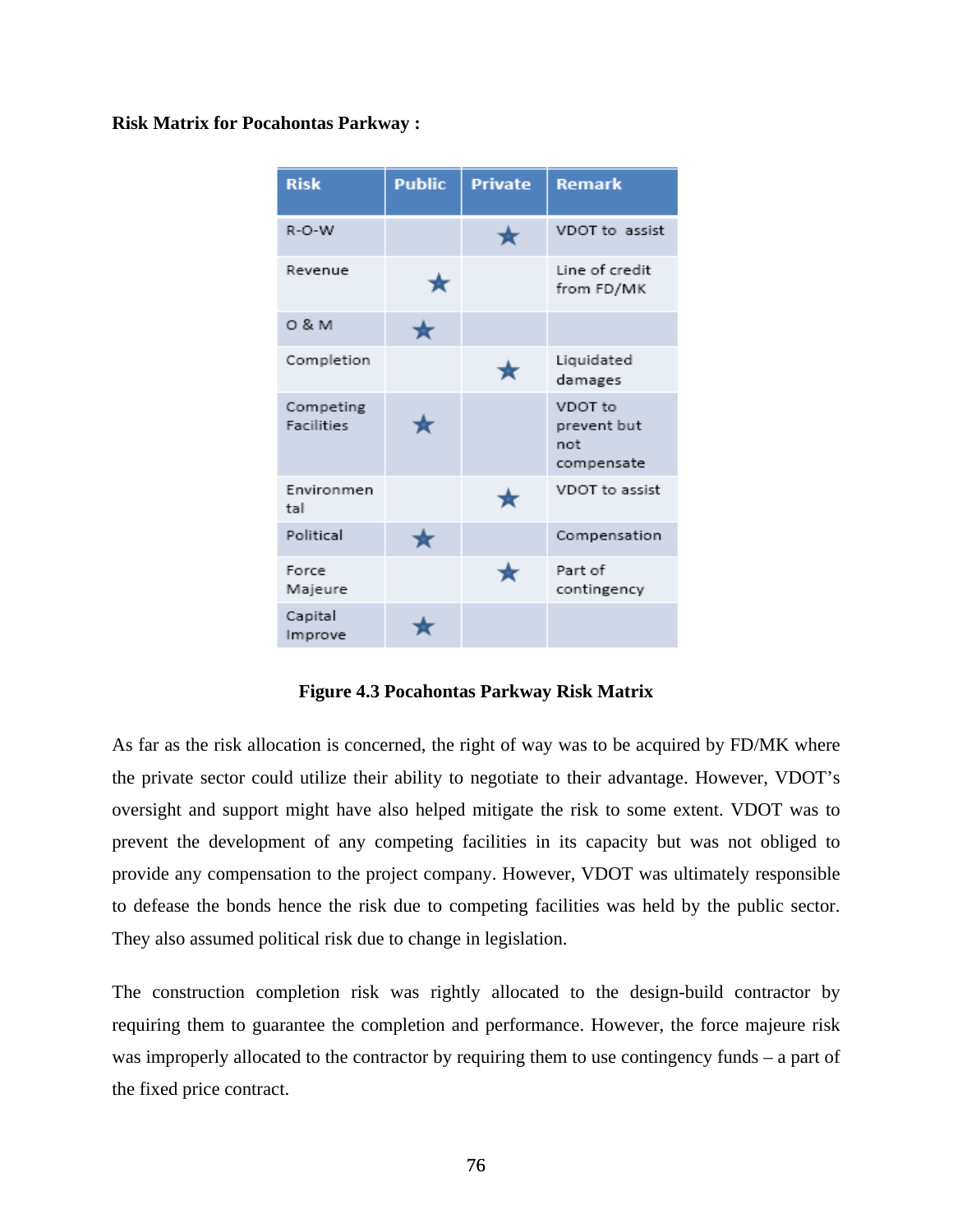Although the revenue risk was assumed by VDOT, as they were ultimately responsible for the defeasement of the bonds, they seem to have mitigated this risk by including a clause in the agreement that required the toll rates to be set such that the revenue would cover the public debt service and projected expenses for the year in question. FD/MK was required to provide a line of credit that would be utilized for the payment of interest on the issued bonds in the absence of sufficient revenue to cover the same. This suggests that some portion of the revenue risk was passed on to FD/MK while they received no reward in return for the risk assumed.

VDOT was also responsible for providing the operations and maintenance and also providing capital improvement. The reimbursement for VDOT's operation and maintenance service did not have guaranteed compensation as this was to be paid for only after the bonds and the debt was serviced as shown in figure bellow. With lack of appropriate incentive to provide maintenance this arrangement risked maintenance becoming discretionary.



**Figure 4.4 Pocahontas Parkway Flow of Funds**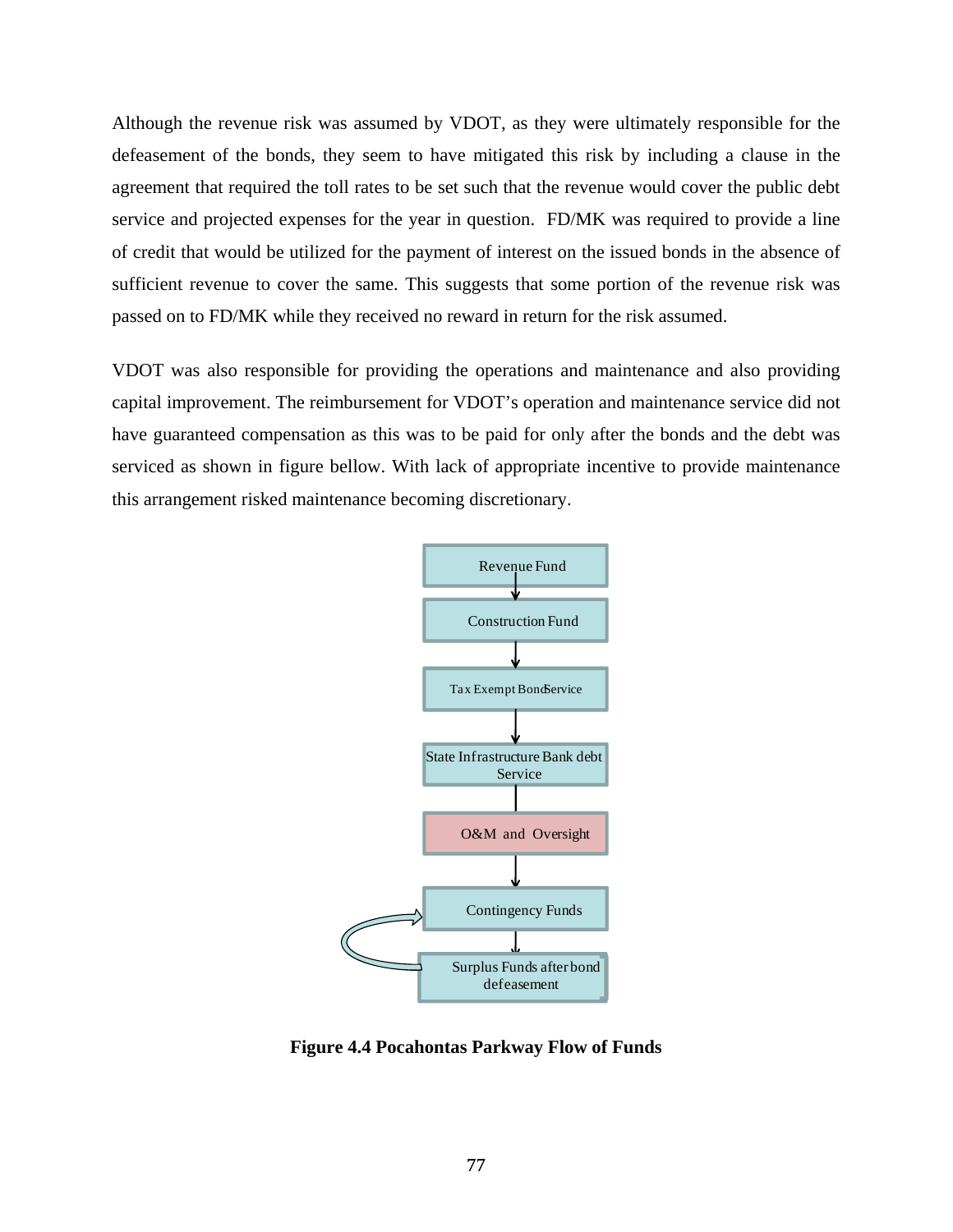# **4.1.2 SR-125**

In case of SR-125, the project finance structure shows a movement towards increased private participation as the initial project company (California Transportation Ventures) was wholly sponsored by private engineering and construction firms. The project company was later acquired by Macquarie (an investment bank) through their infrastructure investment arm. They bought the equity stake in the project, which constituted to approximately 20% of the project cost. This project also utilized the first ever TIFIA loan (a form of subsidized loan provided by the federal government) that represents federal credit assistance that surface transportation projects receive in order to make these projects financeable and encourage private sector investment.

This project used the combination of private sector equity / debt and federal credit assistance to finance it. No federal funds were directly utilized and the right-of –way was donated by the community members.



**Figure 4.5 SR-125 Source of Financing**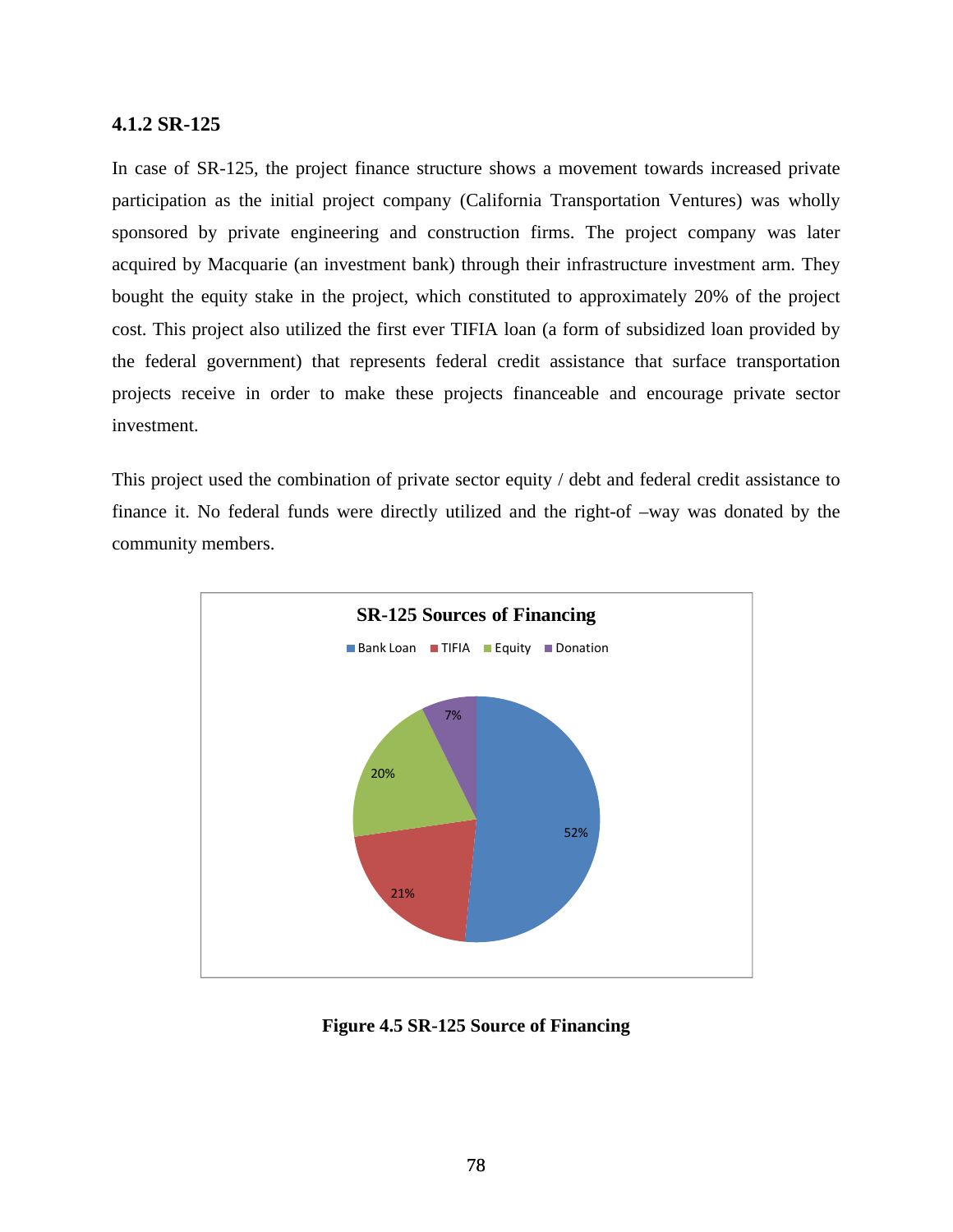

**Figure 4.6 SR- 125 Project Finance Structure** 

As shown by the project structure above, a common comprehensive agreement governed the construction, operations and maintenance of the project and the project company held separate design, construction and the operations and maintenance contracts with the project company. The transportation agency of California state, Caltrans, was contracted with the project company to provide the operations and maintenance services.

The Greenfield model seems to have evolved from the way it was structured in case of the Pocahontas Parkway.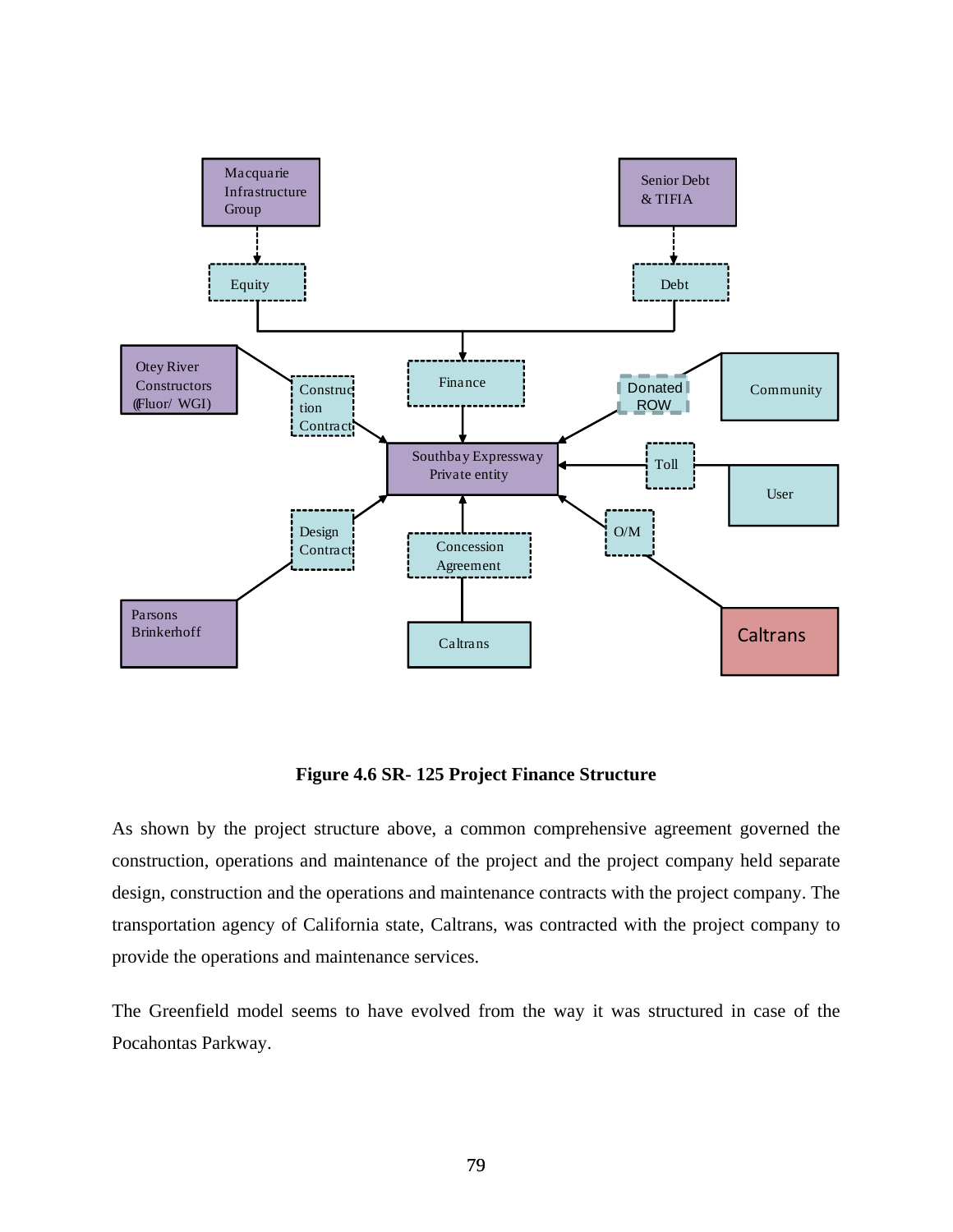#### **Risk Matrix for SR-125**

| <b>Risk</b>                    | <b>Public</b> | <b>Private</b> | <b>Remark</b>            |
|--------------------------------|---------------|----------------|--------------------------|
| R-O-W                          |               | ★              | If not<br>donated        |
| Revenue                        |               | ★              |                          |
| 0 & M                          |               | ★              |                          |
| Completion                     |               | ★              | A timeline<br>in place   |
| Competing<br><b>Facilities</b> | ★             |                | Limited<br>expand        |
| Environmen<br>tal              |               |                | CTV<br>suffered<br>delay |
| Political                      |               |                | Presumed<br>outcome      |
| Force<br>Majeure               | ★             |                | based on<br>data         |
| Capital<br>Improve             |               |                | At CTV's<br>discretion   |

**Figure 4.7 SR-125 Risk Matrix** 

The critical risk of the project was allocated to party that is best able to handle them, in that, the concessionaire took the revenue and the operations maintenance risk as opposed to these risks being transferred to the state as seen in the earlier form of the Greenfield model of Pocahontas Parkway. Revenue risk is presumably high as the project did not have an operating history and the expected traffic volumes depended on the projected residential development in the Chula Vista area. The availability of TIFIA credit assistance that offers a flexible loan repayment schedule and a line of credit to supplement project revenues is known to have helped reduce the traffic and revenue risk in the ram-up stage.

The concessionaire could change the toll rates at its discretion but the private sectors returns were capped at 18% and any revenues in excess of this were supposed to be paid to Caltrans as a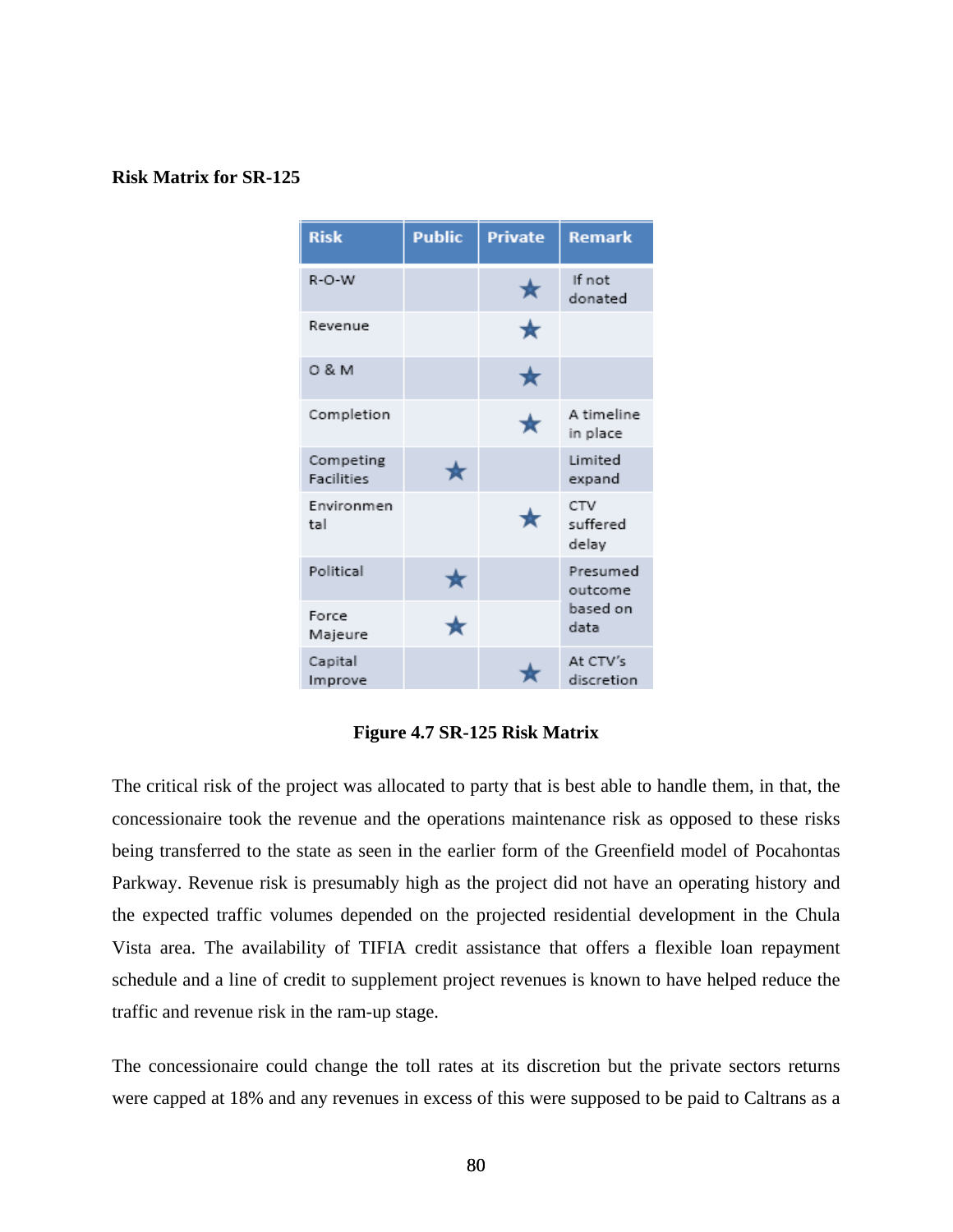franchise fee. Thereby the private sector shared the upside in revenues but had no liability in downtime. By instilling a clause that limited the development of a competing facility, the concessionaire seems to have further reduced their exposure to revenue risk.

The concession agreement provided a timeline for the project completion and did not have a penalty clause for delay. Since the revenue risk was absorbed by the private entity a distinct penalty clause for delay may not have been considered necessary.

Operations and maintenance services were contracted by the project company to Caltrans, the public entity and the revenue obtained was first utilized to pay off expenditures related to operations and maintenance. There were no mandatory capital improvements and the concessionaire had the flexibility to conduct them when the traffic reached a particular level or the concessionaire had paid out its debts. This could be read as an encouragement to the private sector to implement congestion pricing for effectively managing the traffic.

The project right-of-way was donated by the community members otherwise it would have been the concessionaire's responsibility. The risk was further mitigated as Caltrans could intervene and use its power of "eminent domain" (use authority to obtain a property with appropriate compensation) if required by the concessionaire.

Once all the debts were repaid the revenues were available for making equity distributions in the following order.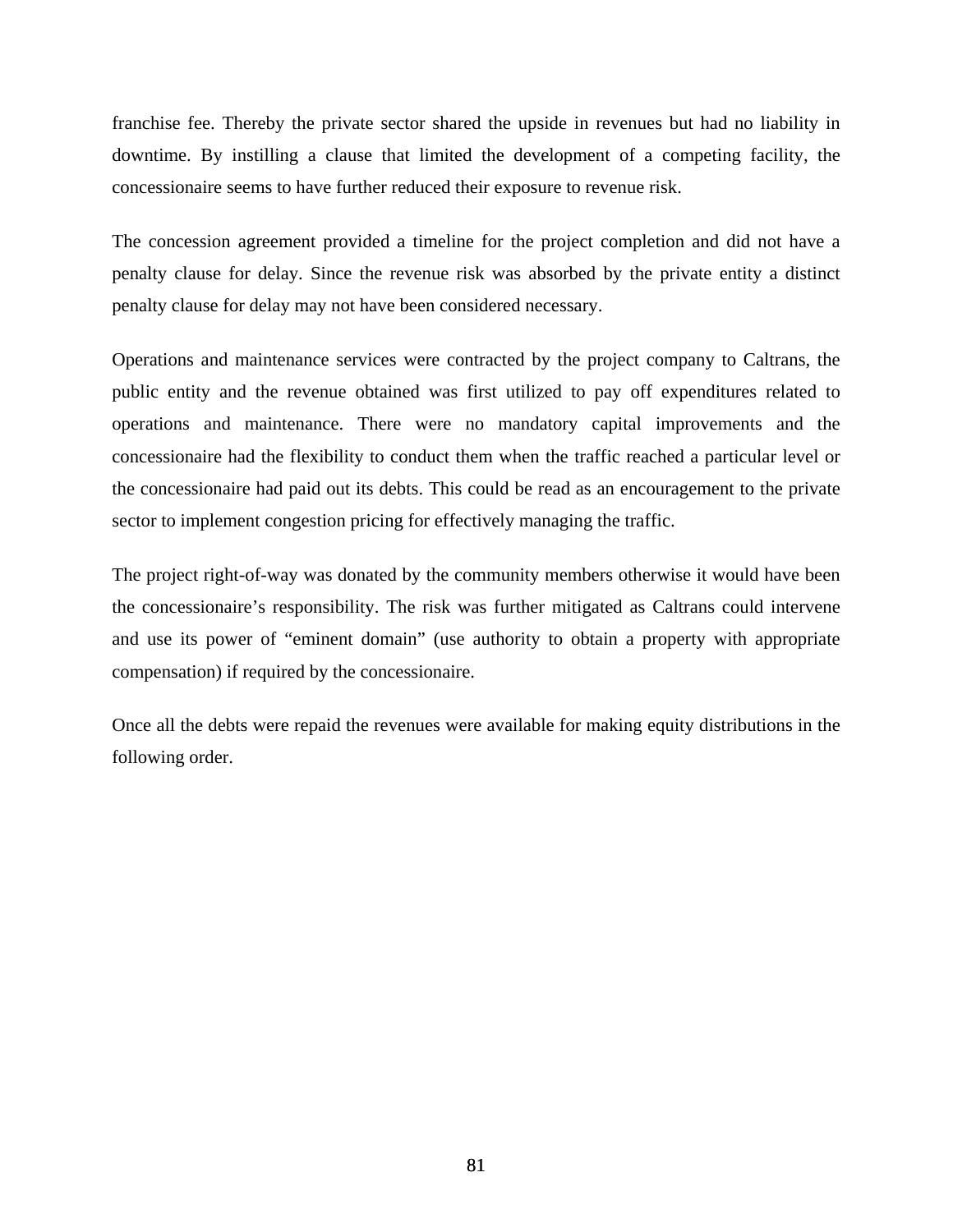

**Figure 4.8 SR- 125 Flow of Funds** 

Environmental risk was clearly held by the concessionaire, as the delay in environmental approvals hurt the project completion and caused cost-overruns. The responsibility to obtain environmental permits was correctly held by the public sector but the agreement could have constituted a relief event for the concessionaire due to delay in acquiring approvals. This would constitute a risk sharing mechanism between the public and private sector. Further, in the event of any political overturn the concessionaire was entitled to receive compensation as determined by the state authority.

# **4.1.3 Summary**

The Pocahontas Parkway case represents a developing Greenfield model which, to some extent, retained the characteristics of a traditional design-build project with respect to how it was financed and the responsibilities were allocated. Private participation was limited to providing the design-build services and only partially assuming the revenue risk. However, this risk was not tied to a distinct reward. The private sector did not provide any equity and the project was financed by issuing public debt where the public sector tacitly assumed the role of a guarantor.

On the other hand SR -125 seems to be an evolved version of the Greenfield model where the private entity provided equity participation equal to 20% of the cost of the project while the rest was financed through commercial bank loan and government credit assistance. Government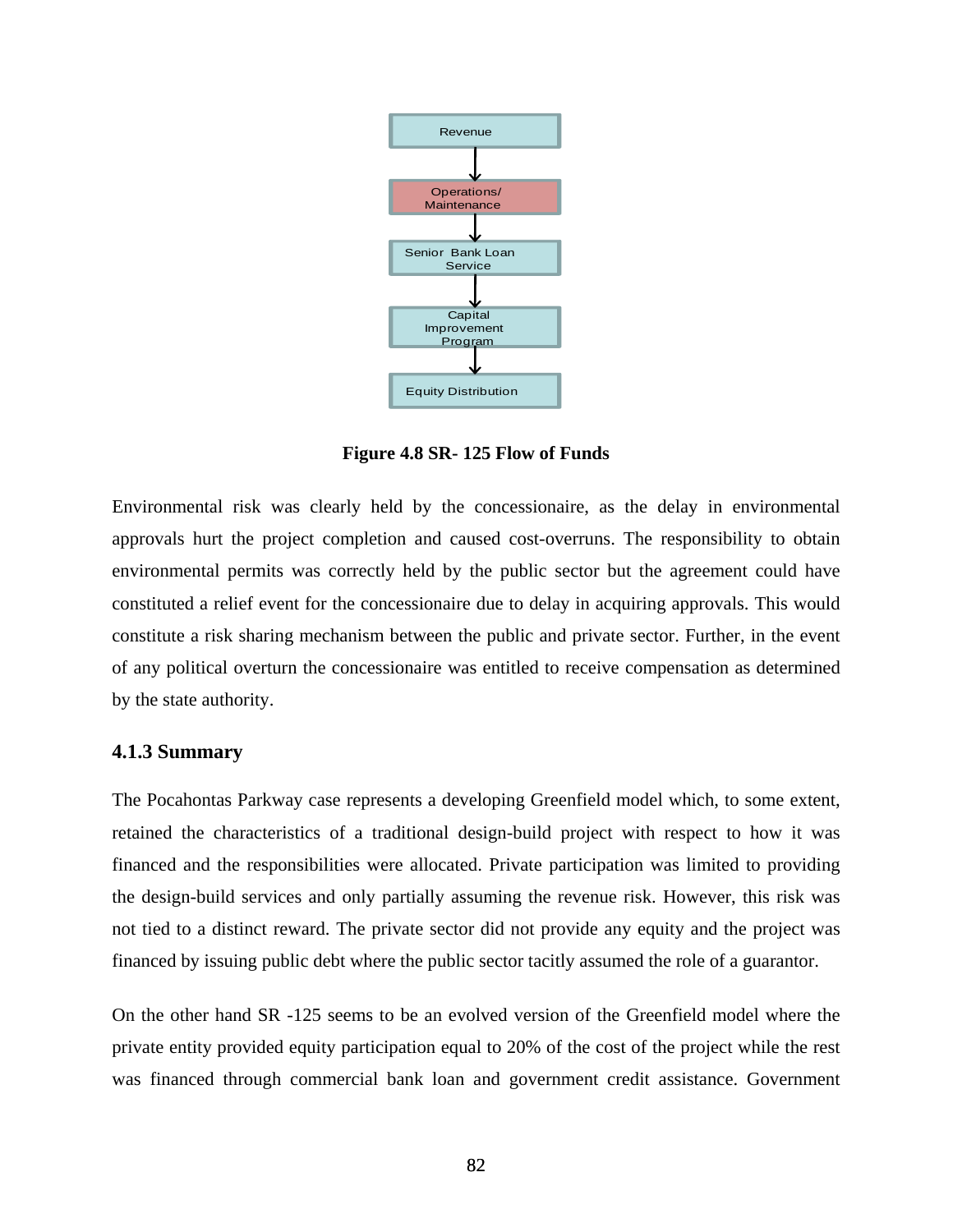credit assistance and the flexible repayment of the TIFIA loan may have mitigated the high revenue risk that a Greenfield project has during the ramp-up stage, making it attractive to the private sector. The private entity thus assumed the revenue, operation and maintenance risk making it non-discretionary as opposed to the Pocahontas Parkway case where the debt service had the first claim on the revenues generated. Political and completion risks in both cases were rightly allocated to the public sector and the private sector respectively in both the cases. The right-of- way was acquired by the private sector though the public sector was to execute "eminent domain" if required, in order to facilitate the process.

 However, an anomaly exists with respect to the Fore Majeure risk allocation in case of the Pocahontas Parkway, where the risk was allocated to the design-build contractor. In case of SR-125 the environmental risk could have been better handled if there was a relief event in place for the private sector to assuage the cost-overruns caused by the delay in obtaining environmental permits.

Implicit government support and also risk averseness to competitive facilities can be noted as a common feature of both the cases studied under the Greenfield model. This can be attributed to the revenue risk this model carries. However, there is greater risk acceptance in terms of equity contribution, acceptance of revenue and operation and maintenance risk observed in the evolved Greenfield model.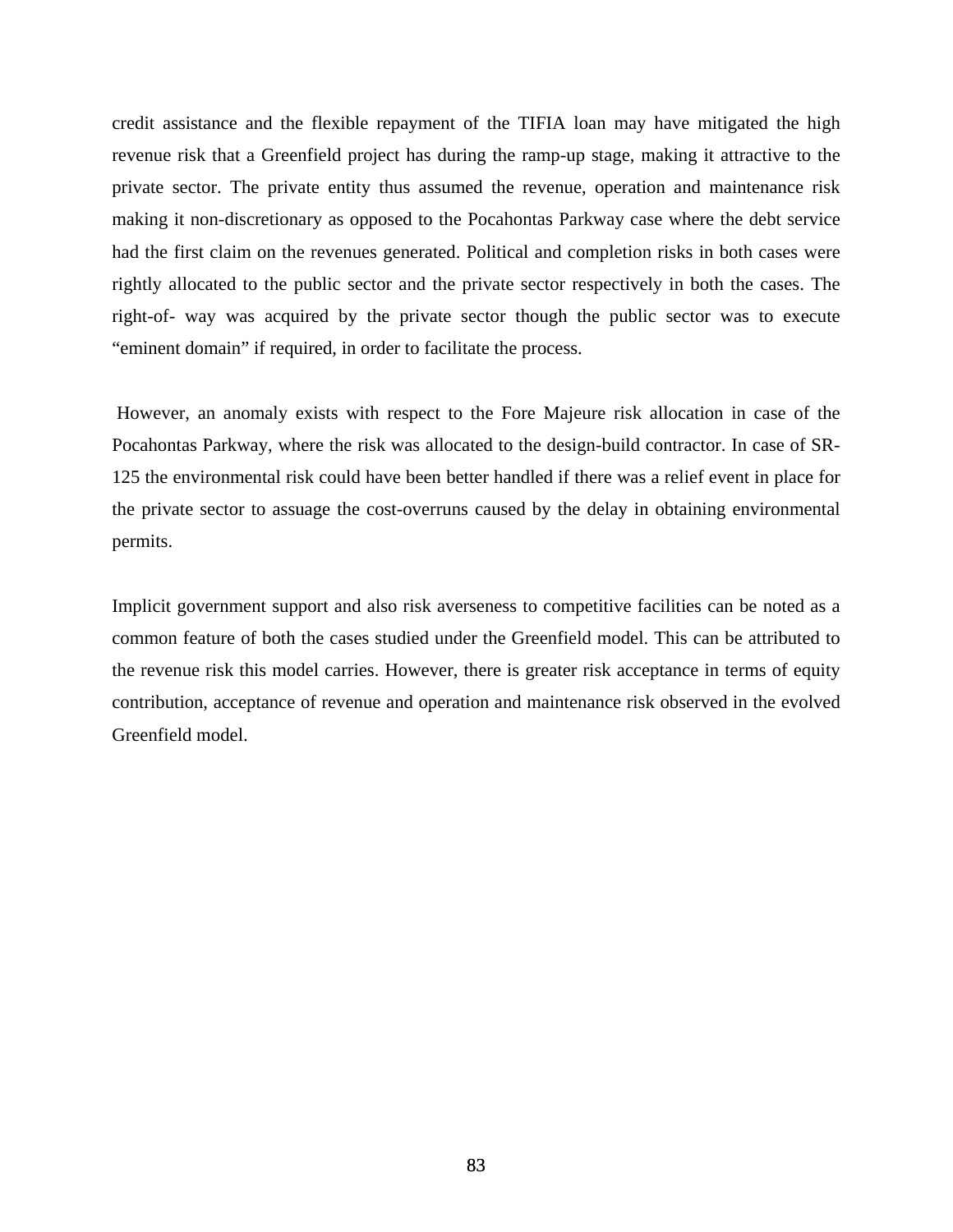# *4.2 The Brownfield Model*

#### 4.2.1 Chicago Skyway

This was the first lease model that was signed in the U.S. The project structure was based on the formation of a project company comprising of the equity providers, lenders, operation and maintenance contractor. The members of the project company were tied together by a single lease agreement to the pubic entity. The lease agreement laid out the rules under which the toll road would be operated and maintained during the term of the lease.



**Figure 4.9 Chicago Skyway Project Finance Structure** 

The lease was initially financed through an debt/equity ratio of 53:47. Macquarie and Cintra consortium provided the seed investment, contributing to 55% and 45% of the total equity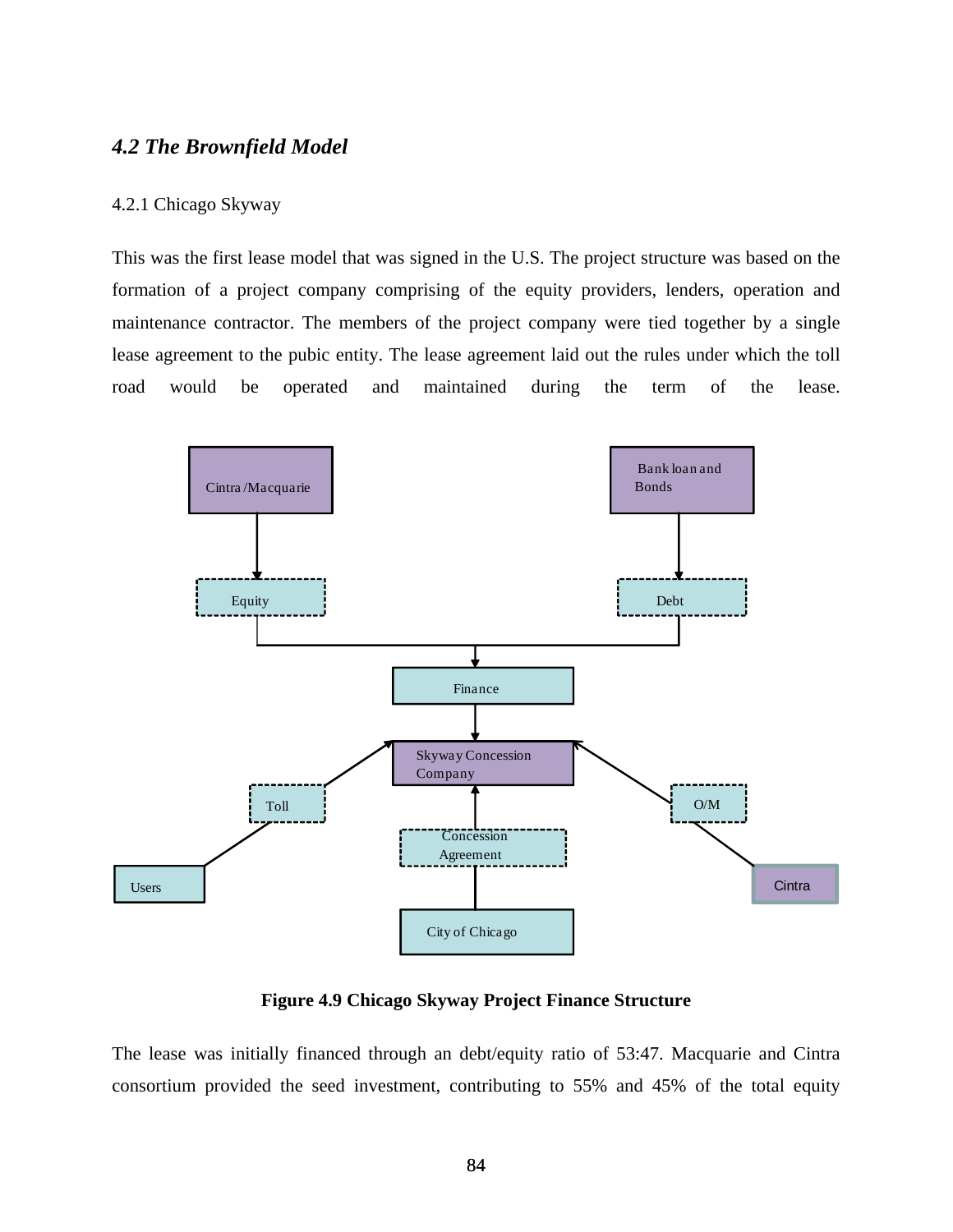respectively. The initial debt was issued by a syndication of European banks and later refinanced through the issue of bonds on behalf of the project company, thereby reducing the equity stake of Cintra-Macquarie by almost half.





**Figure 4.10 Chicago Skyway Source of Financing**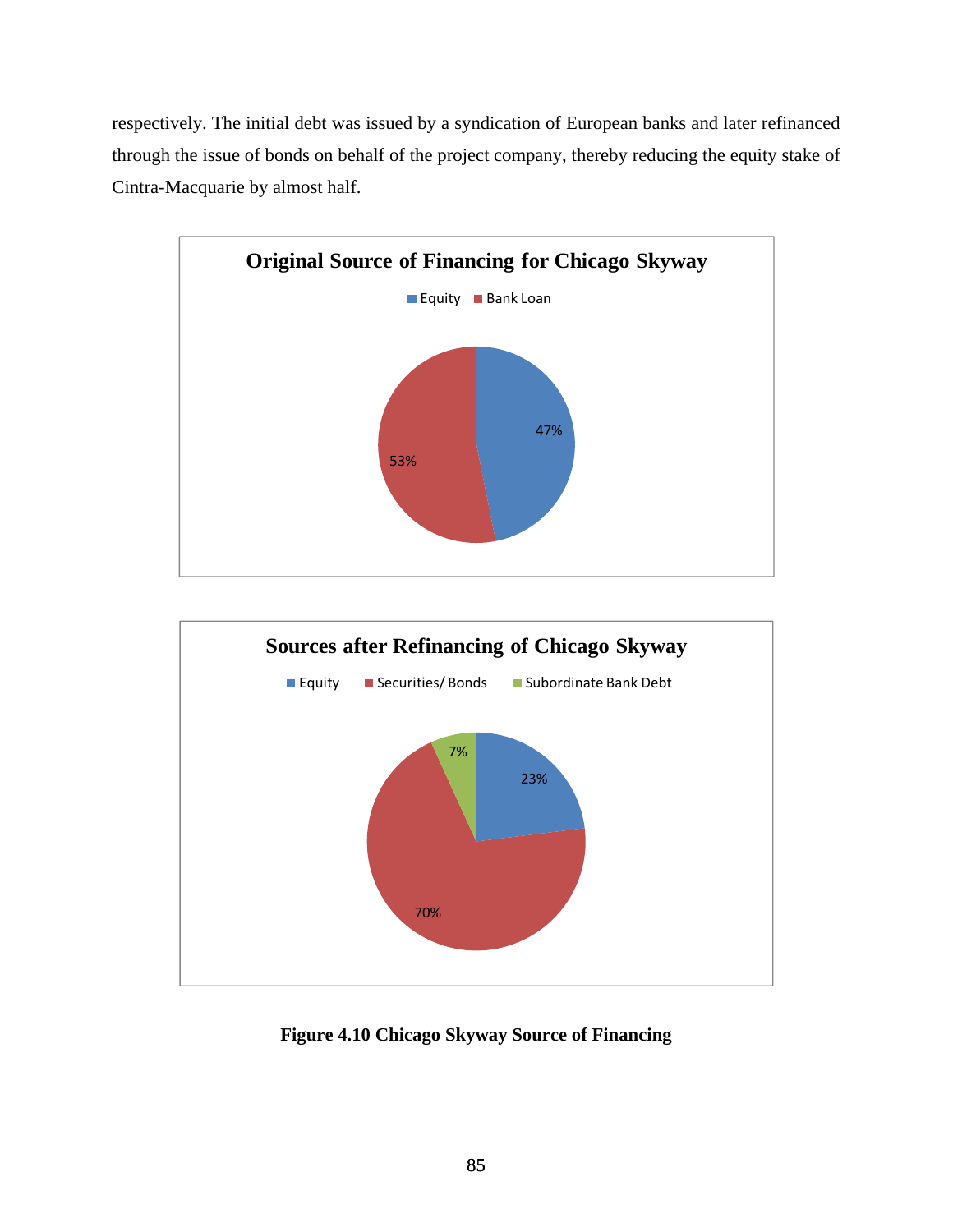The operation and maintenance services were provided by Cintra a toll road operator through a separate contract with the project company.

The revenues generated included tolls collected from vehicles and the funds received from the mass transit operations and other miscellaneous services in the area. The cash flows from the projects were first used to conduct operations and maintenance, capital expenditure, debt service and finally for making distributions to the equity holders as shown bellow.



**Figure 4.11 Chicago Skyway flow of Funds**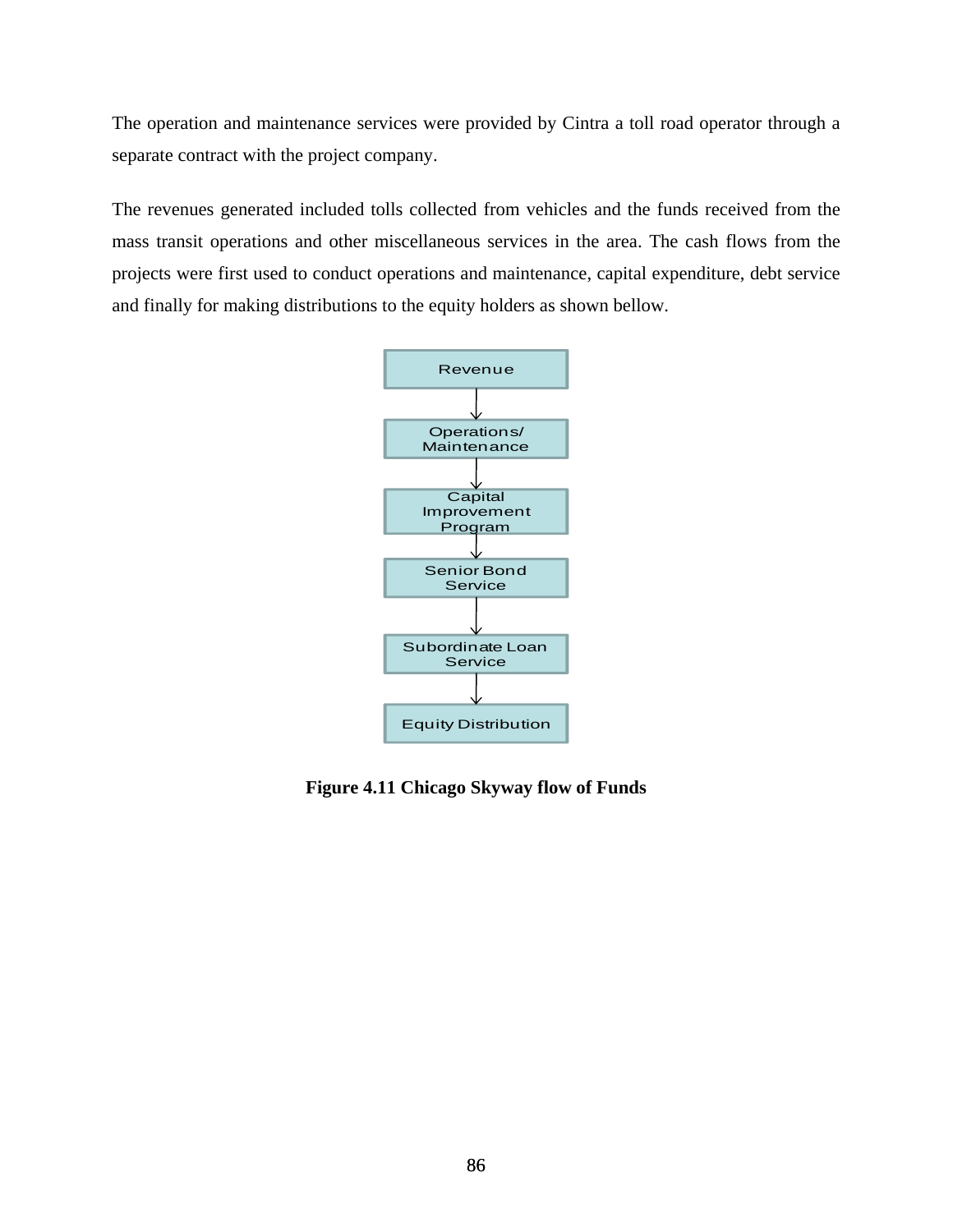#### **Risk Matrix for Chicago Skyway**



**Figure 4.12 Chicago Skyway Risk Matrix** 

The concessionaire was responsible for conducting the operations and maintenance and follow environmental policies in accordance with the standards recommended by the City of Chicago. The existing traffic and volume and the already congested parallel facilities might have led the concessionaire to assume any risk that would arise from deviation in traffic due to development of a competing facility. The traffic and revenue risk was not grave, as the toll road had an operating history on the basis of which the private sector made an upfront payment to the City. Toll rate was imposed as per a predefined schedule in line with inflation or GDP (gross domestic product) growth. The agreement provided an extension in the lease term to off-set any loss of revenue due to Force Majeure events. Capital improvements were required to be carried out as per the agreement during the term of the lease under the City's oversight.

 The concessionaire was to be compensated if the city was to terminate the lease for convenience thus they were safeguarded against any political risk due to change in legislation that would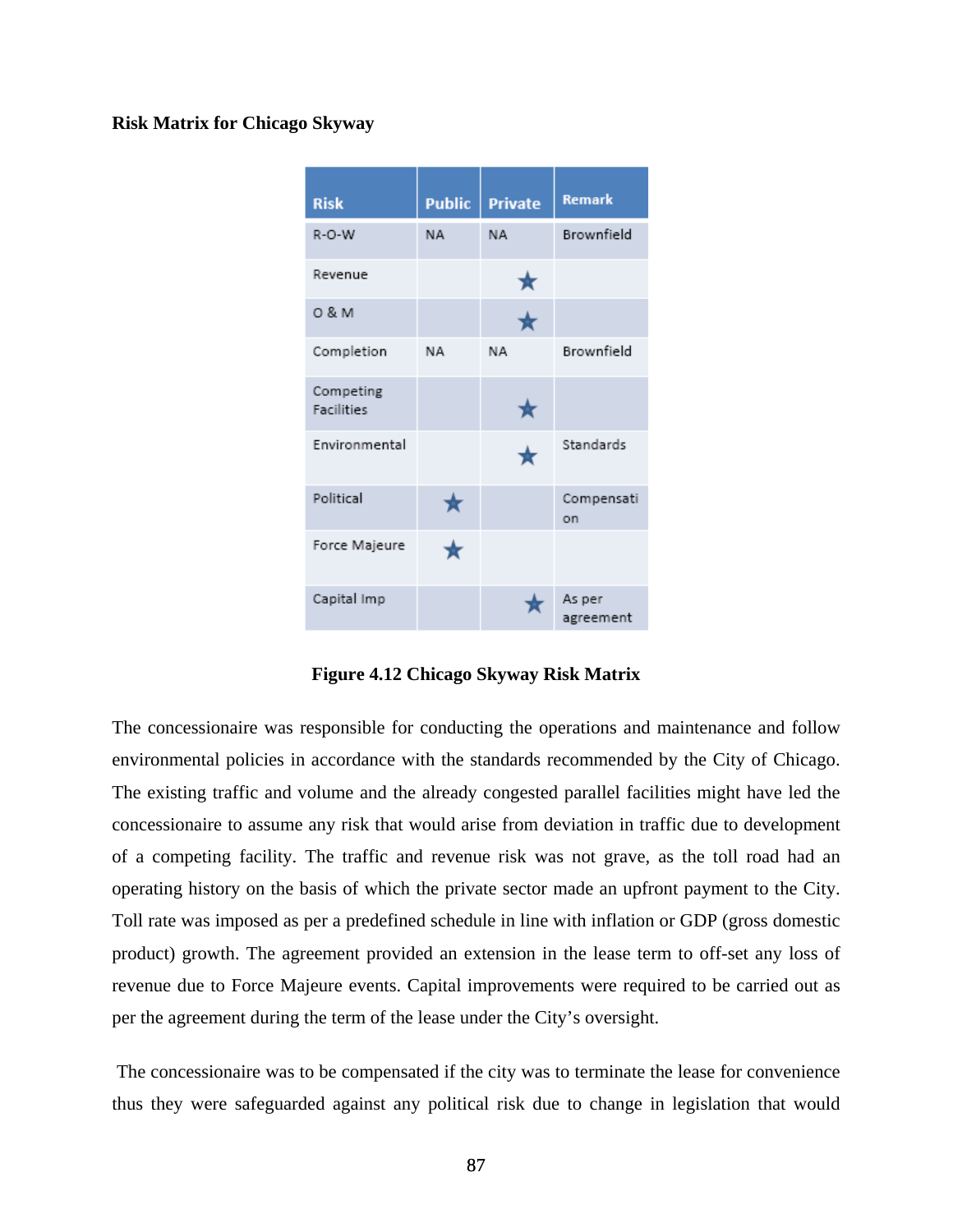over-throw the lease agreement. Considering the lack of political consensus the Brownfield model has in the U.S., it seems to be one of the most significant risk categories, revenue risk only follows next.

# **4.2.2 Indiana Toll Road**

The finance structure for Indiana Toll Road- which followed on the heels of the Skyway- is based on the same model where a project company Statewide Mobility Partners (SMP) was formed to lease, operate and maintain the toll road. The lease operates under a single concession agreement signed between the Indiana Finance Authority and the project company. Separate contracts were signed between Cintra, the operator, and the syndication of banks with SMP.



**Figure 4.13 Indiana Toll Road Project Finance Structure**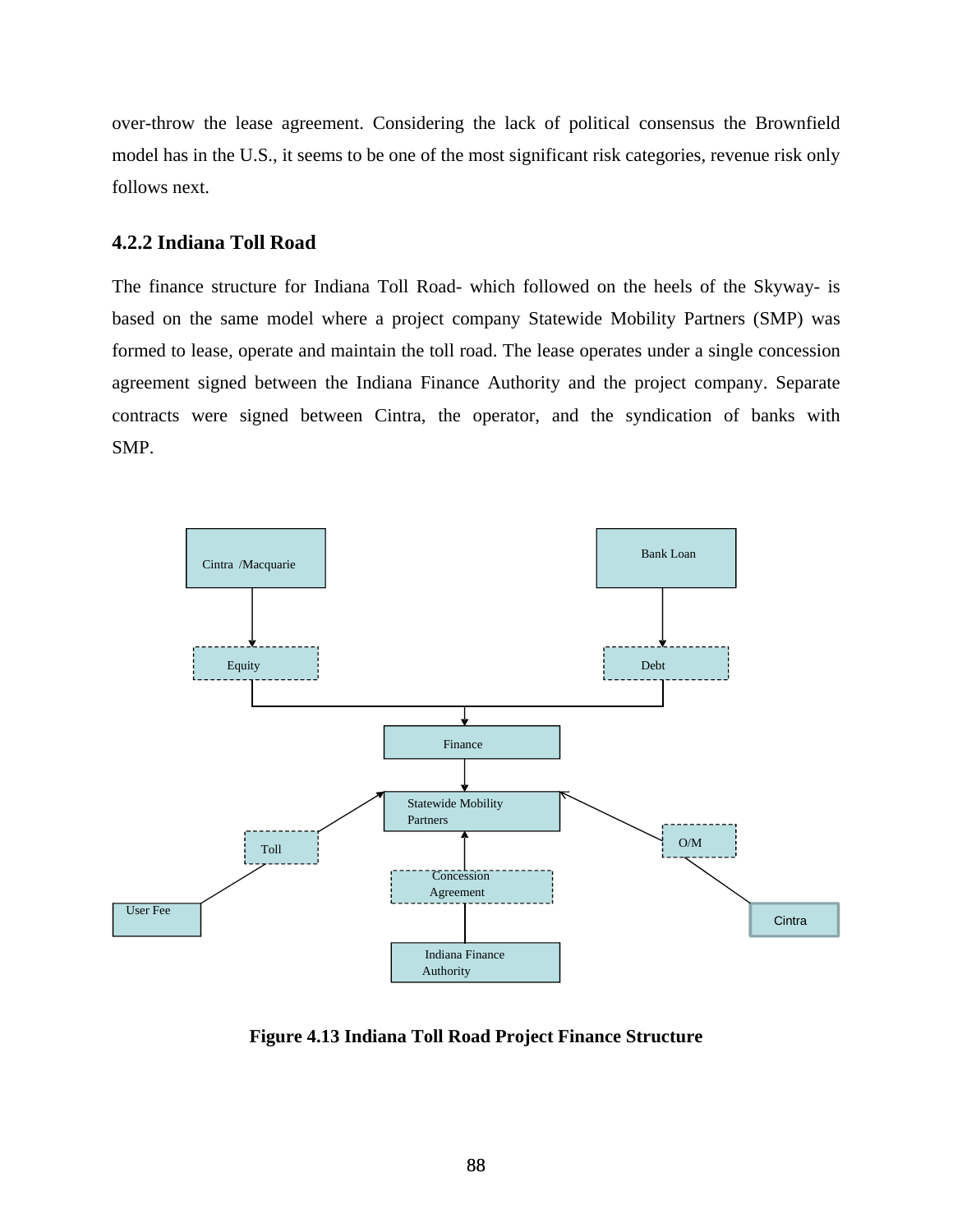The revenues collected included the funds from the toll road user fee and the lease payments made by leasers of the properties in the area and operating restaurants and gas stations. The toll rate was determined by a fixed schedule and was tied with inflation or GDP growth rate.

The equity was equally sponsored by Cintra and Macquarie and the debt was issued by a syndication of Argentinean, Spanish and a local bank in Chicago. The debt/equity ratio was approximately 80:20, indicating that the Brownfield project finance structures are financeable on its own credibility without requirement of any form of third party/ government support.



**Figure 4.14 Indiana Toll Road Source of Financing**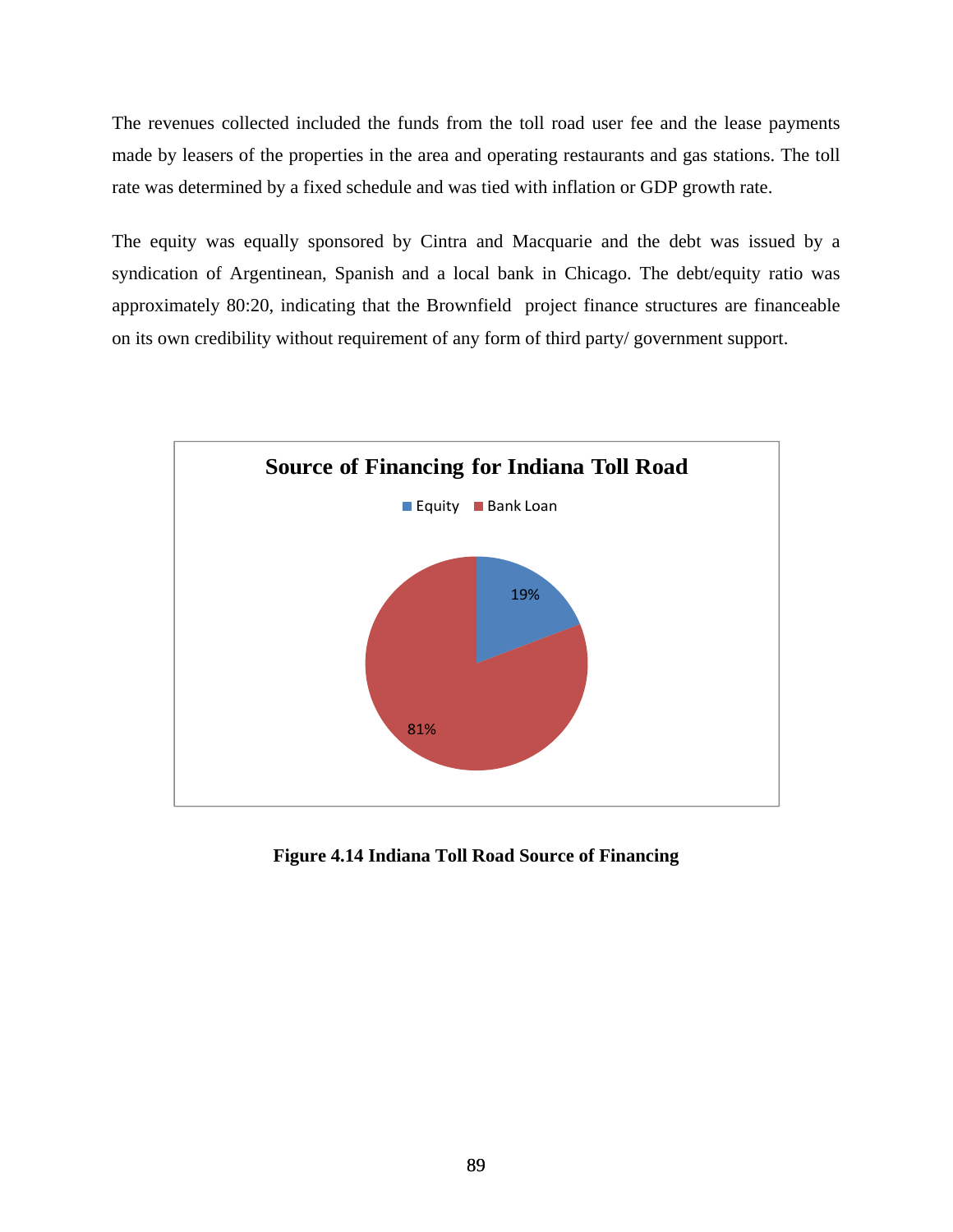#### **Risk Matrix for Indiana Toll Road**

| <b>Risk</b>                    | <b>Public</b> | <b>Private</b> | <b>Remark</b>        |
|--------------------------------|---------------|----------------|----------------------|
| $R-O-W$                        | <b>NA</b>     | <b>NA</b>      | Brownfield           |
| Revenue                        |               | ★              |                      |
| 0 & M                          |               | ★              |                      |
| Completion                     | <b>ΝΑ</b>     | NA             | Brownfield           |
| Competing<br><b>Facilities</b> |               |                | $"$ non-<br>compete" |
| Environmenta<br>ı              |               |                | Standards            |
| Political                      |               |                | Compensa<br>tion     |
| Force<br>Majeure               |               |                |                      |
| Capital Imp                    |               |                | As per<br>agreement  |

**Figure 4.15 Indiana Toll Road Risk Matrix** 

Not surprisingly, the revenue risk and operations and maintenance risk was assumed by the private sector. The operations and maintenance was to be conducted as per the standards and procedures laid out in the lease agreement and the environmental policies were to be adhered to. The concessionaire was responsible to perform any capital improvement as mandated by the agreement. Also political and force majeure risks were assumed by the state authority.

Interestingly, through a 'non-compete' clause, the concessionaire was entitled for compensation if the development of an alternate competing facility caused loss of revenue. This is a deviation from the way this risk was handled for the Chicago Skyway, where the risk due to competing facility was absorbed by the concessionaire. The reason being, Chicago Skyway is located in a metropolitan area, so the risk perception due to competing facilities for this toll road is lower than the risk perception for Indiana Toll Road, which is an interstate highway.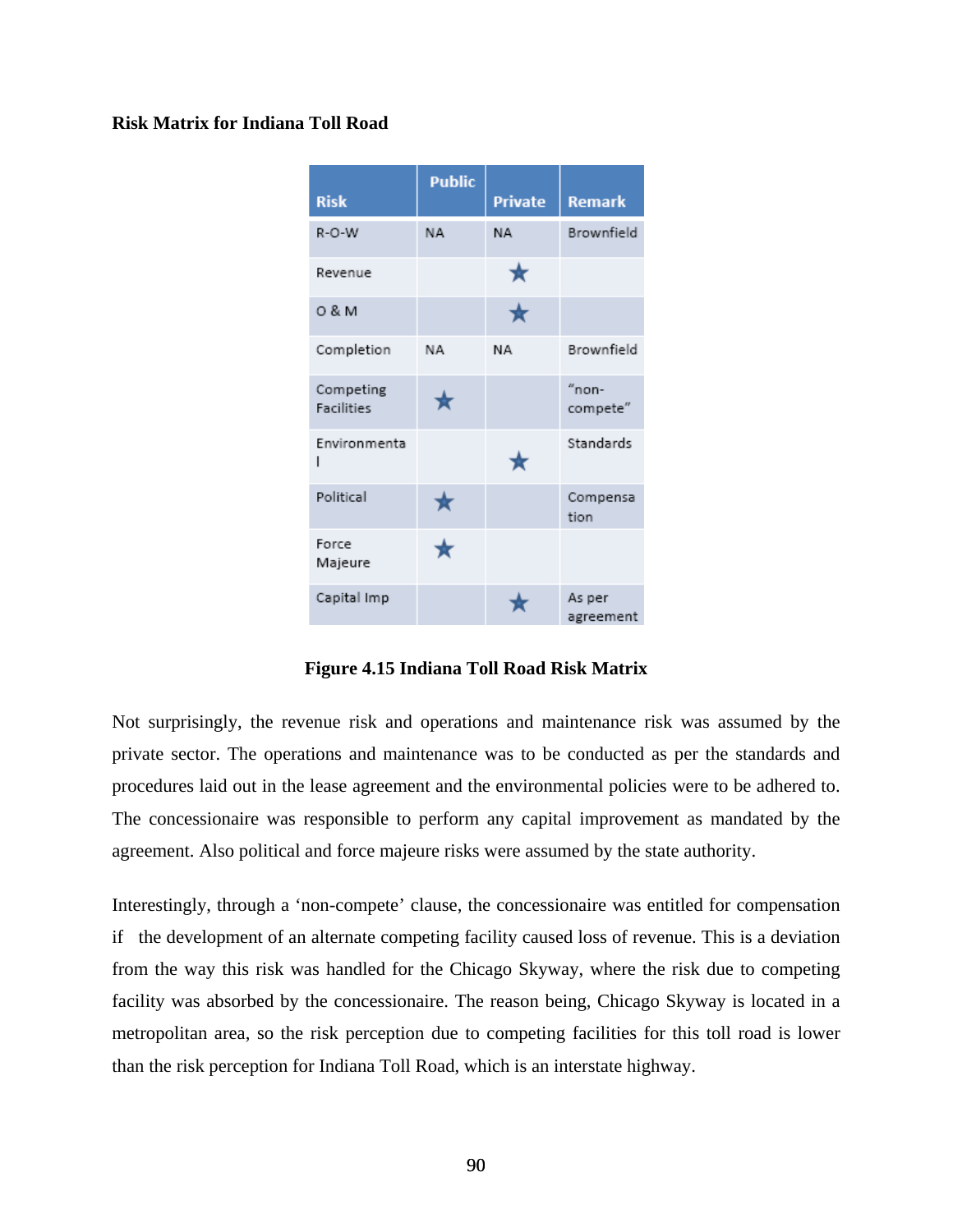The hierarchy for the use of the revenue mandates the use the revenue first for the operation and maintenance expenses followed by the capital improvement program then the repayment of debt and balance for equity distributions as shown in figure.



**Figure 4.16 Indiana Toll Road Flow of Funds** 

### **4.2.3 Summary**

The Indiana Toll Road lease was structured similar to Chicago Skyway as the Skyway lease which was the first of its kind in the U.S. In both the cases the private sector was responsible for providing operation and maintenance services and financing the lease governed by a single comprehensive agreement with the project company. The project company further held separate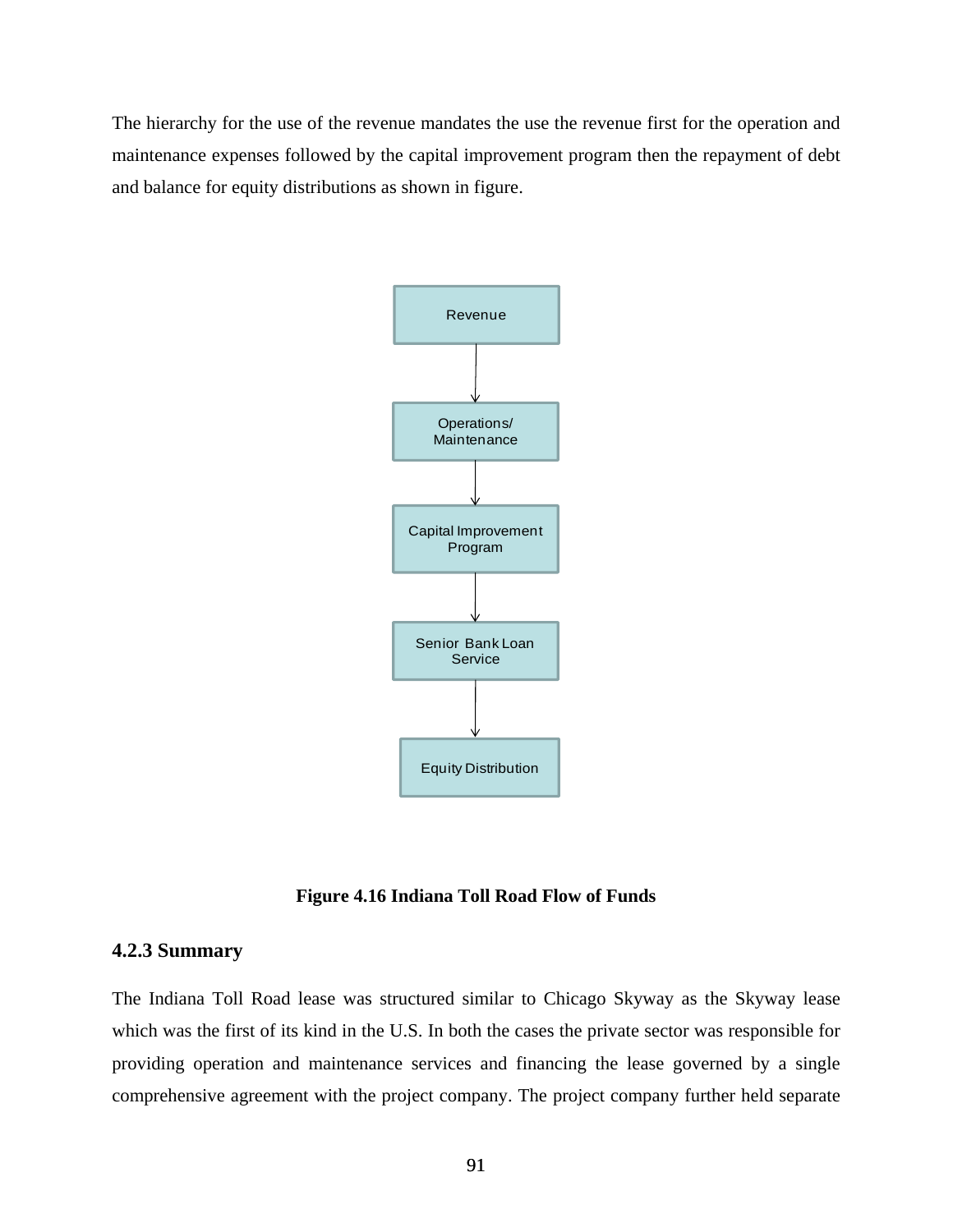contracts that defined the roles of individual parties (operators, financiers etc) of the project structure.

Both leases were financed through a combination of private sector equity and commercial debt. The Chicago Skyway was initially sponsored through almost an equal percentage of equity and debt, which was later refinanced such that the equity portion was reduced to approximately 20% of the upfront payment.

In addition to the tolls collected from the vehicles, the revenue stream included funds from allied operations such as property rents and mass transit systems functional in the area of service. Operation and maintenance and capital improvements were non-discretionary and were required to be performed as scheduled by the agreement. Debt could be serviced only after these expenses were covered and equity distributions could be made after debt service.

The revenue risk was handled by the private sector and no government/ third party guarantee in any form supported the financing of the lease, points out the secondary importance of this risk. This can also be concluded from the Chicago Skyway case where the concessionaire accepted no protection from competing facilities. However this was not consistently true for the Indiana Toll Road due to the variation in risk perception.

Lack of political consensus for the Brownfield deals makes political risk very significant and puts it in the forefront of the revenue risk. This can be noted as a typical characteristic of a Brownfield model in the U.S. In both the cases studied this risk was mitigated by a clause in the agreement that made the private sector eligible for compensation equal to the present value of the asset in case the lease agreement was overturned due to any legislative changes.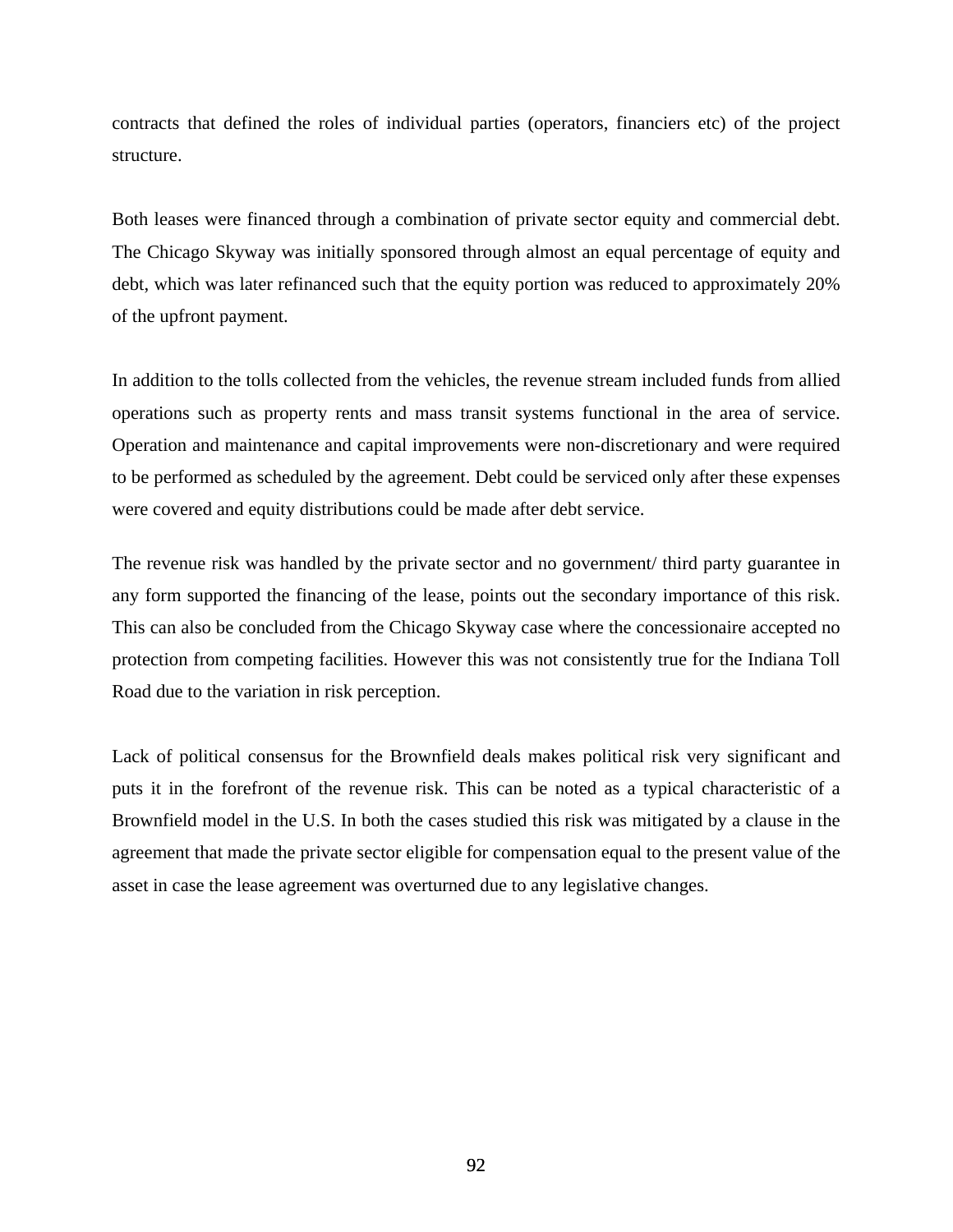# **Chapter 5 Study of Key Organizations**

This chapter provides a brief account of the operations, market and key financials of the three private sector organizations that have participated in the four case studies. This provides a background for an analysis of the nature of the participants in the Greenfield and Brownfield model.

# *5.1 Fluor Corporation*

# **5.1.1 Background**

Fluor is Engineering, Procurement, Construction and Maintenance service provider based in the U.S. It is listed on the NYSE and has offices spanning over 25 countries across 6 continents. At present, Fluor has an employee base of more than 46,000 people. Their five main business segments are Oil and Gas, Power, Government, Industrial and Infrastructure, and Global Services. Its operations in the Oil and Gas Sector account for about 50% of its sales. Through its Industrial and Infrastructure segment, Fluor participates in Public-Private Partnerships for railway and road projects.

Fluor directly and indirectly operates in the above mentioned sectors through its subsidiaries, American Construction Equipment Company, Inc., Fluor Constructors International, Inc., Fluor Enterprises, Inc., Daniel International Corporation, Del-Jen, Inc., ICA-Fluor Daniel, S. de R.L. de C.V. (49%, Mexico), Fluor Holding Company LLC and TRS Staffing Solutions, Inc. The services provided by these companies include:

- 1. Design- feasibility studies, project development planning, technology evaluation and recommendations, risk management assessment, global sitting, financing planning, constructability reviews, asset optimization over facilities life-cycle and front end engineering.
- 2. Engineering- piping, mechanical, electrical, control System, civil/structural/architectural, simulation, enterprise integration, integrated automation processes, interactive -3D modeling
- 3. Construction- construction management and self-perform and O&M
- 4. Project Management, Program Management, Project Development and Finance
- 5. Procurement- global strategic sourcing , Contract Staffing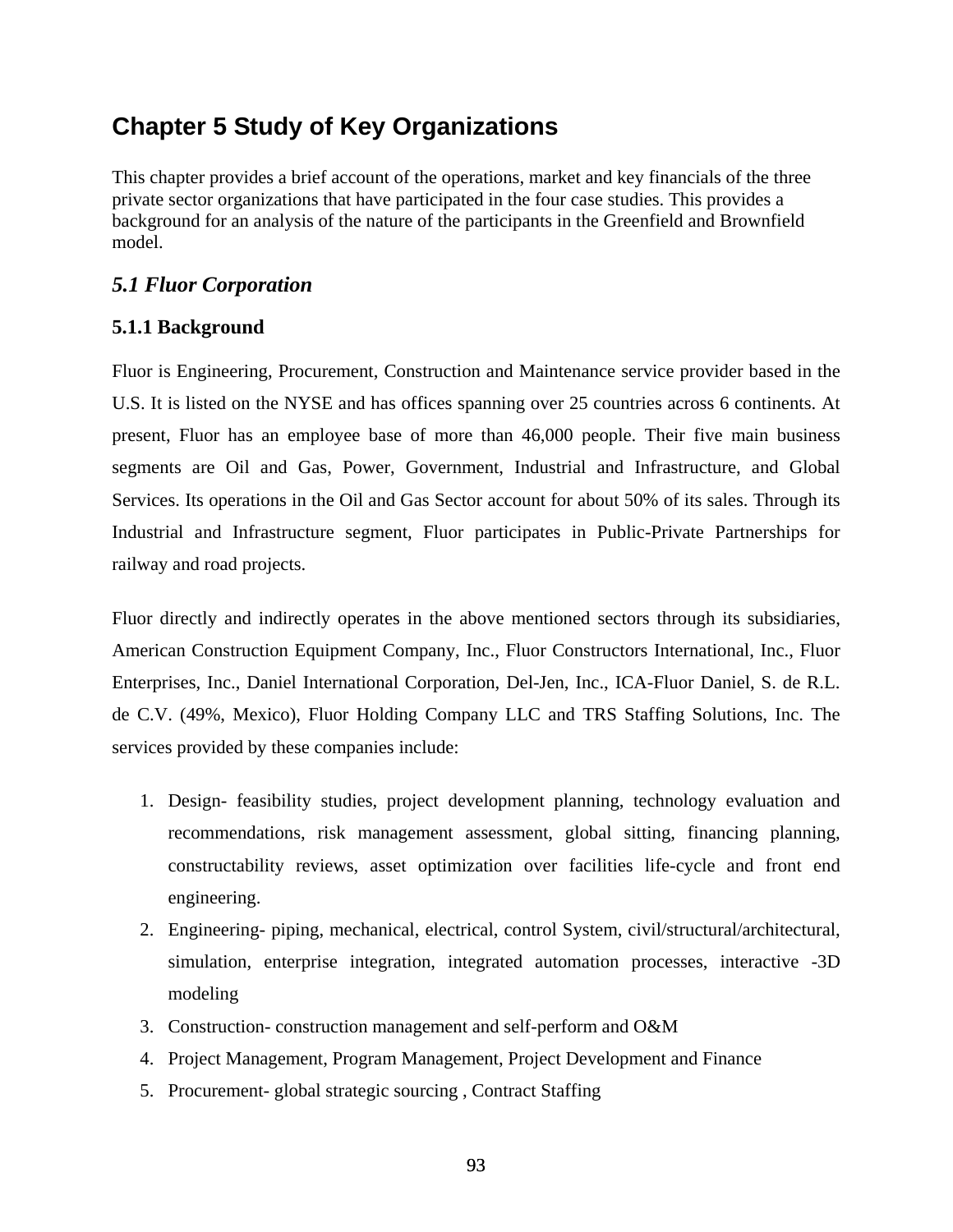| <b>Company Name</b>                | Origin                                           |  |  |  |
|------------------------------------|--------------------------------------------------|--|--|--|
| <b>Fluor Corporation</b>           | U.S.A.                                           |  |  |  |
| Legal Status (September 2008)      | Public                                           |  |  |  |
| Number of Employees                | 46,000                                           |  |  |  |
| Competitors                        | ABB, Bechtel, Foster Wheeler, Balfour            |  |  |  |
|                                    | Construction, Earth Tech, Hitachi, KBR, Marelich |  |  |  |
|                                    | Mechanical, Michael Baker, POSCO, Raytheon,      |  |  |  |
|                                    | Shaw Group, Technip, Tyco, BE&K, Dragados,       |  |  |  |
|                                    | Halliburton, Jacobs Engineering, McDermott,      |  |  |  |
|                                    | Parsons Corporation, URS, BilfingerBerger,       |  |  |  |
|                                    | Bouygues, CH2MHILL, Black&Veatch,                |  |  |  |
| <b>Region</b>                      | % Sales in 2007                                  |  |  |  |
| U.S.A.                             | 44                                               |  |  |  |
| Canada                             | 9                                                |  |  |  |
| Asia/Pacific (including Australia) | 6                                                |  |  |  |
| Europe                             | 21                                               |  |  |  |
| <b>Central and South America</b>   | 10                                               |  |  |  |
| Middle East and Africa             | 10                                               |  |  |  |
| <b>Business Segments</b>           | % Sales in 2007                                  |  |  |  |
| Oil and Gas*                       | 50                                               |  |  |  |
| Power                              | $\tau$                                           |  |  |  |
| Government**                       | 8                                                |  |  |  |
| Industrial and Infrastructure***   | 20                                               |  |  |  |
| Global Services****                | 15                                               |  |  |  |
| <b>Services Provided</b>           | Design, Engineering, Construction, Project       |  |  |  |
|                                    | Management, Program Management, Project          |  |  |  |
|                                    | Development and Finance, Procurement,            |  |  |  |
|                                    | Operations and Maintenance, Contract Staffing    |  |  |  |

# **Table 5.1- Background of Fluor Corporation. Source: Fluor Annual Report (2007) and Hoovers (2008).**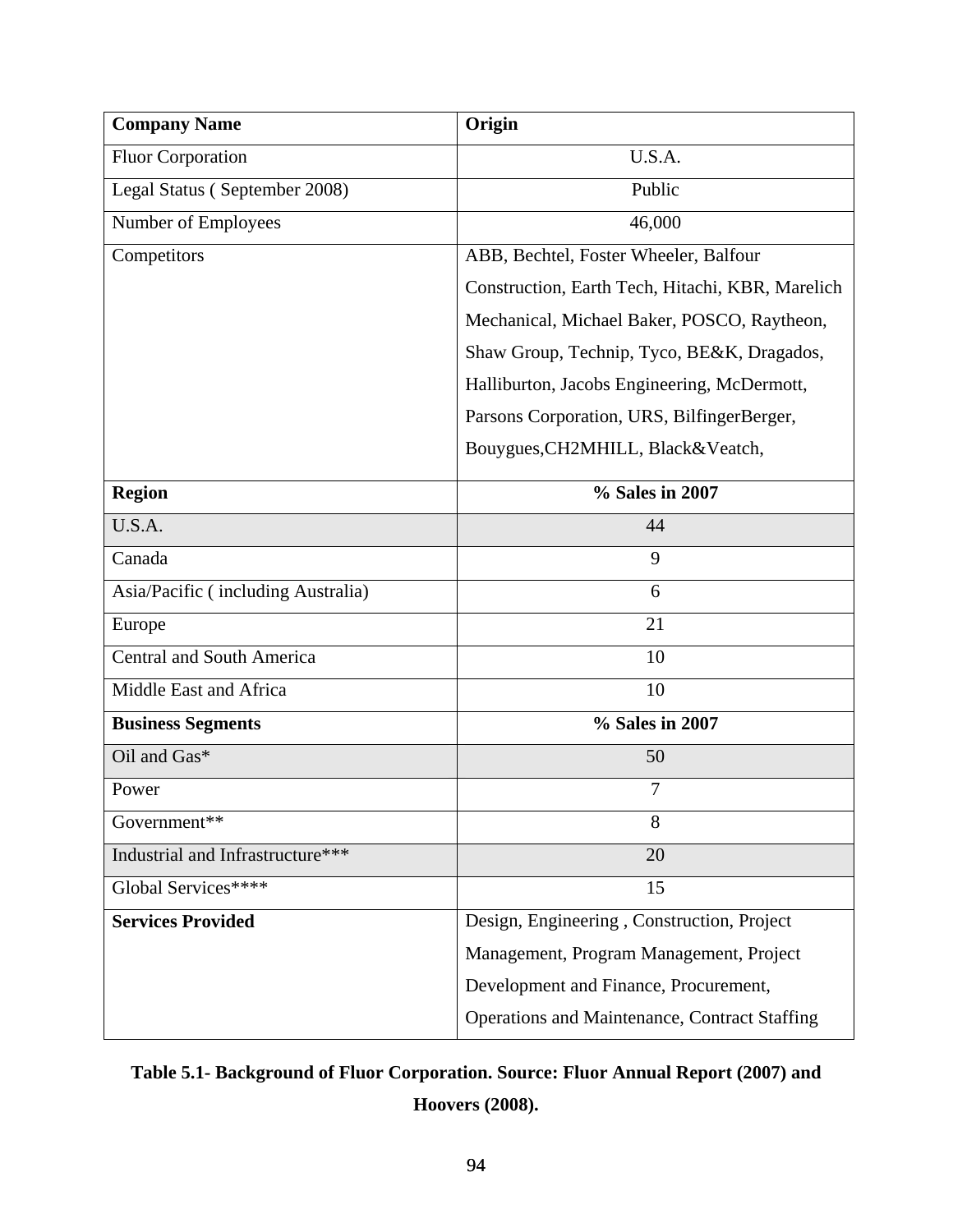\* Accounts for 50% of the sales. Provides EPC and project management services in this sector.

\* \* Offers project management to the U.S. Department of Energy and Defense.

\*\*\* EPC services for pharmaceutical, biotechnology facilities, commercial/ institutional buildings, mining, telecommunications, and transportation projects. Public-Private-Partnerships for road-way and rail projects.

\*\*\*\* Provides it clients temporary staffing through its TRS staffing solutions unit, operations and maintenance services and asset management.

Following tables provides a summary of the P3 projects that Fluor has provided its services and some of the company's key financials to understand the characteristics of the firm.

| Project                | <b>Location</b>     | P3 Model           | <b>Financing Source</b> |
|------------------------|---------------------|--------------------|-------------------------|
| <b>High Speed Line</b> | <b>Netherlands</b>  | Greenfield $(D/B)$ | <b>Dutch Government</b> |
| London Underground     | U.K                 | Greenfield (DBF)   | Private Finance         |
| Pocahontas Parkway     | Virginia, USA       | Greenfield         | Tax exempt bonds        |
|                        |                     | (DBOF)             |                         |
| Conway Bypass          | South Carolina, USA | Greenfield (DB)    | State Infrastructure    |
|                        |                     |                    | Bank                    |
| State Highway - 130    | Texas, USA          | Greenfield $(D/B)$ | State/Local or          |
|                        |                     |                    | <b>TIFIA</b>            |
| SR-125                 | California, USA     | Greenfield $(D/B)$ | Macquarie               |
| A-59 Freeway           | <b>Netherlands</b>  | Greenfield $(D/B)$ | Government              |
| E470 Toll Road         | Colorado, USA       | Greenfield $(D/B)$ | <b>Bond Issue</b>       |

# **Table 5.2- Fluor's Public-Private-Partnership Projects. Source: Fluor Website (2008)**

| <b>Financial Measure</b> | <b>Value</b>      |
|--------------------------|-------------------|
| <b>EBITDA Margin</b>     | 4.032%            |
| <b>Total Backlog</b>     | \$30,000 million  |
| <b>Total New Awards</b>  | $$22,000$ million |
| <b>Total Assets</b>      | $$5796.2$ million |

**Table 5.3-Fluor Financial Highlights. Source: Fluor Annual Report (2007)**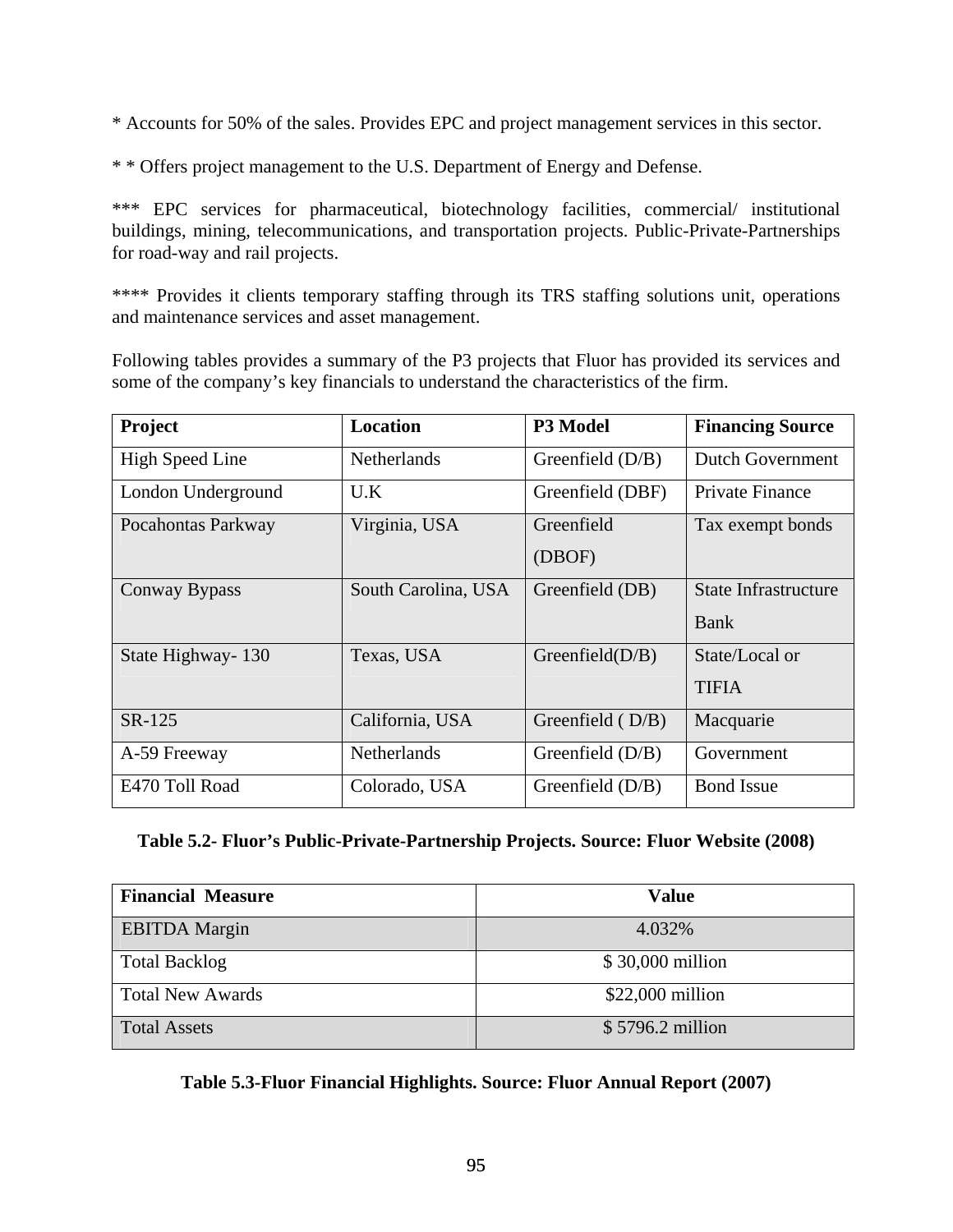## **5.1.2 Segmentation Matrix for Fluor**

A horizontal alignment of Fluor's business segments examined against the different services they provide in North America, Europe, Africa, Middle East, Asia Pacific helps identify the sector in which Fluor most actively provides its services. An overview of their activities is summarized as follows:

- 1. Fluor focuses on the oil, power and gas business segment and provides design and construction related services in this segment in all of its markets majorly in North America, Africa /Middle East and Asia Pacific.
- 2. In North America and Europe, Flour provides construction and design related services as well as program management and project development services in the infrastructure segment, especially in the U.S Greenfield P3 market. In the U.K. their Global Services group provided EPC, program management and also arranged finance and provided equity for the concession of the London Underground's communications system. This role is a deviation from the usual construction and engineering services that they provide.
- 3. Fluor is a popular contractor for government jobs in the U.S., which is their home market.
- 4. In the industrial segment Fluor provides substantial construction and design related services in North America and Asia Pacific.

In sum, Fluor can be categorized as mainly a design and construction contractor operating in all the continents of the world with most of their projects in the U.S focusing on oil, power and gas and industrial sectors. They also provide design-build, program management and project development services in the U.S. infrastructure segment or for Greenfield P3 projects. Segmentation Matrix as proposed by Porter in his research on competitive strategy of a firm is drawn for Fluor.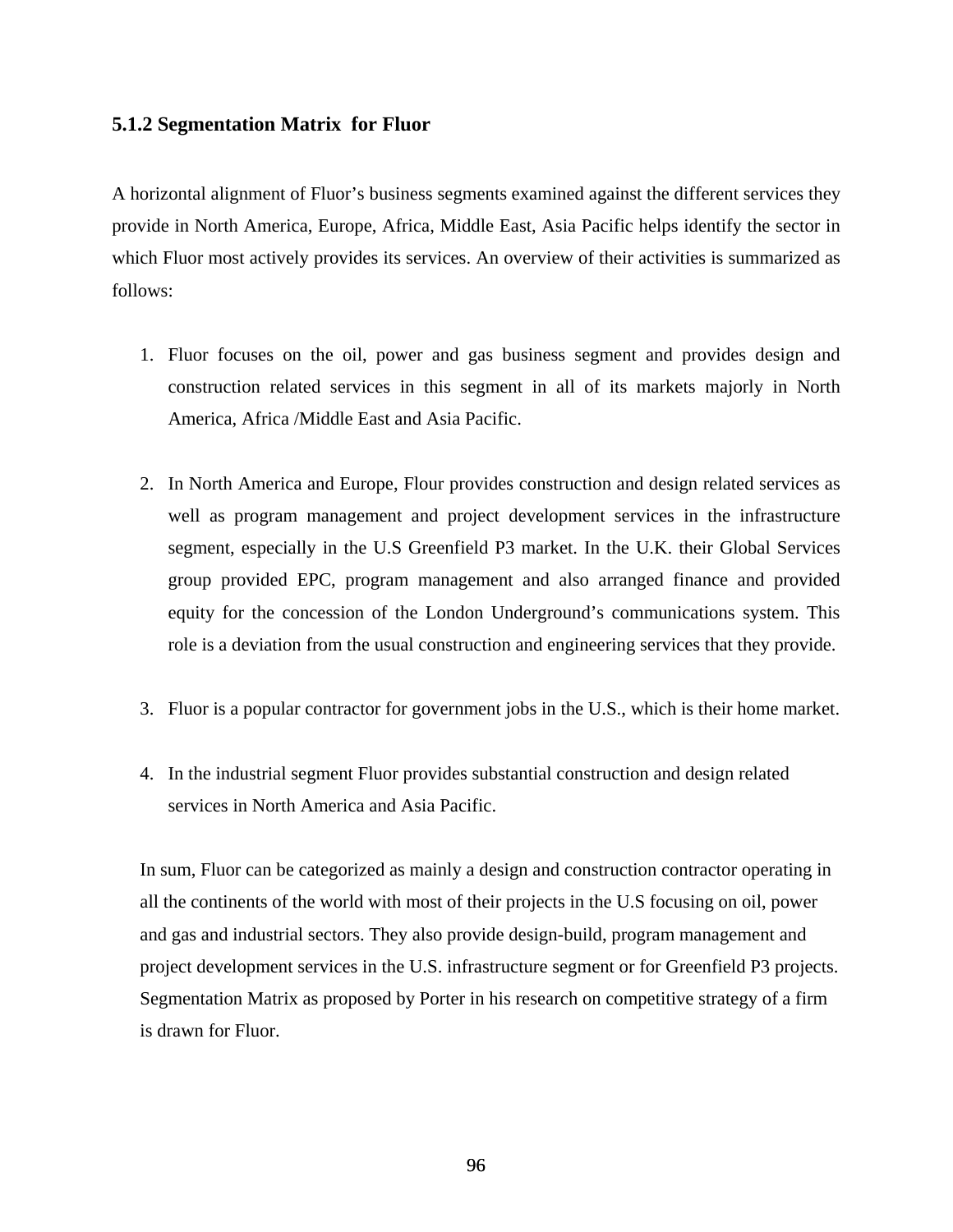| North America            |                       |            |                |                    |            |
|--------------------------|-----------------------|------------|----------------|--------------------|------------|
|                          | Oil, Gas and<br>Power | Industrial | Infrastructure | Global<br>Services | Government |
| Design                   |                       |            |                |                    |            |
| Engineering              |                       |            |                |                    |            |
| Construction             |                       |            |                |                    |            |
| Procurement              |                       |            |                |                    |            |
| Project Mgmt             |                       |            |                |                    |            |
| <b>Construction Mgmt</b> |                       |            |                |                    |            |
| 0&M                      |                       |            |                |                    |            |
| Program Mgmt             |                       |            |                |                    |            |
| Project Development      |                       |            |                |                    |            |
| <b>Staffing</b>          |                       |            |                |                    |            |
|                          |                       | Europe     |                |                    |            |
|                          | Oil, Gas and<br>Power | Industrial | Infrastructure | Global<br>Services | Government |
| Design                   |                       |            |                |                    |            |
| Engineering              |                       |            |                |                    |            |
| Construction             |                       |            |                |                    |            |
| Procurement              |                       |            |                |                    |            |
| Project Mgmt             |                       |            |                |                    |            |
| <b>Construction Mgmt</b> |                       |            |                |                    |            |
| 0&M                      |                       |            |                |                    |            |
| Program Mgmt             |                       |            |                |                    |            |
| Project Development      |                       |            |                |                    |            |
| <b>Staffing</b>          |                       |            |                |                    |            |

**Figure 5.1– Porter's Segmentation Matrix for Fluor's Operations in the North America and Europe. Source: Fluor Website (2008).**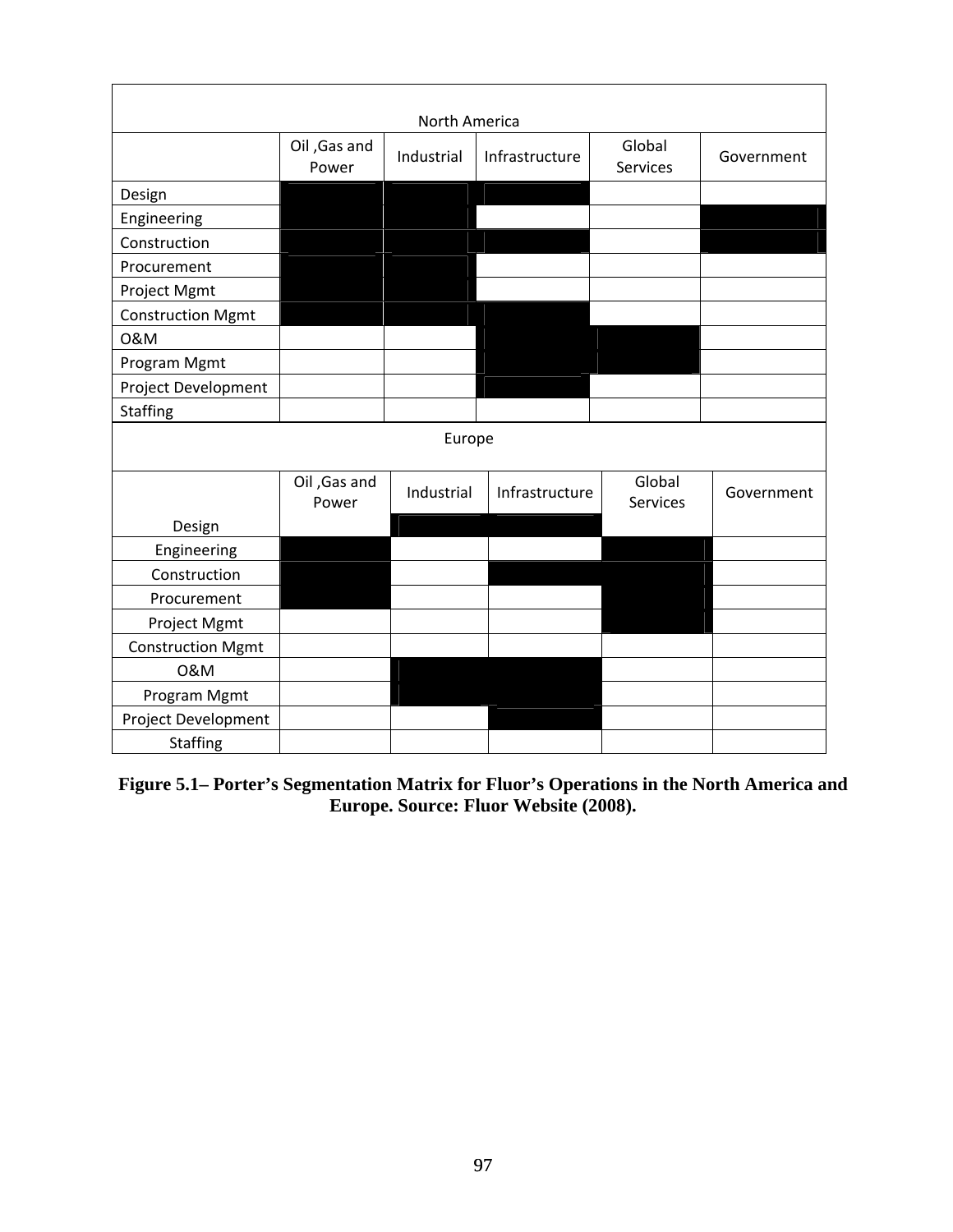| Africa/Middle East       |                       |            |                |                    |            |  |
|--------------------------|-----------------------|------------|----------------|--------------------|------------|--|
|                          | Oil, Gas and<br>Power | Industrial | Infrastructure | Global<br>Services | Government |  |
| Design                   |                       |            |                |                    |            |  |
| Engineering              |                       |            |                |                    |            |  |
| Construction             |                       |            |                |                    |            |  |
| Procurement              |                       |            |                |                    |            |  |
| Project Mgmt             |                       |            |                |                    |            |  |
| <b>Construction Mgmt</b> |                       |            |                |                    |            |  |
| Operations &             |                       |            |                |                    |            |  |
| Maintenance              |                       |            |                |                    |            |  |
| Program Mgmt             |                       |            |                |                    |            |  |
| Project Development      |                       |            |                |                    |            |  |
| <b>Staffing</b>          |                       |            |                |                    |            |  |
|                          |                       |            | Asia Pacific   |                    |            |  |
|                          | Oil, Gas and<br>Power | Industrial | Infrastructure | Global<br>Services | Government |  |
| Design                   |                       |            |                |                    |            |  |
| Engineering              |                       |            |                |                    |            |  |
| Construction             |                       |            |                |                    |            |  |
| Procurement              |                       |            |                |                    |            |  |
| Project Mgmt             |                       |            |                |                    |            |  |
| <b>Construction Mgmt</b> |                       |            |                |                    |            |  |
| 0 & M                    |                       |            |                |                    |            |  |
| Program Mgmt             |                       |            |                |                    |            |  |
| Project Development      |                       |            |                |                    |            |  |
| <b>Staffing</b>          |                       |            |                |                    |            |  |

# **Figure 5.2 – Porter's Segmentation Matrix for Fluor's operations in the Africa/Middle East and Asia/Pacific. Source: Fluor Website (2008).**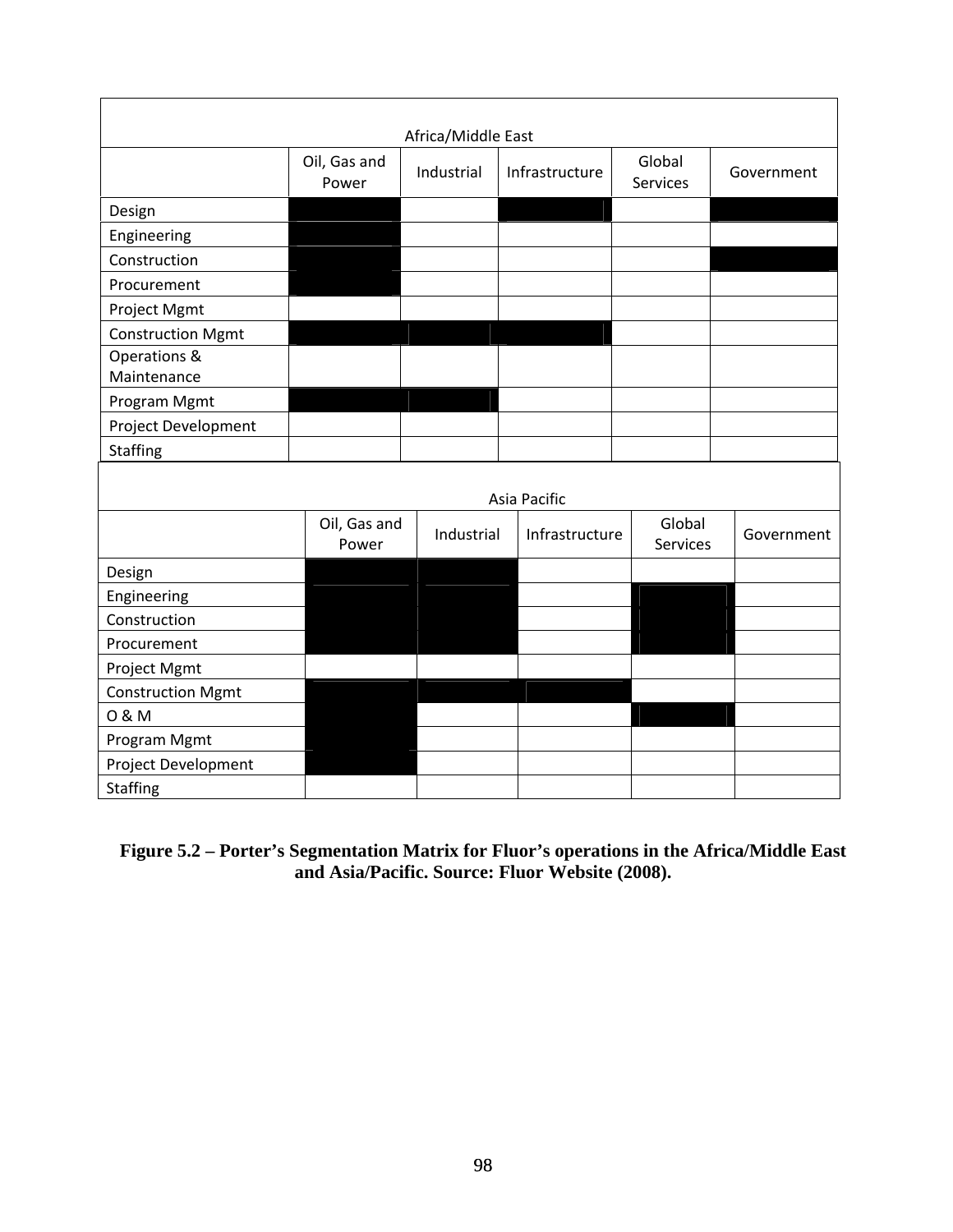# *5.2 Macquarie Group*

### **5.2.1 Background**

Listed on the Australian Securities Exchange (ASX), this group provides international banking, financial, investments and advisory services. As per the companies databases Macquarie Group employs over 13,000 people across 25 different countries in the Africa, Americas, Asia, Australasia and Europe. Their International operations have contributed to 57% of operating income in year 2007. Among the company's competitors are Citigroup, Deutsche Bank, Goldman Sachs, UBS Investment Bank.

Macquarie's activities are organized into six different operational units:

- 1. Macquarie Capital (former Investment Banking Group) is involved in providing mergers and acquisitions, takeovers and corporate restructuring advice. Equity capital markets and equity and debt capital management, specialized equipment financing, specialized fund management, raising Project Financing, equities cash and equities research capacities.
- 2. Equities Market Group provides equity linked products, equity hedge funds, and equity finance.
- 3. Treasury and Commodities Group Trades in Metals, Energy, Agriculture and other commodities, debt market, foreign exchange, futures.
- 4. Banking and Financial Services Group Stock broking, financial planning, investment products, administrative and portfolio services, cash management trust, Personal Loans, Credit Cards, Mortgages, Margin and Capital protected lending, deposit facilities, Business Banking.
- 5. Real Estate Group- Fund and asset management. Investment and development finance, Real Estate investment banking and advisory, development management and real estate research.
- 6. Funds Management Group manager of superannuation funds, full service manager for all asset classes.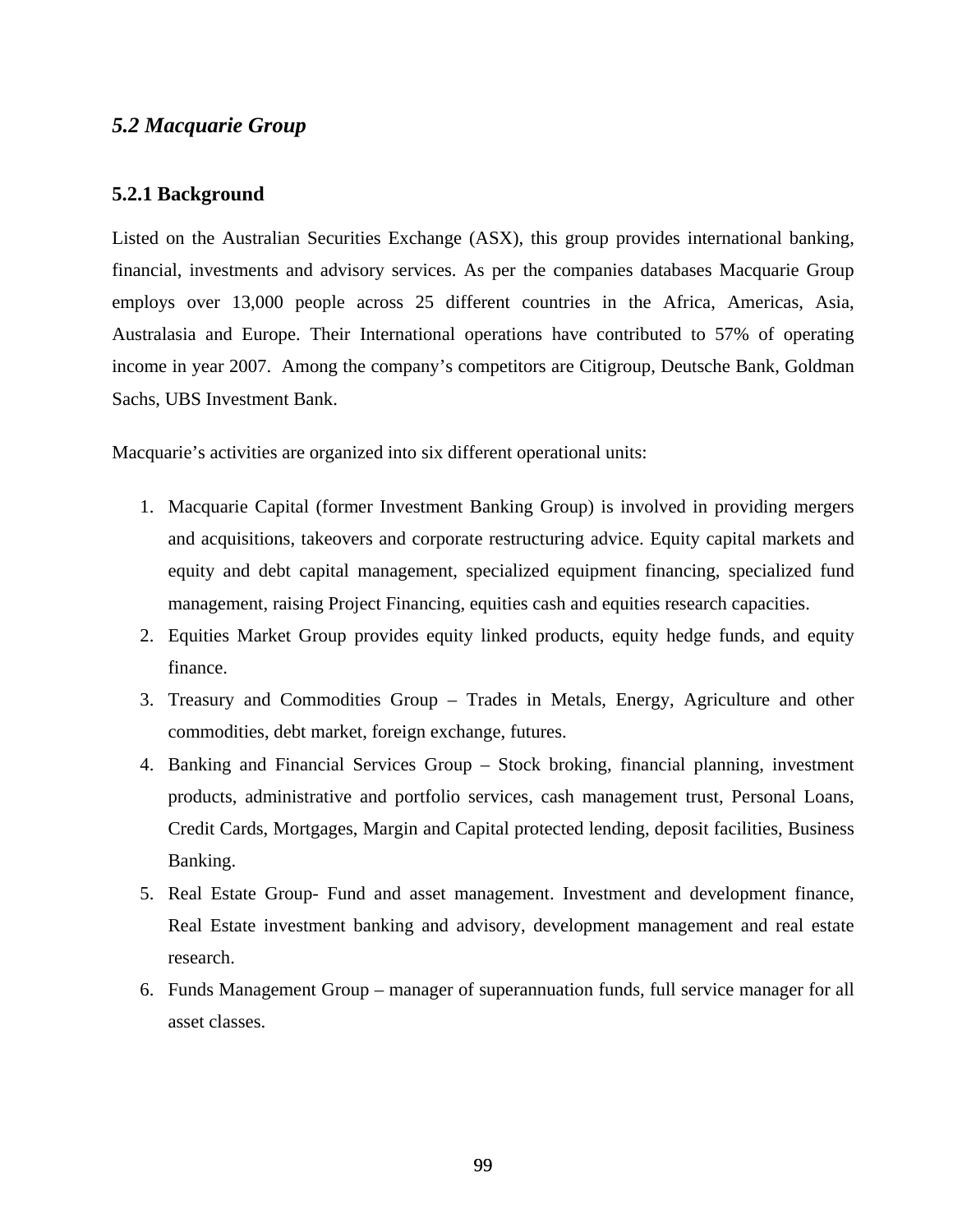#### . **5.2.2 Macquarie Capital Group**

This group which has contributed to 63% of the company's profit in the year ending March'08 is involved in activities such as Macquarie Group's wholesale structuring, underwriting, corporate advisory, specialized funds management, specialized equipment financing, institutional stock broking and equities research capabilities.

In addition to providing investment banking solutions and other financial services the Macquarie Capital Group has an independent Capital Funds division which provides vehicles to private and institutional investors for investing their capital into infrastructure assets such as roads, public transport, aged-care facilities, water utilities, wind farms, power utilities and car parking. These funds focus on a variety of services related to infrastructure in diverse geographical markets. Individually and in combination with other Macquarie funds they concentrate on investment in the infrastructure assets such as Toll Roads, Power, Telecommunications, and Airports. Among the listed funds are Macquarie Infrastructure Group that invests in Toll Roads, Macquarie Airports that invest in Airports. Macquarie Infrastructure Partners is an unlisted fund.

In March 2008, Macquarie managed 166 infrastructure assets including roads, utilities, and international airports through these funds with a total infrastructure asset valuing \$ A 140 billion. These funds are reported to have delivered 16% compound annual return to their investors (individual or institutional) over the past 13 years. Eighty three percent of the infrastructure assets are based outside Australia (Macquarie Group Annual Reports). Macquarie Capital Advisors and Capital Funds together contributed to 44% of Macquarie's profits in the year 2007-2008.

# **5.2.3 Macquarie Infrastructure Group (MIG)**

According to an article in the New Age, Macquarie seems to have identified early the need for private investment in the toll road sector, and specialized in the development and management of toll roads. MIG is purely an infrastructure investment vehicle formed by Macquarie Infrastructure Trust I (MIT), MIT II, Macquarie Infrastructure Group International Limited (MIGL) formerly known as Macquarie Infrastructure Bermuda Ltd. These Trusts are managed by Macquarie Infrastructure Investment Management Ltd (MIML), a wholly owned subsidiary of Macquarie Group Ltd. MIGL is managed by Macquarie Capital Funds (Europe) Ltd (MCFEL). Both MIML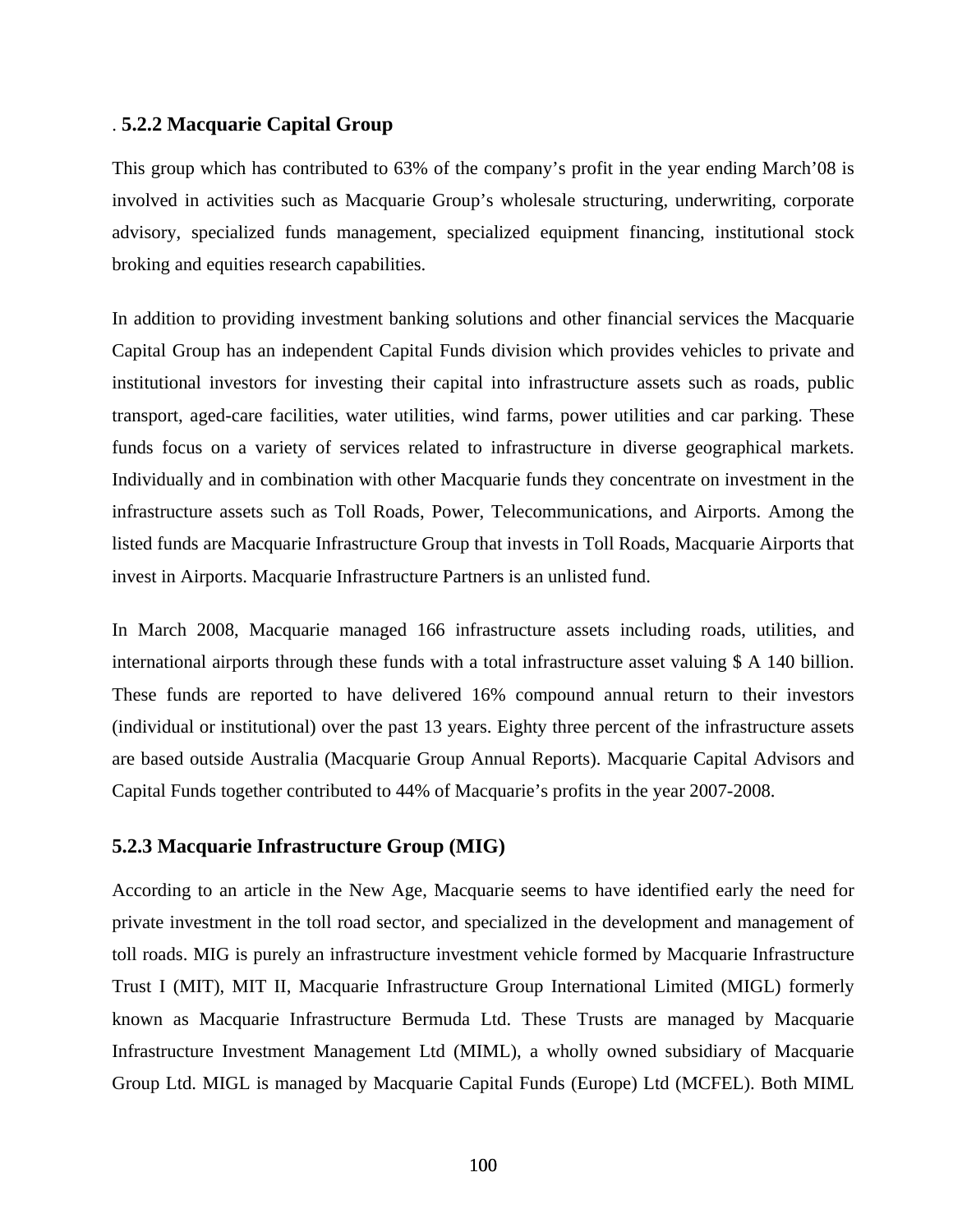and MCFEL are part of the Macquarie Capital which is a leading player in infrastructure investments over the world. Following is a background of MIG and its portfolio of toll road assets across the world.

| <b>Company Name</b>                                                                                     |                | Origin                                            |      |                                    |                   |  |
|---------------------------------------------------------------------------------------------------------|----------------|---------------------------------------------------|------|------------------------------------|-------------------|--|
| Macquarie Infrastructure Group (MIG)                                                                    |                | Australia                                         |      |                                    |                   |  |
| Number of Employees                                                                                     |                | 246                                               |      |                                    |                   |  |
| Competitors                                                                                             |                | Abertis, Brisa, Transurban, Ferrovial, John Liang |      |                                    |                   |  |
| <b>Risk</b><br><b>Asset</b><br>Premium(%)                                                               |                | Location<br>%MIG<br><b>Stake</b>                  |      | %MIG<br>portfolio<br>(asset value) | P3 Model          |  |
| <b>407 ETR</b>                                                                                          | 4.3            | Canada                                            | 30   | 38                                 | <b>Brownfield</b> |  |
|                                                                                                         |                |                                                   |      |                                    | Greenfield        |  |
| M6 Toll                                                                                                 |                | <b>UK</b>                                         | 100  | 26                                 |                   |  |
| <b>APRR</b>                                                                                             | 6              | France                                            | 20.4 | 12                                 | <b>Brownfield</b> |  |
| Westlink M7**                                                                                           | 5              | Australia                                         | 47.5 | 9                                  | Greenfield        |  |
| <b>Dulles Greenway</b>                                                                                  | 8.5            | <b>USA</b>                                        | 50   | $\overline{5}$                     | <b>Brownfield</b> |  |
| <b>Indiana Toll Road</b>                                                                                | 6              | <b>USA</b>                                        | 25   | $\overline{4}$                     | <b>Brownfield</b> |  |
| Chicago Skyway                                                                                          | 6              | <b>USA</b>                                        | 22.5 | 3                                  | <b>Brownfield</b> |  |
| <b>Tagus River Crossing-</b>                                                                            |                |                                                   |      |                                    | Greenfield        |  |
| Lusoponte (April 25 and                                                                                 |                |                                                   |      |                                    | /Brownfiel        |  |
| Vasco da Gama Bridge)                                                                                   | 4              | Portugal                                          | 30.6 | $\overline{2}$                     | $A***$            |  |
|                                                                                                         |                |                                                   |      |                                    | Greenfield        |  |
| South Bay Expressway                                                                                    | 9.5            | <b>USA</b>                                        | 50   | $\overline{2}$                     | ****              |  |
| <b>Warnow Tunnel</b>                                                                                    | $\overline{7}$ | Germany                                           | 70   | < 1                                | Greenfield        |  |
| *MIG has a stake in the consortium that arranged the finance and negotiated the construction contract;  |                |                                                   |      |                                    |                   |  |
| ** Stake in Westlink was recently sold (Dec 2008): *** MIG has sold its stake in Lusoponte, responsible |                |                                                   |      |                                    |                   |  |

\*\* Stake in Westlink was recently sold (Dec 2008); \*\*\* MIG has sold its stake in Lusoponte, responsible for the O&M of 25<sup>th</sup> April Bridge and DBFO of the Vasco da Gama Bridge;\*\*\*\* MIG acquired the consortium that was responsible for the DBFO of the Southbay Expressway.

| <b>Region</b> | % Revenue (2006) |
|---------------|------------------|
| Australia     | 49               |
| North America | 28               |
| Europe        | 23               |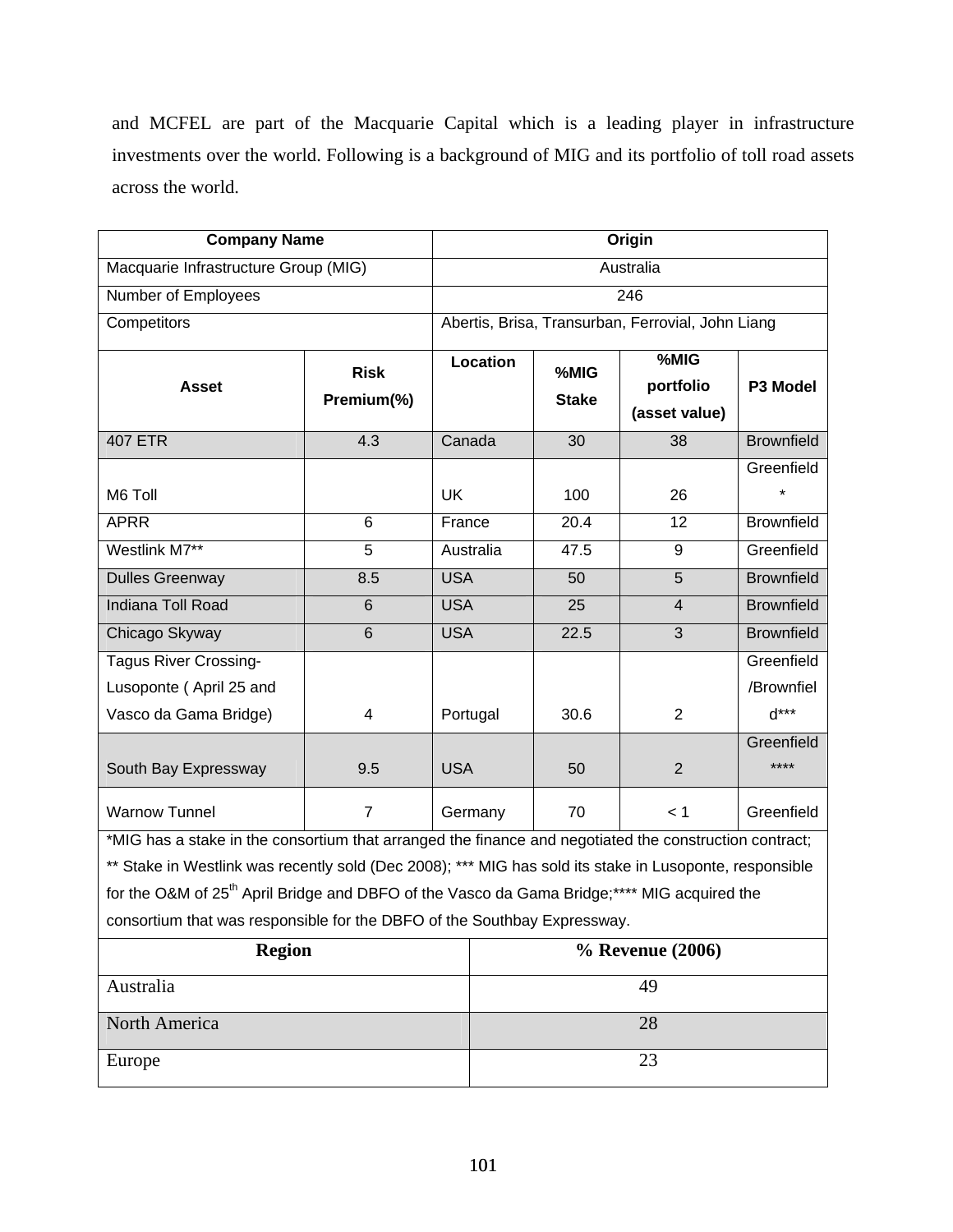| <b>Region</b> | $\%$ Assets by value(2007) |
|---------------|----------------------------|
| Australia     |                            |
| Canada        | 38                         |
| UK and Europe | 39                         |
| <b>USA</b>    | 14                         |

## **Table 5.4- MIG Background and Asset Portfolio. Source: Hoover's(2008); MIG Website(2008); MIG Annual Report (2008).**

### **Some financial highlights of MIG:**

| <b>Financial Measure</b>                       | <b>Value</b>                        |
|------------------------------------------------|-------------------------------------|
| <b>EBITDA</b> margin (AGM presentation 2008)   | 72.9%                               |
| Portfolio Valuation in June 2008 (They have    | $$A 8,569$ million                  |
| written down their asset values in the wake of |                                     |
| the current unfavorable market conditions)     |                                     |
| Return on Equity                               | 18.3% (MIG's letter to risk matrix) |
| <b>Total Equity</b>                            | \$A 6,668,385,000                   |
| <b>Total Assets</b>                            | $$A\,9,747,056,000$                 |
| Portfolio Risk Premium                         | 5.16%                               |

## **Table 5.5 – MIG Financial Highlights. Source: MIG Annual Reports (2008), MIG Website (2008).**

Following is the asset portfolio of Macquarie Infrastructure Partners (MIP) (a non listed fund)

| <b>MIP's Asset Portfolio</b> | MIP's%stake |
|------------------------------|-------------|
| Chicago Skyway               | <b>23%</b>  |
| Indiana Toll Road            | 25%         |
| <b>Dulles Greenway</b>       | 50%         |
| Southbay Expressway (SR-125) | 50%         |

**Table 5.6- MIP Asset Portfolio. Source: MIG Website (2008).**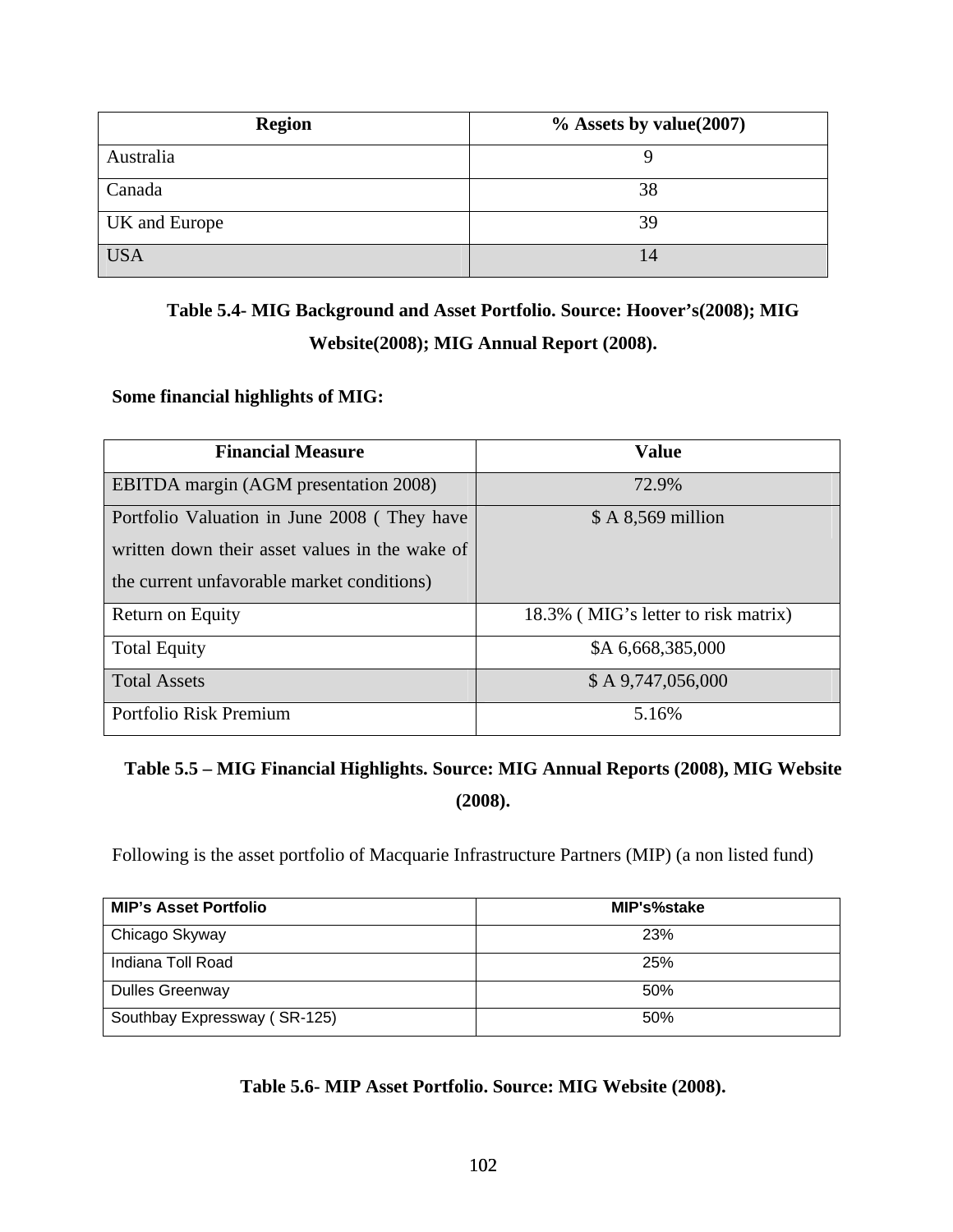#### **5.2.4 Segmentation Matrix for Macquarie Capital Group**

Studying the operations of the Macquarie Capital group provides significance to the investments of its infrastructure fund, MIG.

In North America, Macquarie provides financial advisory services for structuring the financing for the infrastructure and other projects. In addition their Securities division in the U.S. provides range of services from investment banking to advising on corporate finance, project finance, P3s. Through their funds MIG and MIP, Macquarie has so far, mainly invested in Brownfield projects as SR-125 is their only Greenfield project in the U.S. MIP is also involved in investing in peripheral infrastructure projects such as docks, container terminus etc. However they do not noticeably participate in any airport projects. In Europe they are mainly involved in investing in Greenfield projects as the only Brownfield project they have there is the operation of the Vasco da Gama bridge in Portugal which is a part of the Design-Build-Finance-Operate agreement for the new April 25 bridge across the Tagus River. Through Map (a fund that invests in airports) they have stakes in Bristol, Brussels, and Copenhagen airports.

Recently the group sold their interests in Westlink toll road and Sydney's Eastern Distributor Link and had stakes in the consortiums that were responsible for the Design-Build -Finance-Operate-Maintain these projects. They also have some equity interests in Sydney Airport and stake in a consortium that operates the Janpan Airport Termial at the Tokyo airport. Their other investments in the Asia Pacific region include interests in natural gas, gas and electricity distribution networks. Macquarie also has stake in three toll road companies in South Africa and some presence in the rail, airport and telecommunications sector.

A market overview of Macquarie Capital Group revels that this group is primarily a financial services provider with interests in making direct and indirect investments in infrastructure sector through their funds in North America, Europe, Asia, Australia, Africa, and Brazil in the Latin American region. The following segmentation matrix reflects the activities of Macquarie in the infrastructure sector and allied fields across the world. The information for developing the matrix is obtained from their website.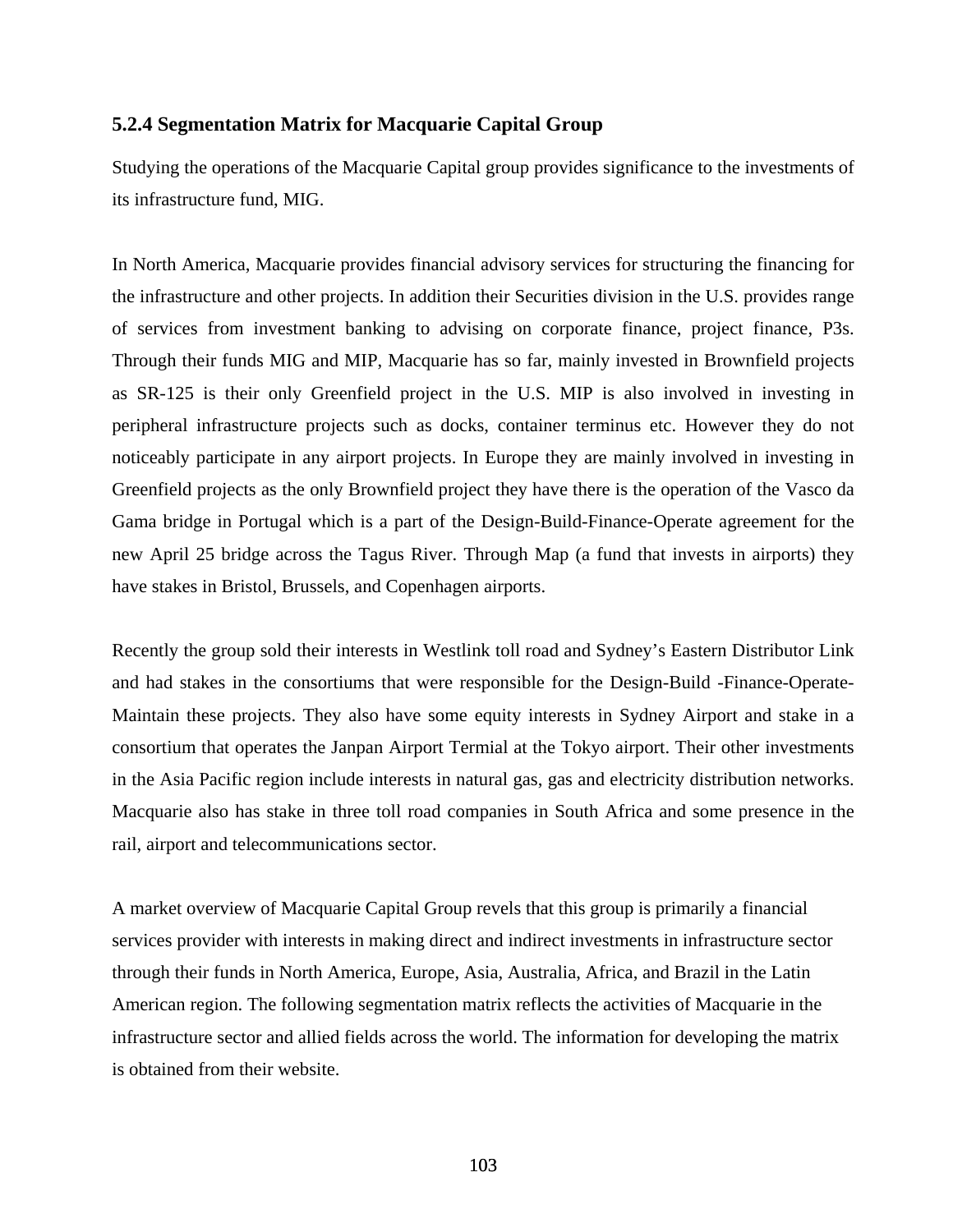| North America                               |                   |              |                   |          |               |  |  |
|---------------------------------------------|-------------------|--------------|-------------------|----------|---------------|--|--|
| Services/Products                           | Greenfield        |              | <b>Brownfield</b> |          | <b>Others</b> |  |  |
|                                             | <b>Toll Roads</b> | Airports     | <b>Toll Roads</b> | Airports |               |  |  |
| <b>Advisory Services</b>                    |                   |              |                   |          |               |  |  |
| <b>Banking Solutions</b>                    |                   |              |                   |          |               |  |  |
| *Investments                                |                   |              |                   |          |               |  |  |
| <b>Infrastructure Funds</b>                 |                   |              |                   |          |               |  |  |
| <b>MIG</b>                                  |                   |              |                   |          |               |  |  |
| <b>MIP</b>                                  |                   |              |                   |          |               |  |  |
| Map                                         |                   |              |                   |          |               |  |  |
|                                             |                   | Europe       |                   |          |               |  |  |
| Services/Products                           | Greenfield        |              | <b>Brownfield</b> |          | <b>Others</b> |  |  |
|                                             | <b>Toll Roads</b> | Airports     | <b>Toll Roads</b> | Airports |               |  |  |
| <b>Advisory Services</b>                    |                   |              |                   |          |               |  |  |
| <b>Banking Solutions</b>                    |                   |              |                   |          |               |  |  |
| *Investments<br><b>Infrastructure Funds</b> |                   |              |                   |          |               |  |  |
| <b>MIG</b>                                  |                   |              |                   |          |               |  |  |
| <b>MIP</b>                                  |                   |              |                   |          |               |  |  |
| Map                                         |                   |              |                   |          |               |  |  |
|                                             |                   | Asia Pacific |                   |          |               |  |  |
| Services/Products                           | Greenfield        |              | <b>Brownfield</b> |          | <b>Others</b> |  |  |
|                                             | <b>Toll Roads</b> | Airports     | <b>Toll Roads</b> | Airports |               |  |  |
| <b>Advisory Services</b>                    |                   |              |                   |          |               |  |  |
| <b>Banking Solutions</b>                    |                   |              |                   |          |               |  |  |
| *Investments<br><b>Infrastructure Funds</b> |                   |              |                   |          |               |  |  |
| <b>MIG</b>                                  |                   |              |                   |          |               |  |  |
| <b>MIP</b>                                  |                   |              |                   |          |               |  |  |
| Map                                         |                   |              |                   |          |               |  |  |

### **Figure 5.3- Porter's Segmentation Matrix for Macquarie's Operations in North America, Europe and the Asia Pacific. Source: MIG website (2008).**

\*Our focus for the Segmentation Matrix is Macquarie's investments in the infrastructure and related sector mainly through three of its funds viz, MIG, MIP and Map.

In other parts of the world, Macquarie Group has presence in Brazil.

 Macquarie's South African Infrastructure Fund has stake in three toll road concessions, rail, airport and telecom sector.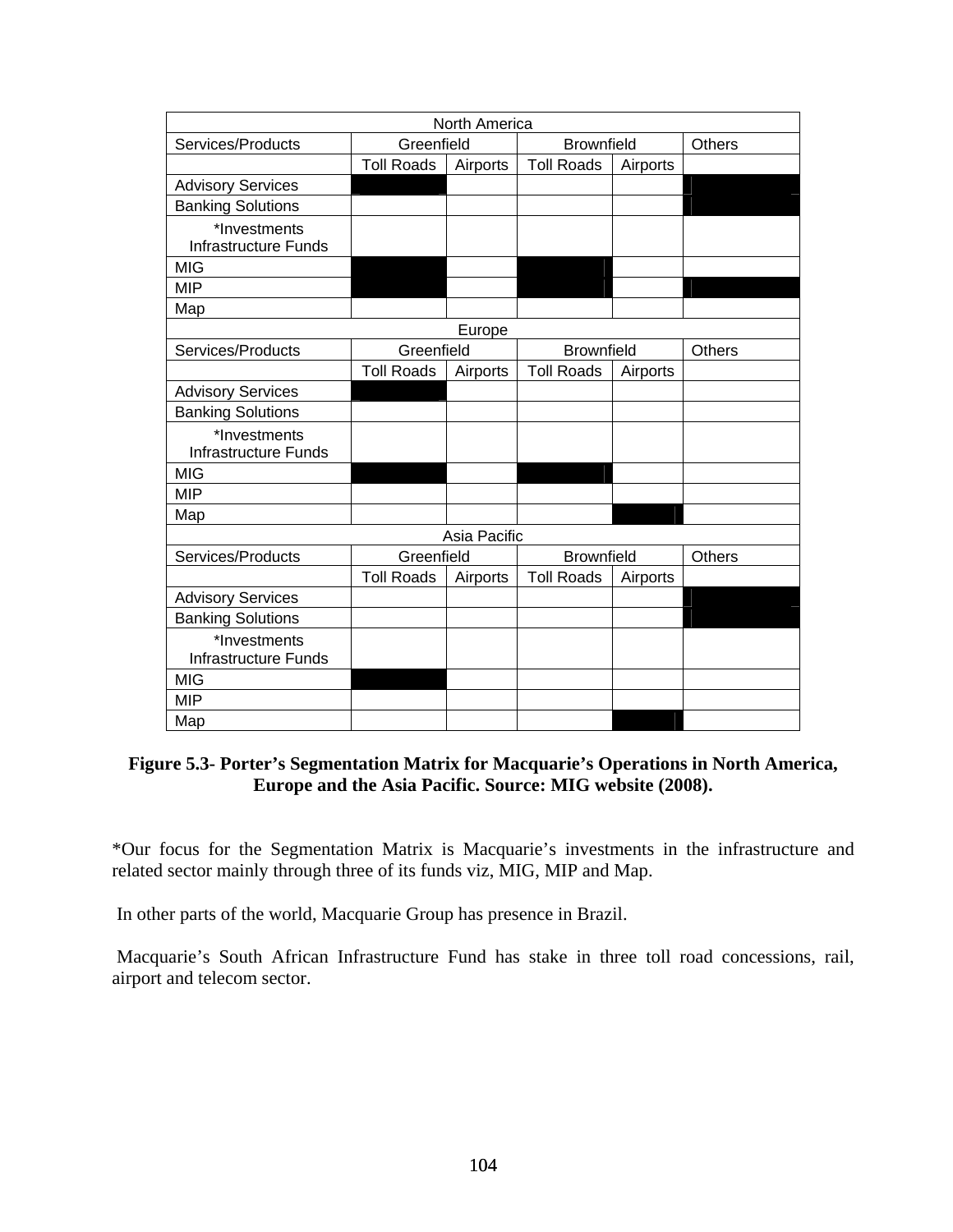### *5.3 Grupo Ferrovial*

### **5.3.1 Background**

Grupo Ferrovial, is one of Spain's largest construction and engineering company, which started in the 1950's to build rail roads and by late 1960's was an established public sector highway contactor. Ferrovial has now grown into a leading private airport manager, toll road and car-park operator, and other infrastructure related service provider. It has presence in 43 countries in Europe, North America, South America, Africa, Asia with more than 100,000 employees. Eighty percent of its profits are earned outside of Spain and 73% of the total profits were attributed to its infrastructure management business in the year ending March 2008.

Ferrovial operates in the construction industry though its flagship company, Ferrovial Agroman, Cadagua, Budimex in Poland and Webber in Texas. Fairly recently, Ferrovial acquired the British Airport Authority (BAA), through which it is involved in the development and operation and maintenance of Airports.

Grupo Ferrovial is the parent company of Cintra Concessions Infrastructuras de Transporte SA. Cintra is one of world's leading toll road developers and a car park manager in Spain. It has in its portfolio over 23 Toll Roads in Spain, Portugal, Ireland, Greece, Chile, Canada and USA amounting to 16.0 billion Euro which contribute to 86% of Cintra's revenue stream. After being a part of the winning bid for both the Chicago Skyway and the Indiana Toll Road, Cintra has also been chosen a strategic partner under the Comprehensive Development Agreement for the development of the Trans-Texas-Corridor.

Grupo Ferrovial's core-operations underwent a change in the year 2006 and the infrastructure development business got clearly distinguished into Airports, Toll Roads and Car Parks as shown by the table bellow. Its toll toad and car-park business has contributed to 7% of the parent companies sales in the past two years.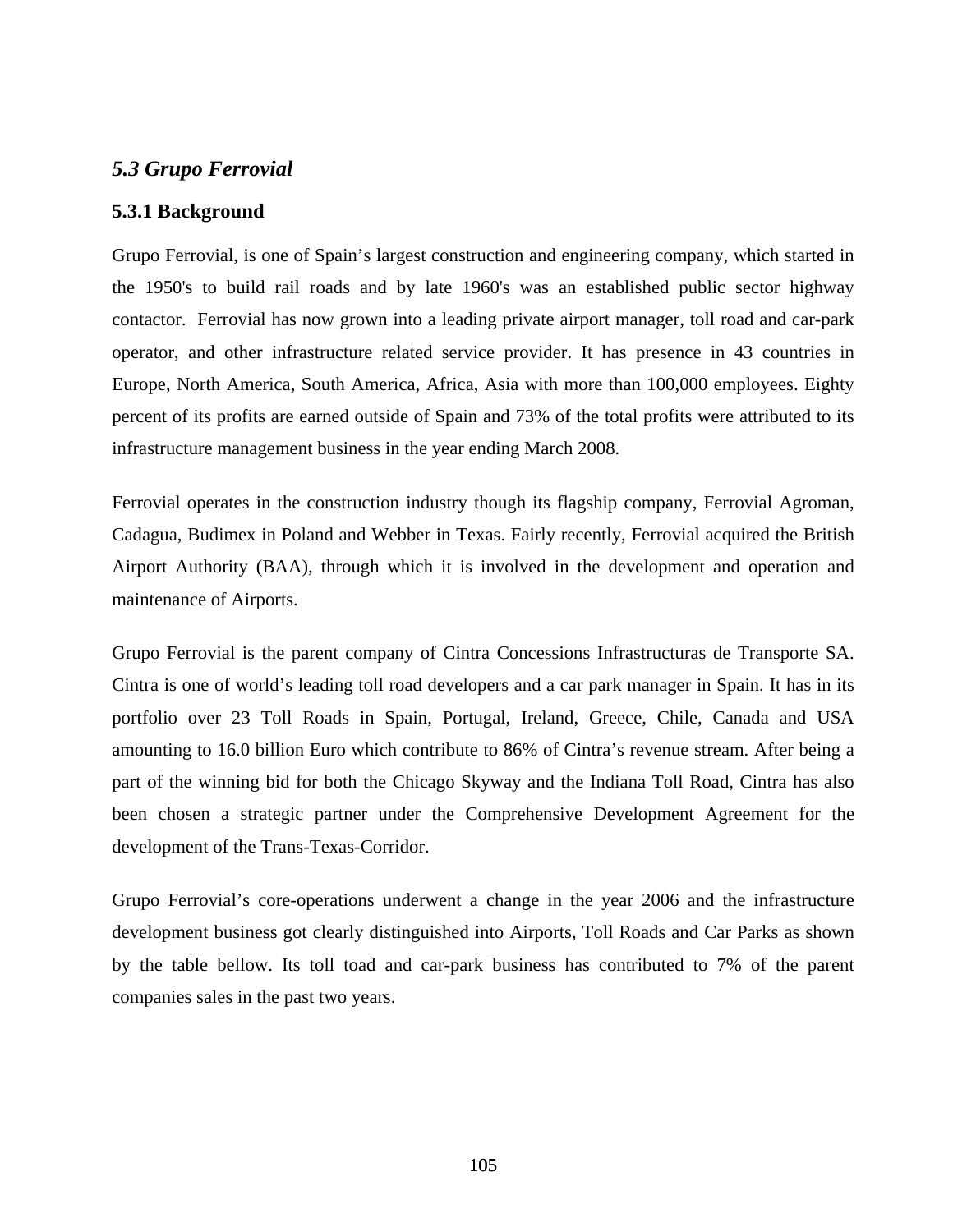| 48             |  |
|----------------|--|
|                |  |
|                |  |
|                |  |
| 8              |  |
|                |  |
|                |  |
| 35             |  |
|                |  |
|                |  |
| %Sales         |  |
| Sep'07         |  |
|                |  |
| 35             |  |
|                |  |
|                |  |
| 27             |  |
| $\overline{7}$ |  |
|                |  |
|                |  |
|                |  |
| 31             |  |
|                |  |
|                |  |
|                |  |
|                |  |
|                |  |

# **Table 5.7 – Grupo Ferrovial's Core Operations. Source: Ferrovial website (2008).**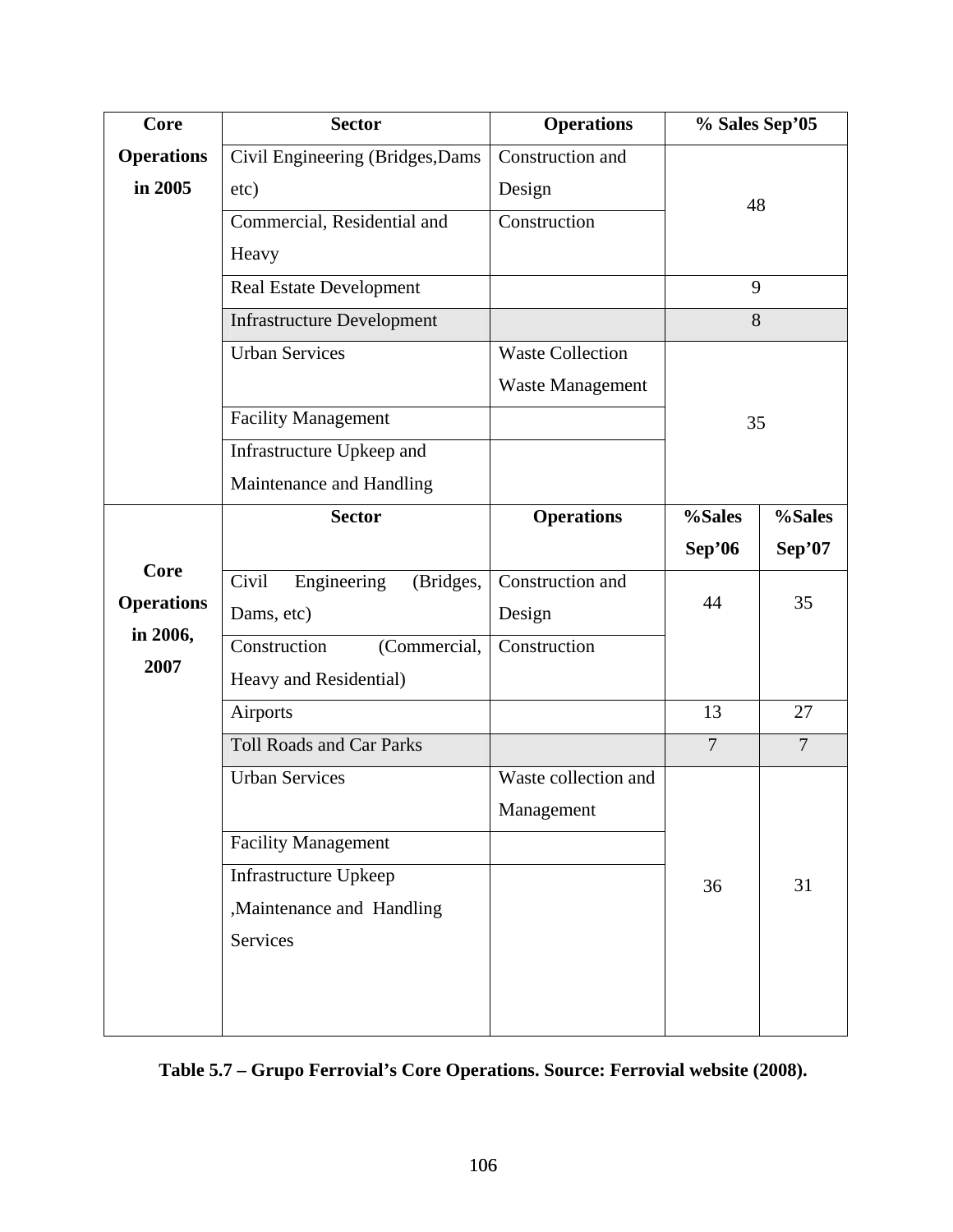| <b>Ferrovial's</b>        | <b>Discreption</b>                                                                                                                                                                                                                                                                                                                                                                                                                                                                  |
|---------------------------|-------------------------------------------------------------------------------------------------------------------------------------------------------------------------------------------------------------------------------------------------------------------------------------------------------------------------------------------------------------------------------------------------------------------------------------------------------------------------------------|
| <b>Subsidiary</b>         |                                                                                                                                                                                                                                                                                                                                                                                                                                                                                     |
| company                   |                                                                                                                                                                                                                                                                                                                                                                                                                                                                                     |
| Ferrovial<br>Agromn       | Was formed in 1999, with the merger of the construction business of Ferrovial<br>and Agroman Empresa Constructura, involved in civil engineering projects such<br>as dams, reservoirs, highway, water treatment plant engineering and construction.                                                                                                                                                                                                                                 |
| Cintra                    | Ferrovial has 62% stake in Cintra, one of world's largest transportation<br>infrastructure operation and maintenance of toll roads and manages over 20 toll<br>road concessions internationally. Cintra also manages over 250,000 parking<br>spaces in Spain, Andora, Puerto Rico, holds on-street car park concessions,<br>provides car towing services, manages airport/private car parks, off-street car<br>parks and also provides management solutions to government agencies. |
| Swissport                 | Provides ground handling services that include cabin maintenance, safety<br>activities, and executive activities in North America, Latin America, South East<br>Asia, Africa.                                                                                                                                                                                                                                                                                                       |
| Ferrovial<br>Inmobiliaria | Real estate activities in development and brokerage were dissolved in 2006.                                                                                                                                                                                                                                                                                                                                                                                                         |
| Cadagua                   | Provides turnkey contracting, O&M, BOOT/BOT financing for water treatment<br>plants and solutions for solid waste management.                                                                                                                                                                                                                                                                                                                                                       |
| Ferrovial<br>Services     | Provided public services such as water and solid waste management, facility<br>maintenance.                                                                                                                                                                                                                                                                                                                                                                                         |
| Ferrovial<br>Servicois    | Provided public services such as water and solid waste management, facility<br>maintenance.                                                                                                                                                                                                                                                                                                                                                                                         |
| Cepa and<br>Eurolimp      | Are cleaning services group in Spain and Portugal.                                                                                                                                                                                                                                                                                                                                                                                                                                  |
| Ecocat and<br>Ecodinic    | Are subsidiaries of cespa that provide hazardous and health care waste<br>management services respectively.                                                                                                                                                                                                                                                                                                                                                                         |
| Amey                      | Has a strong hold in the U.K PFI market. It has equity interest in Tube Lines –<br>the London Underground concession.                                                                                                                                                                                                                                                                                                                                                               |

## **Table 5.8 Grupo Ferrovial's Subsidiaries. Source: Ferrovial Website (2008)**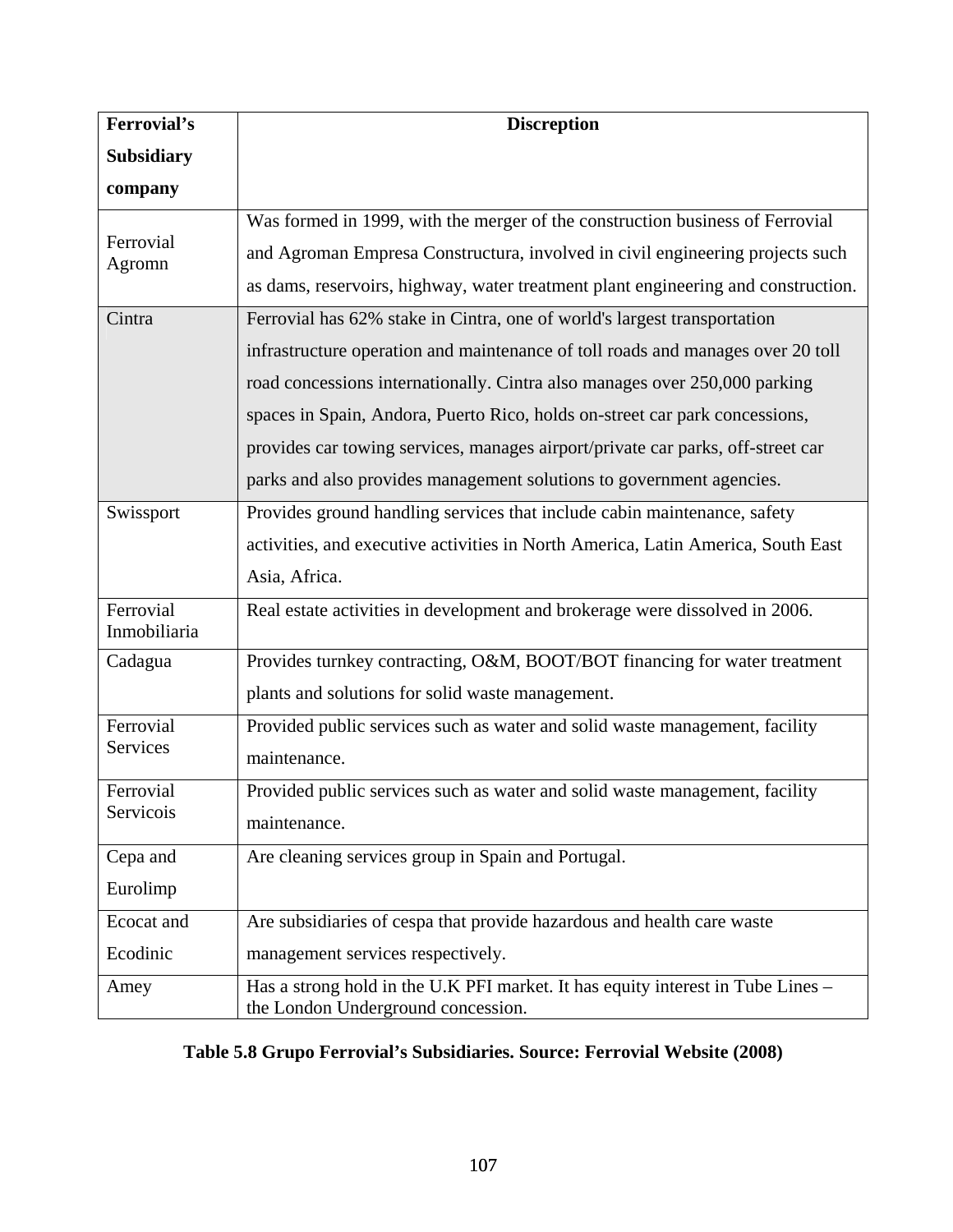## **5.3.2 Cintra**

| <b>Geographical Region</b> | <b>Percentage Revenue</b> | <b>Percentage Profit (EBITDA)</b> |  |  |
|----------------------------|---------------------------|-----------------------------------|--|--|
|                            | (Year-2008)               | (Year-2008)                       |  |  |
| Canada                     | 34.51 %                   | 39.8%                             |  |  |
| Chile                      | 16.35%                    | 16.8%                             |  |  |
| Spain                      | 30.8%                     | 22.3%                             |  |  |
| Rest of Europe             | 9.2%                      | 10.8%                             |  |  |
| <b>USA</b>                 | 9.1%                      | 10.3%                             |  |  |

Some financial highlights for Cintra are as follows:

**Table 5.9 –Cintra's Regional Distribution of Revenue and Profits . Source: Cintra Annual Report (2007).** 

| <b>Financial Measure</b>                     | <b>Value</b>          |
|----------------------------------------------|-----------------------|
| <b>EBITDA</b> Margin                         | 67.7%                 |
| Value of Principal Assets                    | Euros 9,186 million   |
| Return on Equity (average of 5 yrs) (reuters | 5.61%                 |
| finance)                                     |                       |
| Average Risk Premium in 2004                 | 4.5%                  |
| <b>Total Equity</b>                          | Euros 1,034.7 million |
| <b>Total Assets</b>                          | Euros 12,295 million  |
| Return on Portfolio Investment               | Approx $12.5$         |

**Table 5.10 – Cintra's Financial Highlights . Source: Cintra website (2007); Cintra Annual Report (2007); Reuter's Finance (2008); Ferrovial website(2008).**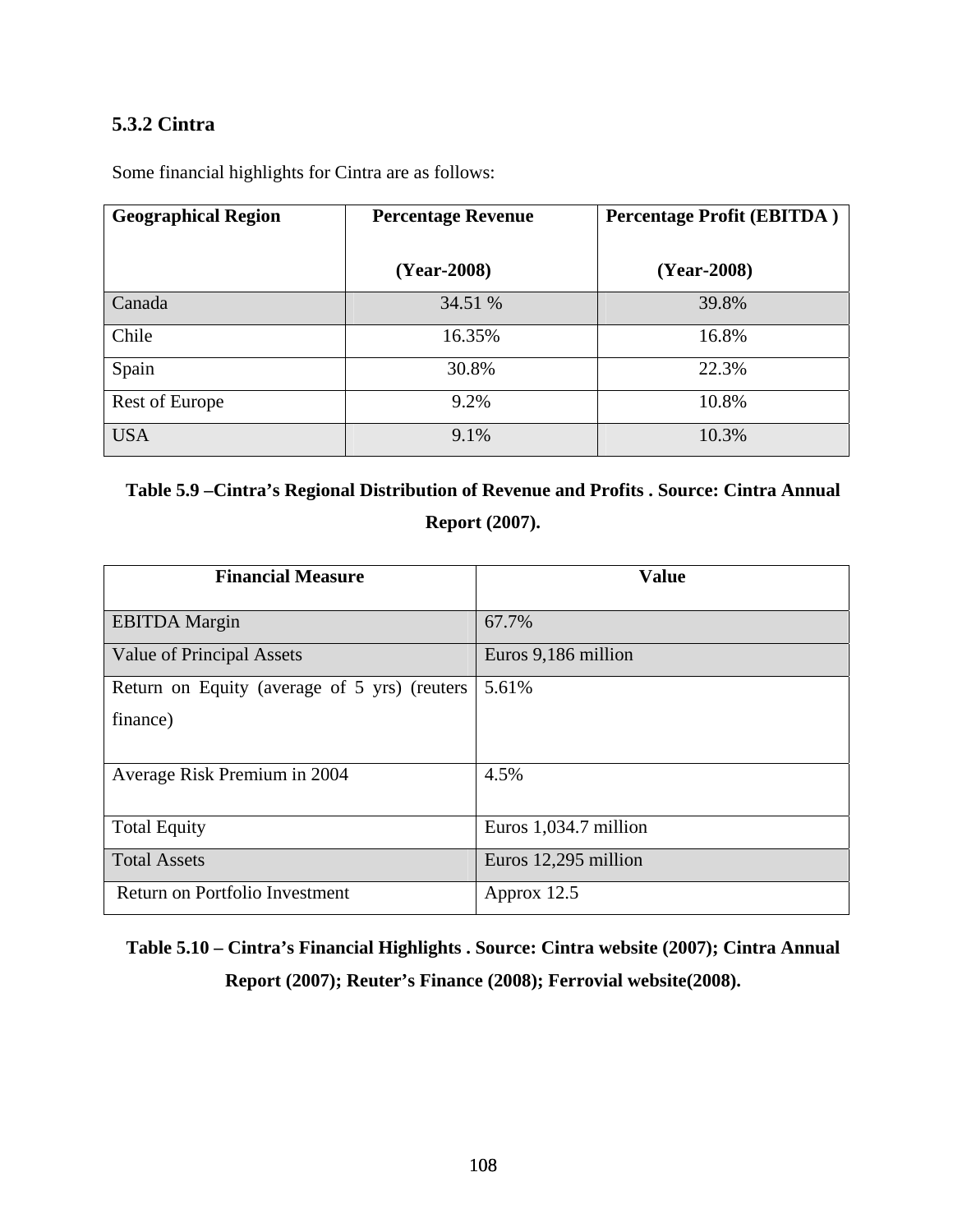| <b>Company Name</b>                |          | Origin       |                                              |            |  |  |
|------------------------------------|----------|--------------|----------------------------------------------|------------|--|--|
| Cintra Concesiones de              |          |              | Spain                                        |            |  |  |
| Infraestructurasde Transporte, S.A |          |              |                                              |            |  |  |
| <b>Legal Status</b>                |          | Public       |                                              |            |  |  |
| Number of Employees                |          | 2900         |                                              |            |  |  |
| Competitors                        |          |              | Abertis, Iberpistas, Itinere Infrastructuras |            |  |  |
| <b>Asset Portfolio</b>             | Location | %Cintra      | % of Cintra's                                | P3 Model   |  |  |
|                                    |          | <b>Stake</b> | Portfolio(200                                |            |  |  |
|                                    |          |              | 4 present)                                   |            |  |  |
| Ausol I                            | Spain    | 80           |                                              | Greenfield |  |  |
| Ausol II                           | Spain    | 80           |                                              | Greenfield |  |  |
| Madrid Sur Radial- 4               | Spain    | 55           |                                              | Greenfield |  |  |
| <b>Madrid Levante</b>              | Spain    | 51.84        |                                              | Greenfield |  |  |
| $M-45$                             | Spain    | 50           | 28%                                          | Brownfield |  |  |
| $M-203$                            | Spain    | 100          |                                              | Greenfield |  |  |
| Autema                             | Spain    | 76.275       |                                              | Geenfield  |  |  |
| Central Greece Toll                | Greece   | 33.34        |                                              | Geenfield  |  |  |
| Road                               |          |              |                                              |            |  |  |
| Lonian Roads Toll                  | Greece   | 33.34        | 4%                                           | Geenfield  |  |  |
| Road                               |          |              |                                              |            |  |  |
| M-3 Toll Road                      | Ireland  | 95           |                                              | Greenfield |  |  |
| Eurolink M4-M5                     | Ireland  | 66           |                                              | Geenfield  |  |  |
| Açores<br>Toll<br>Scut             | Portugal | 89           |                                              | Greenfield |  |  |
| Road                               |          |              |                                              |            |  |  |
| Euroscut<br>Algarve                | Protugal | 77           |                                              | Greenfield |  |  |
| <b>Toll Road</b>                   |          |              |                                              |            |  |  |
| <b>Euroscut Norte</b>              | Portugal | 75.5         |                                              | Greenfield |  |  |
| Litoral Toll Road                  |          |              |                                              |            |  |  |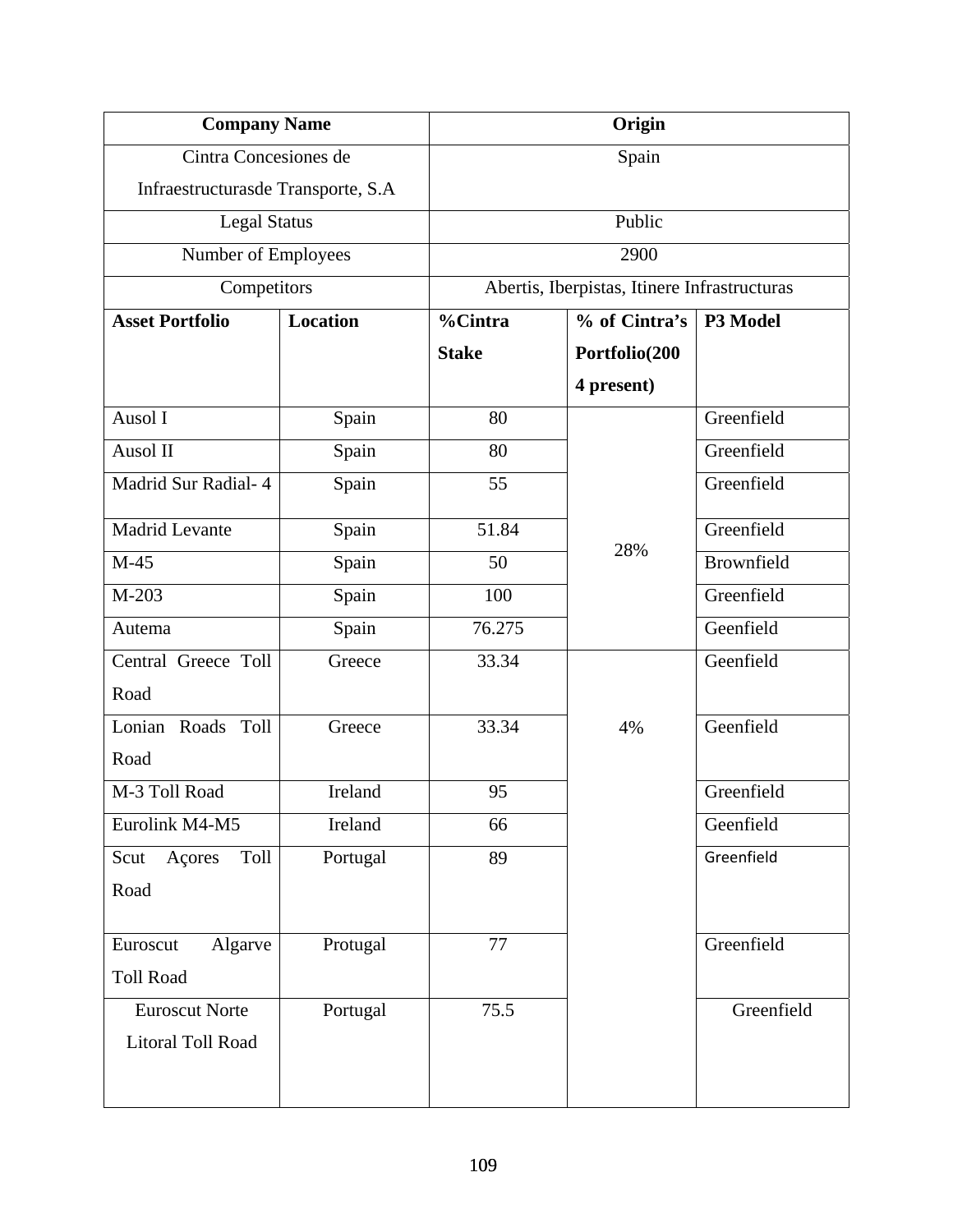| <b>Asset Portfolio</b> | Location        | % Cintra<br><b>Stake</b> | % Cintra's<br><b>Portfolio</b> | P3 Model    |
|------------------------|-----------------|--------------------------|--------------------------------|-------------|
| Temuco-Río Bueno       | Chile           | 75                       |                                | Brownfield  |
| <b>Toll Road</b>       |                 |                          |                                |             |
| Santiago-Talca Toll    | Chile           | 100                      |                                | Brownfield  |
| Road                   |                 |                          |                                |             |
| Talca-Chillán<br>Toll  | Chile           | 67.6                     |                                | Brownfield  |
| Road                   |                 |                          | 5%                             |             |
| Ruta del Bosque        | Chile           | 100                      |                                | Brownfield  |
| Collipulli-Temuco      | Chile           | 100                      |                                | Brownfield  |
| SH-130 Segment 5,6     | <b>USA</b>      | 65                       | 7%                             | Greenfield  |
| Chicago Skyway         | <b>USA</b>      | 55                       |                                | Brownfield  |
| Indiana Toll Road      |                 |                          |                                |             |
|                        | <b>USA</b>      | 50                       |                                | Brownfield  |
| <b>407 ETR</b>         | Canada          | 53.2                     | 47%                            | Brownfield  |
| Aparamientos<br>(car)  | Spain/Andora/Pu | 100                      | 9%                             | Park<br>Car |
| parking)               | erto Rico       |                          |                                | Concessions |

**Table 5.11 – Cintra's Background and Asset Portfolio. Source: Cintra website (2008); Hoover's (2008).**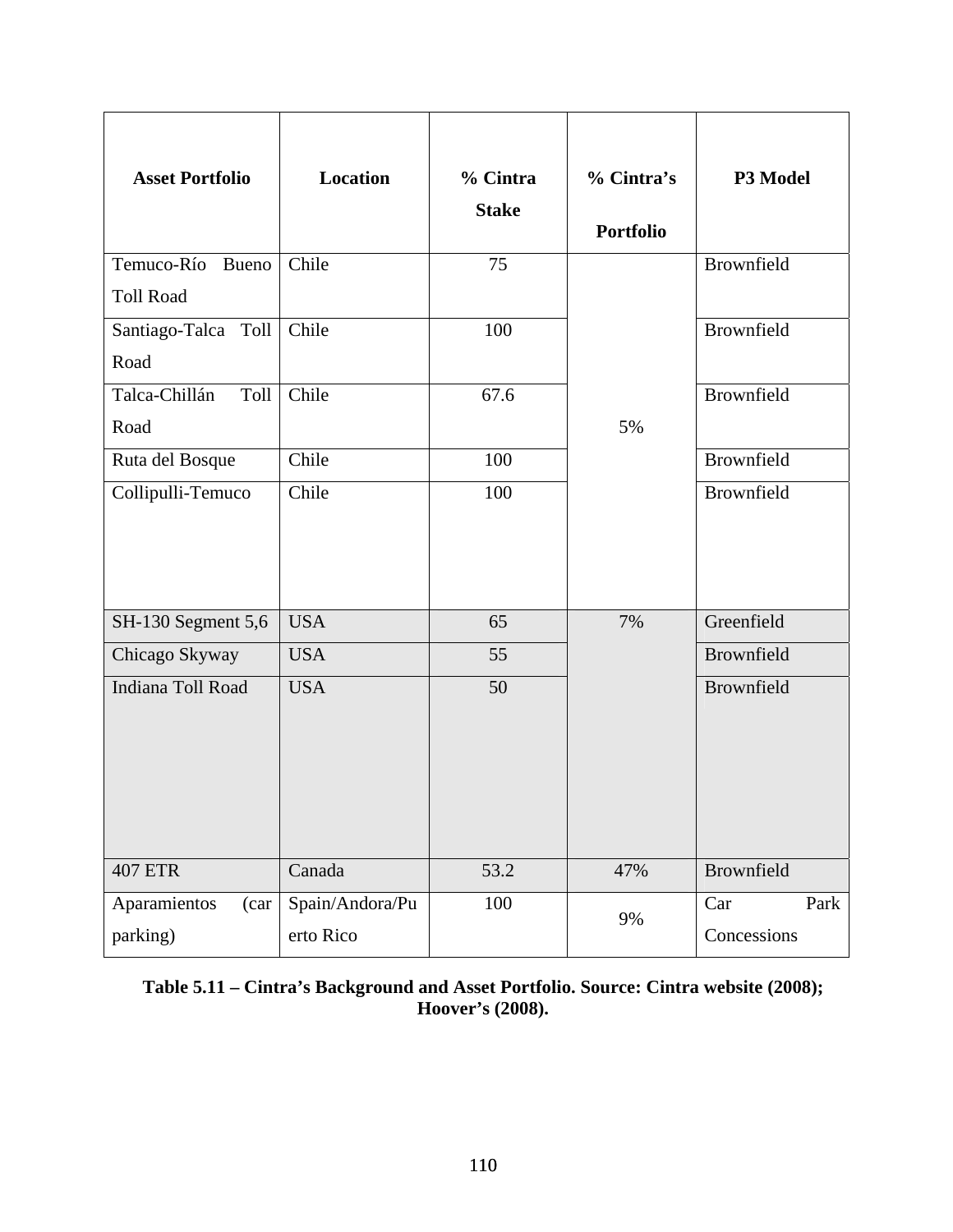### **5.3.3 Segmentation Matrix for Ferrovial**

Since Ferrovial is the parent company of Cintra, studying Ferrovial's operations gives a wider perspective to Cintra's activities.

In the North American market Grupo Ferrovial provides design-build services for toll roads, railways, civil and industrial structures and hydraulic/water treatment plants. Through Cintra they are also involved in sponsoring and operating Greenfield and Brownfield toll road projects. Ferrovial provides design-build services and lease retail facilities in some of the U.S. airports. Ferrovial also provides consulting services for environmental and hydraulic works.

In Europe, Ferrovial provides design-build services for toll roads, railways, airports, industrial facilities. Through Cintra they are also involved in Greenfield and Brownfield toll road projects and leasing car-parks. They also provide advisory services for environmental and hydraulic works. In 2006 they acquired the British Airport Authority that owns and operates seven airports in the U.K and also has retail contracts with some airports in Italy and the U.S. In Latin America they provide design-build services for Greenfield and Brownfield toll-roads and also lease airports.

A market analysis for Ferrovial suggests that this group primarily provides Design-Build services and has diversified their operations thorough its subsidiaries (Cintra, Amey) into investing in and operating and maintaining a wide range of infrastructure assets ranging from toll roads and car parks to water treatment plants. Cintra is distinctly provides operating and maintenance services and also acts as an equity participant in Greenfield and Brownfield projects.

 Ferrovial's segmentation matrix is based on the information available on their services and projects in different geographic regions as published on their website.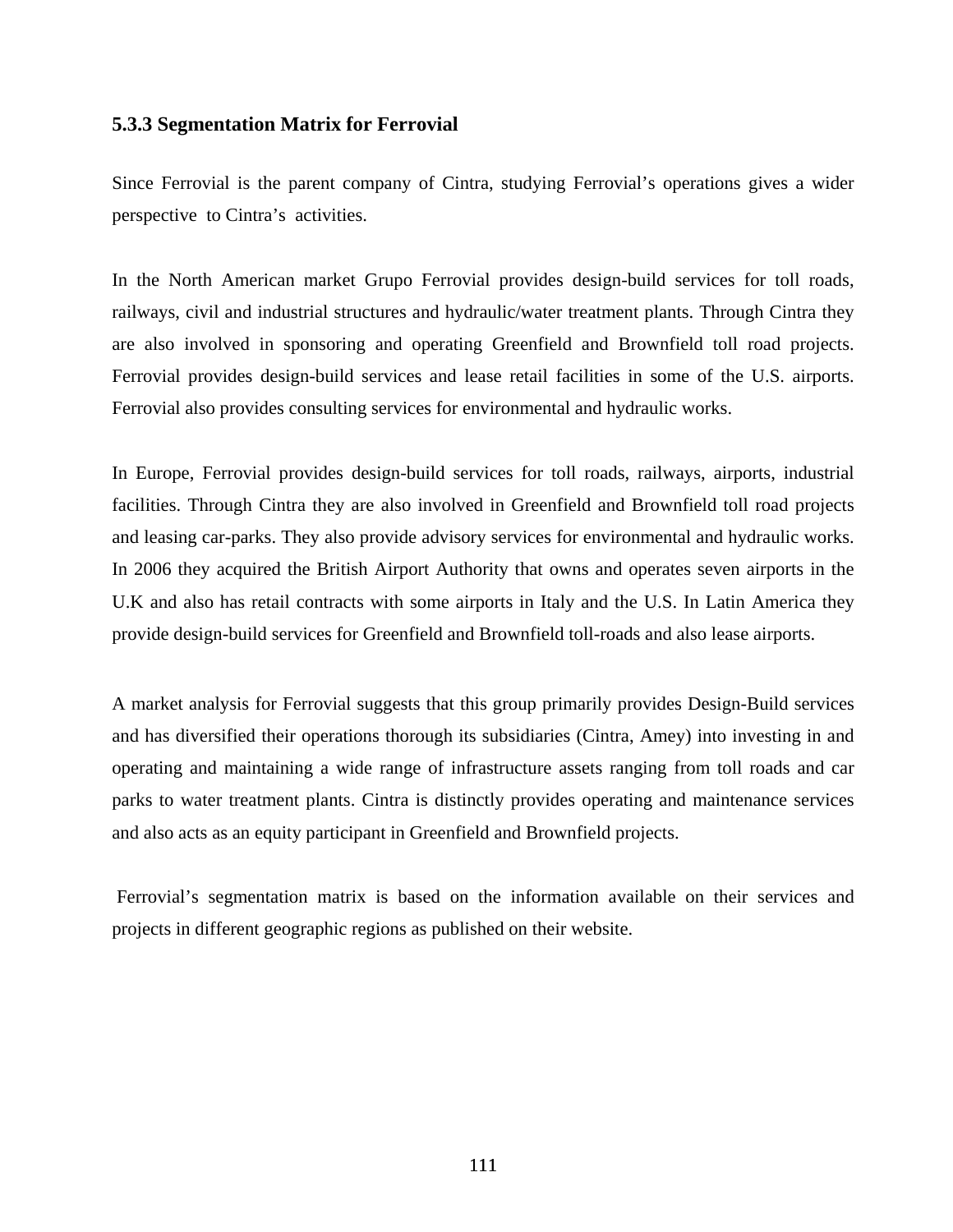| North America |                           |              |                                            |                |                         |                |                                                 |                                                   |
|---------------|---------------------------|--------------|--------------------------------------------|----------------|-------------------------|----------------|-------------------------------------------------|---------------------------------------------------|
|               |                           |              |                                            |                |                         |                |                                                 |                                                   |
|               | Facility                  |              |                                            | Transportation |                         |                | <b>Urban Services</b>                           |                                                   |
|               | Hydraulic<br>works/Enviro | **Industrial | <b>Building/Civil</b><br><b>Structures</b> | Car<br>Parks   | *Airports Roads Railway | Toll           |                                                 | <b>Street Cleaning</b><br>and Waste<br>Management |
| Design/Build  |                           |              |                                            |                |                         |                |                                                 |                                                   |
| <b>DBFO</b>   |                           |              |                                            |                |                         |                |                                                 |                                                   |
| Leases        |                           |              |                                            |                |                         |                |                                                 |                                                   |
| Advisory      |                           |              |                                            |                |                         |                |                                                 |                                                   |
| Europe        |                           |              |                                            |                |                         |                |                                                 |                                                   |
|               | Facility                  |              |                                            |                |                         | Transportation |                                                 | <b>Urban Services</b>                             |
|               | Hydraulic<br>works/Enviro | **Industrial | <b>Building/Civil</b><br><b>Structures</b> | Car<br>Parks   | *Airports Roads Railway | Toll           |                                                 | <b>Street Cleaning</b><br>and Waste<br>Management |
| Design/Build  |                           |              |                                            |                |                         |                |                                                 |                                                   |
| <b>DBFO</b>   |                           |              |                                            |                |                         |                |                                                 |                                                   |
| Leases        |                           |              |                                            |                |                         |                |                                                 |                                                   |
| Advisory      |                           |              |                                            |                |                         |                |                                                 |                                                   |
|               | Latin America             |              |                                            |                |                         |                |                                                 |                                                   |
|               | Facility                  |              |                                            | Transportation |                         |                | <b>Urban Services</b><br><b>Street Cleaning</b> |                                                   |
|               | Hydraulic<br>works/Enviro | **Industrial | Building/Civil<br><b>Structures</b>        | Car<br>Parks   | *Airports               | Toll           | Roads Railway                                   | and Waste<br>Management                           |
| Design/Build  |                           |              |                                            |                |                         |                |                                                 |                                                   |
| <b>DBFO</b>   |                           |              |                                            |                |                         |                |                                                 |                                                   |
| Leases        |                           |              |                                            |                |                         |                |                                                 |                                                   |
| Advisory      |                           |              |                                            |                |                         |                |                                                 |                                                   |

## **Figure 5.4 – Porter's Segmentation Matrix for Grupo Ferrovial's Operations in North America , Europe and Latin America . Source: Ferrovial website (2008).**

\*Participates in the airport distribution industry through the retail facilities, 'World Duty Free' in the airports of Baltimore/Washington, Pittsburg, Boston Logan; \*\*The sector 'Industrial' includes energy,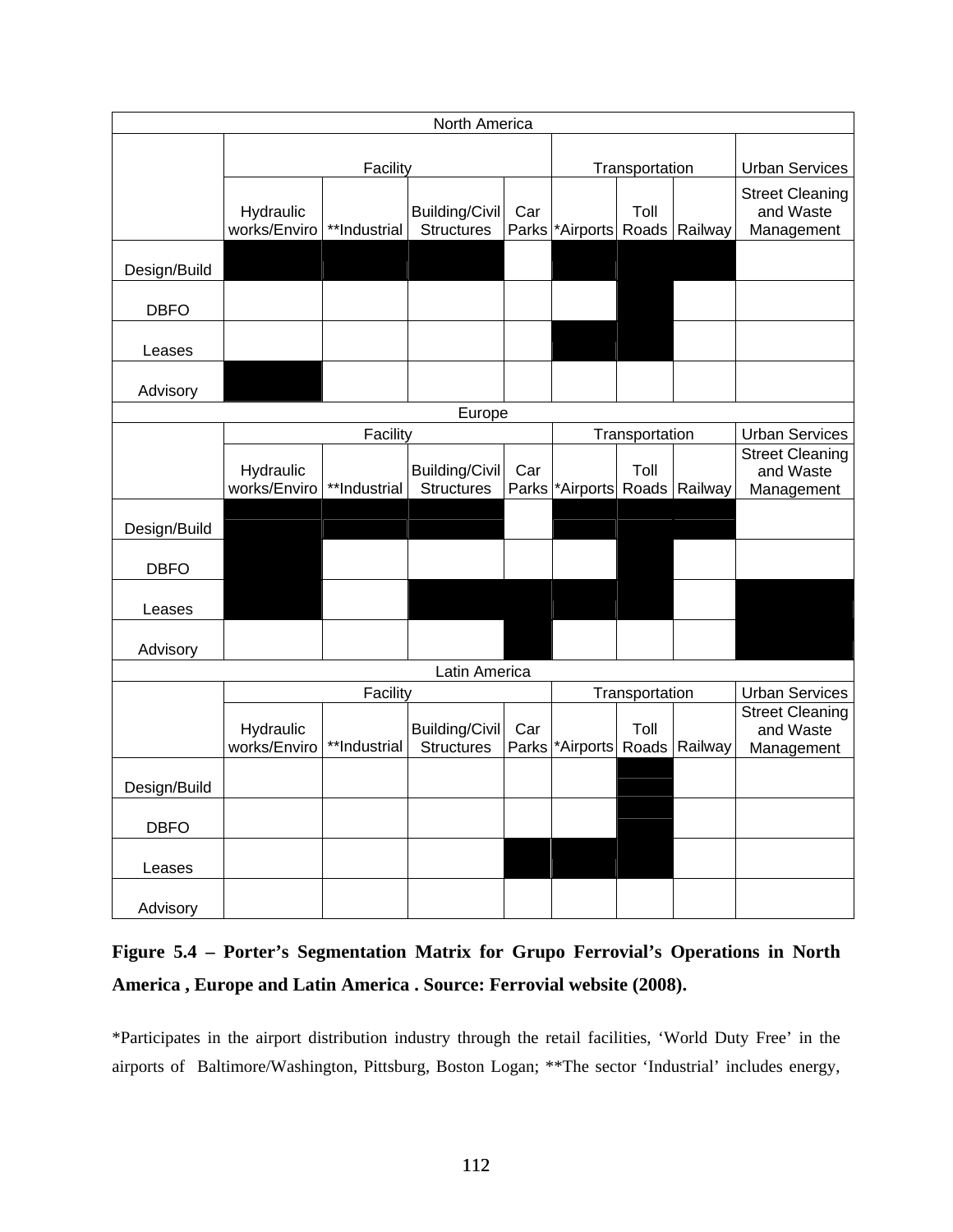power, chemical plants and utilities. In Europe, Ferrovial's concession business is major growth area.They acquired British Airport Authority to form the largest airport manager in the world.

#### **5.4 Nature of the Participants**

All the three companies studied seem to have one common feature i.e. their interest in the P3 market. However, Fluor, Macquarie and Cintra/Ferrovial differ greatly, mainly with respect to the services they provide to the P3 market and their core competencies. They also have differing geographic backgrounds although the interest in the U.S. market is common to all three. Based on their respective business models they use different financial metrics to gauge their performance

From an organizational background study and the segmentation matrix it is evident that Fluor is purely an Engineering Procurement and Construction (EPC) firm based in the U.S., catering majorly to the Oil and Gas industry and their infrastructure and industrial business follows next in line (Table 5.1).Their involvement in the P3 market is only limited to providing design-build services as observed in both the Pocahontas Parkway and SR-125. Fluor seem to have confined themselves from contributing equity to most of the P3 projects they have participated in (Table 5.2), except for the London Underground project, where they arranged financing and provided equity to the project company .They are mainly interested in being a part of the consortium for Greenfield projects where they can add value by providing construction and related services.

Their profit margin is as low as 4%, which points out their low-profit, high-turnover business model. This is a characteristic of the firms in the construction industry that measure their performance based on the volume of work, new awards and the backlog of projects. Fluor's total asset value is \$5.7 billion (year 2007-2008) most of which accounts towards the ongoing construction operations as per Fluor's annual report.

Cintra on the other hand is an off-shoot of a construction company (Ferrovial) that purely provides operation and maintenance services to toll-roads and car-parks and also contributes equity to projects where they hold an operation and maintenance (O&M) contract. They majorly focus on the infrastructure sector as nearly 80% of their profits are contributed by their toll-roads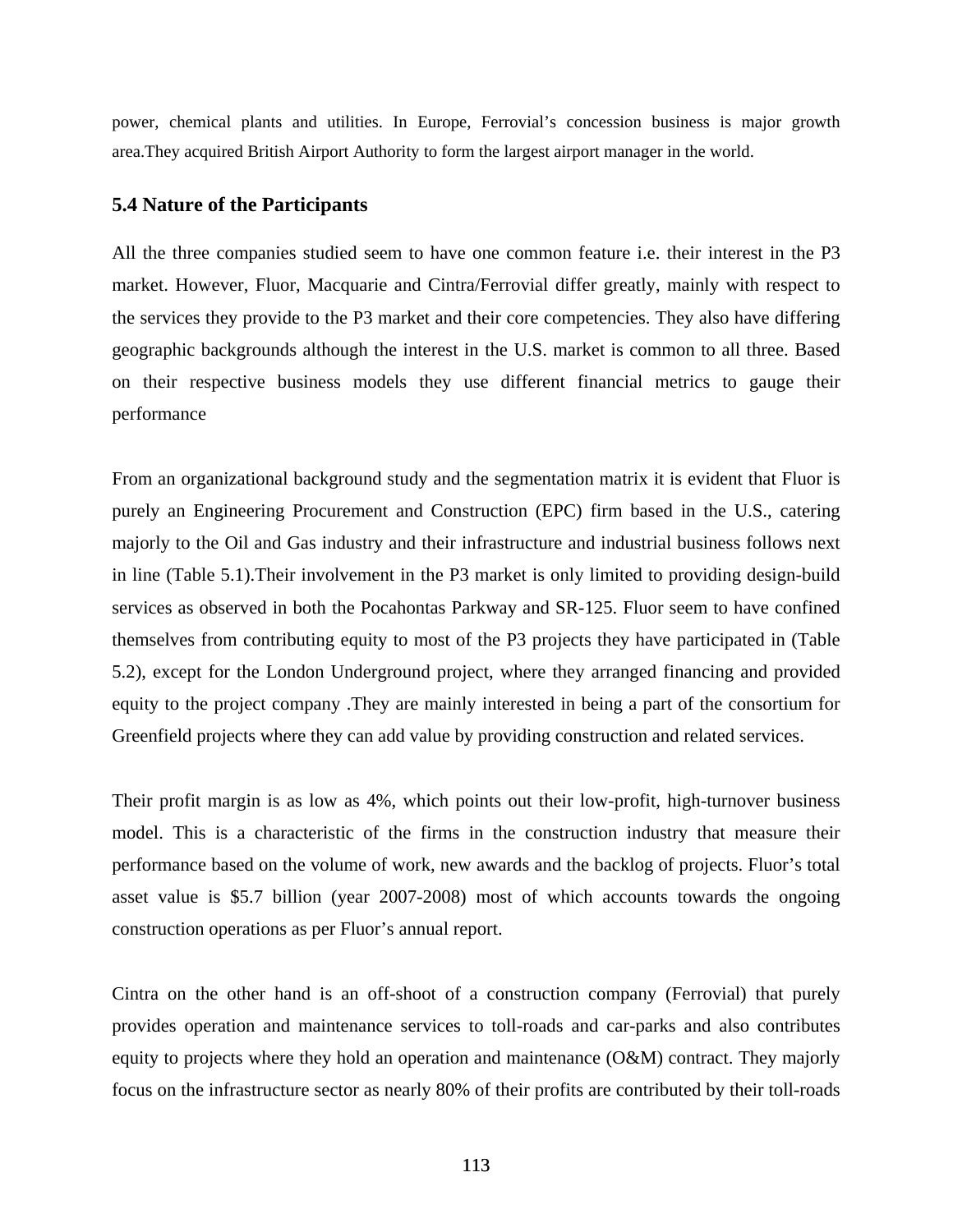business unit. Cintra has a profit margin of 67% and its revenues come from the operations and maintenance contracts it holds.

Cintra's association with Ferrovial can be seen as their competitive advantage that they can leverage while bidding for a Greenfield project. They use their operation and maintenance (O&M) competence to bid for Brownfield projects. In the U.S they have so far been involved in the two Brownfield projects, Chicago Skyway and Indiana Toll Road, providing equity and operation and maintenance services. They were also recently chosen as the strategic partner of the Texas Department of Transportation for the development of the Trans-Texas Corridor. They equally participate in both the Greenfield and Brownfield arena. Out of their portfolio of tollroads and car-parks, 32% are Greenfield projects in the Europe, 47% is occupied solely by the E-407 Brownfield project in Canada, 5% are Brownfield projects in Chile and 7% are Greenfield and Brownfield projects in the U.S. (Table 5.11).

Lastly, Macquarie is a financial services firm or an investment bank. Through their Capitals Group they provide advisory services and investments in P3s via special infrastructure funds, Macquarie Infrastructure Group being one of them. This group alone has contributed to 63% of Macquarie Group's profits. The profit margin of Macquarie Capitals Group like any other firm in the financing and consulting business is high, approximately equal to 70%. Their business model for P3 projects is to provide equity to finance the projects, combining it with advisory services and investment banking to the project company for a fee. The refinancing of Chicago Skyway debt is an example, where, securitization of the debt provided returns to the equity holders and the transaction fees to group that issued the securities. Thus they seem to leverage their competence in providing financial services while investing in Brownfield and Greenfield projects.

Out of Macquarie Infrastructure Group's asset portfolio, 38% is the E-407 Brownfield project in Canada and the remaining portion consists of Greenfield and Brownfield projects in the Europe and the U.S. Macquarie has recently (December 2008) sold its stake in the M7 Westlink project in Sydney as per an article in Infra New article and in 2006 had disposed off its interests in Sydney Roads Group operating M5 and M6 toll roads in Australia.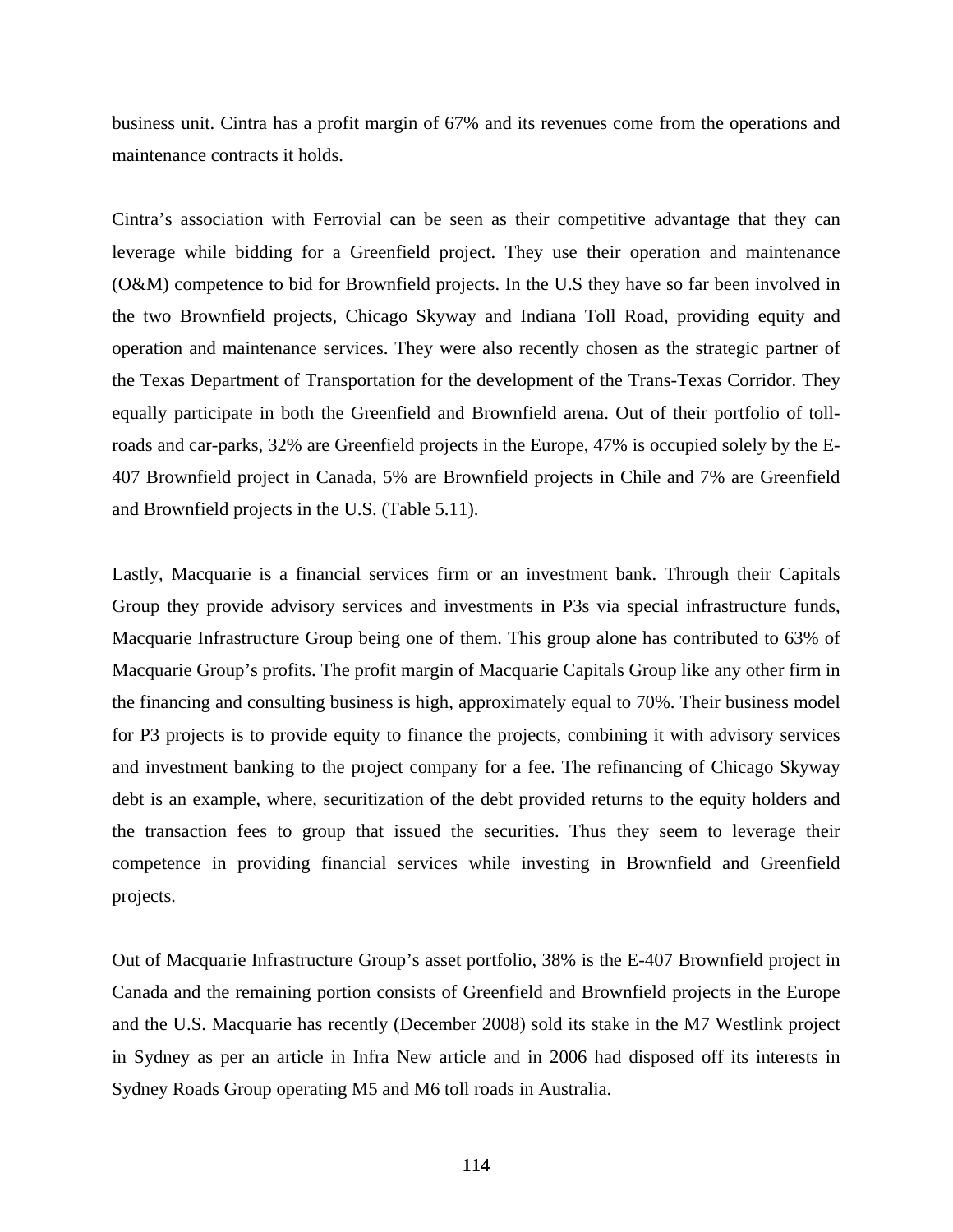Macquarie on its own can only invest in the P3 projects as an equity member and needs to partner with construction firms and O&M contractors to deliver a Greenfield or Brownfield project. Similarly, Cintra needs to tie up with companies with financial expertise to structure the deals and construction contractors to design-build the project. However, they can engage Ferrovial (the parent company) as a design-build contractor to their advantage. Fluor being a construction company has to form a consortium with the firms with financial expertise and O&M contractors to deliver P3 projects.

Thus the core competencies of these companies shape their interests regarding the P3 models that they would choose to participate in or limit themselves to. This justifies Fluor's interest to operate only in the Greenfield model while Cintra and Macquarie are interested in the Greenfield as well as the Brownfield model.

We also observe how the differing natures of the key participants allow them to bring in individual expertise to the table which is one of the essences of Public-Private-Partnership projects.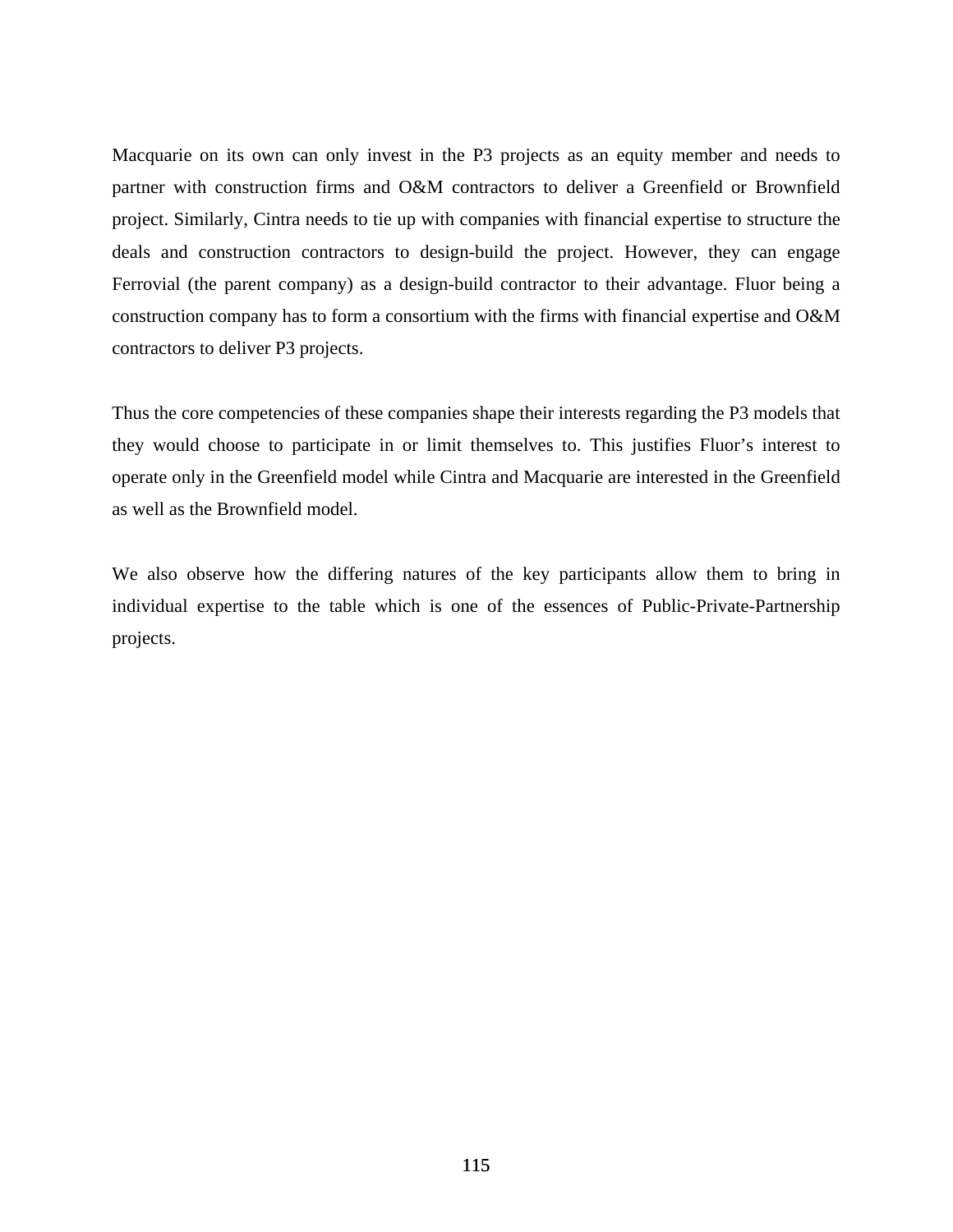## **Chapter 6 Conclusion**

### *6.1 Objective and Means*

The purpose of this research is to study the characteristics of the emerging Greenfield and Brownfield P3 models through an organizational and structural point of view. The aim is to understand the characteristics of the two models, based on their financial structure, associated risk allocation, and the nature of the lead organizations participating in these project models.

This is achieved using a two pronged methodology that involves developing case studies for four P3 projects in the U.S. and conducting an organizational study of the key participants of these projects. An analytical template consisting of a Yescombe's project finance structure, a risk matrix and Porter's segmentation matrix is used as a medium to assimilate the information assembled through the cases, and to provide an analysis of the cases thereby leading to a characterization of the Greenfield and the Brownfield model.

### *6.2 Observations*

Both Greenfield and Brownfield models have a common framework that involves formation of a special purpose vehicle that comprises of lenders, equity providers and contractors. Generally, they utilize an equity/debt form of financing, and the debt is off of the sponsor companies' balance sheet. The special purpose vehicle together with the government authority and the end user complete the project finance structure. However, there are few differences with respect to the type of project participants, risk allocations and mechanisms used to finance the projects in both the models.

#### **6.2.1 Project Structure and Associated Risks**

The SR-125 model has evolved from the earlier version of a Greenfield model which had traces of the traditional design-build approach. The reason being, in the earlier model (Pocahontas Parkway), the project was financed by the public sector. The project operations risk and most of the revenue risk were also assumed by the public sector. The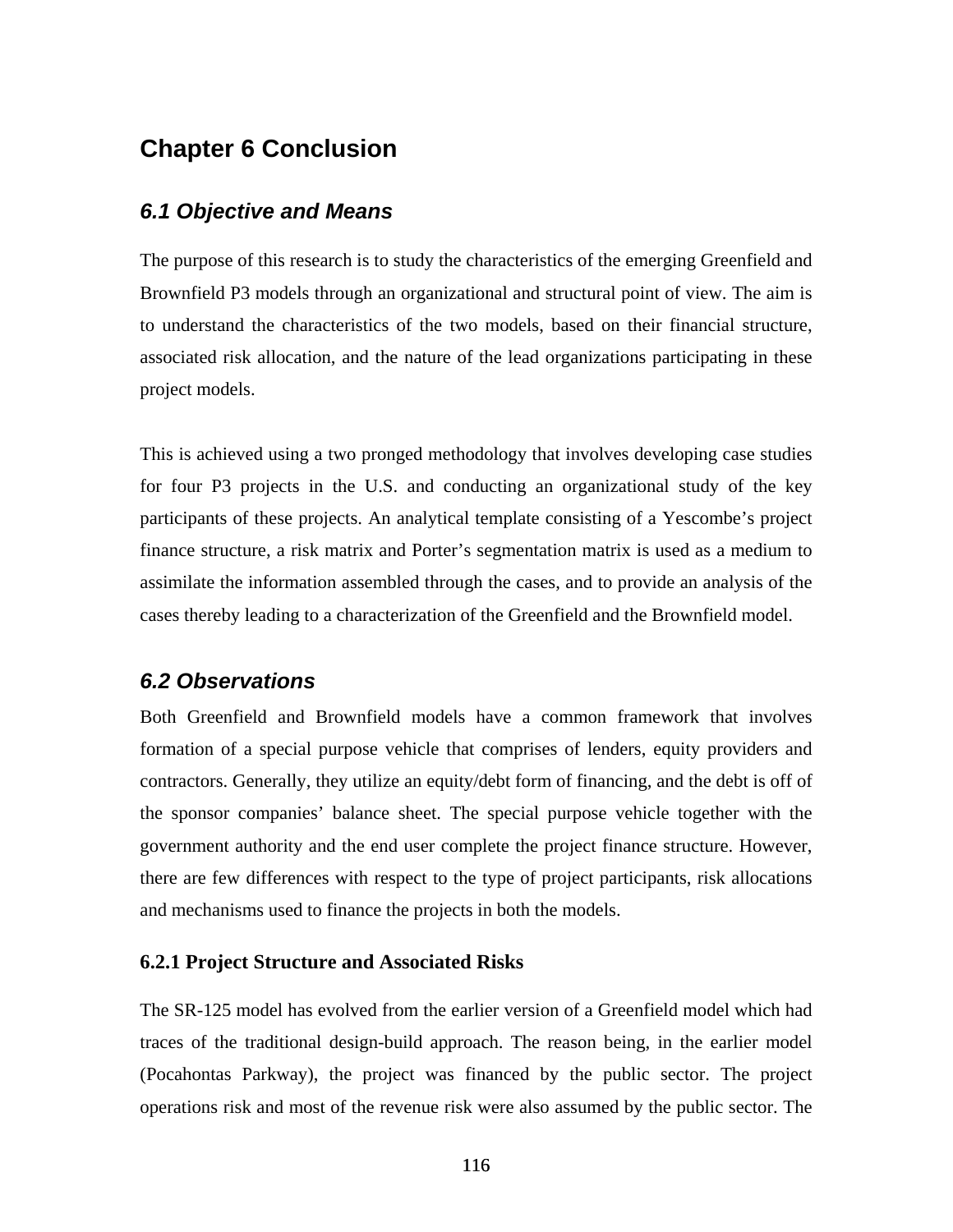private sector's contribution was limited to providing design-build services and absorbing part of the revenue risk by making available a line of credit to service the debt.

In the evolved Greenfield model, operations and maintenance and revenue risk are being assumed by the private sector. It has been noted that, since the Greenfield project model has significantly high traffic and revenue risk perception – as they do not have an operating history- the implicit government support in the form of subsidized credit assistance with flexible repayments has made these projects palpable to the private sector. The private sector firms are increasingly investing equity in Greenfield projects and assuming the revenue and operations/maintenance risk (putting their skin in the game).At the same time, they seem to safeguard themselves from any political overturn by seeking compensation in the event of termination. Thus in the evolved Greenfield model we observe that the government plays a regulator's and facilitator's role rather than being the key driver of the project, thereby, allocating most of the risks to the private sector.

The Brownfield model is similar in structure to the evolved Greenfield model except for the absence of a design-build contractor in the special purpose vehicle. The two projects studied under this category utilized equity contributed by the private sector and debt issued by commercial banks. There is no credit assistance or guarantee provided by the government, this is likely due to the low revenue risk associated with these projects which have a proven traffic history. The operation and maintenance and revenue risk is taken by the private entity. The government authority only plays a regulatory role directing the toll rates and standards of operation and maintenance. Although the revenue risk is not a prime concern, lack of consensus for these projects has raised the political risks for long-term leases in the U.S. In both the cases studied, this risk is mitigated by a clause in the comprehensive agreement that makes the private sector entitled to compensation in case the lease is terminated due to change in legislation.

Since the risk perception due to competing facilities are different for Chicago Skyway and Indiana Toll Road this risk has been assumed by the project company in case of the Chicago Skyway, whereas, for Indiana Toll Road public sector assumes this risk.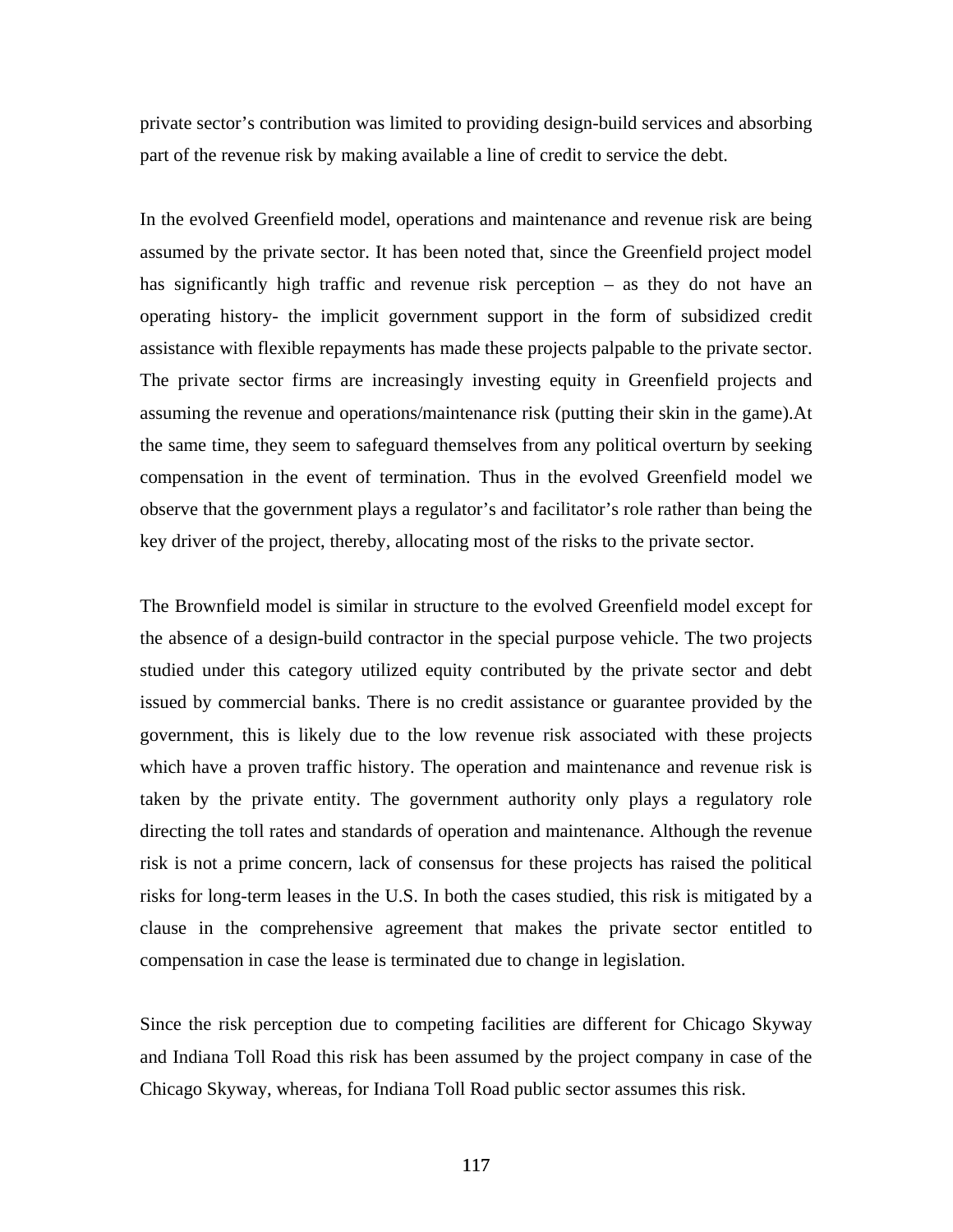#### **6.2.2 Nature of Lead Organizations**

Both the models have participation from Wall Street firms like Macquarie – as an investor and advisor- and operation and maintenance contractors like Cintra. Traditional construction firms like Fluor and Ferrovial are players in the Greenfield model where they can use their competency as a design-build contractor adding value to the project company. On contrary to Fluor's business model- that restricts them to Greenfield projects- Ferrovial is indirectly involved in the Brownfield model through their subsidiary Cintra which provides operations/maintenance and also invests equity to finance the project. The cash-flows of the Brownfield model provide stable and long-term returns to firms or funds that are looking to make investments.

The core competency that each company has defines the role they play in the special purpose vehicle and also the type of model they choose to become a participant of. It is evident that each of these companies, Macquarie, Fluor or Cintra are interdependent to deliver a P3 project. Through their multifarious expertise they add-value to the project company in which they participate. This validates one of the advantages of Public-Private-Partnerships, where the private sector is expected to bring in innovation and efficiency to the table.

### *6.3 Future Trends*

Outside the scope of the thesis traditional construction firms are also found increasingly interested in providing equity in the Greenfield arena. Thus we see the Greenfield model is ever evolving with respect to the type of players it can attract and hence the manner in which the risks are allocated to various participants.

A possible change in the Greenfield model, as this thesis characterizes it, is observed in the procurement of the Port of Miami Tunnel project which failed to reach financial close. The project was being procured using an availability based payment structure where the public sector would have taken in the revenue risk and the private sector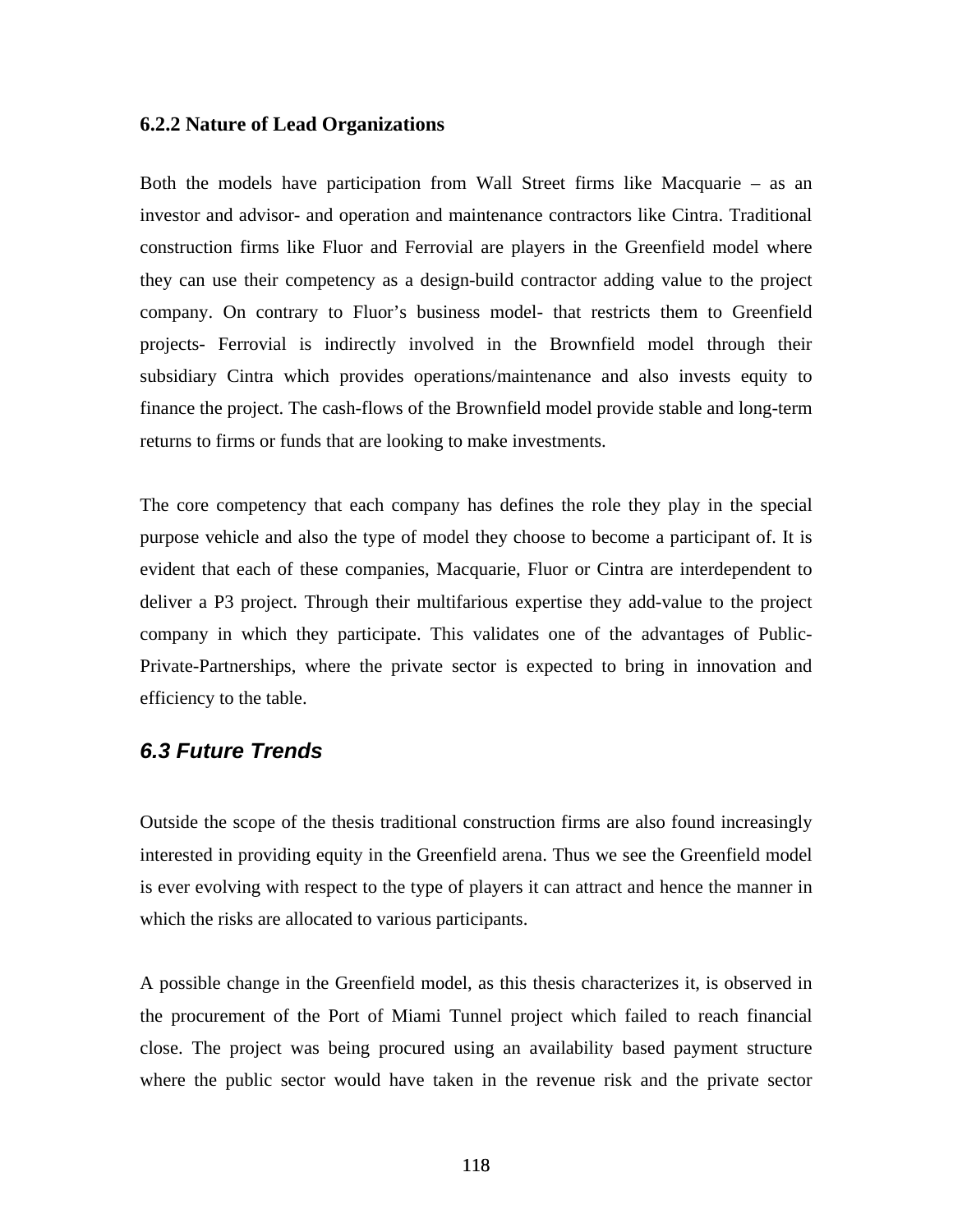instead would receive periodic payments for making the facility available and providing quality service.

Specifically, in the U.S. Brownfield arena, many of the deals that were awarded did not reach financial close and still remain a controversial topic. For example, a private consortium had offered approximately \$12 billion to lease Pennsylvania Turnpike. They called off their offer as the State could not come to an agreement to pass a legislation that would allow the private entity to lease the turnpike. Congressmen James Oberstar and Peter DeFazio have time and again expressed concerns regarding long-term toll-road concessions. Thus future of the Brownfield model in the U.S. remains uncertain.

The new administration in the U.S. has announced the future creation of a National Infrastructure Bank as part of its 'Economic Stimulus Plan' which will flush funds into the state transportation authorities' accounts, to be utilized for the development of the much needed infrastructure. Now, whether these funds will be utilized to provide credit assistance or to completely finance the projects is a question which is unanswered at this point in time. Some have proposed increase in gas taxes to fund highway projects which would bring infrastructure financing back to its traditional form. Critics of this proposal think this is a temporary fix and will not cover infrastructure deficit over long-term.

The current economic crisis has created a credit crunch, as a result, the cost of financing P3 projects has increased and the private sector finds it difficult to arrange commercial debt for infrastructure projects. This difficulty is pushing the private sector to restructure mechanisms used for financing these projects.

Recently, the TIFIA program whose interest rates are tied to the treasury bonds is reported to have been oversubscribed. With the central bank slashing the rates for the treasury bonds, the demand for the TIFIA loan has increased. With nine pending applications claiming \$110 million this year, there are questions whether the program will increase its capacity. The TIFIA program has been crucial in attracting private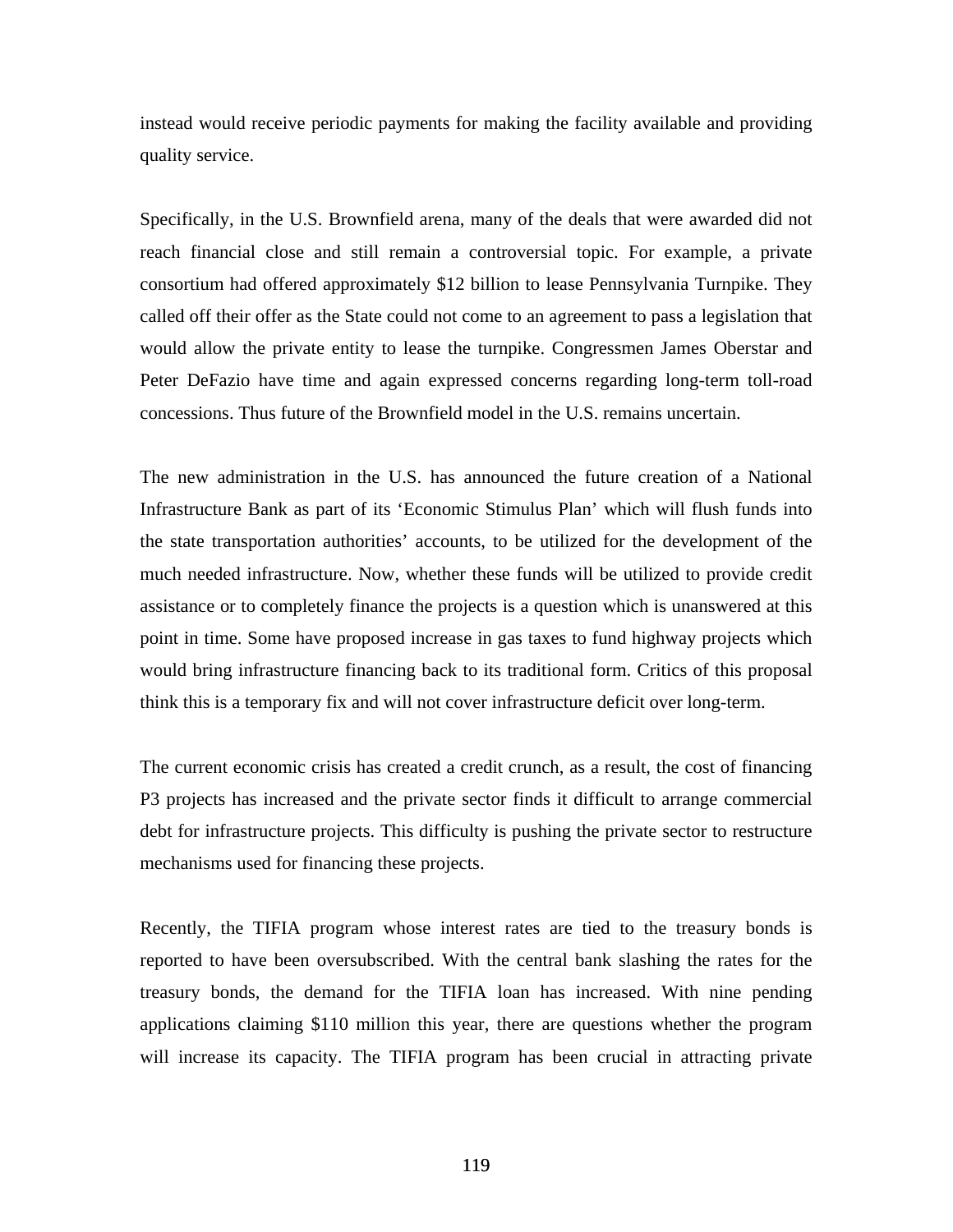investment in infrastructure through subsidized and flexible credit assistance, which also provides an open line-of-credit to supplement the revenues during ramp-up stage.

There is uncertainty with respect to the development of P3 projects in the United States and how they will be structured. It remains to be seen how the political scenario in the U.S. and the economic situation around the world will impact the present day Greenfield and Brownfield P3 models.

### *6.4 Scope for Future Work*

 This research studies four unique cases and the conclusions are based upon these. A wider range of case studies might possibly add new dimensions to those characterized by this thesis. We are also constrained by the facts available on the Brownfield model as only two projects have been procured as pure leases so far. It might be worthwhile to add new cases as an when they are procured to widen the characteristics of both the models.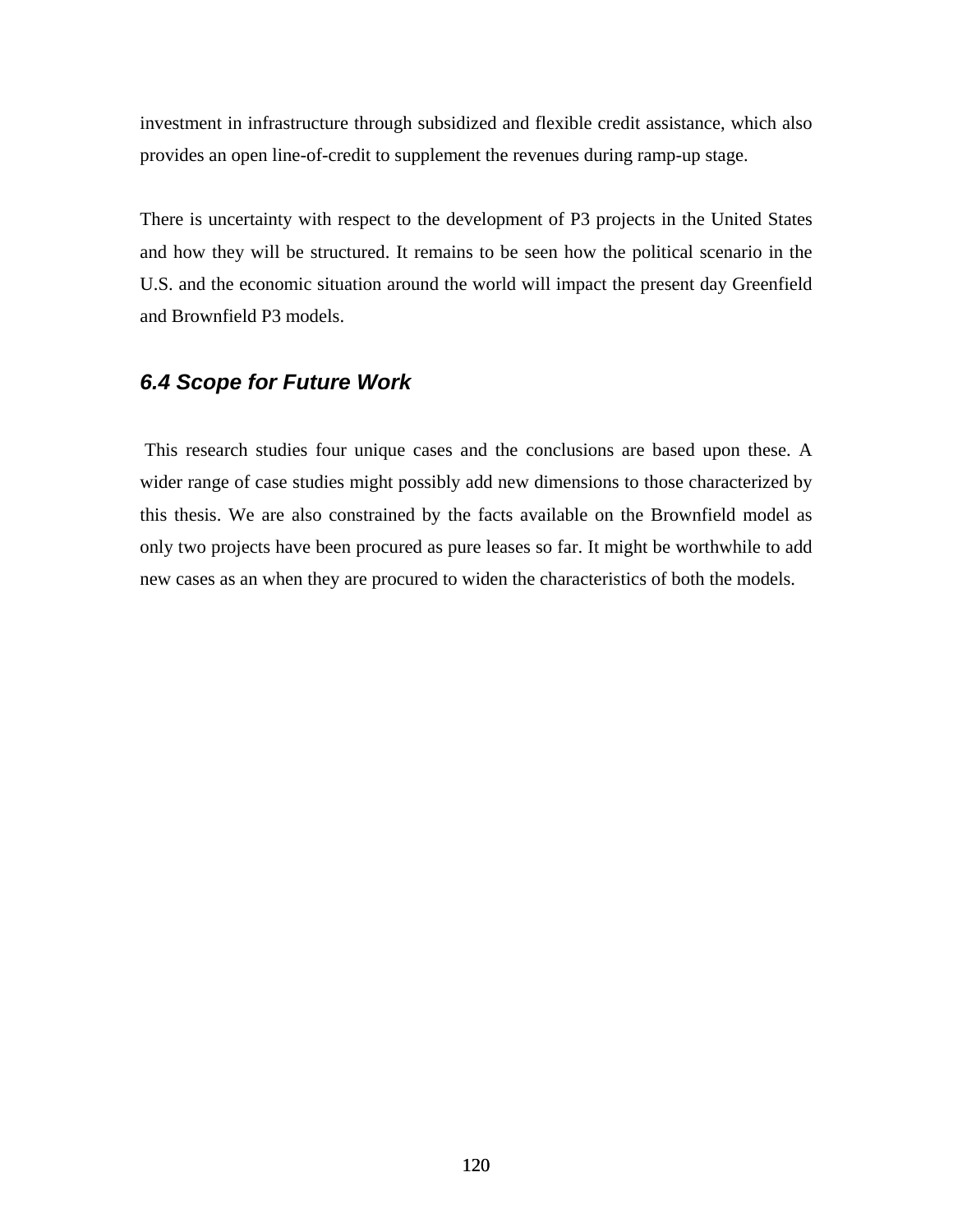## **Bibliography**

Akintoye, A., Hardcastle,C., Beck, M., Chinyio, E., and Asenova, D.(2003). "Achieving best value in private finance initiative project procurement." Construction Management and Economics **21**(5): 461-470.

AASHTO (American Association of State Highway & Transportation Officials).(2007). "Innovative Finance for Surface Transportation." Retrieved May 20, 2007, from http://www.innovativefinance.org/topics/finance\_mechanisms/federal\_loans/tifia.asp.

Beidleman, C. R., Fletcher, D., and Vesbosky, D. (1990). "On Allocating Risk: The Essence of Project Finance." Sloan Management Review.

Buxbaum, J. N. and Ortiz, I.N. (2007). Protecting the Public Interest: The Role of Long-Term Concession Agreements for Providing Transportation Infrastructure, USC Kenston Institute for Public Finance and Infrastructure Policy.

Business Wire Editors. (2003) " Fitch Affs Pocahontas Parkway Association, VA Sr Revs at 'BBB-'; Remains on Rating Watch Neg " Business Wire. New York.

Brown, B. (2005a). A Presentation on Public-Private-Partnerships-The Skyway Sale and its Implications for Municipal Finance. Natonal Association of State Treasurers, Goldman Sachs.

Brown, K. (2005b). A Presentation on The Skyway Sale and its Implications for Municipal Finance, Goldman Sachs.

Bunker, T. (2005). "Leasing the Masspike to Private Operators." Directions (14).

Carey, G. (2006). You Bet Your Assets: Leveraging Existing Infrastructure, Current Opportunities in the US PPP marketplace. Texas Transportation Forum. Goldman Sachs.Texas.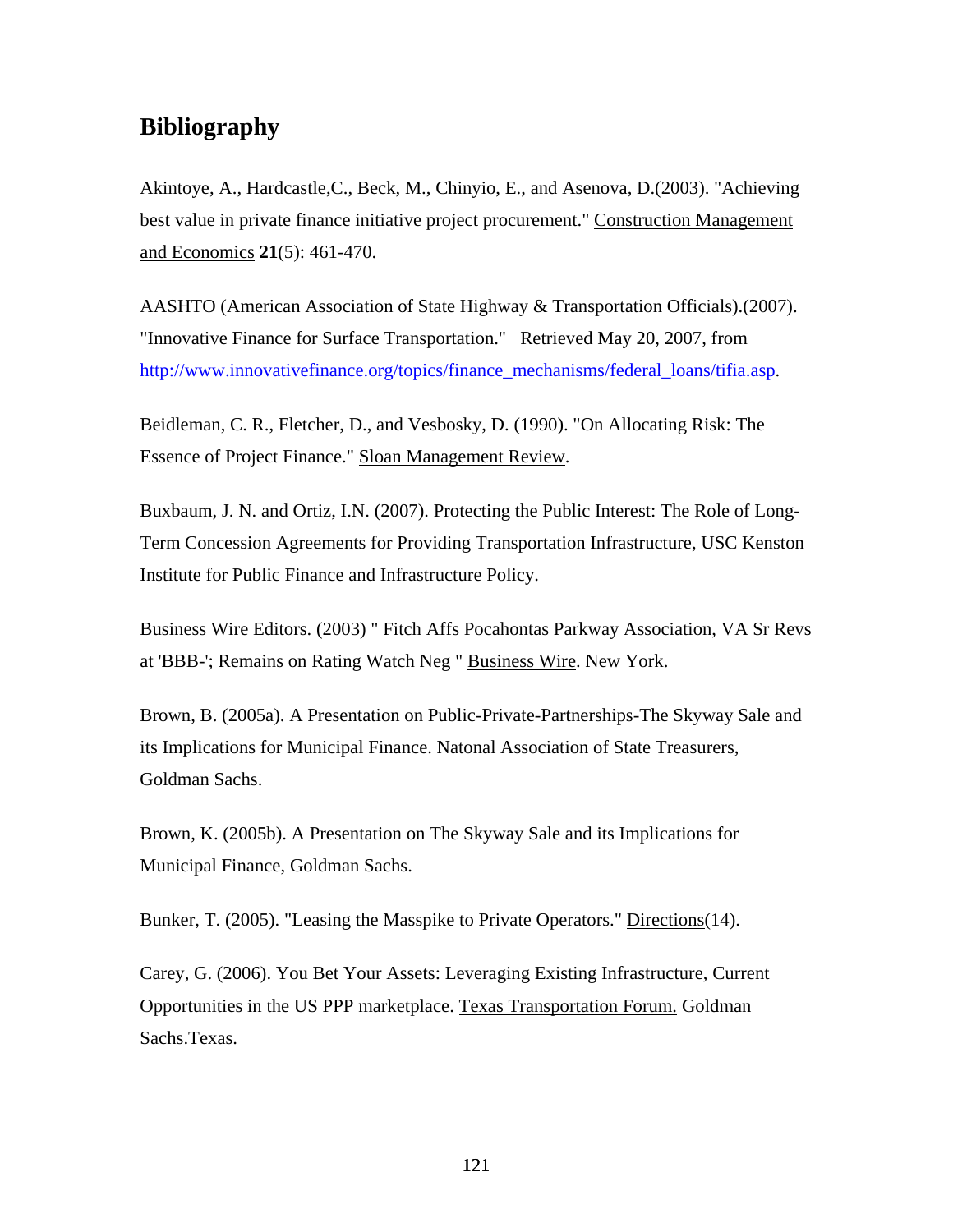Cheah, C. and Garvin, M. J. (2004a). Gauging the Strategic Performance of Public and Private Sector Enterprises with Financial Data. Construction Research Conference.

Cheah, C. and Garvin, M. J. (2004b). "An open framework for corporate strategy in construction". Engineering, Construction and Architechtural Management. 11(3): 176- 188.

Cheah, C., Garvin, M.J., and Miller, J. (2002). "Empirical Study of Strategic Performance of Global Construction Firms". Journal of Construction Engineering And Management ASCE 130(6): 808 to 817.

Chicago Skyway Company. (2005). "Maps and Routes -Chicago Skyway." Retrieved November, 2008, from http://www.chicagoskyway.org/routes/.

City Council of Chicago (2004a). Request for Skyway Concessionaire Qualification, The Authority of the City Council of the City of Chicago.

City Council of Chicago (2004b). Authorization For Execution of Concession and Lease Agreement for Operation of Chicago Skyway Toll Bridge System, City Council, Chicago.

City of Chicago (2004c). Journal of Proceedings of the City Council of the City of Chicago Chicago, Illinois, The City Clearks Office.

Cintra website (2008). Information retrieved from www.ferrovial.com/en/ in October 2008.

Cintra Annual Report (2007). Annual Report. retrieved from www.cintra.es in October, 2008.

Chicago Area Transportation Study. (2007). "Interactive Regional Highway Atlas." Retrieved June 2007, from http://www.catsmpo.com/.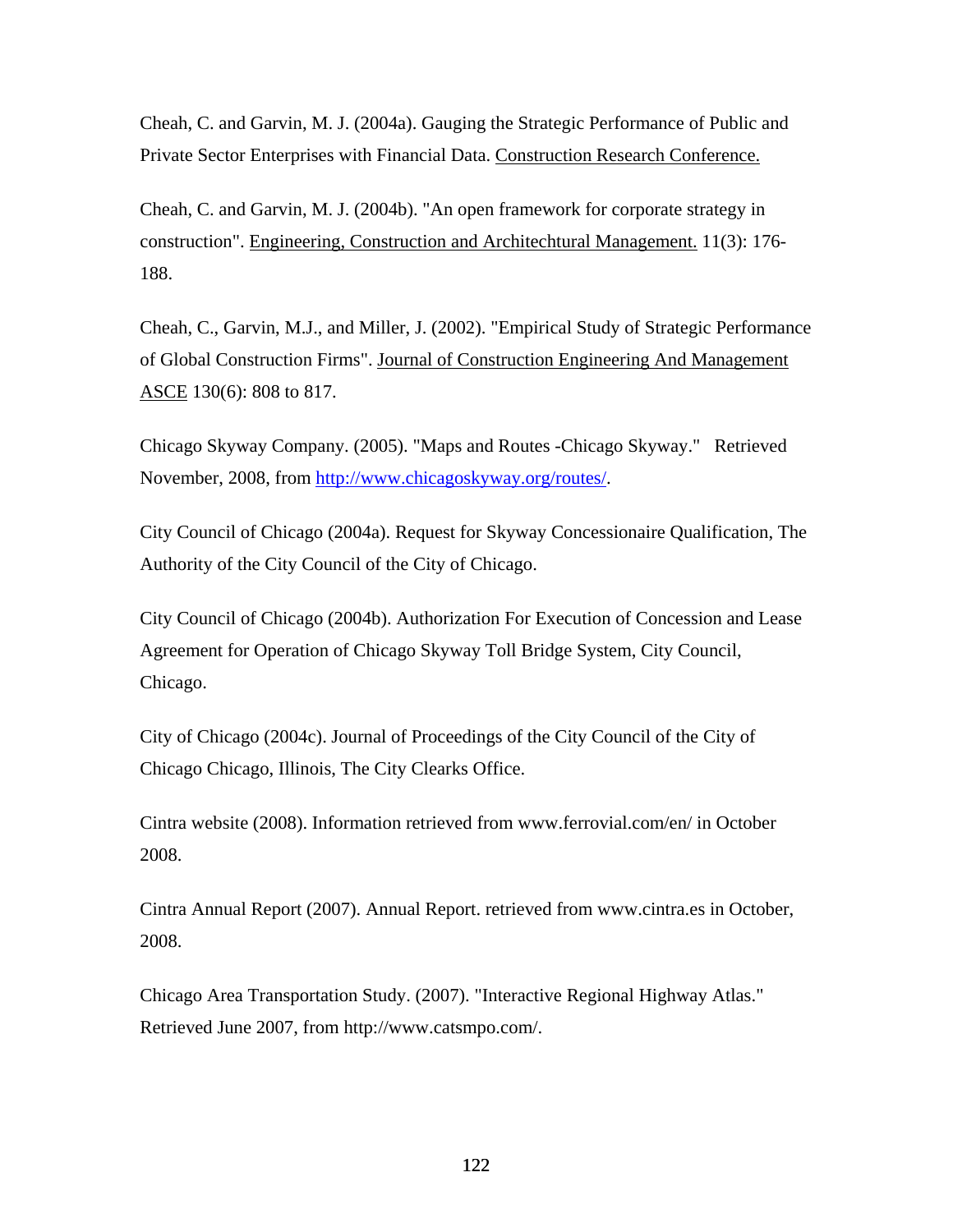Cox, W. and J. Love (1996). "The Best Investment A Nation Ever Made." The American Highway Users Alliance.

CTV (California Transportation Ventures). (2003). "State Route 125 Toll Road- San Diego County, CA." Retrieved November, 2008, from http://www.innovativefinance.org/projects/highways/125.asp

Clary, L. R. (2003). State infrastructure Bank Selection Process.

Carey, G. (2006). You Bet Your Assets : Leveraging Existing Infrastructure, Current Opportunities in the US P3 marketplace. Texas Transortation Forum. Texas, Goldman Sachs.

Dutton, A. (2009)."Is TIFIA Tapped Out?" The Bond Buyer, January 7, 2009.

ENR (Engineering News Record). (2002). "Pocahontas Parkway Evokes and Makes a Bit of History." Engineering News Record **248**(17).

Enright, D. J. (2006). The Chicago Skyway - An Analytical Review. Jersey City, New Jersey, NW Financial Group.

Esty, B. C. (2004). Modern Project Finance- A Casebook. U.S.A, John Wiley & Sons, Inc.

Euromoney. (2007). "Deep Impacts." Project Finance Magazine.

FAD (Fiscal Affairs Department) ( 2004). International Monetory Fund Public-Private Partnerships.1-48.

FHWA (Federal Highway Authority).(2002). "Case Studies- Pocahontas Parkway." Retrieved November, 2008, from http://www.fhwa.dot.gov/ppp/case\_studies\_pocahontas.htm.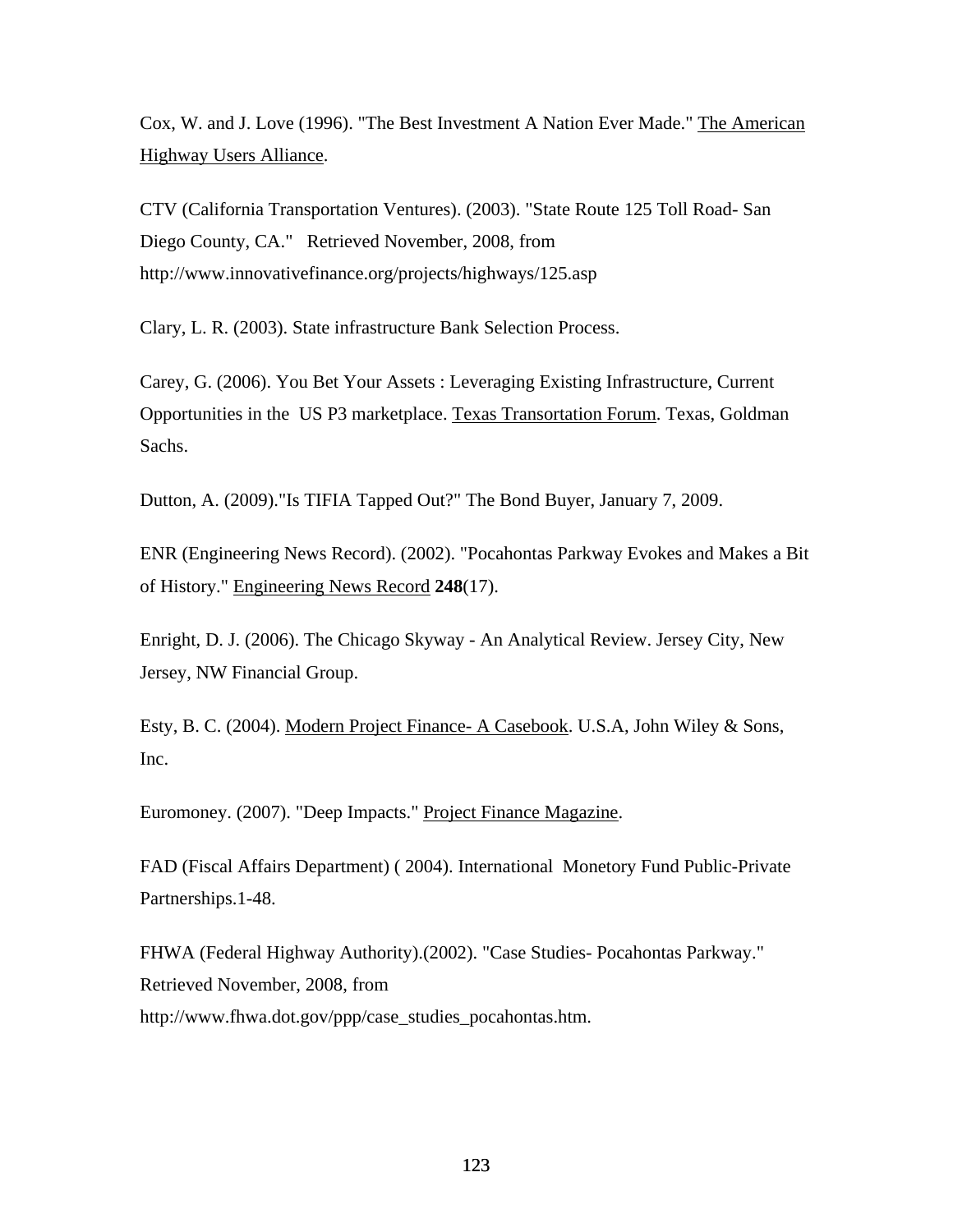FHWA(Federal Highway Authority) (2005a). "Key elements of Public Private Partnership agreements." Retrieved November, 2008, from http://www.fhwa.dot.gov/ppp/agreements\_sr125.htm.

FHWA ( Federal Highway Authority). (2005c). Key elements of the public private partnership agreement- Chicago Skyway. Retrieved 17 June 2007 from http://www.fhwa.dot.gov/PPP/agreements\_chicago\_skyway.htm

FHWA (Federal Highway Authority) . (2005b). P3-Case Study, Chicago Skyway. Retrieved July 2007 from http://www.fhwa.dot.gov/PPP/chicago\_skyway.htm

FHWA(Federal Highway Authority). (2006). Status of the Nation's Highways, Bridges, and Transit: Conditions and Performance. U.S. Department of Transportation.

FHWA (Federal Highway Authority) (2008a). Case Study TIFIA SR-125. Retrieved October, 2008, from http://www.fhwa.dot.gov/innovativeFinance/ifp/cssr125.htm.

FHWA (Federal Highway Authority) (2008b). PPP Case Studies- South Bay Expressway SR-125. Retrieved November, 2008, from http://www.fhwa.dot.gov/ppp/case\_studies\_sr125.htm.

Finnerty, J. D. (1996). Project Financing. Asset- Based Financial Engineering. New York, New York. John Wiley & Sons.

Florian, M. (2006). Public Private Partnerships : An Alternative Source of Capital, Municipal and Infrastructure Finance Group Goldman, Sachs & Co.

Florian, M. ( 2006). Understanding Contemporary Public-Private Highway Transactions: The Future Of Infrastructure Finance. Testimony before the Subcommittee on Highways, Transit, and Pipelines of the U.S. House Transportation and Infrastructure. 1-7. Washington .D.C.

Fluor website (2008). Information retrieved from www.fluor.com in October, 2008.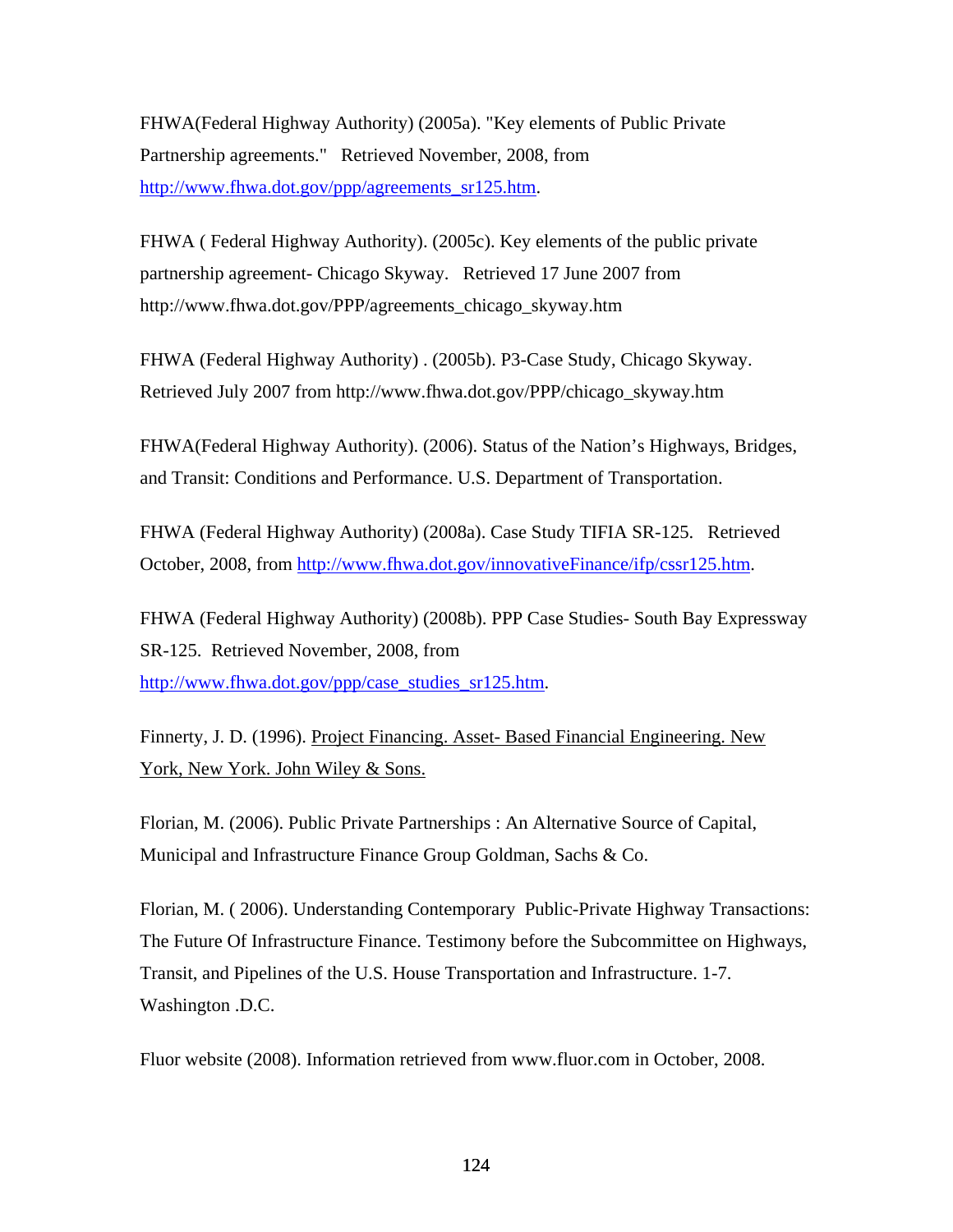Fluor Annual Report (2007). Annual Repot. retrieved from www.fluor.com in October 2008.

Ferrovial website (2008). Information retrieved from www.ferrovial.com in October, 2008.

Foote, J.H. (2006). Statement of Mr John H Foote, Senior Fellow, Harvard University. Testimony before the Subcommittee on Highways, Transit and Pipelines of the U.S. House of Transportation and Infrastructure Committee Washingoton D.C.

Garvin, M. J. (2007a). America's Infrastructure Strategy: Drawing on History to Guide the Future. KPMG LLP, written in collaboration with Stanford University's Collaboratory for Research on Global Projects.

Garvin, M. J. (2007b). Are Public-Private Partnerships Effective Infrastructure Development Strategies? 25th Aniversary of Construction Management and Economics Conference U.K.

George, C., et al. (2006). U.S. Toll Road Privatizations : Seeking The Right Balance Public Finance, Fitch Ratings.New York.

George, C. and W. Streeter (2001). Pocahontas Parkway Association, Virginia. Project Finance North America Credit Update. Fitch Ratings. New York.

Giannone, J. A. (2007). Privatization drive slowed down by roadblocks. Reuters. New York.

Gibbons, R. J. and M. P. McGuigan (2006). "Transport report: The trend continues " Project Finance.

Giglio, J. (1998). "Private toll roads: Is the glass 1/4 full or 3/4 empty? ." Public Works Management & Policy **2**(4): 286-293.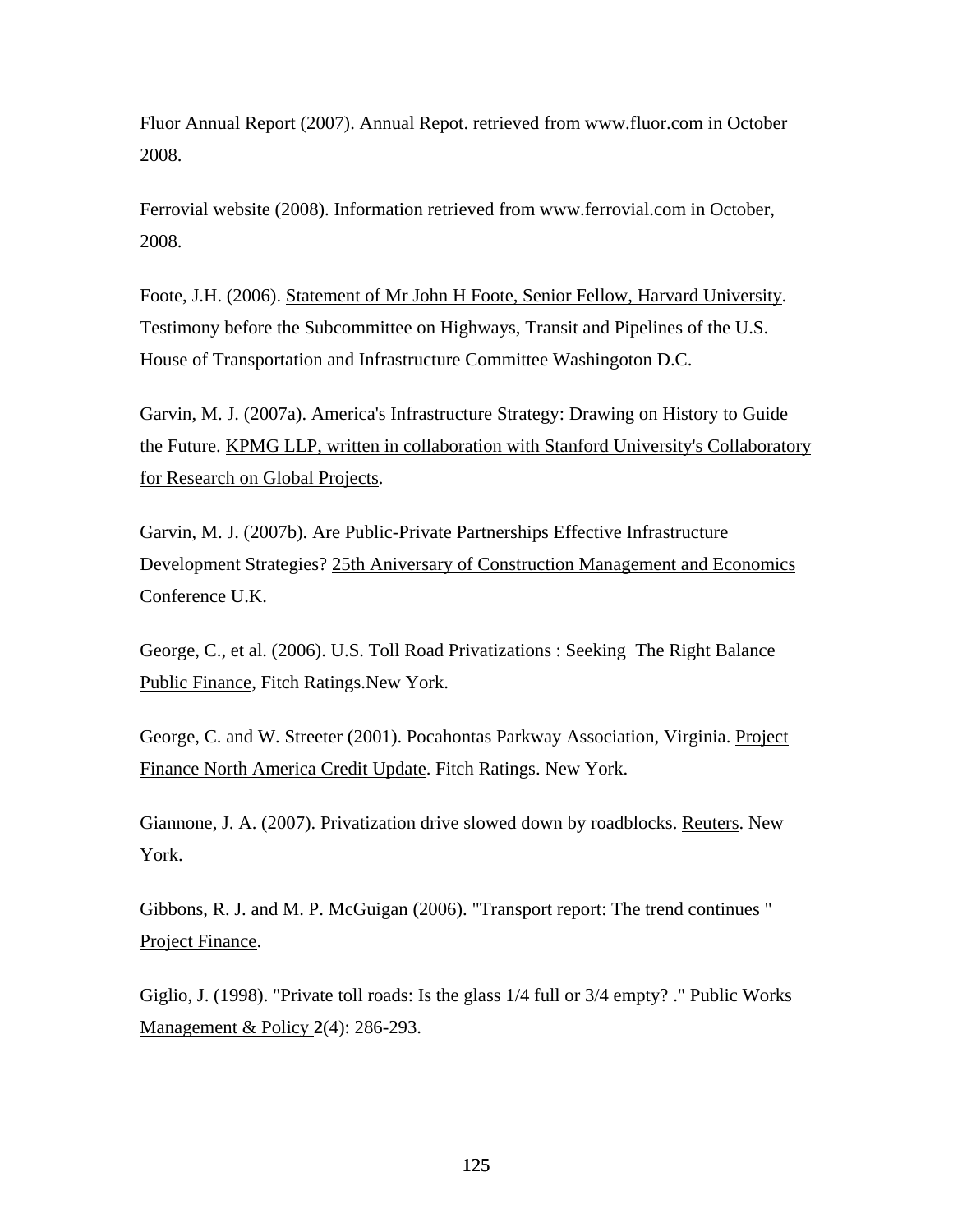Gramlich, E. M. (1994). "Infrastructure Investment a Review Essay." Journal of Economic Literature **32**: 1176-1196.

Gribbin, D. J. ( 2006). Understanding Contemporary Public-Private Highway Transactions: The Future Of Infrastructure Finance . House Transportation and Infrastructure Committee & Subcommittee on Highways, and Pipelines of the U.S. House of Transportation and Infrastructure. 1-8. Washington D.C.

Heim, S. (2006). Counting the ways the Toll Road lease benifits Indiana. South Bend Tribune. Michigan**:** B7.

Hinz, G. (2004a). Blown Windfall? The Skyway deal was smart.But the city's planning to spend the jackpot-fast. Chicago Business,Chicago, Illinois.

Hinz, G. (2004b). City Council Giddy over Skyway Lease. Chicago Business News. Chicago, Illinois.

Hoover's (2008). Information retrieved from www.hoovers.com in October 2008.

Indiana Finance Authority and Company. (2006). Indiana Toll Road Concession and Lease Agreement. Indiana Finance Authority**:** 1-102.

Indiana Finance Authority and Company. (2006). The First Amendment to the Indiana Toll Road Concession and Lease Agreement. Department of Transportation.

Indiana Road Company. (2006). Conditional Bid. Department of Transportation.

Indiana Finance Authority. (2005). Request for Toll Road Concessionaire Proposals, Department of Transportation.

Indiana Finance Authority and Architects. (2005). Concession and Lease Agreement for the Indiana Toll Road Maintenance Manual. **1 of 3**.

Indiana Finance Authority and Architects. (2005). Concession and Lease Agreement for Indiana Toll Road -Operations and Procedures Manual. **2 of 3**.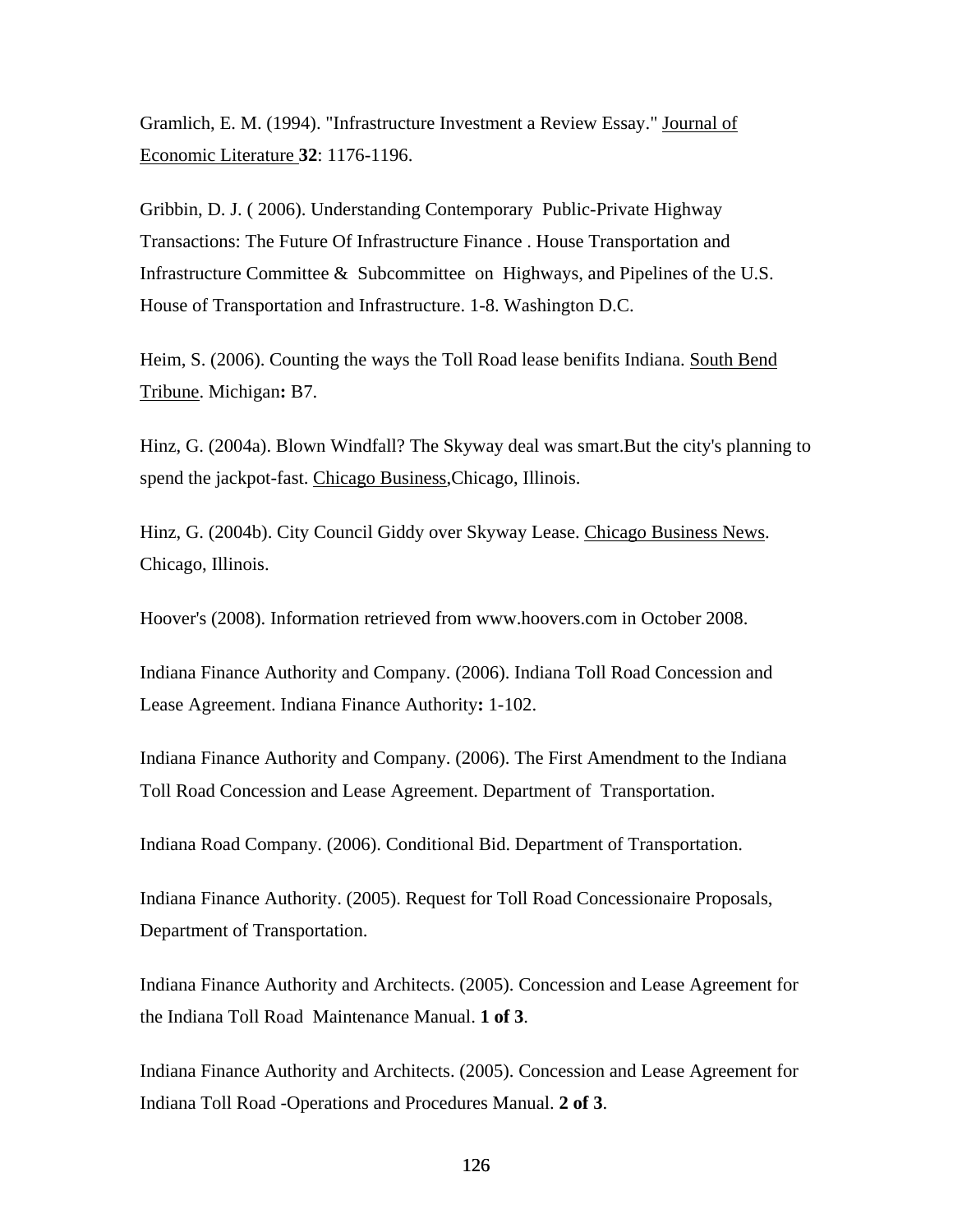ITR (Indiana Toll Road). (2007). "Indiana Toll Road Website." Retrieved November, 2008, from https://www.getizoom.com/index.jsp.

Johnson, C., Luby, M., Kurbanov, S., and Nelyubov, V. (2006). The Buck Starts Where? Paying for Public Services. Privatizing Toll Roads in the United States. Lexington, Kentucky.

Jones, S. (2004). CEOs offer advice on Skyway windfall. Chicago Business. Chicago, Illinois.

Katsanis, C. J. (2007). Research Methods For Organizational Research In AEC Proceedings of the 2007 Construction Research Congress, May 6-8, ASCE, Grand Bahama Island, Bhamas, 200-207.

Kozel, S. M. (2006) "Route 895 - Pocahontas Parkway." Roads to the Future

Lerer, L. (2005). "Dealmakers of the Year." The American Lawyer.

Lessard, D. and R. Miller (2000). Mapping and Facing the Landscape of Risks. Cambridge, MA, MIT Press.

Li, B., Akintoye, A., Edwards, P.J., and Hardcastle, C. (2005). "Critical success factors for PPP/PFI projects in the UK construction industry." Construction Management and Economics **23**(June ): 459-471.

Li, B., Akintoye, A., and Hardcastle, C. (2004). "VFM and Risk Allocation Models in Construction PPP Projects." School of Built and Natural Environment, Glasgow Caledonian University, Glasgo G4 0BA.

Lowy, J. (2009)."Government Panel Wants Fuel Taxes Hiked to Fund Highways." The Huffington Post, January 1, 2009.

Mansour, A. and H. Nadji (2007). "Performance Characteristics of Infrastructure Investments " RREEF Research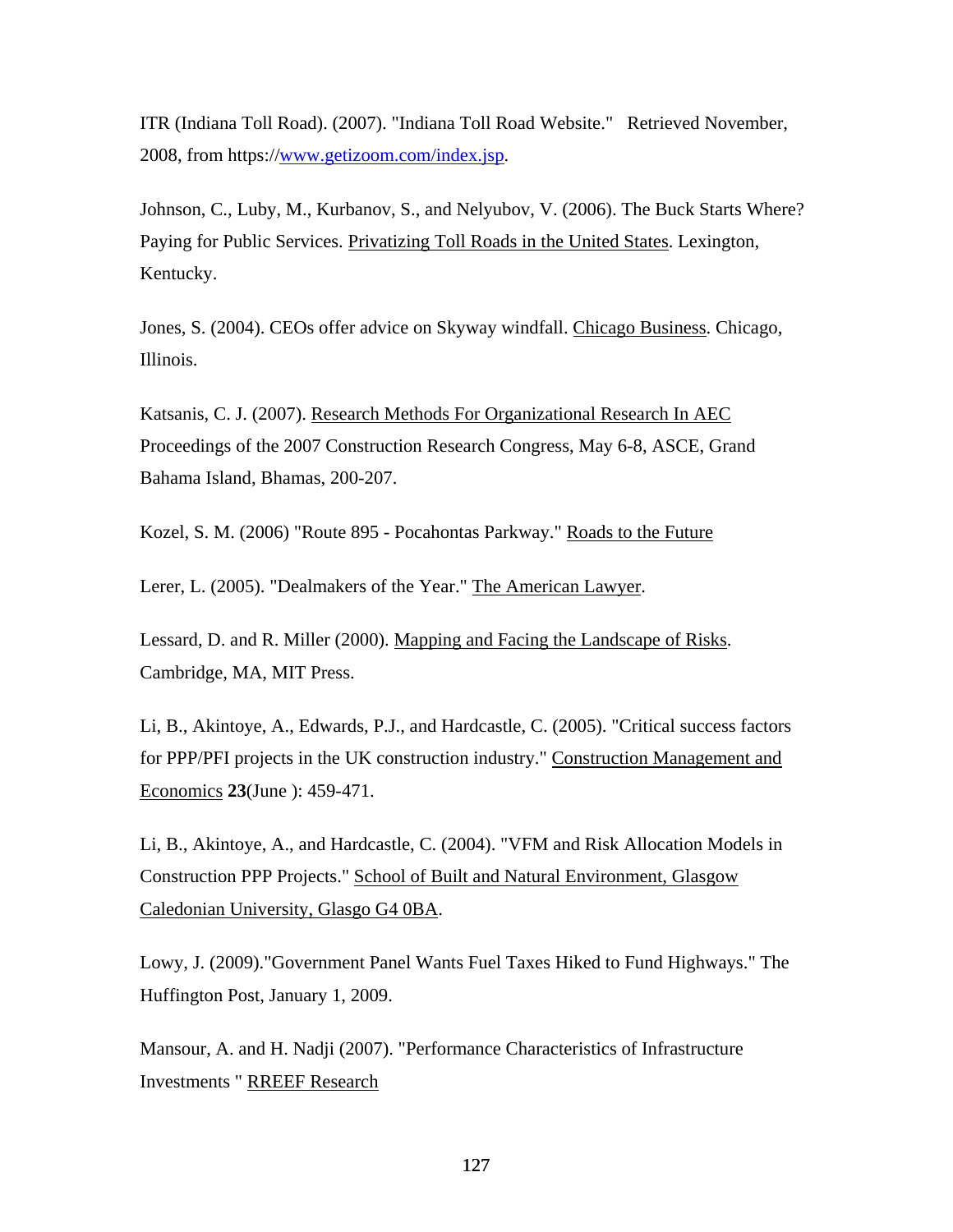MIG (Macquarie Infrastructure Group).(2003). "SR 125 South Financial Close." Retrieved November, 2008, from http://www.macquarie.com.au/au/mig/news/20030523.htm.

MIG (Macquarie Infrastructure Group).(2005). Presentation on Indiana Toll Road.

Macquarie Securities (2006). Presentation on Transportation Partnership Agreements - A Private Sector Perspective, Macquarie Securities U.S.A. Retrieved June 2007 www.utrc2.org/events/assets/partnerships/Leslie.pdf

MIG (Macquarie Infrastructure Group)(2004). Presentation on the Skyway Financial Close. Retrieved in June 2007 www.macquarie.com.au/au/mig/acrobat/mig\_chicago\_close.pdf

MIG (Macquarie Infrastructure Group) website (2008). Information retrieved from www.macquarie.com.au/au/mig/ in October 2008.

MIG (Macquarie Infrastructure Group)(2008). Annual Report 2008. retrieved from www.macquarie.com.au/au/mig/ in October 2008.

Macquarie Bank. (2004). "Chicago Skyway Concession and Lease Agreement Signed." Retrieved June 2007, from http://www.macquarie.com.au/au/mig/news/20041028.htm.

Miller, J. B., Garvin, M.J., Ibbs, C.W., Mahoney, S.E., (2000). "Toward a New Paradigm : Simultaneous Use of Multiple Project Delivery Methods " Journal of Management in Engineering

Miller, J.B. (2000). Case Studies in Infrastructure Delivery, Kluwer Academic Publishers, Boston.

Myer, R. (2005). MIG trumps Chicago underbidder by \$ 1.27bn. The Age, Australia. retrieved in April 2008 from http://www.theage.com.au/news/Business/MIG-trumps-Chicago-underbidder-by-127bn/2005/03/01/1109546866928.html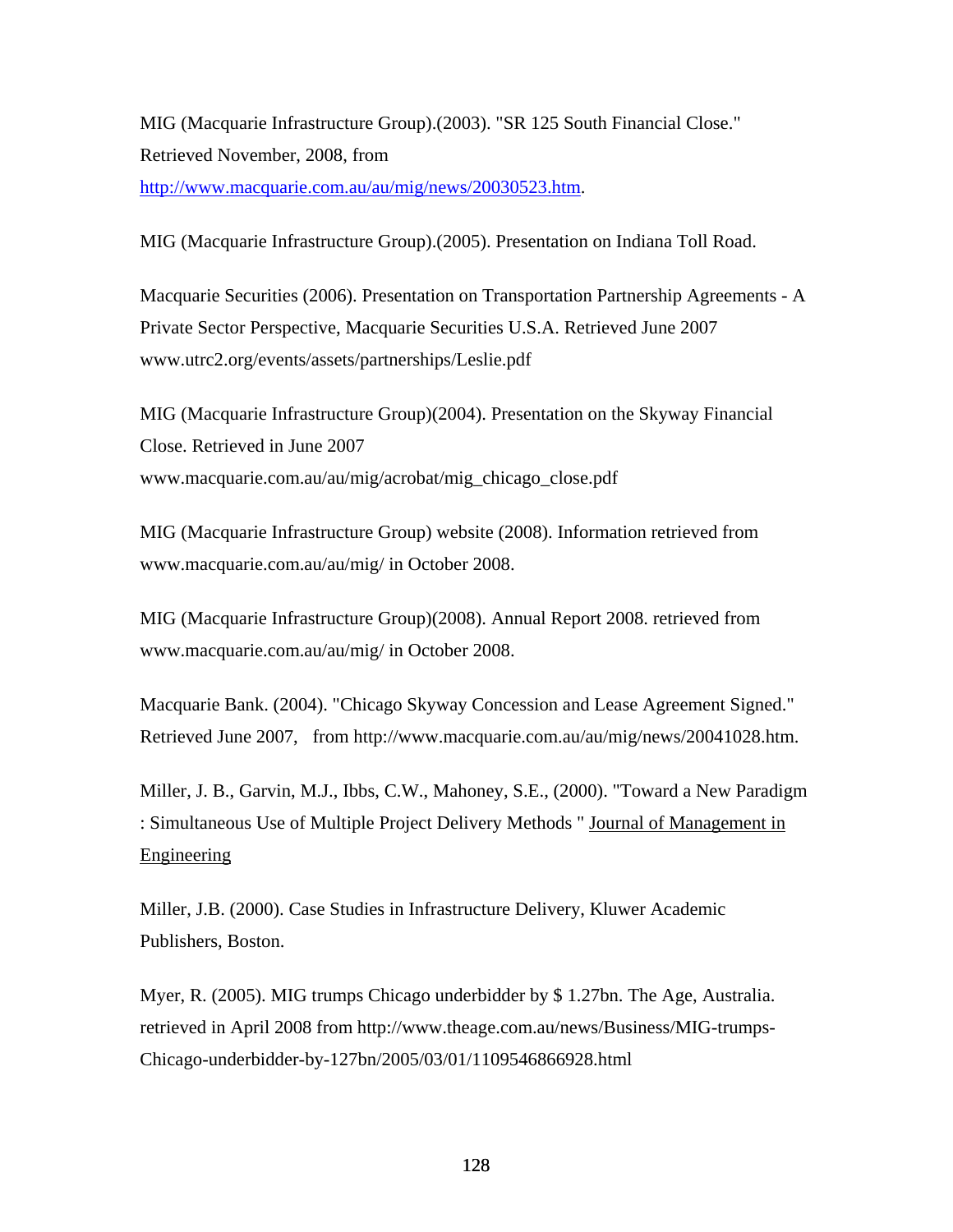Northeast Midwest Institute. (2004). "What is Highway Trust Fund ?". Retrieved May 20 2007, from http://www.nemw.org/HWtrustfund.htm.

NCPPP ( National Council for Public-Private Partnerships).(2003). "The National Council for Public-Private Partnerships : Pocahontas Parkway." from http://www.ncppp.org/cases/pocahontas.shtml.

Nickerson, S. R. (2006). State of Indiana Indiana East-West Toll Road Financial Analysis, Crowe Chizek and Company LLC**:** 1-17.

Nissar, T. M. (2007). Risk management in public-private partnership contracts." Public Organiz. Review, 7(1), 1-19.

Orr, R. (2005). The Privatisation Paradigm Jumping onto the infrastructure bandwagon www.infrastructurejournal.com. 2007.

Oberstar, J.L. and.DeFazio, P.A. (2007). Letter from the U.S House of Representatives Committee on Transportation and Infrastructure. Washington DC.

Porter , M. (1985). Competitive Advantage : Creating and Sustaining Superior Performance. New York , Macmillan.

Porter, M. (1980). Competitive Strategy: Techniques for analyzing industries and competitors. New York, The Free Press.

Porter, M. (1996). What is Strategy?. Harvard Business Review. Boston. Harvard Business School. Product no 4134.

Poole, R. (1998). "Private Toll Roads: Chinging the highway paradigm. ." Public Works Management & Policy **3**: 3-9.

Poole, R. and P. Samuel (2006). "The Return of Private Toll Roads." Public Roads 69(5).

Price, W. T. (2001). "An Odyssey of Privatizing Highways- The Evolving Case of SR - 91." Public Works Management and Policy **5**(4).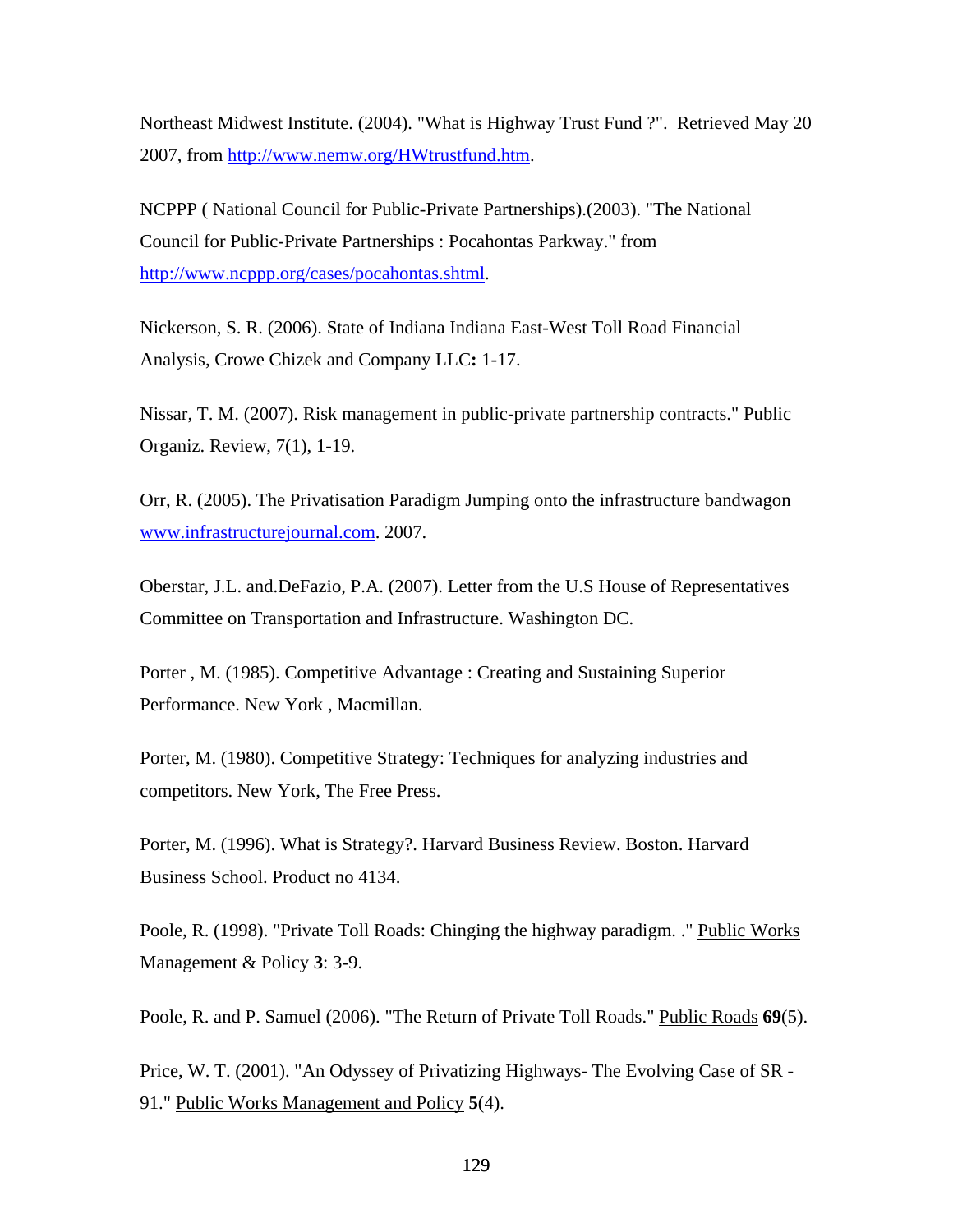Project Finance (2006). "Deal Analysis, Indiana Toll Road : Giant Step." Project Finance.

Quiggin, J. (2005). "Pbulic-Private Partnerships: Options for Improved Risk." The Australian Economic Review **38**(4): 445-50.

Richmond Regional Organization. (2008). The Intermodal System

Russell, A. D. and C. Nelms (2006). The public sector comparator:uses and abuses. Proceedings of CIB Joint International Symposium on Construction in the 21st Century: Local & Global Challenges Oct. 18-20, Rome, Napoli:Edizioni Scientifiche Italiane.

Reuters Finance (2008). Information retrieved from www.reuters.com/finance in November 2008.

Samuel, P. (2005). "125 South going for ten more years - for 45 year franchise." Toll Road News (online).

Samuel, P. (2006). "Cintra-Macquarie bid of \$3.85b for Indiana TR accepted." Tollroadsnews.

Samuel, P. (2007). "San Diego's South Bay Expressway could open end-sept 2007." Toll Road News (online).

Samuel, P. (2008). "Macquarie says traffic "subdued" in Sept quarter but toll revenues up modestly on 2007." Toll Road News (online).

Samuels, P. (2005) "Transurban moves to buy troubled Pocahontas Parkway VA." Toll Road News.

SBX.(Southbay Expressway). (2008). "South Bay Expressway." Retrieved October, 2008, from http://www.southbayexpressway.com/newsroom/.

Segal, G. (2006). Bottom-line on Indiana Toll Road Deal. Indiana Policy Review, Reason Foundation.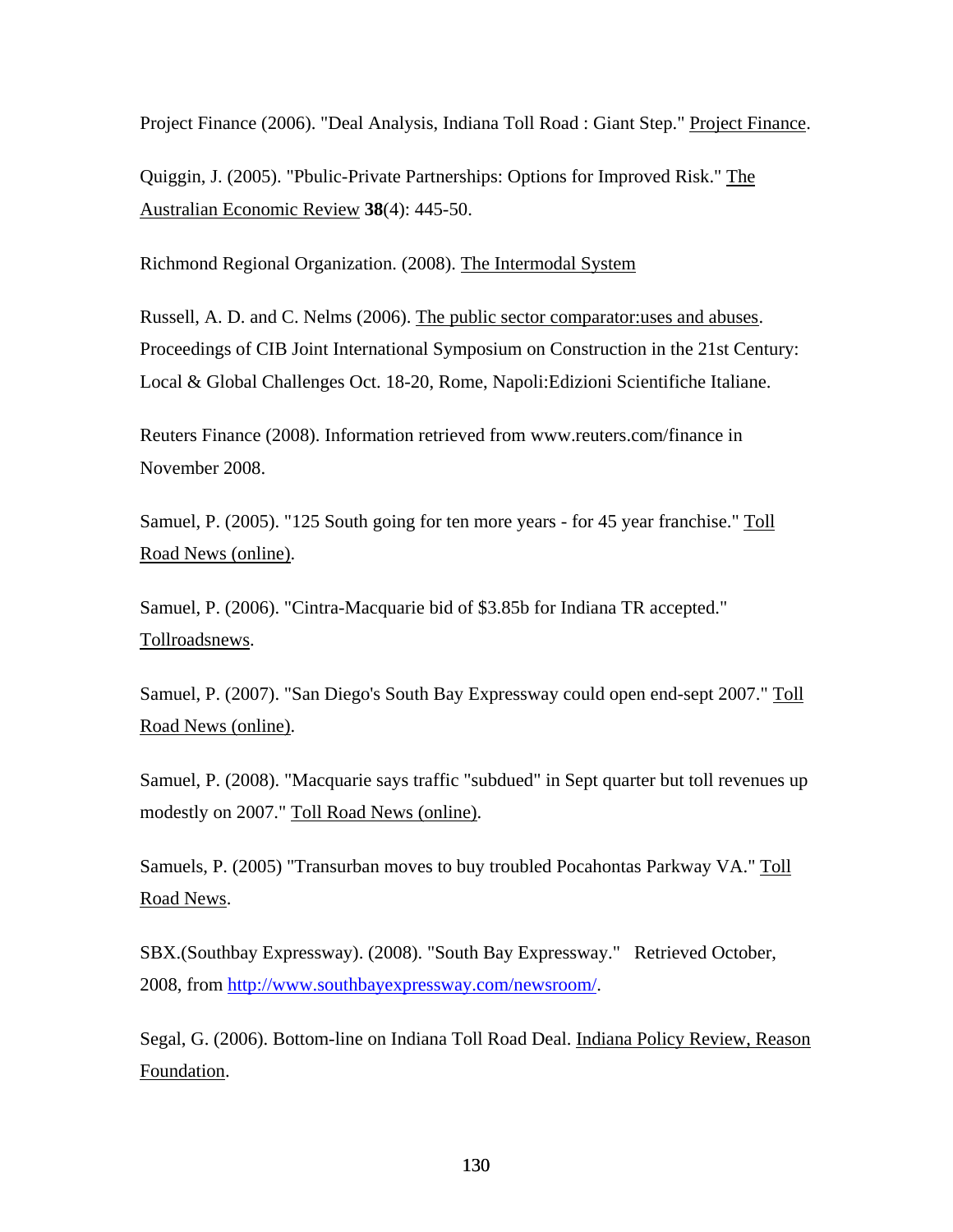Songer, A. D., J. Diekmann, et al. (1997). "Risk analysis for revenue dependent infrastructure projects." Construction Management and Economics.

Standard and Poor's. (2006).Infrastructure Finance Ratings, Public-Private Partnerships, Global Credit Survey, 2006.

Statewide Mobility Partners. (2005). "Financial Analysis by Statewide Mobility Partners."

Spielman, F. (2004). Probably the very best deal ever in Chicago's history';Council OKs sale of Skyway for \$ 1.82 billion. Chicago Sun-Times. Chicago, Illinois.

Samuel, P. (2004b). "Five Bids Wanted for Chicago Skyway." Toll Roads News.

Samuel, P. (2005a). "Cintra- Macquarie paid too much for the Chicago Skyway - an opinion." Toll Roads News.

Samuel, P. (2005b). "Cintra-Macquarie made only viable bid for Chicago-Skyway- City." Toll Roads News.

Samuel, P. (2004a). "Cintra-Macquarie to take over Chicago Skyway for \$1.8b." TollRoadsNews.

The News-Sentinel. (2006). Major Moves ahead : In many ways, the great lease debate is just starting here and in the rest of the nation. Knight/ Ridder Tribune News Service. Fort Wayne.

Tribune Staff. (2006). Interest hits \$50 million from Toll Road Lease. South Bend Tribune Corporation. Marshall.

Thornton, E. (2007). Roads to Riches - Why investors are clamoring to take over America's highways, bridges, and airports and why the public should be nervous. BusinessWeek